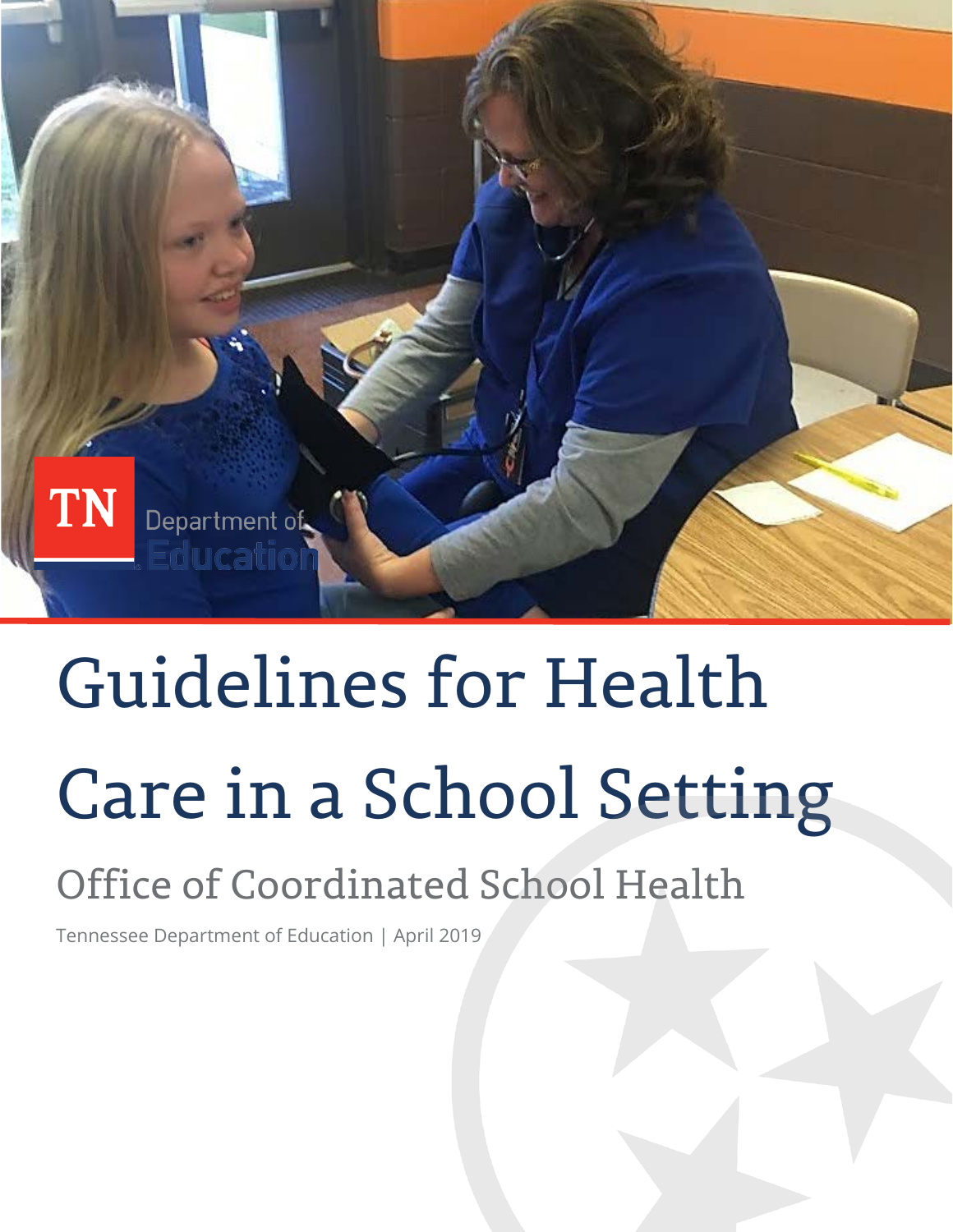# Contents

| Role of the Unlicensed Assistive Personnel (UAP)/School Personnel Who Volunteer 10      |
|-----------------------------------------------------------------------------------------|
|                                                                                         |
|                                                                                         |
|                                                                                         |
|                                                                                         |
| Procedures Performed by Students with Assistance from the Unlicensed Assistive Personne |
|                                                                                         |
|                                                                                         |
|                                                                                         |
|                                                                                         |
|                                                                                         |
|                                                                                         |
|                                                                                         |
|                                                                                         |
| Guidelines for Assistance with Self-Administration of Medication  16                    |
|                                                                                         |
|                                                                                         |
|                                                                                         |
|                                                                                         |
|                                                                                         |
|                                                                                         |
|                                                                                         |
|                                                                                         |
|                                                                                         |
|                                                                                         |
|                                                                                         |
|                                                                                         |
|                                                                                         |
|                                                                                         |
|                                                                                         |
|                                                                                         |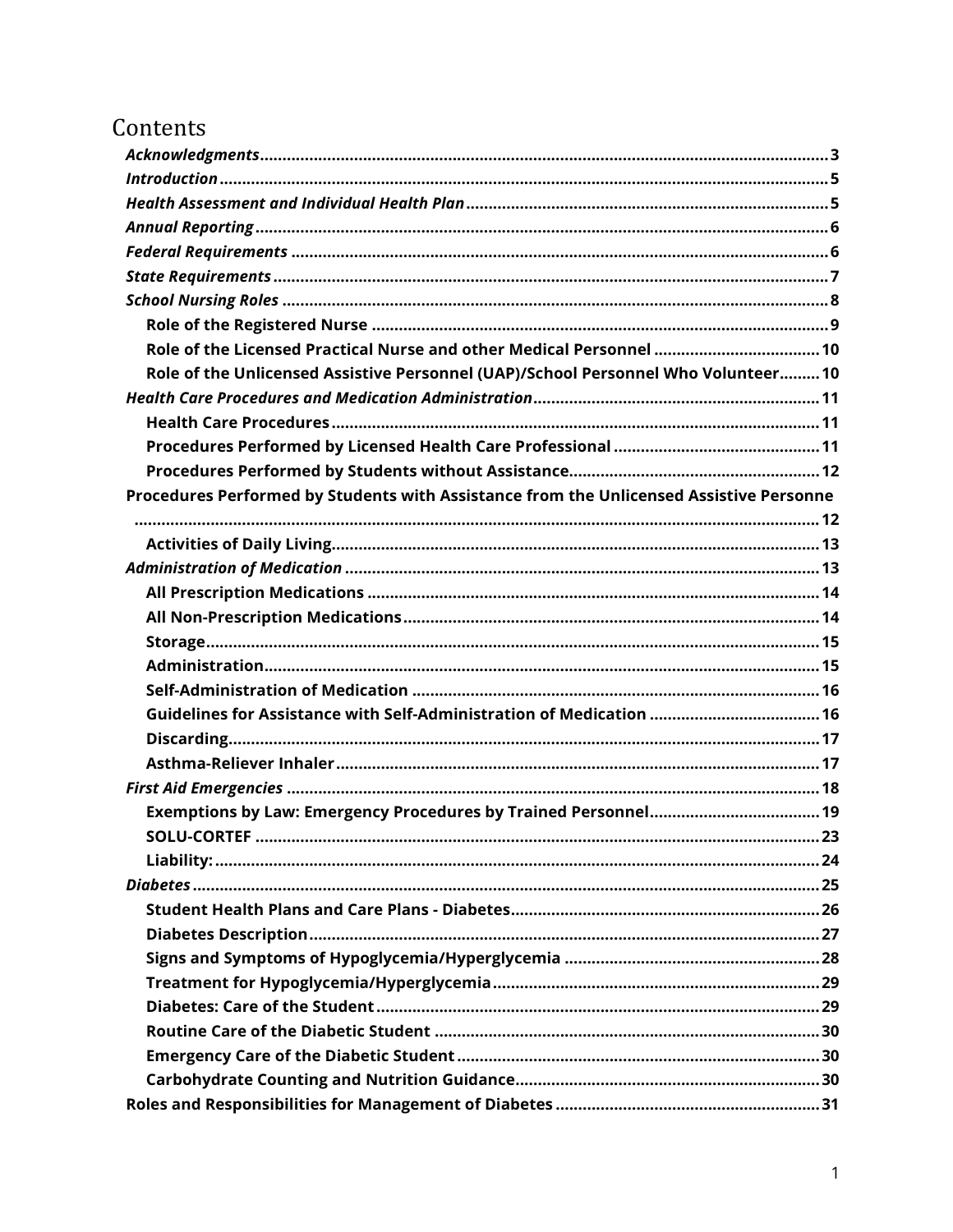<span id="page-2-0"></span>

| Off-Site School Sponsored Event/School Administered Care Programs35 |
|---------------------------------------------------------------------|
|                                                                     |
|                                                                     |
|                                                                     |
|                                                                     |
|                                                                     |
|                                                                     |
|                                                                     |
|                                                                     |
|                                                                     |
|                                                                     |
|                                                                     |
|                                                                     |
|                                                                     |
|                                                                     |
|                                                                     |
|                                                                     |
|                                                                     |
|                                                                     |
|                                                                     |
|                                                                     |
|                                                                     |
|                                                                     |
|                                                                     |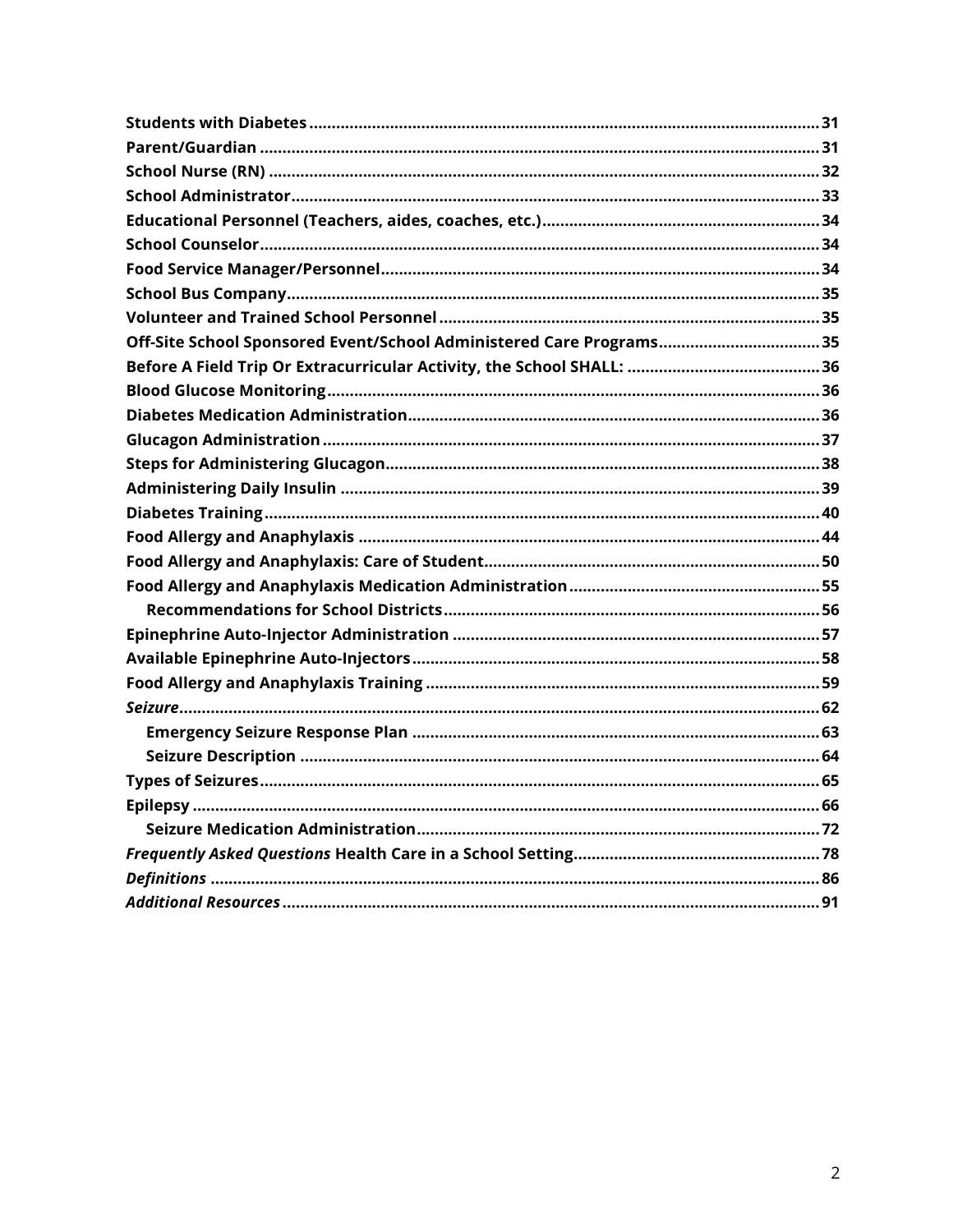# *Acknowledgments*

The "Guidelines for use of Health Care Professionals and Health Care Procedures in a School Setting" written in 2007 and the supplemental "Guidelines for the Emergency Use of Anti-Seizure Medication in Tennessee Schools" written in 2009 were combined and revised by the Tennessee Departments of Health and Education. In 2014 a group of expert stakeholders was formed to review both documents and current related laws to make recommendations. There was an initial face-to-face meeting with all stakeholders to plan and discuss the structure of the guidelines; subsequently, three smaller workgroups were formed to focus on disease-specific topics. The smaller focused workgroups met during three all-day meetings to review proposed recommendations and make revisions. The final draft was sent to the Board of Nursing for comment and review in December 2014 then distributed statewide by the department of education.

Periodic review and updates will be scheduled and revision will be made as needed; the first review was held in 2018, during which the name of the document changed to "Guidelines for Health Care in the School Setting." The professionals that were involved in the reviewing and revising these guidelines have an asterisk in front of their name in the list below.

The departments of health and education would like to thank the following organizations and individuals for their participation and contributions.

| *Alison G. Grisso, PharmD, BCPPS | Monroe Carell Jr. Children's Hospital at Vanderbilt,<br>Pharmacy                 |
|----------------------------------|----------------------------------------------------------------------------------|
| Allen Coffman, MD                | Tennessee Chapter of the American Academy of<br>Pediatrics                       |
| Angela Sanders                   | Associate Attorney; Lewis, Thomason, King, Krieg &<br>Waldrop, P.C.              |
| Barbara Duddy, RN                | Shelby Co. School System; Coordinated School Health                              |
| Bill Russell, MD                 | Monroe Carell Jr. Children's Hospital at Vanderbilt,<br>Endocrinology            |
| *Carolina Clark, MD, MPH         | Tennessee Department of Health, Division of Family<br><b>Health and Wellness</b> |
| Christie Watson, BSN, RN         | Tennessee Department of Education, Office of<br><b>Coordinated School Health</b> |
| Christy Ballard                  | Tennessee Department of Education, General<br>Counsel                            |
| *Cindy Lybarger, MSN, APRN, CDE  | Vanderbilt Eskind Pediatric Diabetes Clinic                                      |
| *Dana Viox, BSN, RN              | Arlington School System, Coordinated School Health                               |
| Elizabeth Sherfy, BSN, RN        | Tennessee Board of Nursing                                                       |
| *Elizabeth Taylor                | Tennessee Department of Education, General<br>Counsel                            |
| Jan Bushing                      | Tennessee Department of Education, School-Based<br><b>Support Services</b>       |
| *Jane Crawford                   | Tennessee Department of Education, School Nutrition                              |
| *Jane Young                      | Tennessee Department of Health, General Counsel                                  |
| *Jennifer Ker, MD, MS            | Allergy Partners of Middle Tennessee                                             |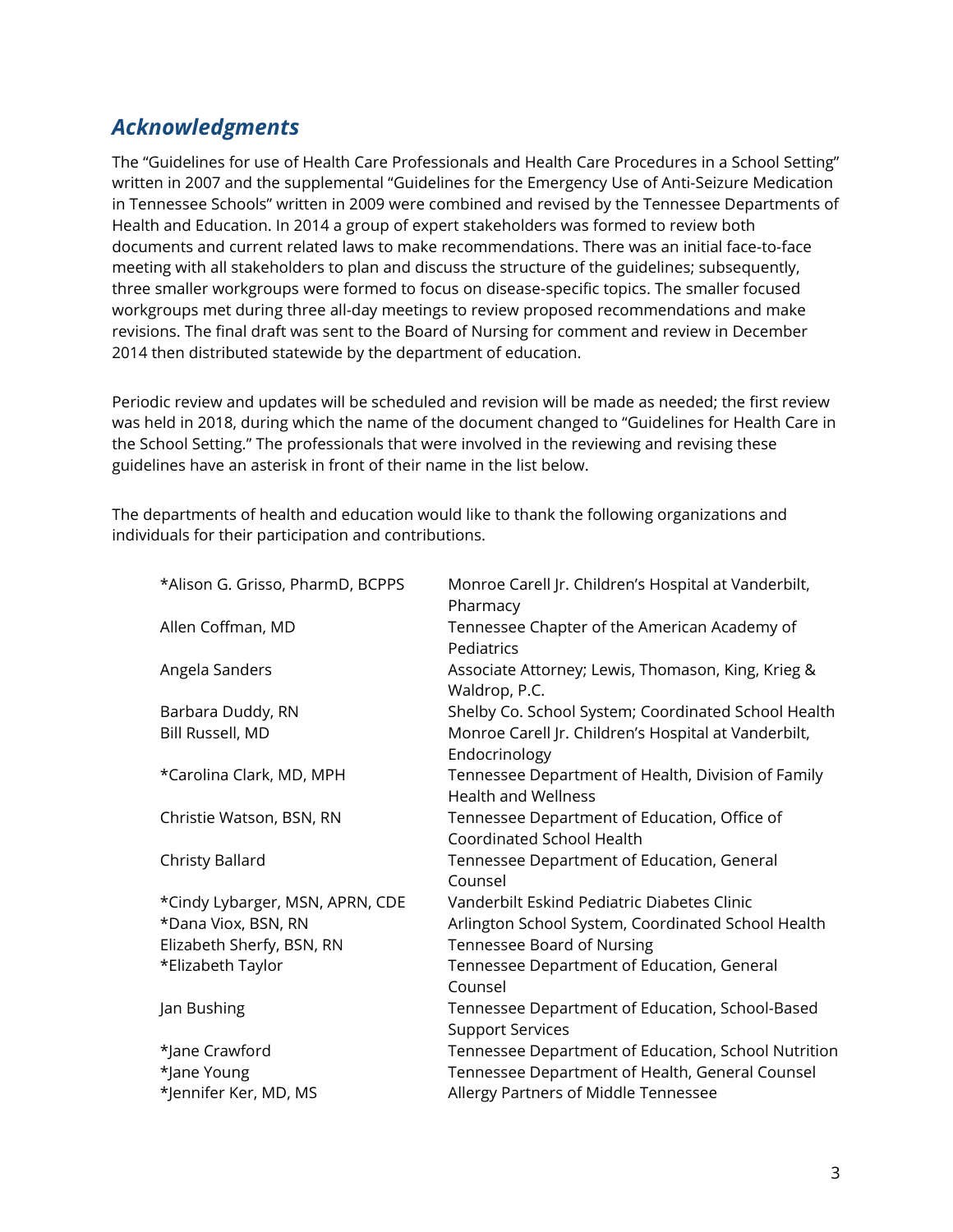| *Jennifer Patrick              | Tennessee Department of Education, School-Based<br><b>Support Services</b>       |
|--------------------------------|----------------------------------------------------------------------------------|
| Kim Guinn, MSN, RN             | Anderson County School System, Project AWARE<br>Director                         |
| Kim Howerton, MD               | Family Physician, TN Academy of Family Health and<br>Wellness                    |
| Kristie Ryan                   | American Diabetes Association - Tennessee                                        |
| *Libby Lund, MSN, RN           | Tennessee Board of Nursing                                                       |
| Lindsay Baldwin                | Tennessee Department of Education, School Nutrition                              |
| Lisa Heaton, MSN, RN           | Board of Nursing, Carter County School System                                    |
| *Lisa Nistler, BSN, RN, NCSN   | Tennessee Association of School Nurses and Nashville<br>Public Health Department |
| Lisa Williams                  | Tennessee Department of Health, Williamson County<br><b>Health Department</b>    |
| Lori Paisley                   | Tennessee Department of Education, Healthy Schools                               |
| <b>Mark Waters</b>             | Tennessee Department of Health, Deputy General<br>Counsel                        |
| Martha Gentry                  | Attorney at Law                                                                  |
| *Melisa Fuhrmeister            | Tennessee Department of Education, Office of<br><b>Coordinated School Health</b> |
| Michael Warren, MD, MPH, FAAP, | Tennessee Department of Health, Division of Family<br><b>Health and Wellness</b> |
| Michelle Ramsey, MPH, RN       | Tennessee Department of Health, Office of Nursing                                |
| *Misty Moody                   | Tennessee Department of Education, School-Based<br><b>Support Services</b>       |
| Nathan Bingham, MD, PhD        | Monroe Carell Jr. Children's Hospital at Vanderbilt,<br>Endocrinology            |
| *Paula Chilton                 | Tennessee Department of Education, Office of<br>Coordinated School Health        |
| *Rachel Suppe                  | Tennessee Department of Education, Assistant<br><b>General Counsel</b>           |
| Sara Guerra, BSN, RN           | Tennessee Department of Health, Division of Family<br><b>Health and Wellness</b> |
| *Sarah Winters, MSN, RN        | Tennessee Association of School Nurses, Rutherford<br>County School System       |
| Shunji Brown-Woods, Ed.D, MHA  | Shelby County School Director, Coordinated School<br>Health                      |
| *Tammie Floersh, BSN, RN       | Gibson County Special School District, School Health<br>Services                 |
| Temeka Tunstall, MSN, RN, FNP  | Tennessee Board of Nursing                                                       |
| Terri Crutcher, DNP, RN        | Tennessee Primary Care Association Clinical/QI<br>Director                       |
| Theresa Hook, BSN, RN          | Vanderbilt School of Nursing's School Health Clinic                              |
| Veronica De La Garza           | American Diabetes Association, State Government<br>Affairs                       |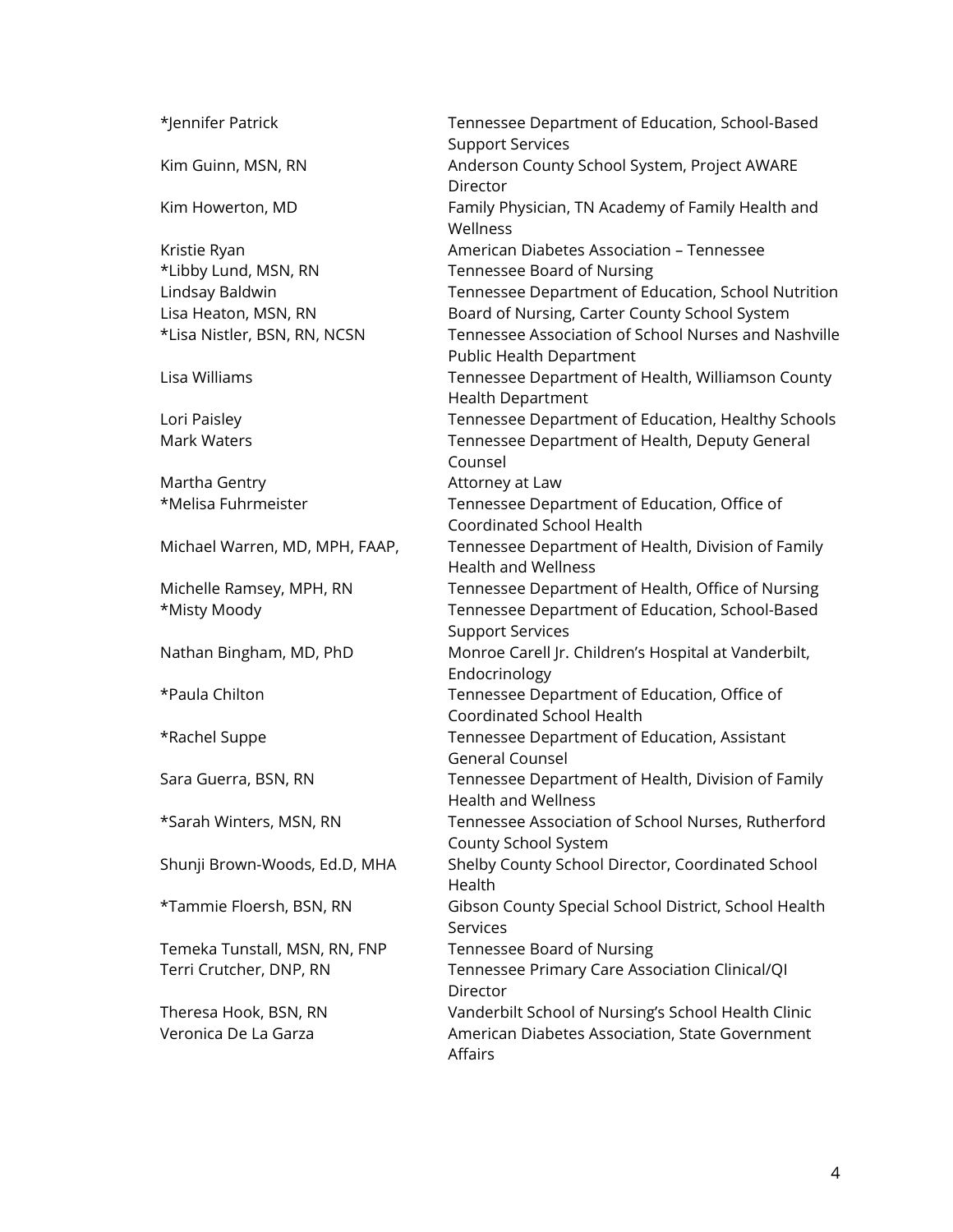# <span id="page-5-0"></span>*Introduction*

The Tennessee Department of Education, in collaboration with the Tennessee Department of Health, has developed guidelines to assist Tennessee public school districts and non-public schools with developing policies and procedures to meet the diverse health care needs of students in school settings. The intent of the guidelines is to give direction to public school districts and non-public schools to ensure adherence to state and federal law. The guidelines have been written according to nationally recognized standards established by the National Association of School Nurses and the National Council of State Boards of Nursing and in accordance with the *"Tennessee Nurse Practice Act."*

The Guidelines for Health Care in a School Setting details the following areas:

- Federal and State Requirements
- Health Care Procedures and Medication Administration
- First Aid Emergencies
- Asthma Management
- Diabetes Management
- Food Allergy and Anaphylaxis Management
- Seizure Management
- Adrenal Insufficiency Management
- Opioid Overdose Indications and Management

To be successful, a coordinated school health program requires collaboration between staff within the school district and community members representing the various components of the coordinated school health model. The guidelines define the roles of school personnel within diabetes, food allergy and anaphylaxis, seizure events, adrenal insufficiency and crisis, and opioid overdose indications and management sections.

# <span id="page-5-1"></span>*Health Assessment and Individual Health Plan*

Any child with acute or chronic health issues should have a health assessment completed by a registered nurse in the school or district. As warranted by the child's condition or diagnosis, an Individual Health Plan (IHP) will be completed by the registered nurse and reviewed annually or sooner as needed. An IHP helps to ensure that all necessary information, needs, and plans are considered to maximize the student's participation and performance in school. The IHP also covers other aspects of care such as a student's knowledge about their condition, self-care abilities and any modifications needed to enhance learning and prevent emergencies.

Benefits of an IHP include quality assurance of school nursing services, continuity of care, and development of a safer delegation process of nursing in the school setting.

The National Association of School Nurses (NASN) position statement defines the IHP as a written document based on the nursing process. Development of the IHP by the school nurse provides a framework for meeting these clinical and administrative needs: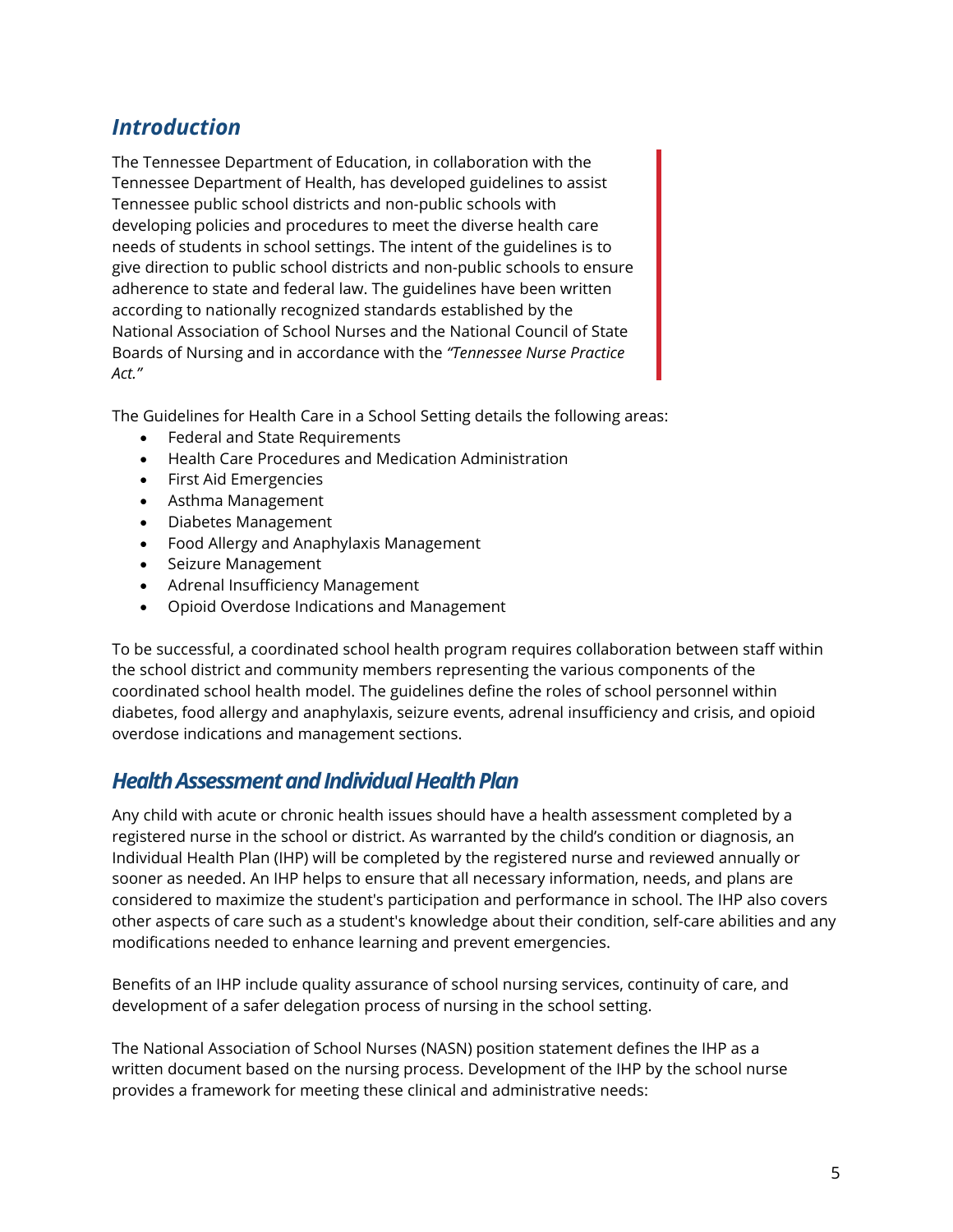- Demonstrates standards of school nursing practice
- Documents the nursing Process
- Provides legal documentation
- Clarifies clinical practice
- Provides administrative information
- Becomes the foundation for health Portion of other educational plans and emergency plans

The student Emergency Plan (Emergency Care Plan or Emergency Action Plan) is developed based on the IHP, is written in clear action steps, and provided to school staff to assist them in responding to a health crisis.

# <span id="page-6-0"></span>*Annual Reporting*

T.C.A. § 49-50-1602 requires the departments of education and health to jointly compile an annual report. The report should include data related to the self-administration of medications and health care procedures including the administration of medications to students served in all public and non-public accredited schools in Tennessee.

Each year the department of education will distribute a form, designed by the departments of health and education, to both public and non-public school systems to collect the data and other school health information. This form should be submitted at the end of each school year.

Reports can be found on the office of coordinated school health [website.](https://www.tn.gov/education/health-and-safety/coordinated-school-health/csh-reports-data.html)

# <span id="page-6-1"></span>*Federal Requirements*

**Individuals with Disabilities Education Act (IDEA)**, **Section 504 of the Rehabilitation Act,** and the **Americans with Disabilities Act (ADA)** require that each student with disabilities attending public school be able to participate fully in the academic program. Specifically, this means that students must have access to necessary health care during the school day and for school-sponsored activities, even when they occur outside of regular school hours or off school property. These laws require that health services for student health needs be provided if such services are needed for students to access their education.

**Family Educational Rights and Privacy Act (FERPA)** is a Federal law that protects the privacy of students' education records. "Education records" are broadly defined and include student health records (including immunization records) that are maintained by a school or district. FERPA protects the confidentiality of student health information and specifies when student records may be shared and when it may not. Student health information may only be disclosed under very limited circumstances, such as when disclosure is required by law or when parental permission is obtained.

**Occupational Safety and Health Administration (OSHA),** a regulatory agency within the U.S. Department of Labor, requires schools to meet safety standards set forth by this agency. These standards include the need for procedures to address possible exposure to bloodborne pathogens. Schools are also required to maintain a clean and healthy environment. They must adhere to universal precautions designed to reduce the risk of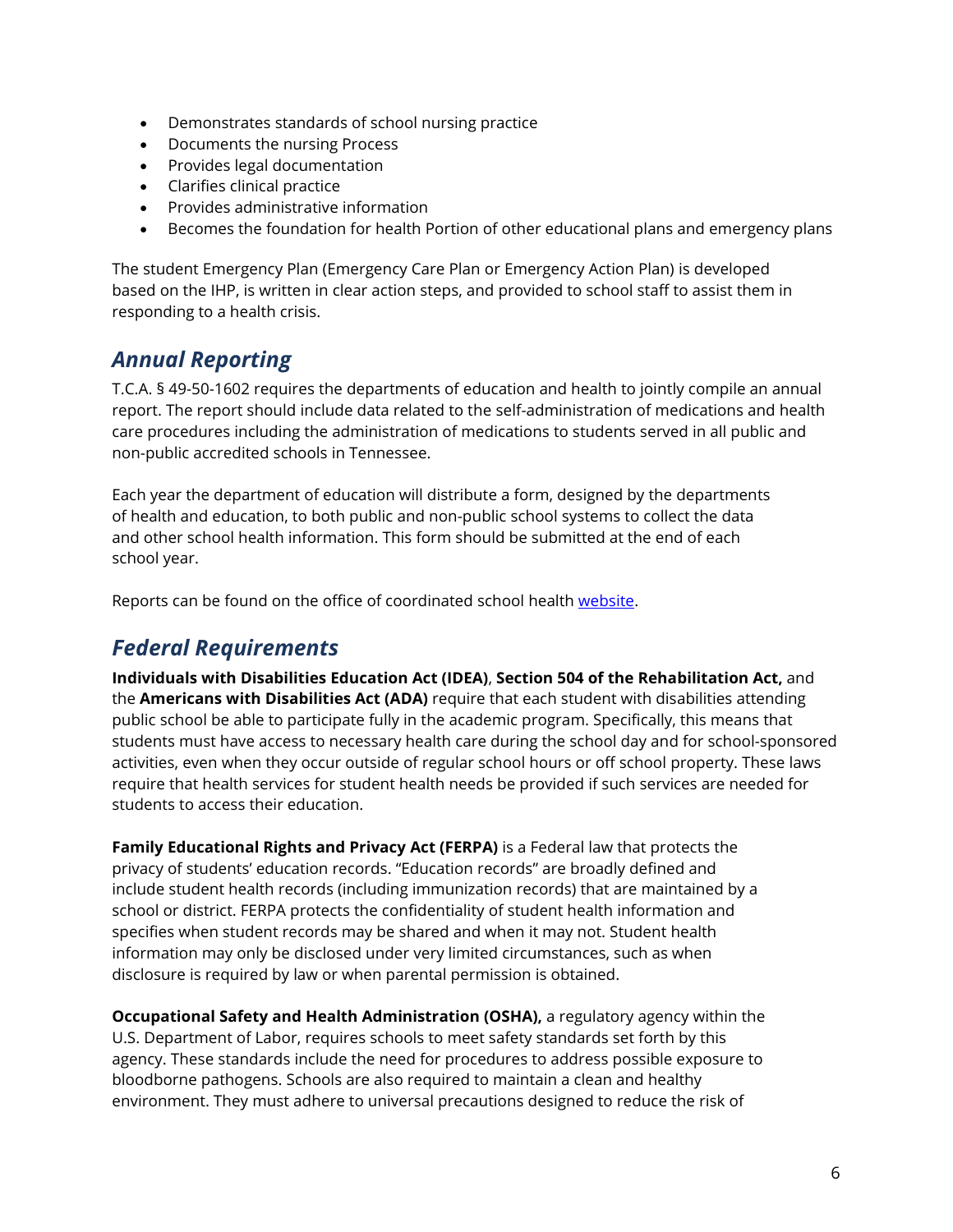transmission of bloodborne pathogens, which include the use of barriers such as surgical gloves and other protective measures, such as needle disposal, when dealing with blood and other body fluids or tissues.

**Health Insurance Portability and Accountability Act (HIPAA)** was enacted by Congress in 1996 to, among other things, improve the efficiency and effectiveness of the health care system through the establishment of national standards and requirements for electronic health care transactions and to protect the privacy and security of individually identifiable health information.

The HIPAA Privacy Rule requires covered entities, including health care providers, to protect individuals' health records and other identifiable health information by requiring appropriate safeguards to protect privacy, and setting limits and conditions on the uses and disclosures that may be made of such information without patient authorization. The rule also gives patients' rights over their health information, including rights to examine and obtain a copy of their health records and to request corrections.

# <span id="page-7-0"></span>*State Requirements*

# **1996**

Guidelines were initially approved by the Tennessee Board of Nursing and the State Board of Education for implementation during the 1996-97 school year. The guidelines provide information for compliance with Tennessee Code Annotated ("T.C.A.") § 49-50-1602 which requires certain health care procedures, including the administration of medications during the school day or at related events, to be performed by appropriately licensed health care professionals.

### **2002**

T.C.A. § 49-50-1602(b) was amended to allow "…school personnel who volunteer under no duress or pressure and who have been properly trained by a registered nurse" to administer Glucagon in the event of a diabetes emergency in the absence of the school nurse. The guidelines were revised to address this change in law and to provide further clarification for medical and nursing procedures performed in the school setting.

### **2004**

T.C.A. § 49-50-1602 was amended to "permit possession and self-administration of a prescribed, metered dosage asthma-reliever inhaler by any asthmatic student."

T.C.A. § 49-50-1602 was amended to "permit school personnel to volunteer to assist with the care of students with diabetes," excluding the administration of insulin.

T.C.A. § 49-5-414 encourages LEAs to have CPR-certified individuals in their employment or as a volunteer.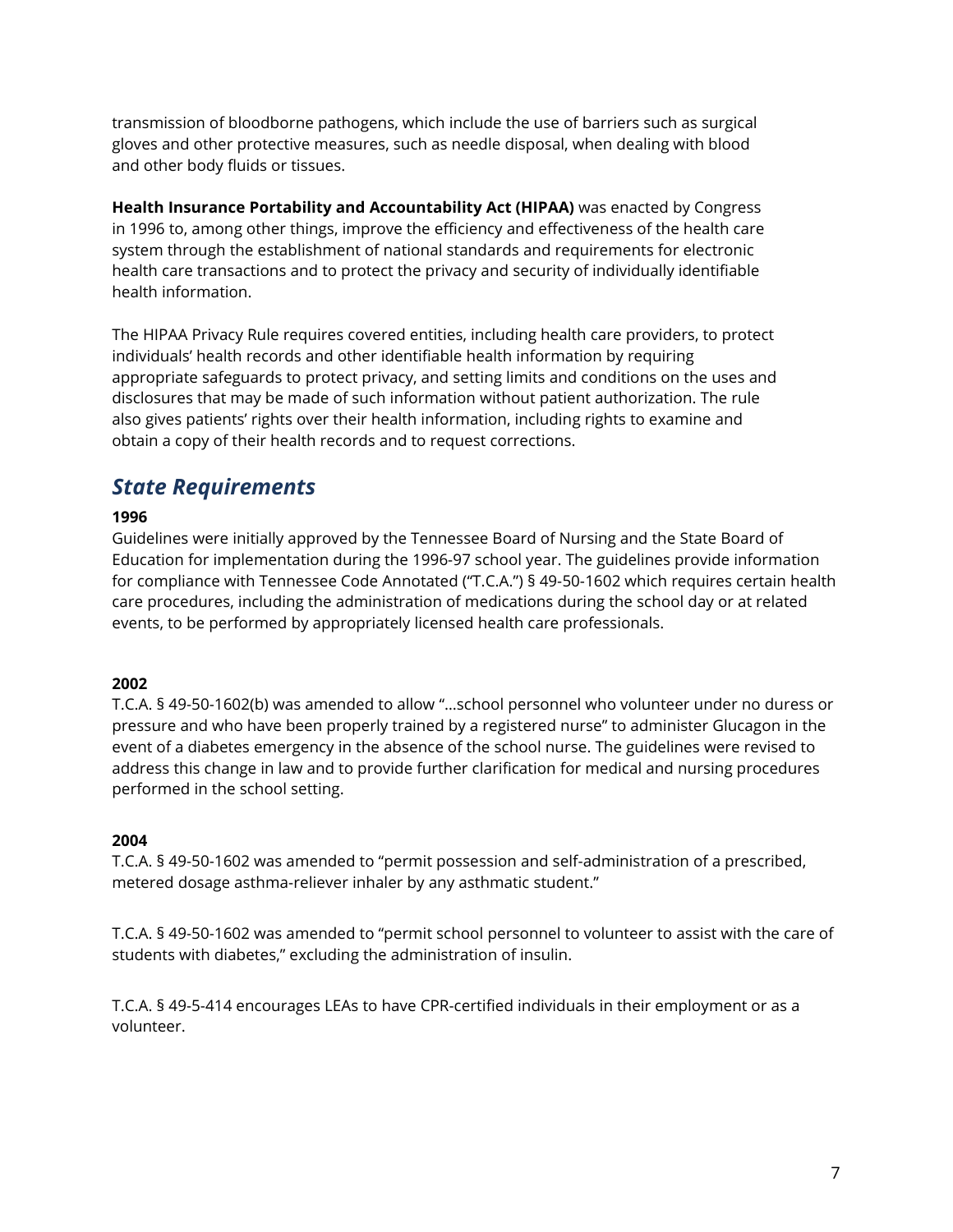T.C.A. § 49-3-359 was amended so that each public school nurse employed or contracted by an LEA will maintain current CPR certification consistent with the guidelines of the American Heart Association.

T.C.A. § 49-6-5004 was amended to authorize health care professionals to indicate the need for a dental, hearing or vision screening on any report or form used in relation to reporting immunization status for a child. Health care professionals shall provide a copy of the report or form to the parents or guardians indicating the need to seek appropriate follow-up.

# **2008**

T.C.A. § 49-50-1602 was amended to allow school staff, who under no duress, to volunteer to be trained in the administration of anti-seizure medication, including diazepam rectal gel as prescribed by a licensed health care provider.

# **2013**

T.C.A. § 49-50-1602 was amended to provide that each school is authorized to maintain at least two epinephrine auto-injectors so that epinephrine may be administered to any student believed to be having a life-threatening allergic or anaphylactic reaction.

### **2014**

T.C.A. § 49-50-1602 was amended to allow "…school personnel who volunteer under no duress or pressure and who have been properly trained by a registered nurse" to administer daily insulin to a student based on the student's individual health plan in the absence of the school nurse. The guidelines were revised to address this change in law and to provide further clarification for medical and nursing procedures performed in the school setting.

# **2017**

T.C.A. § 49-50-1603 was enacted to require each LEA to adopt policies that provide for the administration of medications that treat adrenal insufficiency. The statute requires LEAs to train personnel on the treatment of adrenal insufficiency when notified by a parent or guardian that a student in the school has been diagnosed with adrenal insufficiency.

T.C.A. § 49-50-1604 authorizes LEAs and nonpublic schools to maintain an opioid antagonist at the school and for the school nurse, school resource officer, or other trained school personnel to utilize the opioid antagonists to respond to a drug overdose, under a standing protocol from a physician licensed to practice medicine in all its branches.

# <span id="page-8-0"></span>*School Nursing Roles*

This section seeks to differentiate the practice of registered nurses (RNs) from that of licensed practical nurses (LPNs). This information is provided in order to ensure students' health and safety as well as to help superintendents, principals, school staff, and school health personnel understand the differences in the roles of the RN, the LPN, and other individuals in the school setting who are assigned responsibility for health care.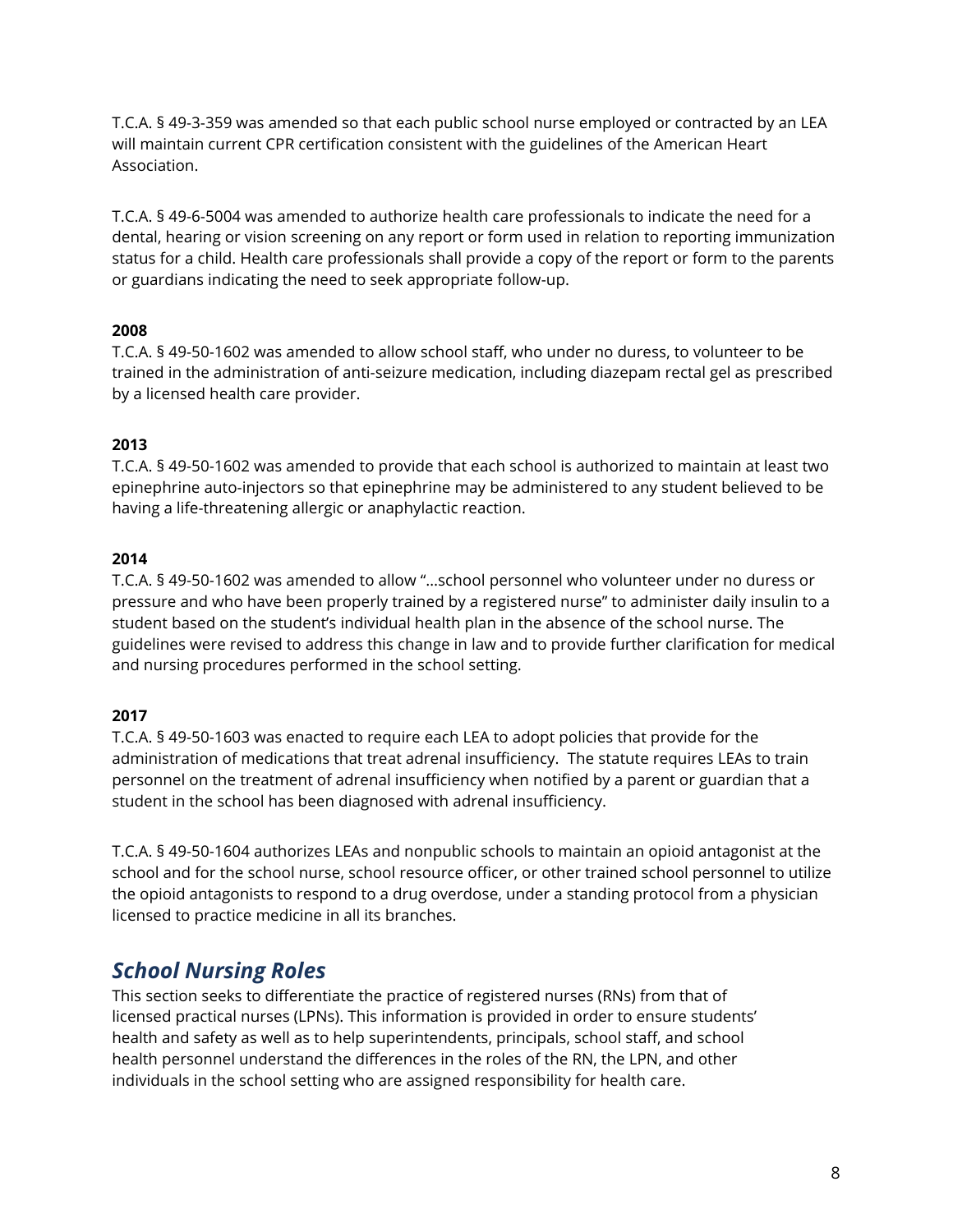The **school nurse is a professional licensed as a registered nurse by the Tennessee Board of Nursing** as part of the school education team. School nurses manage the school health services in collaboration with their supervising personnel, principal, and superintendent. It is not feasible in many schools to have a school nurse always present; therefore, schools must make use of appropriately trained ancillary personnel to meet students' health-related needs.

The school's administration is responsible for implementing policies and practices to ensure the safety of students. Therefore, it is important to assure that:

- Staff assigned health-related tasks are working within their job descriptions and within their scope of practice,
- Professionals whose practice requires collaboration or supervision by other licensed professionals maintain appropriate collaboration or supervision.
	- o This is especially appropriate in the case of the LPN where the Nurse Practice Act **specifically requires supervision by the physician, dentist, or registered nurse** (T.C.A. § 63-7-108).
- Any unlicensed person providing health-related tasks receives appropriate training by a qualified professional.
- The unlicensed individual staff is competent to carry out the assigned task.

The scope of practice for an RN and LPN are not interchangeable, and failure to adhere to scopes of practices expose schools to potential litigation. The RN is the professional nurse in a school setting who may, within the scope of the Nursing Practice Act, triage, assess students, interpret clinical student data, develop nursing care plans, and make decisions regarding student nursing care. An LPN does not meet the professional requirements for licensure as a registered nurse.

# <span id="page-9-0"></span>**Role of the Registered Nurse**

- Manage the school health services in compliance with school district policy.
- Function in accordance with the Standards of Professional School Nursing Practice, the Nurse Practice Act, and federal and state statutes that impact school nursing practice.
- Provide information to the school board and school administrators as they develop school health policies and procedures.
- Provide health-related training to school personnel.
- Provide preventive health services to students including health education, screening, consultation, and referrals.
- Provide nursing assessments and nursing diagnoses and develop plans of care for students needing health and nursing interventions.
- Implement interventions within the plan of care directly, through delegation, or through the provision of oversight and coordination to other responsible staff based on consideration of health, safety, and welfare of the student.
- Evaluate the effectiveness of nursing care and modifies the plan of care as needed.
- Coordinate in-school health care with the student's health care provider, the schoolbased health center, and other providers/staff as necessary and appropriate.
- Determine appropriate delegation of health-related tasks or coordination and oversight:
	- o The Nurse Practice Act authorizes RNs to delegate tasks to LPNs.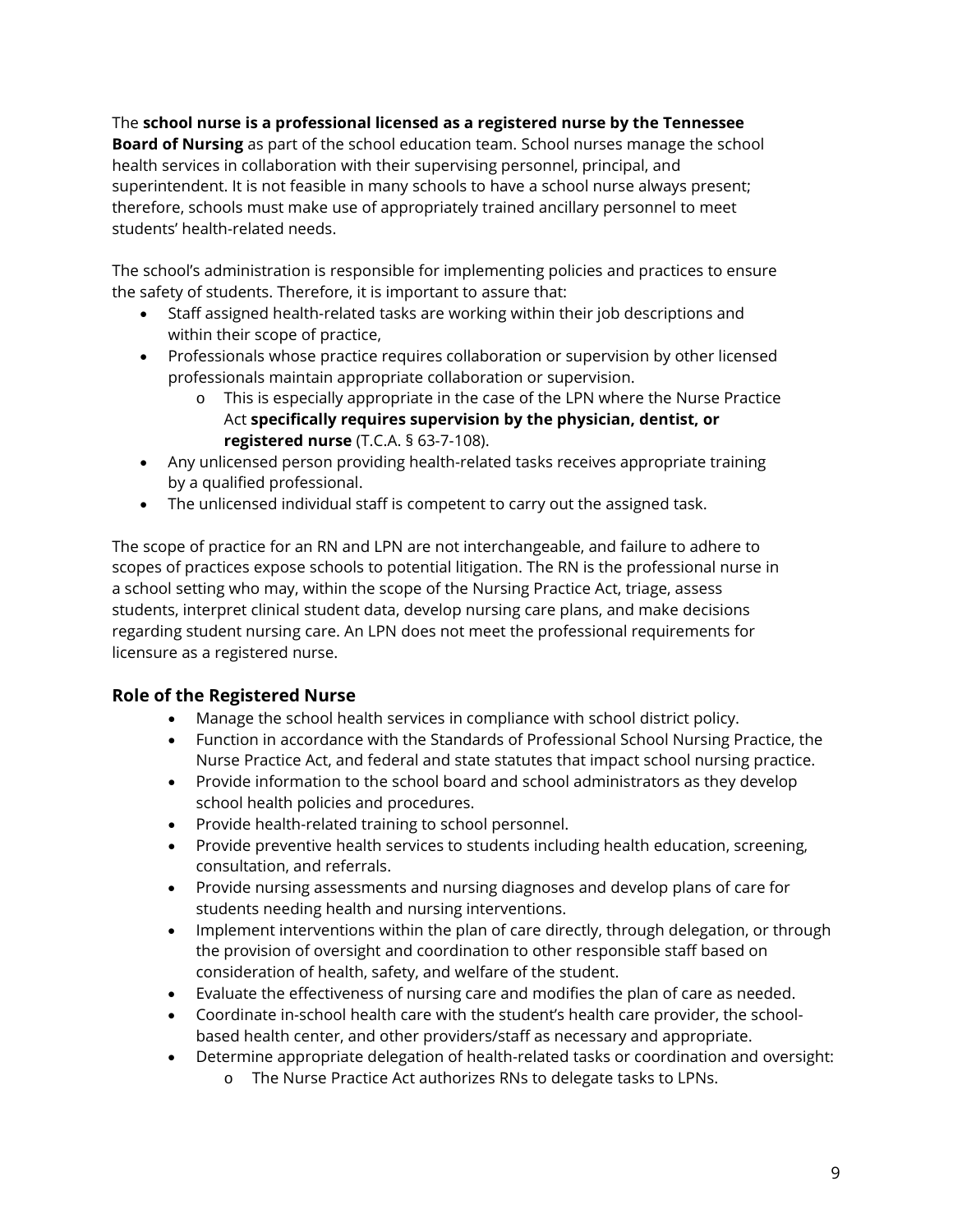- o Delegation and coordination/oversight of health-related tasks/services must be determined on an individual basis. Factors to be considered for delegation and/or coordination and oversight include safety, acuity of the student, stability of the condition of the student, training and capability of the staff, and nature of the task.
- o The registered nurse must exercise professional judgment in determining delegation or coordination/oversight activities.
- o Coordination and oversight of licensed healthcare professionals employed or contracted by the LEA. Training should include initial, annual, and periodic review of competencies.
- Coordinate and oversee unlicensed assistive personnel/school personnel volunteer*.*
	- o Identify students' needs and develop/consult on the plan of care.
	- o Identify the tasks to be performed by the school personnel volunteer.
	- o Provide direction and training to the school personnel volunteer.
	- o Determine the ability of the unlicensed staff to perform the task.
	- o Monitor the designated staff's reporting and documentation of the task.
	- o Ensure that designated staff report directly to the registered nurse for the performance of the task.

# <span id="page-10-0"></span>**Role of the Licensed Practical Nurse and other Medical Personnel**

- May assist the registered nurse with specified health tasks.
- May assume health-related responsibilities **only** when those responsibilities **do not**  require independent, specialized nursing knowledge, skill, or judgment including assessment and evaluation of student health outcomes and only when those responsibilities have standardized protocols and procedures leading to a predictable outcome.
- Must receive appropriate annual training and demonstrate competency on the specific task to be performed before accepting the task.
- Must work under the direction of a registered nurse in providing school health services.
- Must function within their scope of practice, including medication administration.

# <span id="page-10-1"></span>**Role of the Unlicensed Assistive Personnel (UAP)/School Personnel Who Volunteer**

- May assist the registered nurse in carrying out specific tasks that do not require independent, specialized nursing knowledge, skill, or judgment, including assessment and evaluation of student health outcomes and health counseling or teaching. (Examples of appropriate tasks include assistance with vision and hearing screenings and assistance with self-administration of medication*.*)
- Must receive appropriate training on the specific task to be performed before accepting it.
- Must comply with policies, procedures, and health care plans as directed.
- Must report to and receive oversight from the school nurse (RN) regarding assigned tasks.
- Must carry out assigned tasks as directed and document all tasks.
- Volunteer school personnel may also, with appropriate training, administer emergency medications, such as Diastat® (Diazepam), glucagon, insulin, epinephrine, naloxone, and solu-cortef.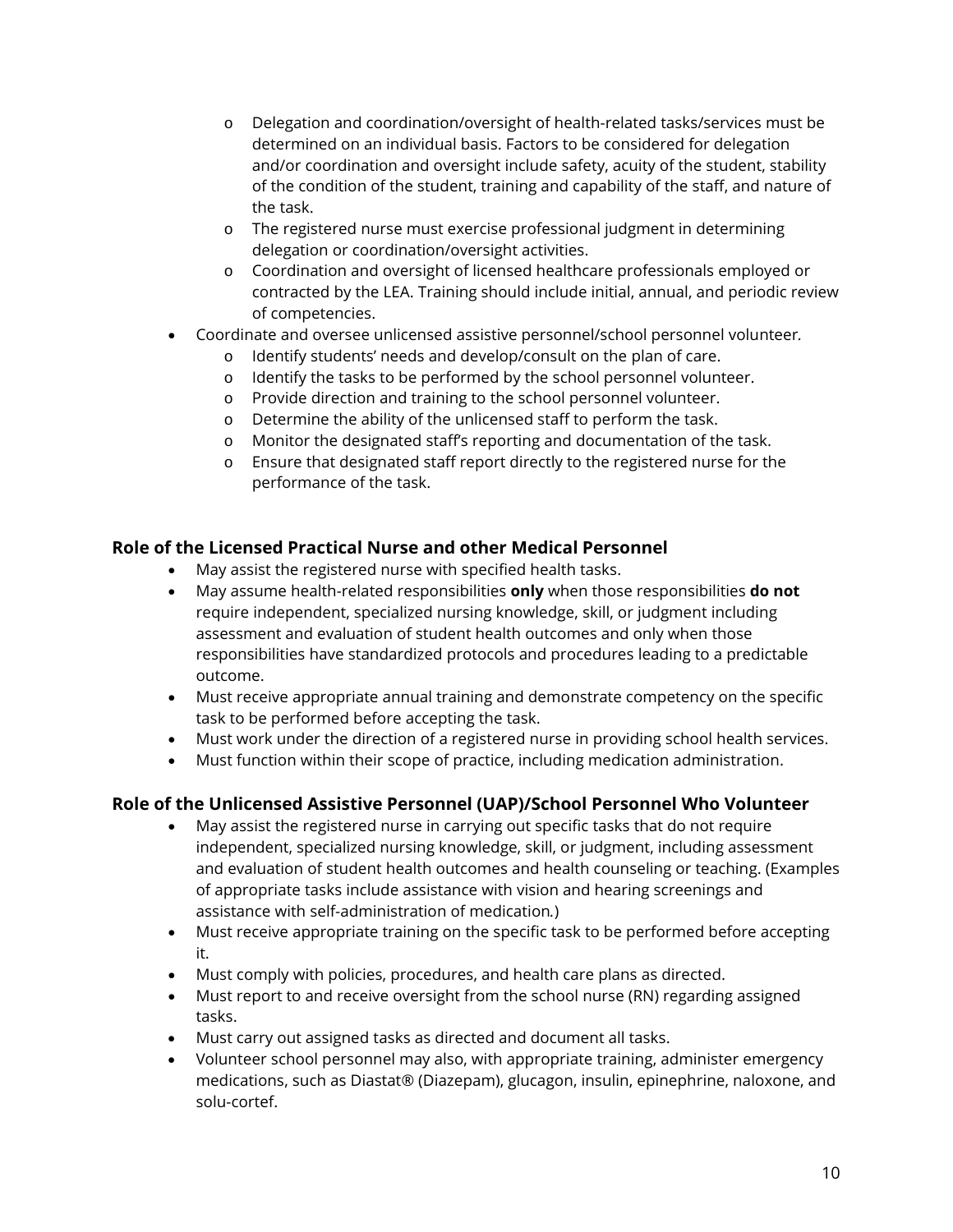# <span id="page-11-0"></span>*Health Care Procedures and Medication Administration*

T.C.A § **49-50-1602(a)(2)** states that health care procedures, including administration of medication to students during the day or at related events, shall be performed by appropriately licensed health care professionals in accordance with applicable guidelines of their respective regulatory boards and in conformity with policies and rules of local boards of education or governing boards of non-public schools. The student's parent or guardian must give permission in writing for appropriately licensed health care professionals to perform health care procedures. The written permission must be kept in the student's school records.

T.C.A. § **49-50-1602(a)(3)** requires that any person assisting with or any LEA/governing board for a non-public school authorizing the self-administration of medication or performing health care procedures (including administration of certain medications), shall not be liable in any court of law for injury resulting from the reasonable and prudent assistance with the self-administration of such medication or the reasonable performance of the health care procedures, if performed pursuant to the policies and guidelines developed by the departments of health and education and approved by applicable regulatory or governing boards or agencies.

# <span id="page-11-1"></span>**Health Care Procedures**

The purpose of assisting with or performing health care procedures in school is to help each child maintain an optimal state of health to enhance his or her education. These guidelines do not require schools to assist students with procedures. However, any school that provides such assistance is required to follow these guidelines.

School nursing staff and any other school personnel, including transportation personnel, who perform or assist with procedures that may involve bloodborne pathogens, must receive annual training on blood-borne pathogens and be offered the hepatitis B series of vaccinations if an employee is determined to be at risk for potential exposure. Furthermore, the employer must provide all appropriate personal protective equipment (PPE). Suggested PPE in the school setting includes gloves, face shield, apron/gown, and goggles. A mouth-to-mouth shield should also be available for use by those staff properly trained and certified in its use (i.e., emergency response/CPR/first aid trained employees). Exam quality, non-latex, powder-free gloves must also be available for students or staff with a known or potential sensitivity to latex.

# <span id="page-11-2"></span>**Procedures Performed by Licensed Health Care Professional**

T.C.A § **49-50-1602** states that healthcare procedures including administration of medications to students during the school day or at related events be performed by appropriately licensed healthcare professionals in accordance with applicable guidelines of their respective regulatory boards and in conformity with policies and rules of local boards of education or governing boards of nonpublic schools. Procedures should be documented and show compliance with standard nursing guidelines. Documentation should include the name of the procedure, name of the person performing the procedure, date, time, results of the procedure or the reason the procedure was omitted. The student's parent or guardian must give permission in writing for appropriately licensed health care professionals to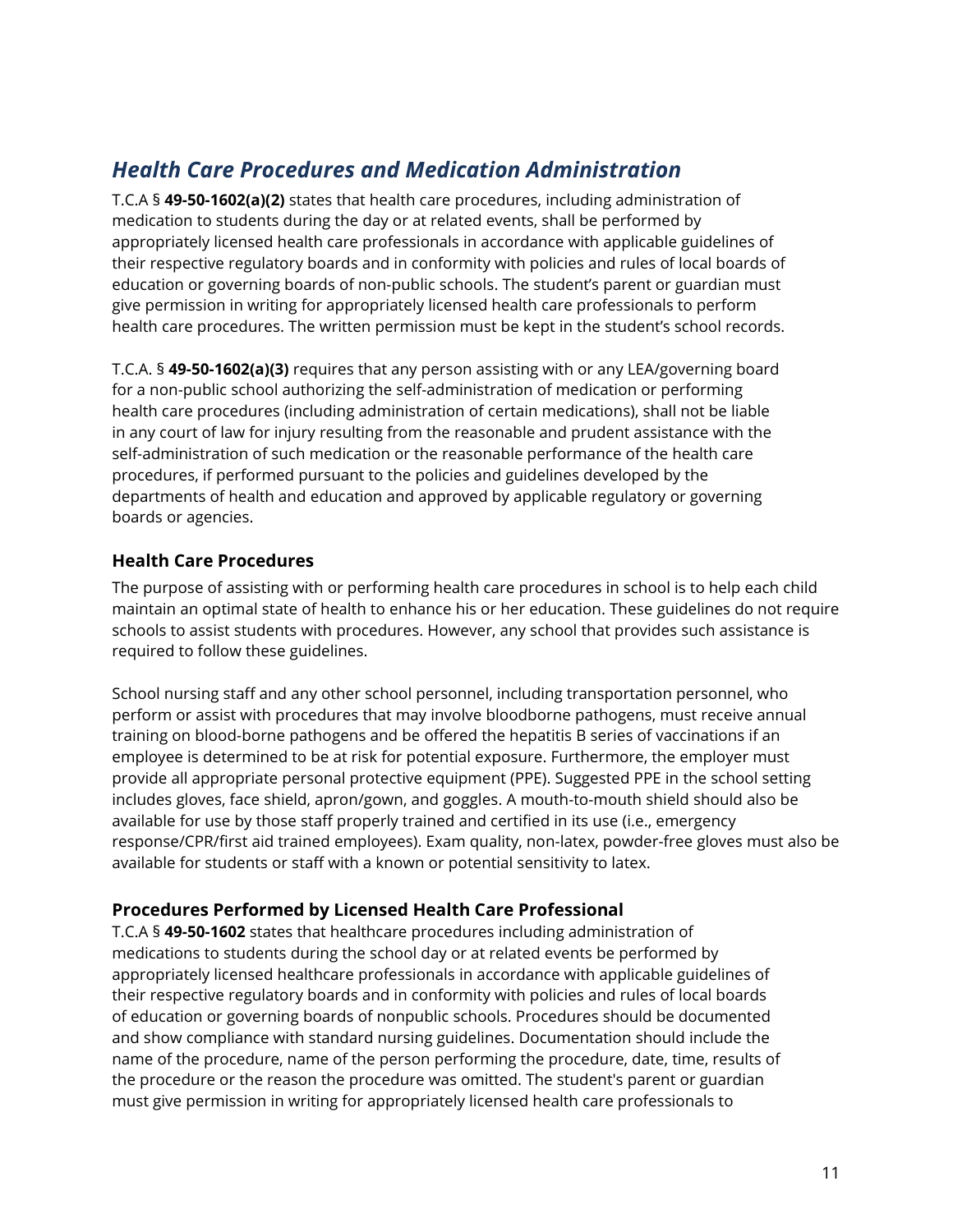perform health care procedures and administer medications. The written permission must be kept in the student's school records.

There are certain health care procedures that may be unsafe to delegate to unlicensed assistive personnel. Urinary catheterizations and tube feedings are two such procedures. The Tennessee Nurse Practice Act regulates this type of nursing care for both the RN and LPN. Although nurses can legally perform certain healthcare procedures, the nurse in the school setting may be unfamiliar with evolving healthcare technology, interventions, treatments, and equipment (i.e., updated insulin pumps). These changes can also impact the nurse's responsibilities. Specific orientation or training regarding a procedure or equipment may be required.

At the beginning of the school year and periodically as needed, an LEA should determine the types of healthcare procedures that may be performed in their schools. With those specific procedures in mind, an initial, annual and periodic review of the skills competency evaluation should be performed by the licensed healthcare professional employed or contracted by the LEA. The evaluation should be maintained by the school nurse (RN) or principal.

- Suggested training resource for health care procedures**:** Wisconsin Improving School Health Services Project (WISHeS):
	- o A collaborative project between the Wisconsin Public Health Association and the Medical College of Wisconsin aimed at improving school health services [\(www.wishesproject.org\)](https://dpi.wi.gov/sspw/pupil-services/school-nurse/training). The tool lists health care procedures for the urinary, respiratory, digestive, endocrine and cardiovascular systems that could be performed in a school setting. Each procedure (i.e., ostomy care) lists considerations, supplies, resources, reference, and detailed stepby-step instructions.

# <span id="page-12-0"></span>**Procedures Performed by Students without Assistance**

If a student has been taught to perform his/her own procedure and does not need assistance, space must be made available for the student to perform the procedure. If a student is performing an invasive procedure, that student should have a minimal bi-annual nursing assessment of competency and proficiency as well as an IHP. Physician's orders and parental authorization are highly recommended but are not required for procedures done by a student without assistance. It is not the intent to make a child or adolescent feel the school system or school nurse (RN) is attempting to remove personal choice or ability to manage medications or procedures. Every attempt should be made on an individual basis to allow a child who is independent to continue selfmanagement. It is prudent for the student and the nurse to work out a method of reporting or asking for assistance on an as-needed basis.

# <span id="page-12-1"></span>**Procedures Performed by Students with Assistance from the Unlicensed Assistive Personnel**

An IHP for procedures must include a nursing assessment, physician's orders, and parental authorization. The nursing assessment will determine whether or not unlicensed assistive personnel (UAP) can assist the student with a procedure. Appropriate training and demonstration of competency on the specific task must be performed prior to providing assistance. Once trained to provide a specialized health service for one student, he/she cannot perform that same service for another student without receiving delegated authority and training from the school nurse (RN).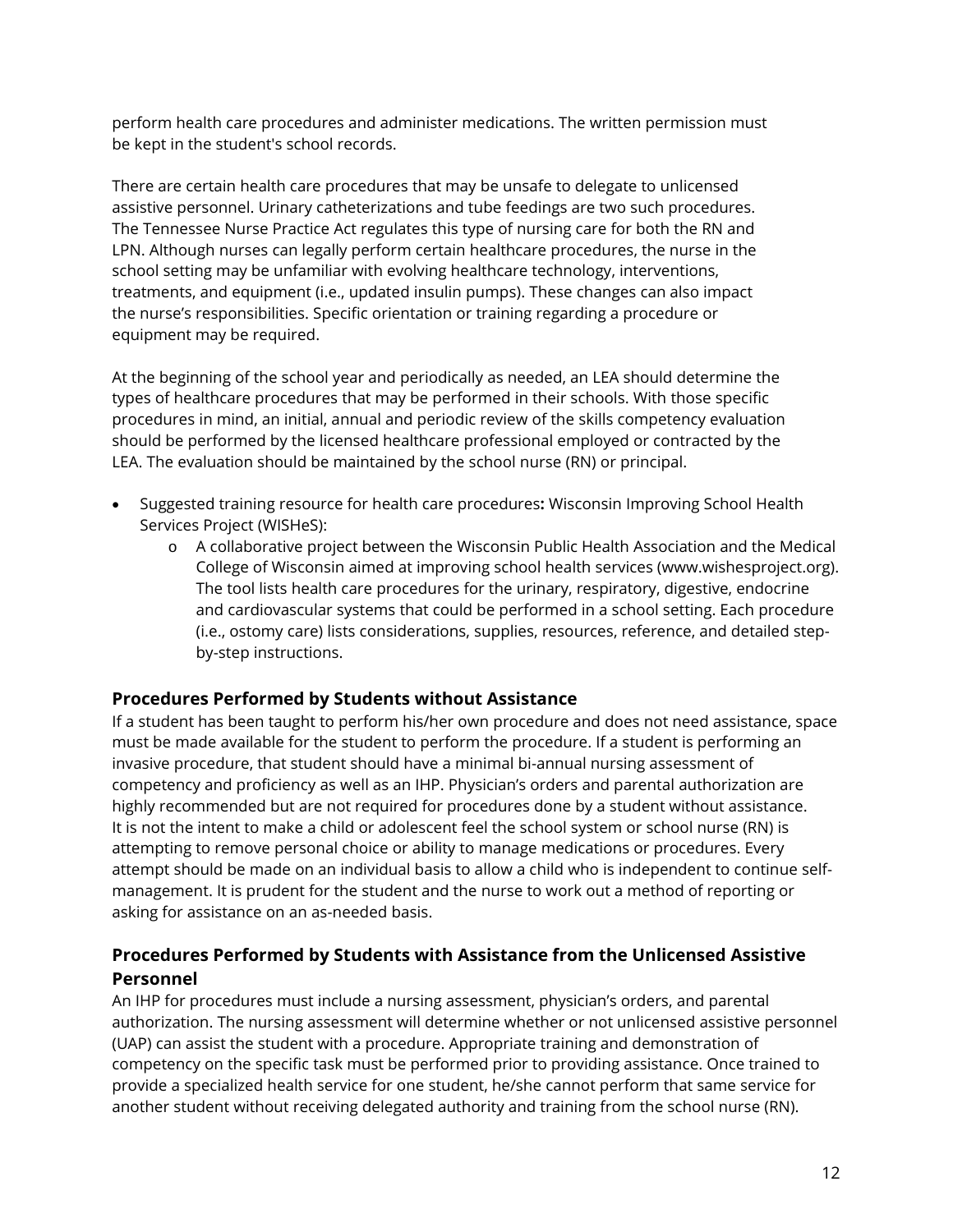# <span id="page-13-0"></span>**Activities of Daily Living**

Those activities that are commonly deemed to be activities of daily living (ADL) do not need to be performed by a licensed healthcare professional. Activities that can be performed by unlicensed assistive personnel or a teaching assistant may include but are not limited to:

- Toileting
- Bathing
- Diapering
- Dressing
- Vital Signs
- Transferring
- Positioning
- Application of protective and supportive devices
- Removal of protective and supportive devices
	- Record taking
- Feeding

In general, nursing assessment, physician's orders, and parental authorization are not needed for ADLs, although some of the listed items may require a check off competency evaluation by a registered nurse or therapist.

# <span id="page-13-1"></span>*Administration of Medication*

The purpose of administering medications in school is to help each child maintain an optimal state of health to enhance his or her education. Medications should be limited to those required during school hours and necessary to provide the student access to the educational program. The intent of the guidelines is to reduce the number of medications given in school, yet assure the safe administration of medications for those students who require them. The guidelines do not require schools to assist students with self-administration of medications or procedures. However, any school that provides such assistance is required to follow these guidelines:

- Work with the licensed prescriber and the parent(s) or guardian to adjust medication administration time so that administration is not needed during the school hours.
- Hire a registered nurse or contract with a local community agency, (e.g., local health department, home health agency, or local hospital, for a registered nurse to come into the school and administer medications).
- Allow a parent, guardian, or parental adult designee, per local school system policy and as determined by IHP, 504 Plan, IEP or another education plan, to come to the school to administer medication to their child.

LEAs are encouraged to have certain products on hand, such as eyewash, for first aid purposes. If such products are kept, they, along with any student medications, should be monitored and stored under proper temperatures according to pharmacy or manufacturer guidance in order to maintain efficacy. If it is discovered that storage temperatures fell, at any time, outside of the manufacturer's recommendations for more than a few hours, the products should be discarded and not used for students.

For all **prescription and non-prescription medications**, a written request shall be obtained from the parent or guardian requesting that medication is given during school hours. It is the parent's or guardian's responsibility to ensure that the written request and medication are brought to the school. The written request must state that the child is competent to self-administer the medication with assistance.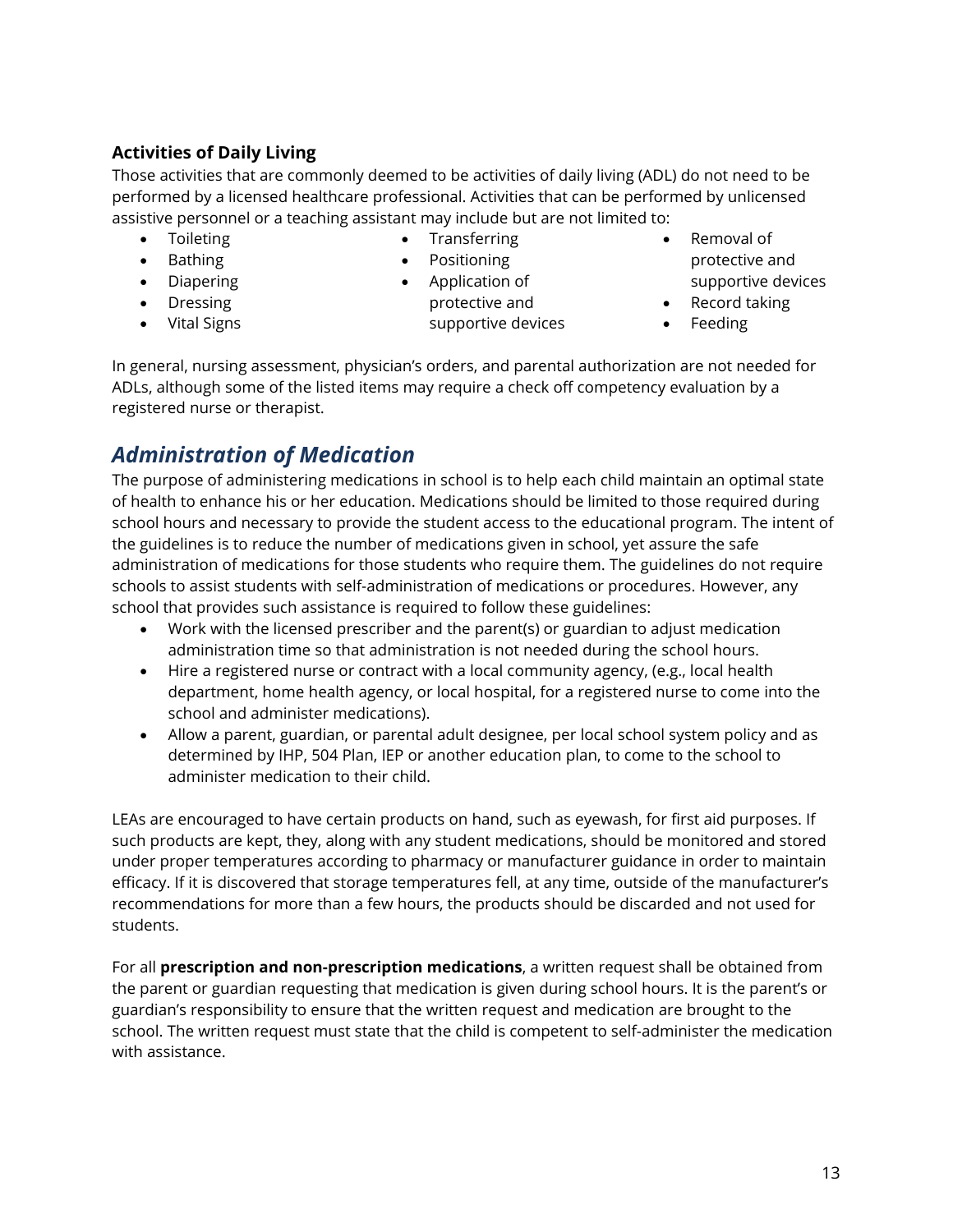Local school board policies related to "Zero Tolerance" may require that a responsible adult bring all medications, both prescription and non-prescription, to school and deliver the medication to appropriate or designated school personnel.

# <span id="page-14-0"></span>**All Prescription Medications**

(Including CAMs – Complementary and Alternative medicines, if LEA permits) given at school shall:

- Be prescribed by a licensed prescriber on an individual basis as determined by the child's health status.
- Be brought to school in the original pharmacy labeled container. The container shall display:
	- o Child's name
	- o Prescription number
	- o Medication name and dosage
	- o Administration route or other directions
	- o Date
	- o Licensed prescriber's name
	- o Pharmacy name, address, and phone number
- Require a written parental/guardian request (renewed annually) that shall be kept in the student's records and include:
	- o Child's name
	- o Name and address of parent/guardian
	- o Name of medication, dose, route, time of administration
	- o Discontinuation date
	- o Reason medication is needed
	- o Parent/guardian current phone number in case of emergency
- Have each dose of medication documented and the documentation easily retrievable. Documentation shall include:
	- o Date
	- o Frequency
	- o Time
	- o Dosage
	- o Rate
	- o Signature of the person administering or assisting the student in self-administration
- Have written authorization from the licensed prescriber and parent when there are changes in the prescription medication. The change will be noted on the medication administration record (MAR) without obliterating the previous information. Only an RN or LPN can make changes on the MAR. Changes can include, but are not limited to:
	- o Time
	- o Dose
	- o Addition
	- o Discontinuation

# <span id="page-14-1"></span>**All Non-Prescription Medications**

(Excluding CAMs) given in school shall: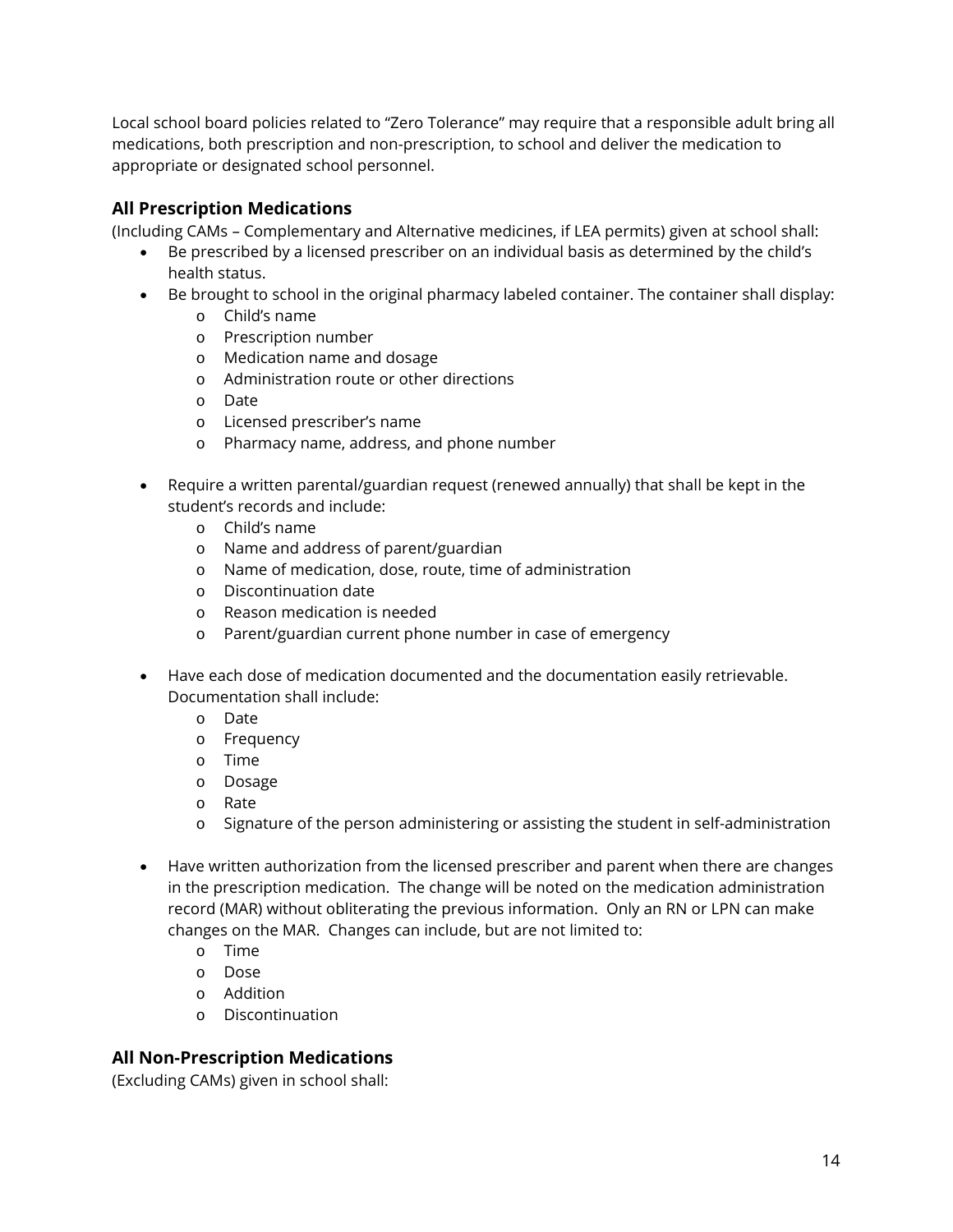- Be brought in with the original label listing the ingredients, dose schedule, and child's name affixed to the container.
- Require a written parental/guardian request which shall be kept in the student's school records and include:
	- o Child's name
	- o Name and address of parent/guardian
	- o Name of medication, dose, route, time of administration
	- o Discontinuation date
	- o Reason medication is needed
	- o Parent/guardian's current phone number in case of emergency

# <span id="page-15-0"></span>**Storage**

All individual students' medications, except those exempted by law, must be put in a leak-proof container and stored in a secure or locked area. Each medication should be stored in the original pharmacy or manufacturer labeled container with the student's name on it. Medications must be kept no longer than the expiration date or end of the school year, whichever is sooner. Access to stored medication and medication cabinet keys must be limited to school personnel authorized to administer medications. It is recommended that if a medication requires refrigeration, it be stored under proper temperatures according to the pharmacy or manufacturer guidance and in a locked refrigerator or in a locked container in a refrigerator specifically for medications. It is also recommended to keep a certified, calibrated thermometer in the refrigerator. If at any time it is suspected or discovered that storage temperatures fell outside the manufacturer's recommendations for more than a few hours, the products should be discarded and not used for students.

Emergency medications such as the Glucagon kit and the Epinephrine kit must be kept in a secure area near the student and readily available for timely, emergency use. The student's IHP will determine availability and parameters for use of emergency medications.

# <span id="page-15-1"></span>**Administration**

Certain guiding principles are mandatory when dealing with medication administration, the most important of which is being sure to follow the five "R's" of administration. These simple but important guidelines help assure that the correct person is given the intended medication in the prescribed amount at the correct time and in the proper way. Ensuring medication safety requires that healthcare providers identify and confirm the following facts prior to administering any medication and/or treatment:

- 1. Right patient (student)
- 2. Right drug or treatment
- 3. Right dose
- 4. Right time
- 5. Right route of administration

As with any other medication, Schedule II controlled substances (e.g., Ritalin™) should be stored in a secure or locked area and inventoried upon receipt by the person routinely administering it. When administered, each dosage of medication shall be documented. If at the end of the medication regimen a county discrepancy is noted, it should be reported to the school nurse to enable further investigation.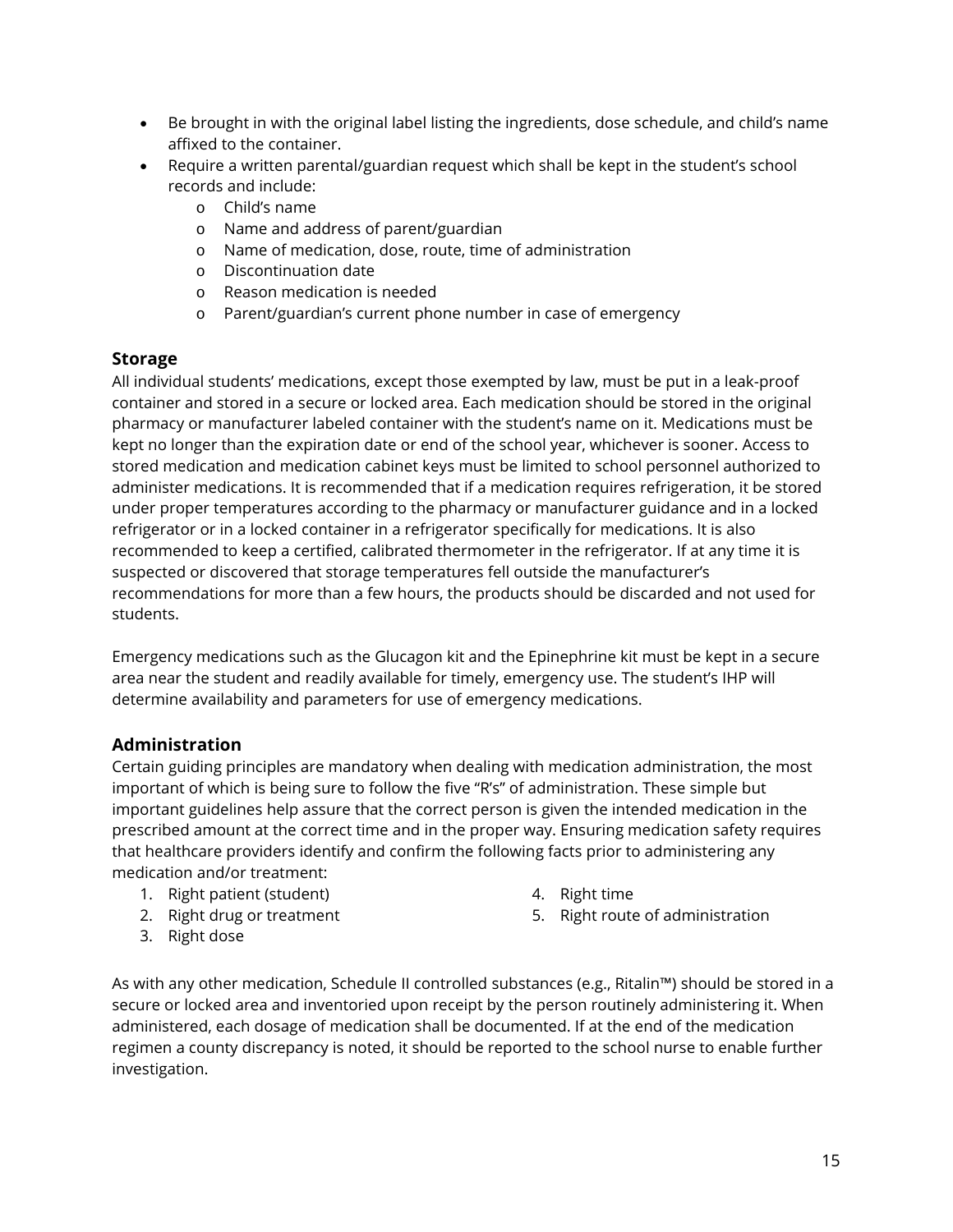# <span id="page-16-0"></span>**Self-Administration of Medication**

The provisions of T.C.A. § **49-50-1602(a)** state that a local board of education or governing board for a non-public school may permit an employee or a person under contract with the board to assist in self-administration of medications, under the following conditions:

- The student must be competent to self-administer non-prescription or prescription medication with assistance;
	- o The student's condition, for which the medication is authorized or prescribed, must be stable;
	- o The self-administration of the medication must be properly documented;
	- o Guidelines, not inconsistent with this section, for the assistance in selfadministration of nonprescription or prescription medications by personnel in the school setting, developed by the Departments of Health and Education and approved by the board of nursing, must be followed;
	- o The student's parent or guardian must give permission in writing for school personnel to assist with self-administration of medications. The written permission shall be kept in the student's school records; and
	- o Assistance with self-administration shall primarily include storage and timely distribution of medication.

All training of school personnel providing assistance with self-administration of medications shall be done by a registered nurse employed or contracted by the local school system. Training for school personnel in the assistance with self-administration of medications shall be repeated annually, and competencies shall be documented in the employee personnel file. It is strongly recommended that backup personnel be trained for each school site.

T.C.A § **49-50-1602(a)(3)** requires that any person assisting in self-administration of medication or performing health care procedures, including administration of medications under this section, and any local board of education or governing board for a nonpublic school authorizing the selfadministration of medications or the performance of health care procedures shall not be liable in any court of law for injury resulting from the reasonable and prudent assistance in the selfadministration of such medication or the reasonable performance of the health care procedures, including administration of medications, if performed pursuant to the policies and guidelines developed by the departments of health and education and approved by applicable regulatory or governing boards or agencies.

# <span id="page-16-1"></span>**Guidelines for Assistance with Self-Administration of Medication**

Medications should be limited to those required during school hours and necessary to maintain the student's enrollment and attendance in school.

The student should be able to identify his or her medication, identify the reason the medication is used, and be competent to self-administer the authorized and/or prescribed medication with assistance.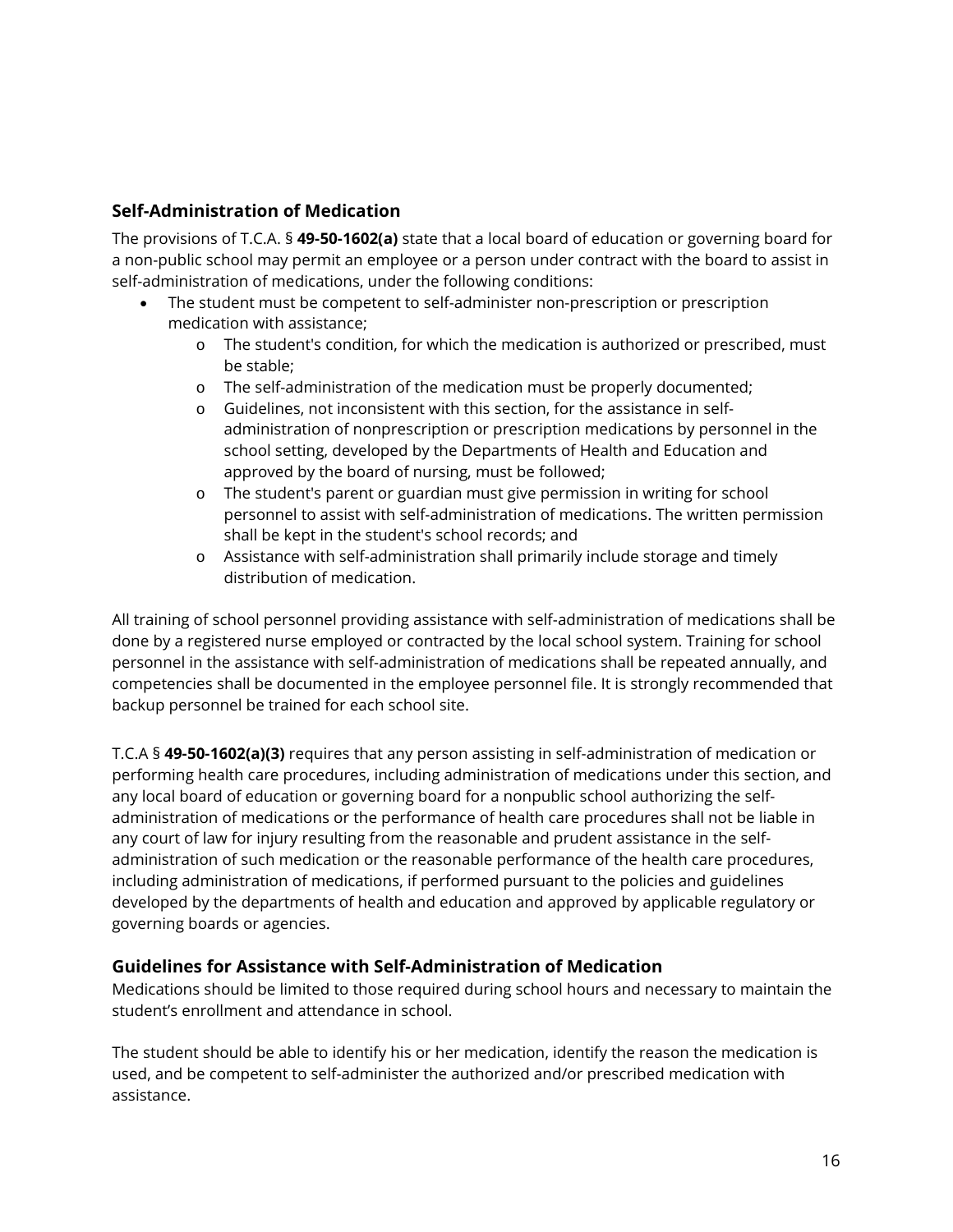The individual assisting with medication of self-administration must visually observe the student self-administer the medication **OR** in the case of a cognitively competent but physically challenged student, perform that portion of self-administration for which the student is physically incapable.

Each dosage of medication shall be documented and the documentation easily retrievable. Documentation shall include date, frequency, time, dosage, route and the signature of the person assisting the student in self-administration.

In the event a dosage is not administered as ordered (e.g., missed dose) or any other medication error occurs, a Medication Error Form must be filled out and routed to the appropriate administrative personnel in the local school system or routed per the protocol of a contracted agency. The school nurse (RN) and parent/guardian must be notified in the event of a medication error.

A procedure shall be established for providing communication with the parent(s) or guardian regarding any problems with the administration of the medication.

To assure safety and accountability, nursing supervision shall be provided to personnel assisting with the self-administration of medication to ensure local school board policies and state guidelines are being followed.

# <span id="page-17-0"></span>**Discarding**

The parent or guardian shall be responsible at the end of the treatment regimen for removing any unused medication from the school. When the duration of medication is complete or the medication is out of date, the parent/guardian shall be advised to pick up the medication. After notification attempts per local school system policy, if not picked up in 14 days, the medication shall be destroyed per local environmental protocol by the school nurse (RN) or school administrator, documented and witnessed by at least one other school staff person.

### <span id="page-17-1"></span>**Asthma-Reliever Inhaler**

T.C.A. § **49-50-1602(c)** states that an LEA **must** permit possession and self-administration of a prescribed, metered dosage, asthma-reliever inhaler by any student with asthma if the student's parent or guardian:

- Provides to the school written authorization for student possession and self-administration and provides a written statement from the prescribing health care practitioner that the student is diagnosed with asthma and has been instructed in self-administration of the prescribed, metered dosage, asthma-reliever inhaler. The statement must also contain the following information:
	- o The name and purpose of the medication
	- o The prescribed dosage
	- o The time or times the prescribed inhaler is to be regularly administered, as well as any additional special circumstances under which the inhaler is to be administered
	- o The length of time for which the inhaler is prescribed

These statements shall be kept on file in the office of the school nurse (RN) or school administrator.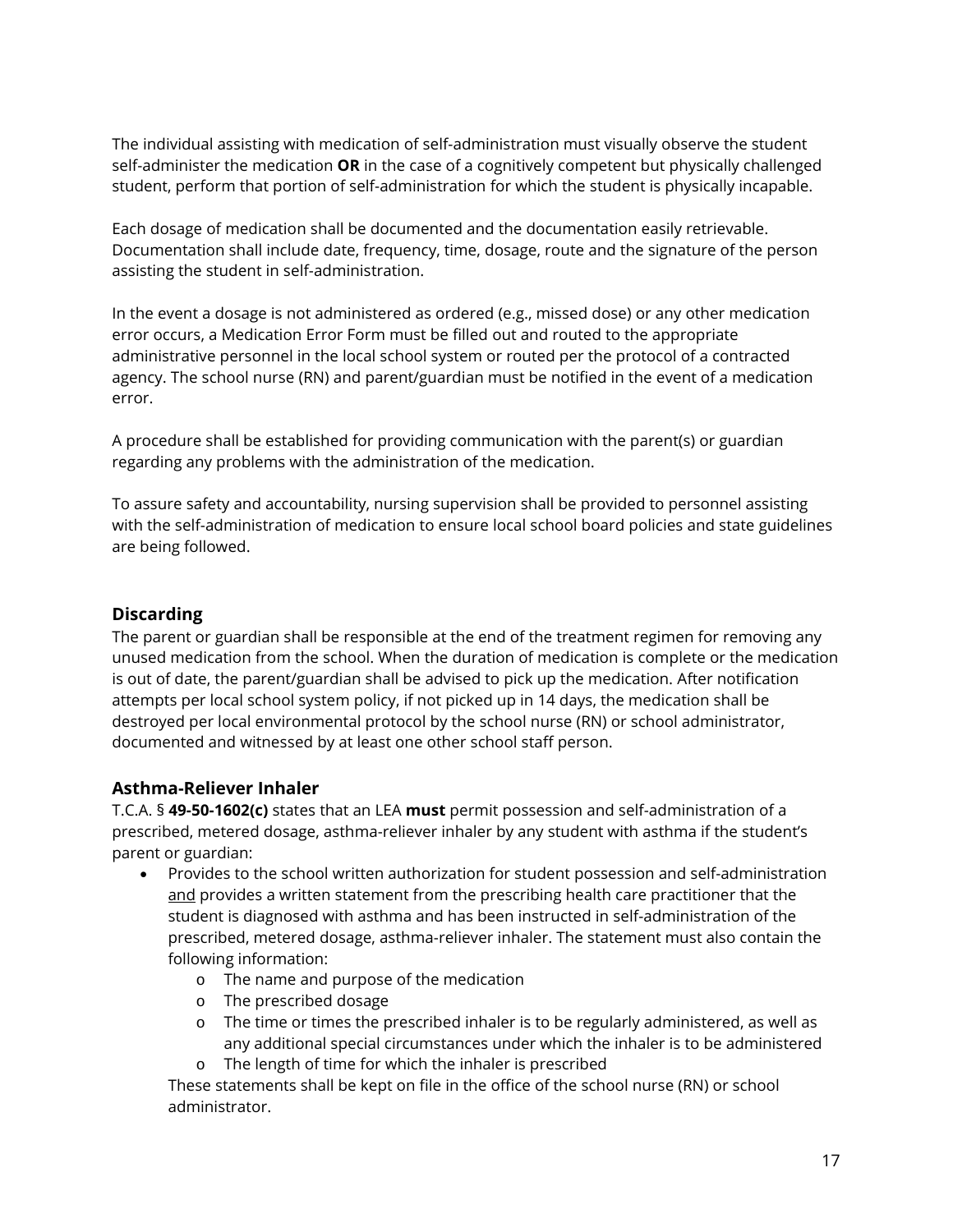The LEA shall inform the student's parent or guardian that the school and its employees and agents shall incur no liability as a result of any injury sustained by the student or any other person from the possession of self-administration of the inhaler.

The student's parent or guardian shall sign a statement acknowledging that the school shall incur no liability and the parent or guardian shall indemnify and hold harmless the school and its employees against any claims relating to the possession or self-administration of the inhaler.

The permission for self-administration of the prescribed, metered dosage, asthma-reliever inhaler shall be effective for the school year in which it is granted and must be renewed each following school year upon fulfilling the requirements set forth in these guidelines.

The LEA may suspend or revoke the student's possession and self-administration privileges if the student misuses the inhaler or makes the inhaler available for usage by another person.

Upon fulfilling the requirements set forth in these guidelines, a student with asthma may possess and use the prescribed, metered dose, asthma-reliever inhaler when at school, at a schoolsponsored activity, or before or after normal school activities while on school property, including school-sponsored child care or before or after school programs.

Students with asthma must have an Individual Health Plan (IHP) developed by the school nurse (RN). The IHP can serve as the Asthma Action Plan. There should be a mechanism to include self-reporting of reliever inhaler use and frequency that can be documented on the student MAR and included in the annual report. A sample action plan is available at the **American Lung Association**.

# <span id="page-18-0"></span>*First Aid Emergencies*

T.C.A. § **49-5-414** states that every public elementary and secondary school in this state is encouraged to have in its employ, or as a volunteer, at least one (1), preferably more, persons who are currently certified by the American Red Cross or another qualified certifying agency approved by the department of education, as qualified to administer emergency first aid and cardiopulmonary resuscitation (CPR).

The local board of education is authorized to allocate up to six and one half (6.5) hours a year of inservice days established pursuant to T.C.A. § 49-6-3004 to conduct training programs for teachers and other personnel who have expressed an interest in becoming qualified to administer emergency first aid and CPR.

In addition, T.C.A. § **49-3-359** states that each public school nurse employed by an LEA shall maintain current certification through a certifying CPR course consistent with the scientific guidelines of the American Heart Association in collaboration with the International Liaison Committee on Resuscitation.

The following conditions may require first aid and/or immediate emergency care provided by a school staff person. Examples of conditions and school staff interventions may include but are not limited to: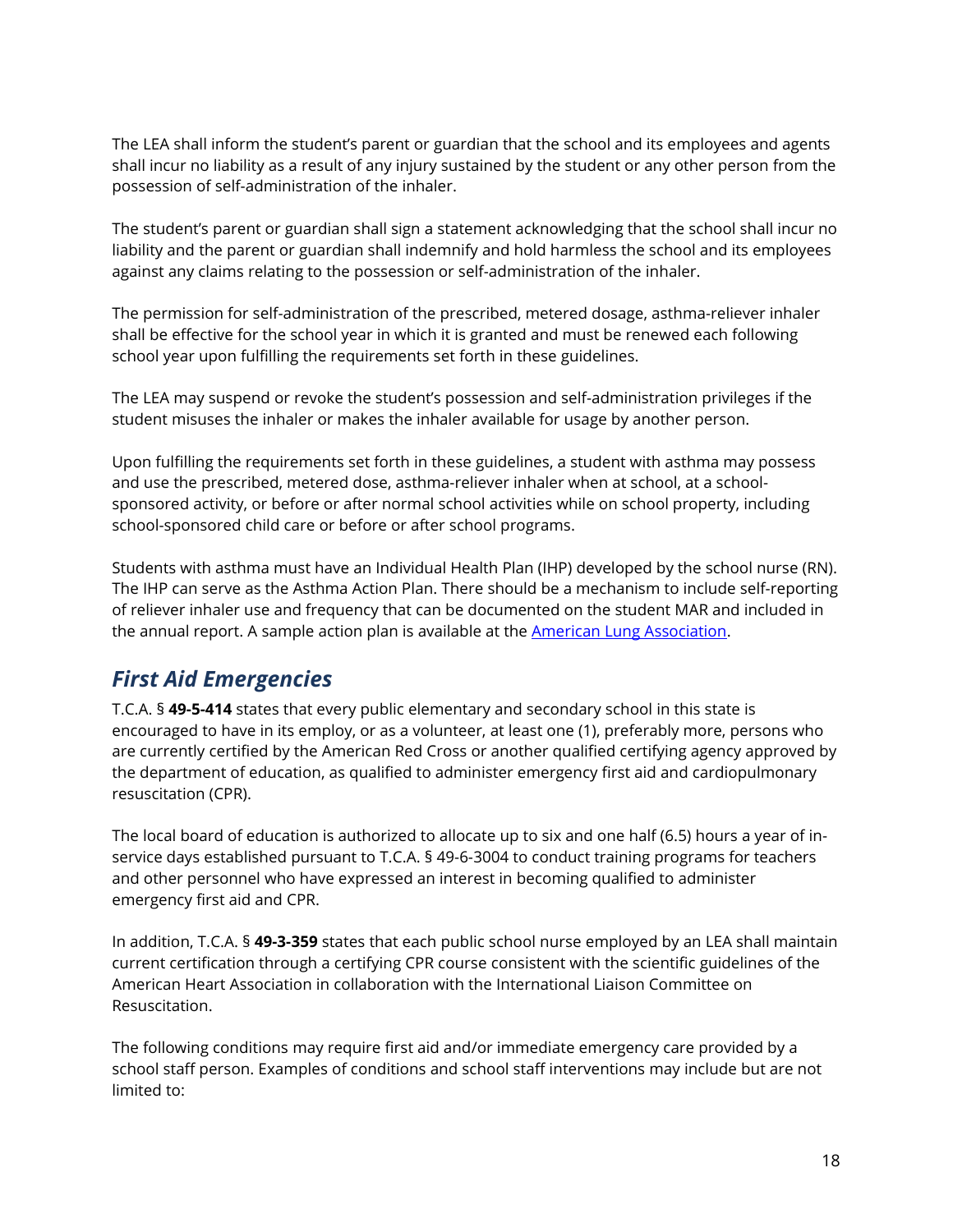- Seizures: vagal nerve stimulator magnet, emergency seizure protocol
- Respiratory distress: asthma reliever inhaler, assisted nebulizer treatment, rescue breathing
- Bleeding: pressure to the site, elevation, and shock prevention
- Choking: Heimlich maneuver
- Fainting: protect from injury, elevated feet
- Heat/cold emergency: application of a blanket, ice pack
- Major Trauma: activate EMS, airway management
- Hypoglycemic emergency: Glucagon injection if training completed
- Cardiac arrest: CPR, activate EMS
- Allergic reaction: epinephrine auto-injector if training completed

School personnel must respond appropriately to any emergency situation. Children with known health problems or certain diagnoses should have an Individual Health Plan (IHP) that includes emergency care procedures, a nursing assessment, physician's orders, and parental authorization. In addition, it is recommended that the school protocol include parental or guardian notification, school nurse (RN) notification, and activation of EMS as appropriate for any emergency situation.

# <span id="page-19-0"></span>**Exemptions by Law: Emergency Procedures by Trained Personnel**

Tennessee law permits certain emergency procedures to be performed by school personnel with appropriate training. Those laws include:

- **Diazepam Gel:** T.C.A. § **49-50-1602** provides that ". . . school personnel who volunteer under no duress or pressure and who have been properly trained by a registered nurse employed or contracted by the LEA or governing board for a non-public school may administer antiseizure medications, including diazepam gel, to a student in an emergency situation. . ." The Departments of Health and Education shall jointly amend guidelines to reflect the appropriate procedures for use by registered nurses in training volunteer school personnel to administer anti-seizure medications to a student in an emergency situation. The guidelines shall require at least one school employee to serve as a witness when a volunteer administers anti-seizure medication during an emergency situation, unless a witness is not available within the time limit for administration specified in the emergency care plan. Training to administer anti-seizure medication shall be repeated annually. Training is outlined in the Seizure section of these guidelines.
- **Epinephrine:** T.C.A. § **68-140-310** allows any lay person eighteen (18) years and older who has been trained to administer epinephrine in emergency situations, and T.C.A. § **49-50-1602** authorizes schools to maintain epinephrine auto-injectors in a secure, unlocked location and authorizes trained school personnel to administer epinephrine to any student believed to be having a life-threatening allergic or anaphylactic reaction. The statute authorizes a physician to prescribe epinephrine auto-injectors in the name of an LEA or non-public school for such use. Training is outlined in the Food Allergy and Anaphylaxis section of these guidelines.
- **Glucagon:** T.C.A. § **49-50-1602** provides that "…school personnel who volunteer under no duress or pressure and who have been properly trained by a registered nurse employed or contracted by the local education agency may administer Glucagon in emergency situations ...." Training to administer Glucagon shall be repeated annually and competencies shall be documented in the employee's personnel file. The statute does not require school systems to have volunteer school staff trained to administer Glucagon. This is a choice each school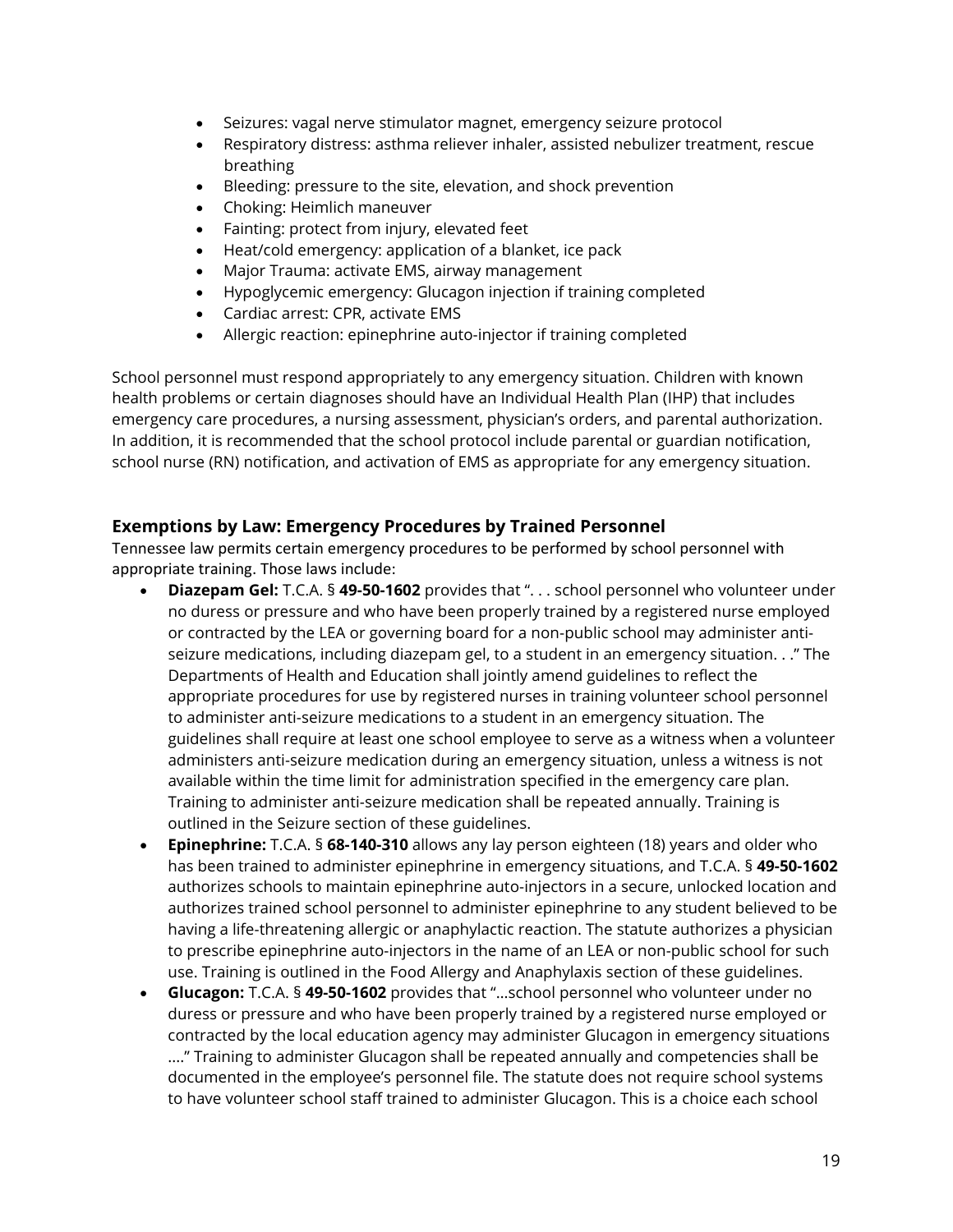system will make based on their needs and the availability of school staff who volunteer. Training is outlined in the Diabetes section of these guidelines.

• **Naloxone:** T.C.A. § **49-50-1604** provides for guidelines regarding the availability of opioid antagonists in schools. The statute requires the State Board of Education, in consultation with the state department of health, to develop guidelines for the management of students presenting with a drug overdose for which administration of an opioid antagonist may be appropriate. Each school is authorized to maintain an opioid antagonist at the school in at least two unlocked, secure locations, so that an opioid antagonist may be administered to any student believed to be having a drug overdose. Physicians may prescribe an opioid antagonist in the name of an LEA or nonpublic school to be maintained for use in schools when necessary. An LEA may utilize a statewide collaborative pharmacy practice agreement to obtain an opioid antagonist for administration. The school nurse, school resource officer, or other trained school personnel may utilize the supply of the opioid antagonists to respond to a drug overdose. If a student is injured or harmed due to the administration of an opioid antagonist, the physician is immune from liability unless there was an intentional disregard for safety. Similarly, if a student is injured or harmed due to the administration of an opioid antagonist to the student by school personnel, the employee is not liable for the injury unless the personnel administered the opioid antagonist with intentional disregard for safety.

# *Guidelines for the Administration of an Opioid Antagonist*

Opioids are substances derived from the opium poppy (State Board of Education Policy 4.205). Examples of opioids include illegal drugs such as heroin and prescription medications used to treat pain, such as oxycodone and methadone. Opioids bind to specific sites in the brain that affect breathing. Due to their effect on the brain, an opioid overdose can cause a person to stop breathing and can result in death.

- Signs of an overdose include:
	- o Unresponsiveness to shouting or pain;
	- o Unconsciousness;
	- o Slow and shallow breathing or not breathing;
	- o Pale, clammy skin or loss of color;
	- o Blue, purple or gray face, especially around lips and fingernails;
	- o Faint or no pulse; and/or
	- o Extremely small "pinpoint" pupils.
- Naloxone and Indications for Use
	- o An opioid antagonist is used when there is suspicion of an opioid overdose.
	- o Displaces the opioid from the receptors in the brain to reverse the overdose.
	- o Minimal side effects.
	- o If administered to someone who is not suffering from an opioid overdose, it is not harmful.
	- o Available as an auto-injector or an intranasal spray. Each LEA may decide which form of naloxone will be kept in schools.
- Training Requirements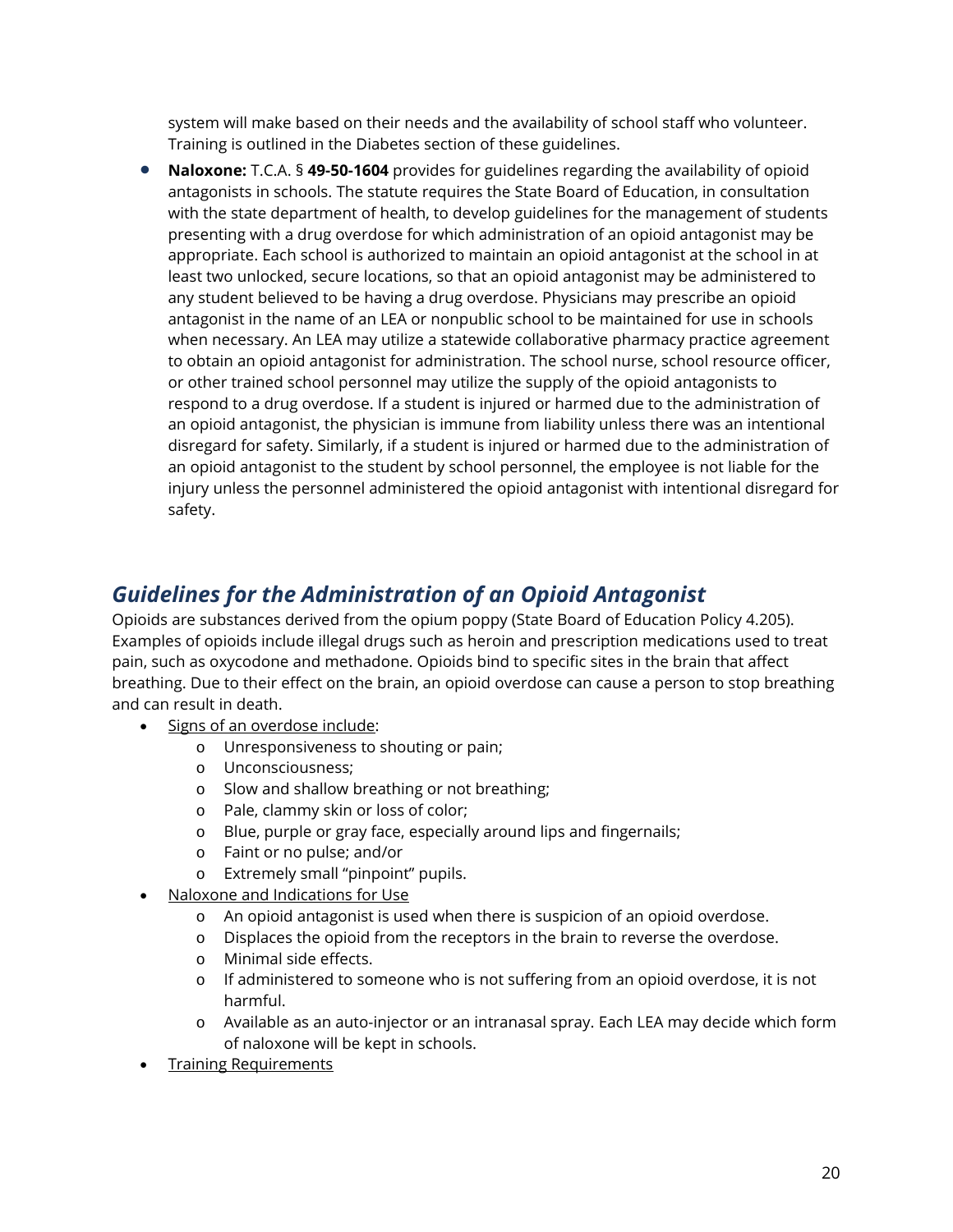- o School nurses and other employees expected to provide emergency care to students must complete the Tennessee Department of Health training on Naloxone administration.
- o A certificate is provided upon completion of the training.
- Location and Storage of Naloxone
	- o Each school within an LEA and each nonpublic school is authorized to maintain Naloxone in at least two unlocked, secure locations to be determined by each school.
	- o Should be stored according to the manufacturer's instructions.
	- o Each LEA should develop a procedure for maintaining an inventory documenting the quantities, locations, and expirations of Naloxone, proper storage, and documentation of replacement units.
- What to do during an overdose
	- o In the case of a suspected opioid overdose, school nurses or other trained staff shall follow the protocols outlined in the Naloxone training and the instructions in the Naloxone kit. It is recommended that each LEA develop a procedure for use of naloxone that includes, but is not limited to, the following steps:
		- **Step 1: Try to maintain responsiveness.** 
			- 1. Call the person's name.
			- 2. Shake the person.
			- 3. Utilize sternal rub (make a fist and rub knuckles over a person's sternum).
		- Step 2: Dial 911 and begin CPR.
			- 1. If an individual is not responsive, alert someone to call 911 and get an AED.
			- 2. If an individual is not breathing, begin CPR per training.
		- Step 3: Administer a Naloxone product per package insert instructions. When administering intranasal Naloxone (Brand name: Narcan™):
			- 1. Lay the person on his or her back.
			- 2. Remove the spray from the box.
			- 3. Peel back the tab with the circle to open.
			- 4. Hold the spray with your thumb over the bottom of the plunger and your first and middle fingers on either side of the nozzle.
			- 5. Tilt the person's head back and provide support under the neck with your other hand.
			- 6. Gently insert the tip of the nozzle into one nostril until your fingers on the nozzle are against the bottom of the person's nose.
			- 7. Press the plunger firmly to deliver the dose.
			- 8. Remove spray nozzle out of the nostril after the dose is given.
			- 9. If the person's symptoms return after the initial dose of Naloxone, an additional dose may be given after 2-3 minutes. If another dose needs to be given, a new nasal spray must be used.
				- \* When administering Naloxone auto-injector (Brand name: Evzio®): Evzio® is an auto-injector that gives voice instructions for each of the steps. A practice or "trainer" device is included. As part of the preparation for opioid overdose, practice using the Trainer for EVZIO®.
					- 1. Pull Evzio® from the outer case.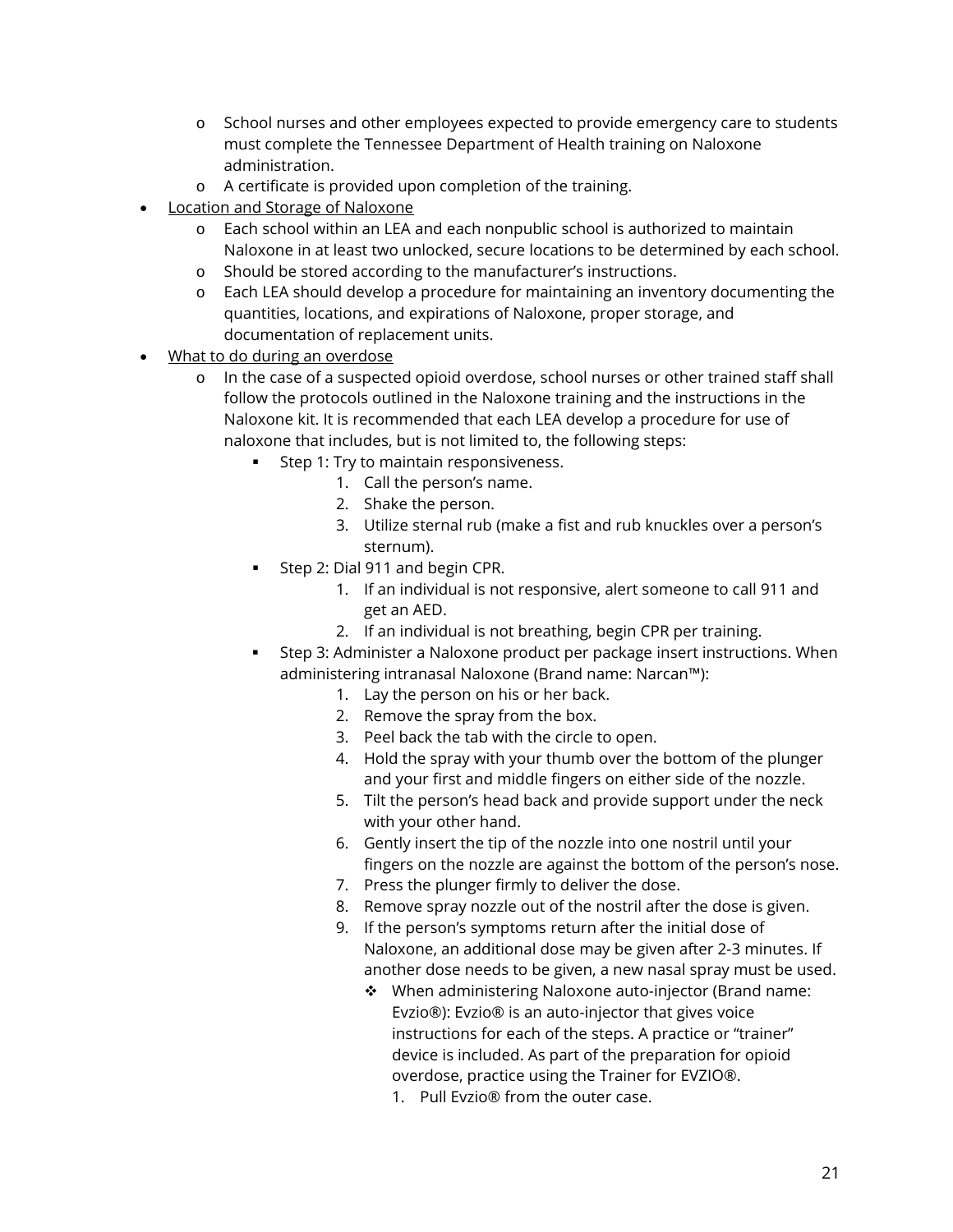- 2. Pull off the red safety guard. Pull firmly (the red safety guard is made to fit securely). Do not replace the red safety card after it is removed. To reduce the chance of accidental injection, do not touch the black base of the auto-injector, which is where the needle comes out. If an accidental injection happens, get medical help right away.
- 3. Place the black end of the product on the outer thigh. In children under one year of age, the person giving Evzio® should pinch the thigh muscle while administering the dose. Evzio® can be given through clothing.
- 4. A distinct "click and hiss" sound will be heard. This is normal and means that it is working correctly.
- 5. Keep firmly pressed on the thigh for five seconds after you hear the click and hiss sound. The needle will inject and then retract back into the auto-injector and is not visible after use.
- 6. After use, place the auto-injector back into its outer case. The black base will lock into place. The voice instruction system will state that Evzio has been used and the LED will blink red. The red safety guard cannot be replaced. The viewing window will no longer be clear. You will see a red indicator.
- 7. If the person's symptoms return after the first dose of Naloxone, an additional dose may be given after 2 to 3 minutes. If another dose needs to be given, a new autoinjector must be used.
- Step 4: Post-Naloxone Administration Support
	- 1. Check for breathing. If the person is not breathing, continue to perform CPR until Naloxone starts working or EMS arrives.
	- 2. If the person is breathing, place the person on his or her side. This position will help prevent the individual from inhaling vomit.
- Step 5: Stay and Watch the Individual
	- 1. Explain to the individual that you've just given them Naloxone.
	- 2. Comfort the person being treated, especially since withdrawal symptoms triggered by Naloxone can be unpleasant.
	- 3. Help the person remain calm.
- Step 6: Inform Paramedics
	- 1. Inform EMS personnel about the treatment given and condition of the individual.
- Records and Reporting
	- o It is recommended that each LEA develop a Naloxone receipt form with storage information as well as a use reporting form which should be completed after any incident involving the use of Naloxone.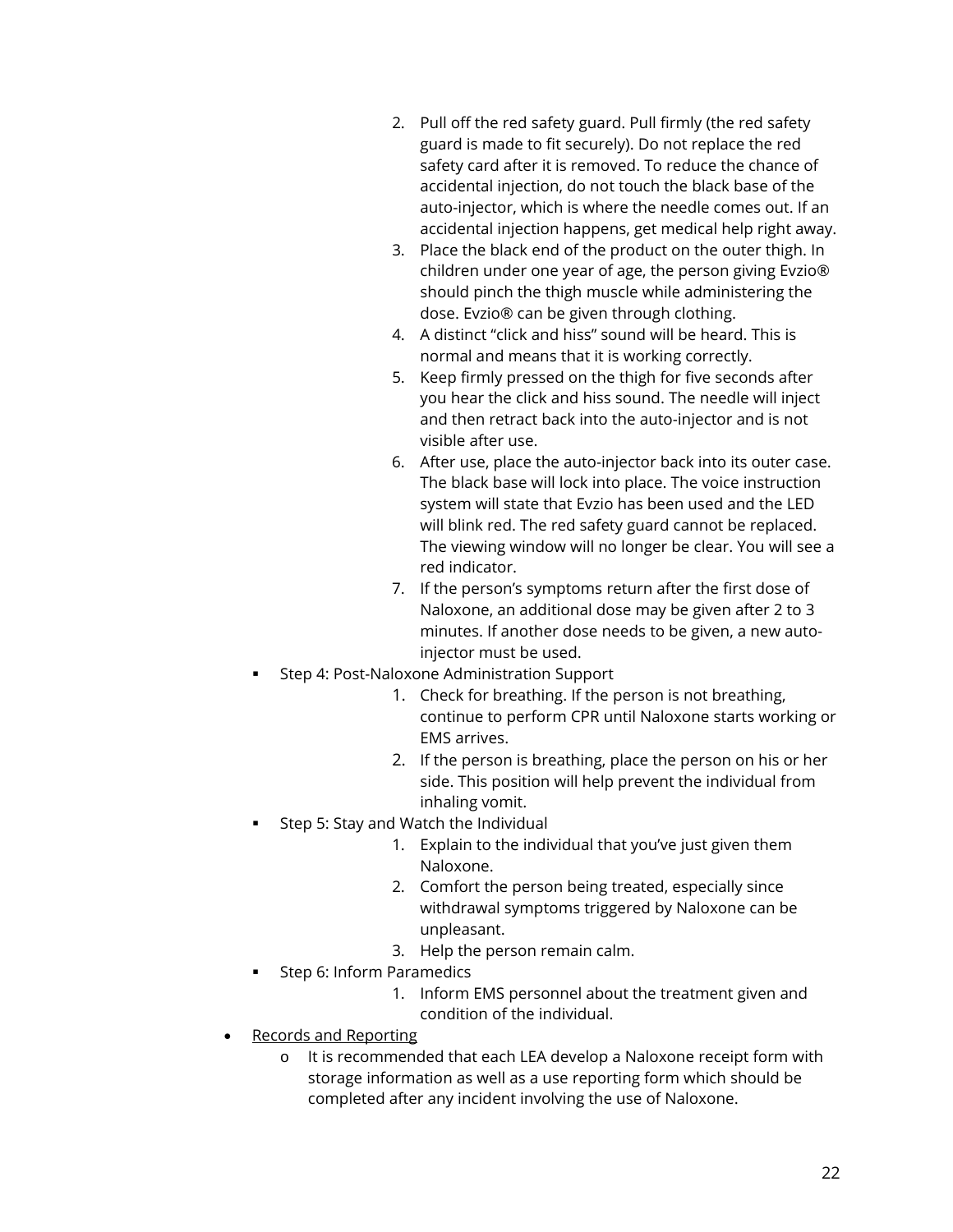# <span id="page-23-0"></span>**SOLU-CORTEF**

T.C.A. § **49-50-1603** provides for the administration of medicine that treats adrenal insufficiency. Requires each LEA to adopt policies that provide for the administration of medications that treat adrenal insufficiency and crisis.

- Adrenal Insufficiency
	- o Chronic condition
	- o Adrenal glands fail to produce specific stress hormones
	- o Daily medication required
- Adrenal Crisis
	- o A sudden, severe worsening of symptoms associated with a student diagnosed with adrenal insufficiency, such as severe pain in the lower back, abdomen or legs, vomiting, diarrhea, dehydration, low blood pressure or loss of consciousness
	- o Medical emergency, call 911

Training Requirements:

- Requires training on the treatment of adrenal insufficiency to be provided to school personnel so that medication may be administered to students when notified by a parent or guardian that their student in the school has been diagnosed with adrenal insufficiency.
- Must be conducted or delegated by a Physician or Nurse Practitioner.
- Persons who have been trained may possess and administer medication to students for whom the medication is prescribed if the student is suffering an adrenal crisis in an emergency situation and a licensed healthcare professional is not immediately available.

### Supplies Needed:

- Hydrocortisone vial
- Alcohol swab
- 2 mL syringe
- A needle to draw the medication up in and a needle to administer the injection
- Cotton swab

### Preparation:

- 1. Wash your hands before preparing the injection.
- 2. Read the label to ensure you have Solu-Cortef.
- 3. Check the expiration date.
- 4. Press firmly down on the yellow top to force the diluent into the lower chamber.
- 5. Gently mix the solution without shaking it.
- 6. Turn the vial upside down a number of times.
- 7. Do NOT shake the vial.
- 8. The solution is initially cloudy but then clears.
- 9. Remove the plastic tab covering the rubber stopper.
- 10. Wipe the top of the vial with an alcohol swab.
- 11. Connect the 2mL syringe and the vial access cannula/drawing-up needle firmly together.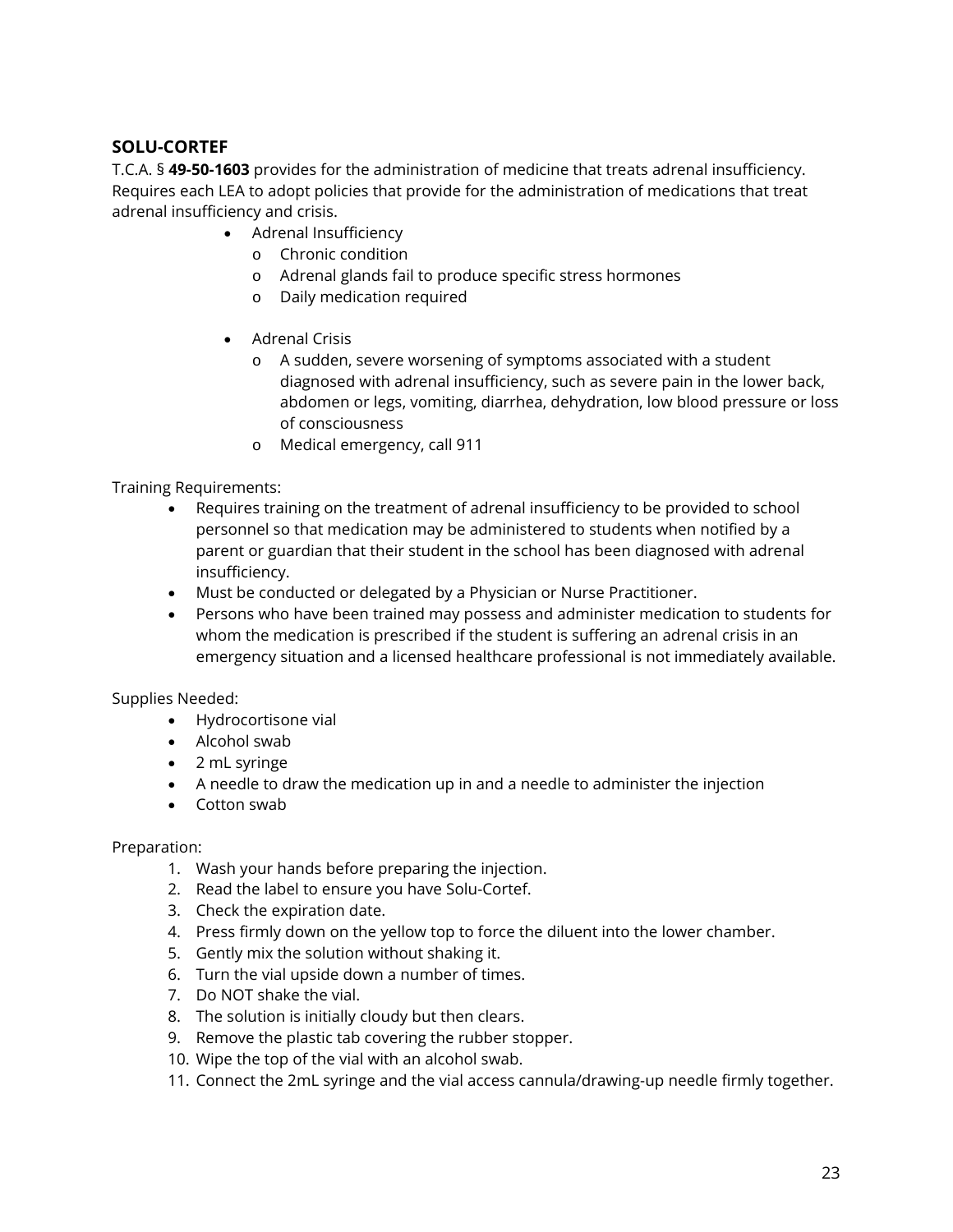- 12. Place the vial on a firm surface and insert the access cannula/drawing-up needle through the rubber stopper.
- 13. With the access cannula/drawing-up needle in the vial, invert the bottle and withdraw the correct dose.
- 14. If using a "drawing-up" needle, keep the needle tip below the fluid level.
- 15. Change to the injection needle.
- 16. Use the needle size recommended by your clinic nurse.
- 17. Flick out any air bubbles and expel any excess air.
- 18. Clean the skin surface with an alcohol swab.
- 19. Holding the syringe firmly, give the injection by quickly inserting the needle fully through the skin surface on the outer thigh into the muscle layer.
- 20. Push the plunger until the dose is fully injected. This will only take about 10 seconds.
- 21. Remove the needle and place in a sharps container.
- 22. Press the cotton swab firmly over the site for a few seconds.
- 23. The injection will work quite quickly but supervision is still required.

After Administration:

- If 911 was not called prior to administration, call now.
- Do NOT leave the student unattended.
- Turn the student on his/her side and monitor breathing.
- Ensure that parent/guardian has been notified.
- Document your actions!
	- What time did you notice symptoms?
	- What was the time that you administered the medication?
	- What time was 911 called and what time did EMS arrive?
	- What time did EMS take the student from school?
	- What actions were done to care for the student in an adrenal crisis? (Ensure that each person documents their own actions/steps taken in caring for the student – Do NOT document for another person.)

# <span id="page-24-0"></span>**Liability:**

Employees administering the medication or performing health care procedures related to the administration of medication for adrenal insufficiency and the board of education authorizing the administration of the medication or the performance of healthcare procedures are not liable for injury resulting from the administration of the medication or performance of the healthcare procedures.

• Do NOT delay or second guess whether the child is in crisis – when in doubt, provide the medication as directed according to the student's emergency medical management plan.

The remainder of this page has been intentionally left blank.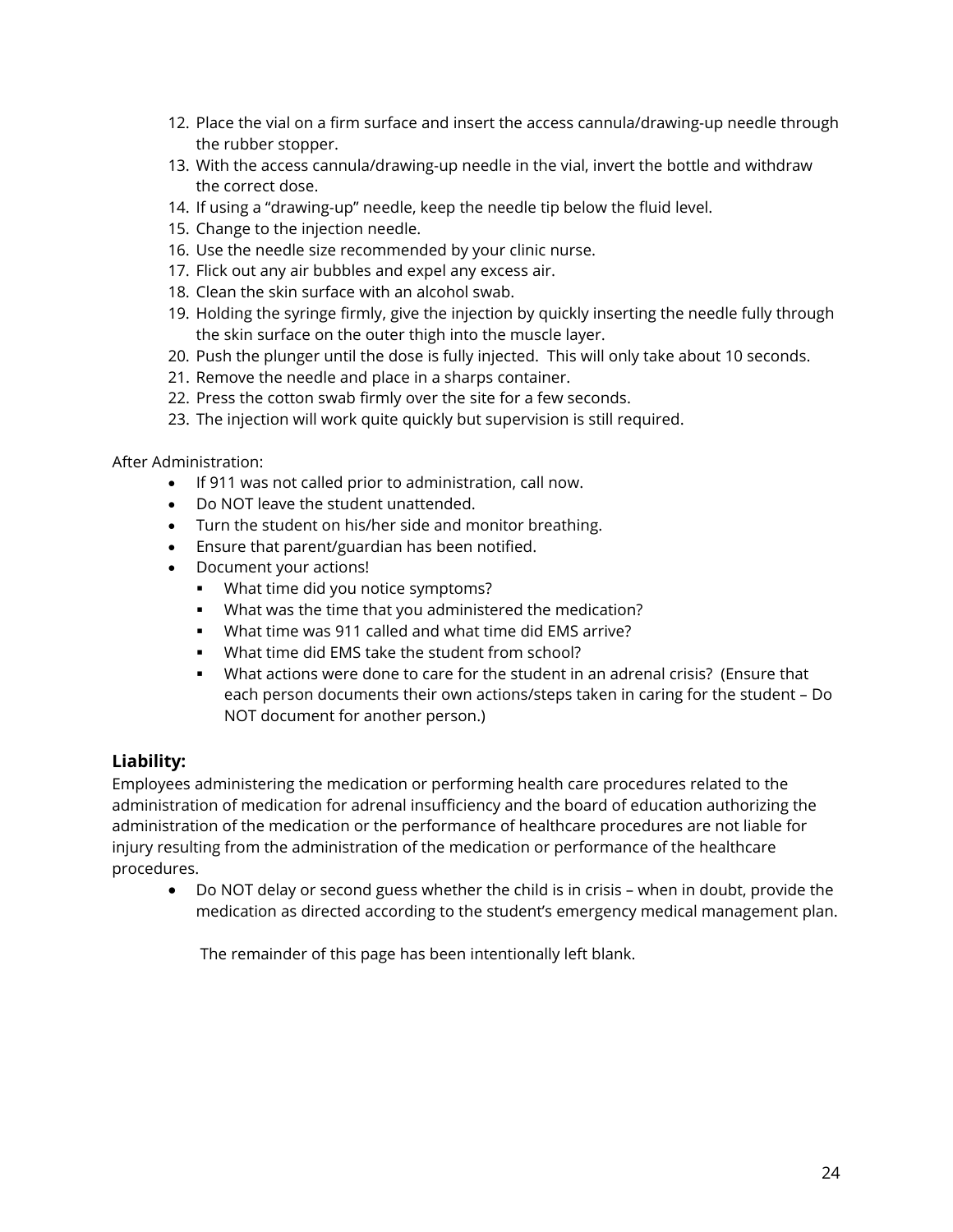# <span id="page-25-0"></span>*Diabetes*

T.C.A. § **49-50-1602**(d)(3) states that all school nurses must be educated in diabetes care and have knowledge of the guidelines. School personnel, who volunteer under no duress to assist with the care of students with diabetes, must receive training pursuant to the guidelines from a school RN. The school RN may use certified diabetes educators and licensed nutritionists to assist with the training. All training must be renewed on an annual basis and competency must be noted in the personnel file. School personnel shall not be required to volunteer for the training. School personnel may not be reprimanded, subject to any adverse employment action, or punished in any manner for refusing to volunteer.

Per T.C.A. § **49-50-1602**(d)(7): Upon written request of the parent or guardian, and if included in the student's medical management plan and in the Individual Health Plan (IHP), a student with diabetes shall be permitted to perform blood glucose checks, administer insulin, treat hypoglycemia and hyperglycemia and otherwise attend to the care and management of the student's diabetes in any area of the school or school grounds and at any school-related activity, and shall be permitted to possess on the student's person at all times all necessary diabetes monitoring and treatment supplies, including sharps. Any sharps involved in diabetes care and management for a student shall be stored in a secure but accessible location, including on the student's person, until use of the sharps is appropriate. Use and disposal of sharps shall be in compliance with the guidelines set forth by the Tennessee Occupational Safety and Health Administration (TOSHA).

Diabetes is considered a disability under federal law. Under Section 504 of the Rehabilitation Act of 1973, it is illegal to discriminate against a person with a disability. Children with diabetes must have full access to all activities, services, or benefits provided by public schools. An LEA shall not assign a student with diabetes to a school other than the school for which the student is zoned or would otherwise regularly attend because the student has diabetes.

The following persons shall not be liable in any court of law for injury resulting from reasonable assistance with the care of students with diabetes if performed pursuant to these guidelines:

- Any school nurse (RN) who provides the training.
- Any person who is trained and whose competency is indicated in such person's personnel file.
- Any local board of education or governing board for a non-public school that authorized school personnel to volunteer to assist with the care of students with diabetes.

The remainder of this page has been intentionally left blank.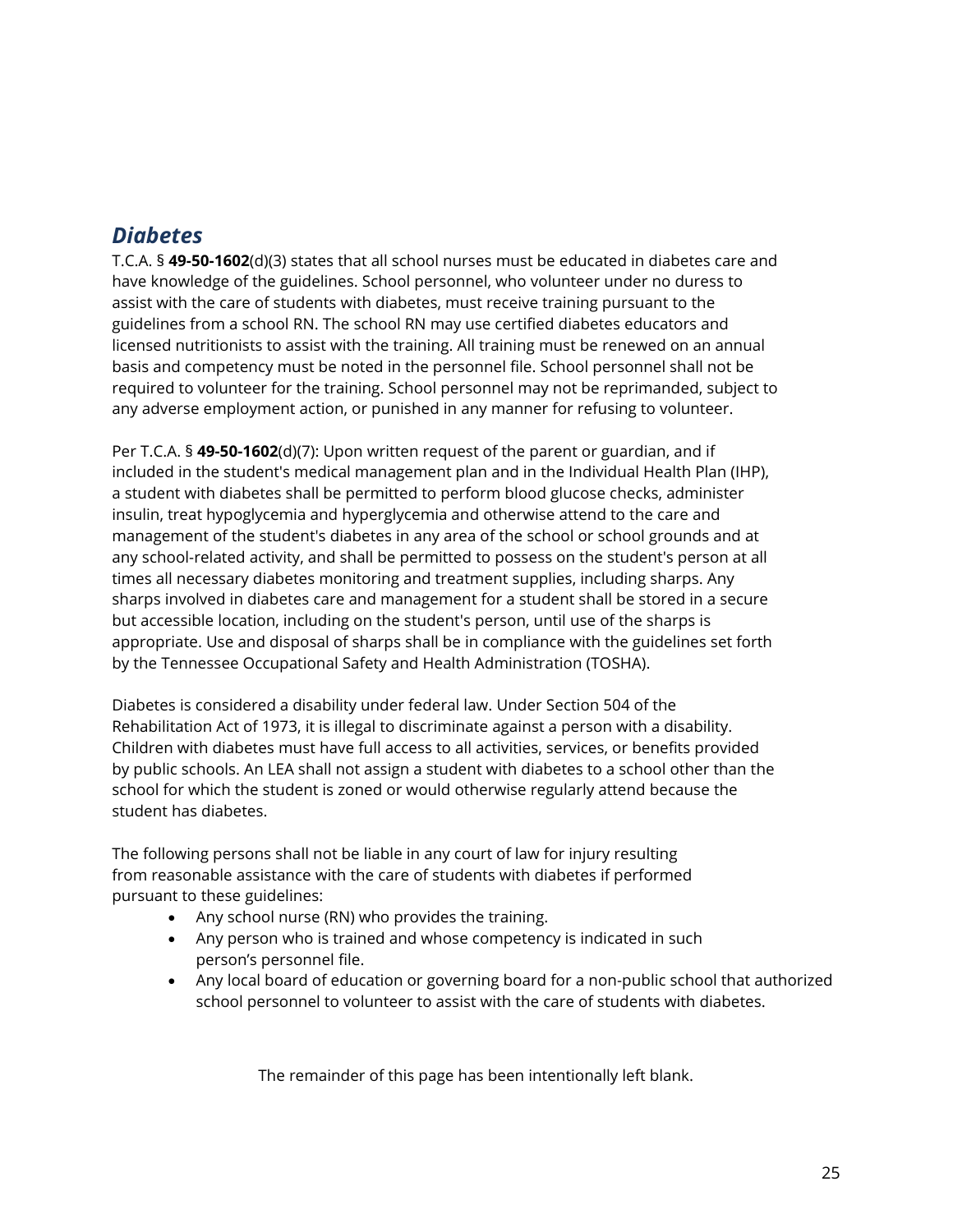# <span id="page-26-0"></span>**Student Health Plans and Care Plans - Diabetes**

It is recommended that the school nurse (RN) develop an Individualized Health Plan (IHP) in collaboration with the student, parent/guardian, student's health care provider, and other school staff that need to know or may care for the student during the school day. The student's IHP should include, as applicable, information from the **Diabetes Medical Management Plan (DMMP),** 

Diabetes Emergency Care Plans, 504 Plans and Individualized Education Plan (IEP), as well as documents such as plans for events outside the usual school day and protocols for the appropriate disposal of materials that come in contact with blood. The RN will need to use the nursing process in the development of the plan. The nursing process uses 6 sequential steps that are: assessment, diagnosis, plan, implement, and evaluate. The plan will define who does what and what will be done to ensure the safety of the student. Plan information should be reviewed and updated each school year or upon a change in the student's prescribed regimen, level of self-management, school circumstances (e.g., a change in schedule) or at the request of the student or parents/guardian. Use of the following information is essential in the development of a student's IHP:

- Date of diagnosis
- Current health status
- Emergency contact information
- Student's willingness and ability to perform self-management tasks at school
- List of diabetes equipment and supplies, including the use of insulin pump and/or continuous glucose monitoring devices
- Specific medical orders
- Blood glucose monitoring
- Insulin, glucagon, and other medications to be given at school
- Meal and snack plan
- Exercise requirements
- Additional monitoring
- Typical signs, symptoms, and prescribed treatment for hypoglycemia
- Typical signs, symptoms, and prescribed treatment for hyperglycemia

The **DMMP** is completed by the student's parents/guardians and the health care provider and is the medical basis for an IHP. It generally includes how to recognize and treat hypoglycemia and hyperglycemia as well as specific orders for blood glucose monitoring, administration of insulin and the steps to take in an emergency.

The **emergency plan of care** of hypoglycemia and hyperglycemia, based on the DMMP, summarizes how to recognize and treat hypoglycemia and hyperglycemia and who to contact for help. The school nurse (RN) will coordinate the development of these plans. An emergency plan of care should be completed for each student with diabetes and should be copied and distributed to all school personnel who have responsibility for students with diabetes during the school day and during school-sponsored activities.

Consider laminating these plans for use throughout the school year. Provide completed copies to the parents/guardians as well. An emergency plan of care includes:

• Emergency contact information for parents/guardians and health care provider.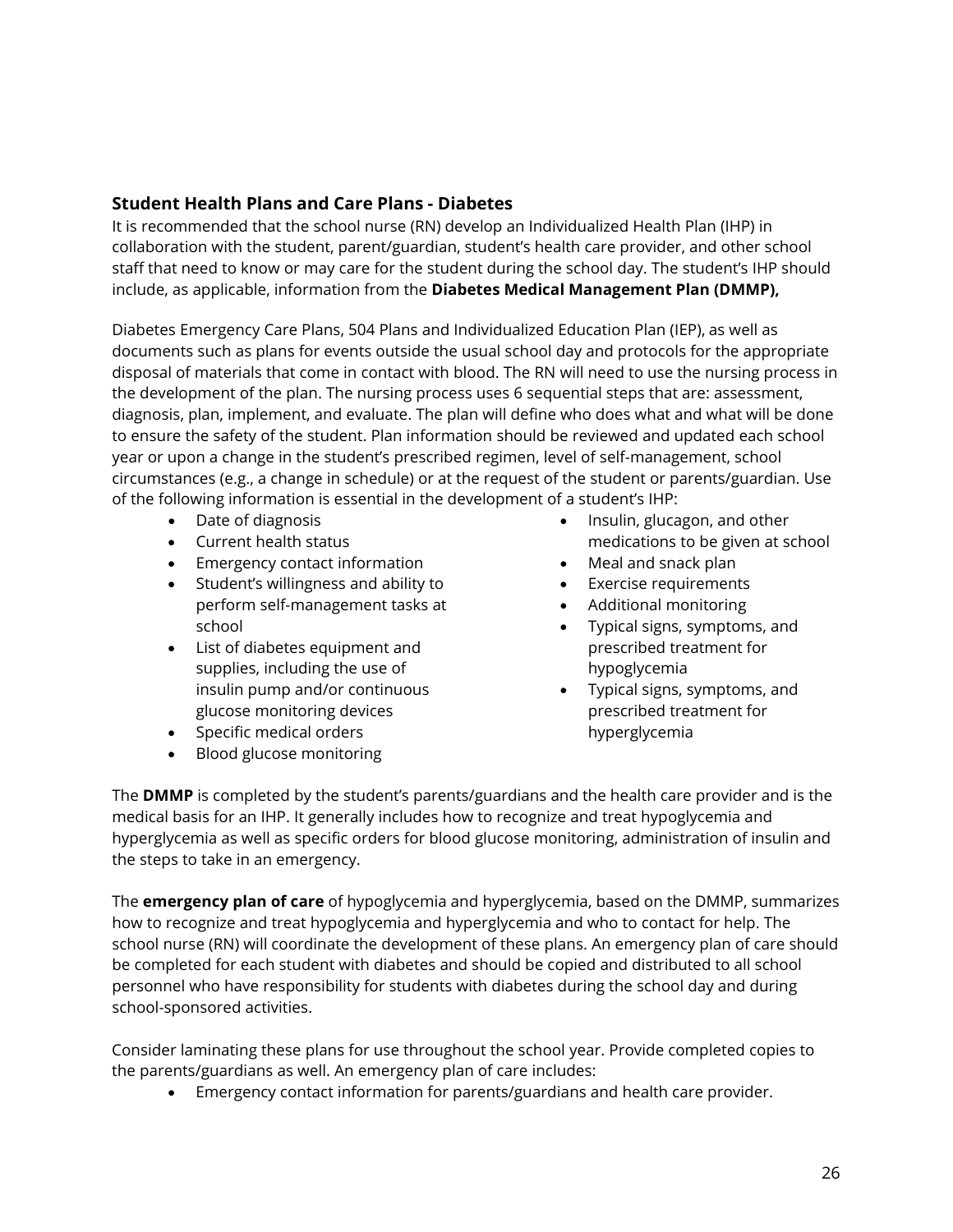- Causes of hypoglycemia and hyperglycemia.
- Symptoms of hypoglycemia and hyperglycemia.
- Actions for treating hypoglycemia and hyperglycemia.

During all levels of training, information in the emergency plans on the sign and symptoms of hypoglycemia and hyperglycemia, how to respond, and who to contact for help in an emergency should be reviewed with school personnel.

# <span id="page-27-0"></span>**Diabetes Description**

Diabetes is a chronic disease in which the body does not make or properly use insulin, a hormone that is needed to convert sugar, starches, and other food into energy by moving glucose from blood into the cells. Insulin lowers blood glucose. People with diabetes have increased blood glucose (sugar) levels for one or more of the following three reasons:

- 1. Little or no insulin is being produced,
- 2. Insulin production is insufficient, and/or
- 3. The body is resistant to the effects of insulin.

As a result, high levels of glucose build up in the blood, and spill into the urine and out of the body. The body loses its main source of fuel and cells are deprived of glucose, a needed source of energy. High blood glucose levels may result in short and long term complications over time.

Type 1 diabetes is usually diagnosed in children and young adults. In type 1 diabetes, the body does not produce insulin. Type 2 diabetes is the most common form of diabetes in the U.S. population. In type 2 diabetes, the body does not use insulin properly.

According to the National Diabetes Education Program, diabetes is one of the most common chronic diseases in school-aged children affecting about 208,000 young people in the United States. Most children with diabetes have Type 1 diabetes.

Diabetes is not contagious and cannot, at this time, be cured. However, it can be managed and treated. Treatment of type 1 diabetes consists of administering multiple doses of insulin, monitoring blood sugar several times during the day, eating nutritious meals and snacks, as well as following a regular exercise program. A balance between insulin, food, and exercise must be maintained to prevent blood sugar levels from being either too low (hypoglycemia) or too high (hyperglycemia).

Diabetes must be managed 24 hours a day, seven days a week. For students with Type 1 diabetes, and for some with Type 2 diabetes, that means careful monitoring of their blood glucose levels either by finger stick or with a catheter worn under the skin sensing glucose levels, which can be sent to a device and shared to smartphones throughout the school day and administering multiple doses of insulin by injection or with an insulin pump to control their blood glucose and minimize complications. Blood sugar monitoring, careful attention to a healthy diet and daily exercise are important to controlling Type 2 diabetes. Many students with type 2 diabetes will take oral medication, metformin, and some will also need to take insulin injections.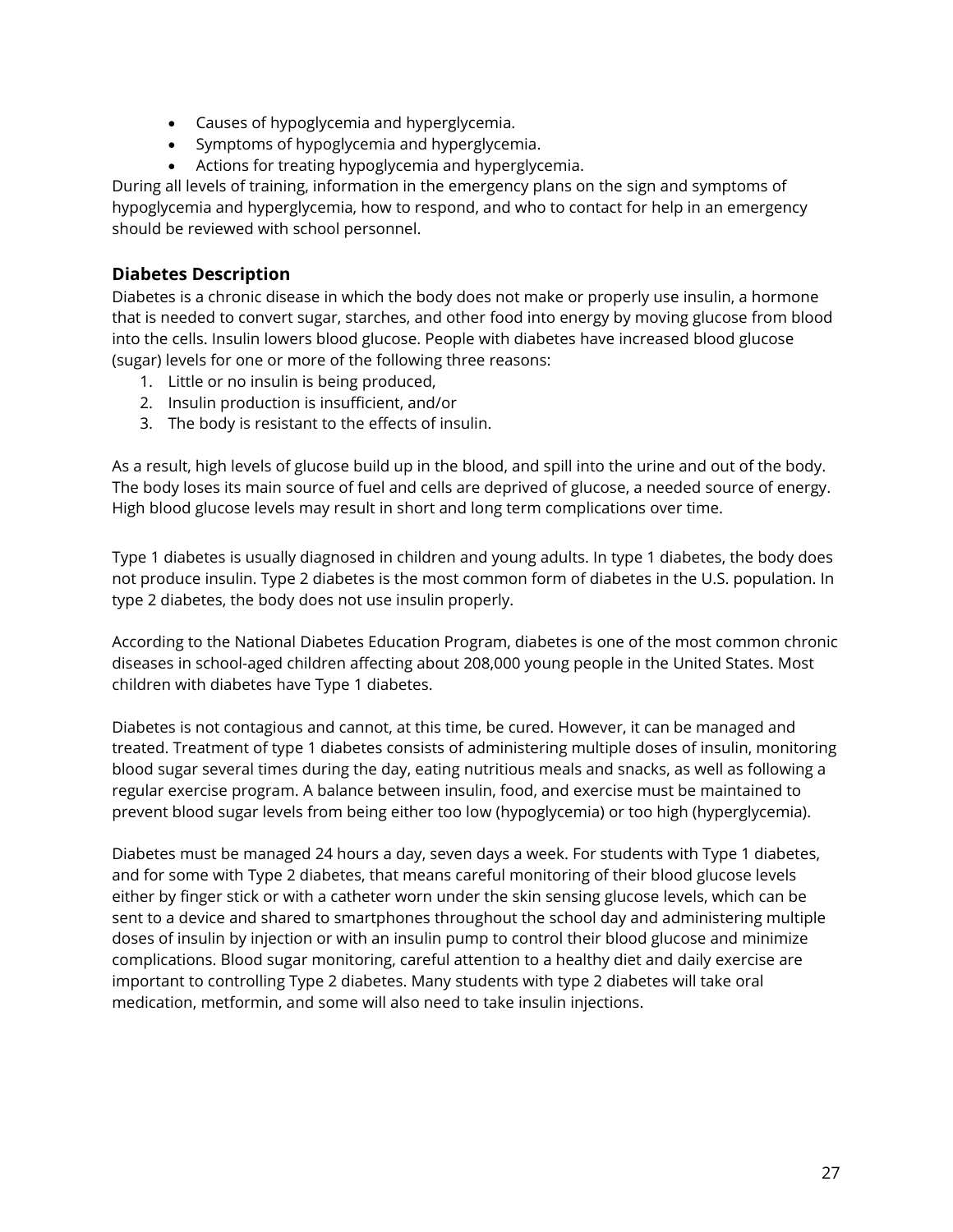# <span id="page-28-0"></span>**Signs and Symptoms of Hypoglycemia/Hyperglycemia**

# **1. Causes of Hypoglycemia:**

- Too much insulin
- Late food or too little food
- Too much or too intense exercise
- A planned or unplanned activity without additional food

The recognition and treatment of **hypoglycemia** are vitally important. Mild **hypoglycemia** can usually be treated easily and effectively. Most episodes of hypoglycemia that will occur in the school setting are of the "mild" type. Symptoms of **hypoglycemia** may include the following:

- Extreme hunger
- Shakiness
- Tremors
- Dizziness
- Lethargy
- Headache
- Pallor
- Anxiety
- Increased heart rate/palpitations
- Dilated pupils
- Clammy skin
- Sweating
- Changed personality

If not treated promptly, a moderate **hypoglycemia** reaction can quickly progress to a severe state or condition which may be characterized by:

- Irritability/frustration
- Behavior/personality changes
- Extreme tiredness/fatigue
- Sudden crying
- Restlessness
- Confusion
- Inability to swallow
- Dazed appearance
- Seizures/convulsions
- Unconsciousness/coma

Remember, onset and progression can happen very quickly. Each student will have his/her own set of symptoms that characterize hypoglycemia. These should be listed in the DMMP. The important thing to remember is that early recognition and intervention is the best strategy to prevent progression to more severe symptoms.

### **2. Causes of Hyperglycemia:**

- Too much food
- Too little insulin
- Illness
- Infection
- Decreased activity
- Stress
- Increased growth
- Puberty

The recognition and treatment of significant **hyperglycemia** are vitally important. Symptoms of **hyperglycemia** may vary somewhat from individual to individual, or from episode to episode and can include:

- Thirst
- Blurred vision
- Lack of concentration
- Weight loss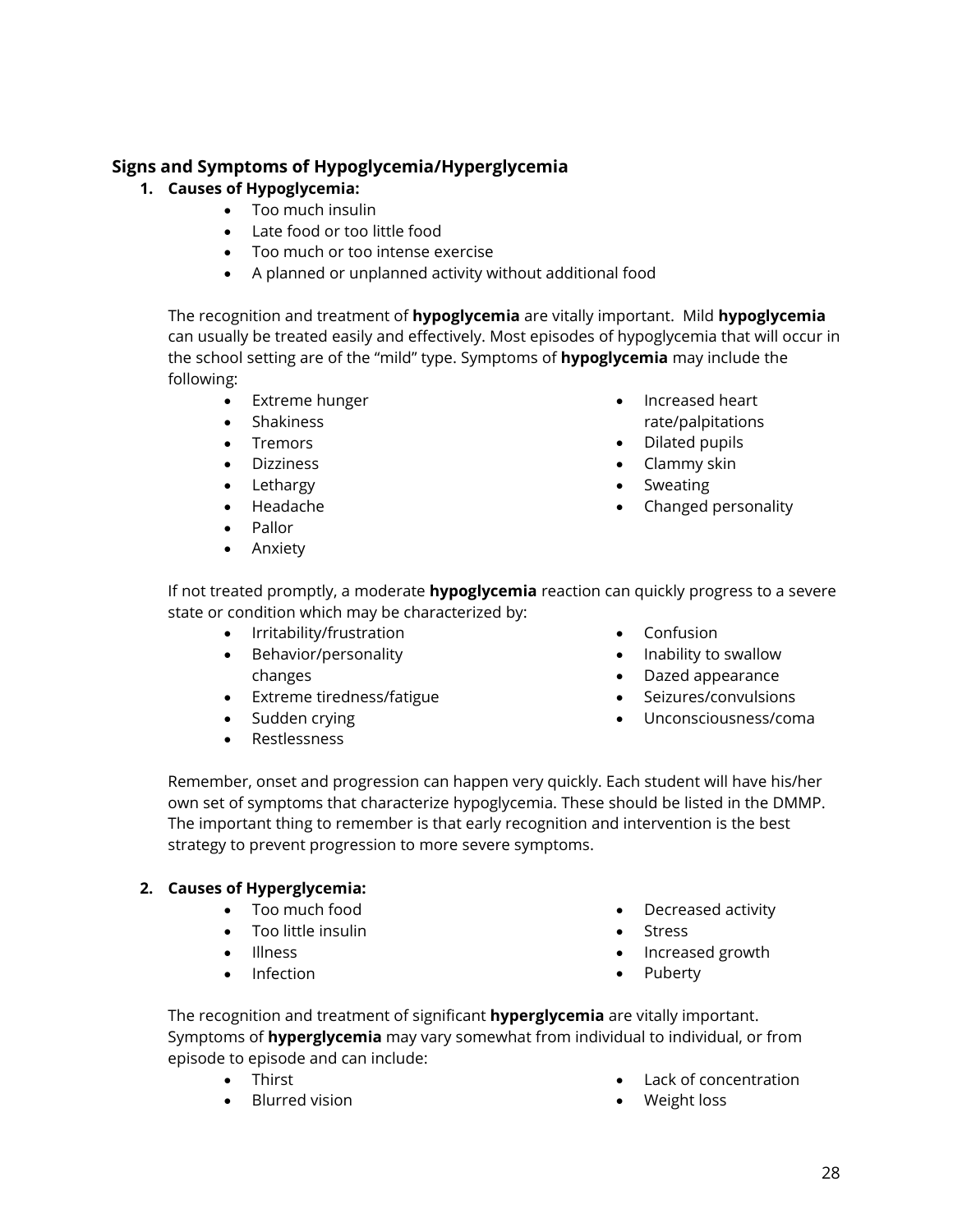- Frequent urination
- Sweet, fruity breath
- Fatigue/sleepiness
- Stomach pains
- Increased hunger
- Flushing of skin

The following symptoms indicate that **hyperglycemia** has escalated. Mild symptoms PLUS:

- Dry mouth
- Nausea
- Vomiting
- Stomach cramps
- Sweet, fruity breath

The last group of symptoms indicates **severe hyperglycemia** and probable ketoacidosis. Mild and moderate symptoms PLUS:

- Labored breathing
- Profound weakness
- Confusion
- Loss of consciousness

The important thing to remember is that intervention at any of these levels will prevent progression to more severe symptoms.

# <span id="page-29-0"></span>**Treatment for Hypoglycemia/Hyperglycemia**

Diabetes is managed with medication, nutrition, physical activity, and glucose monitoring. Intervene promptly when hypoglycemia is mild/moderate to prevent the progression to severe symptoms. The steps for intervening with each student will be outlined in his/her DMMP.

- The initial response would be to treat with oral carbohydrates according to the DMMP.
- Glucagon is administered as an injection when a person's blood sugar becomes so low that the person is unresponsive, passes out, or cannot eat or drink safely. Glucagon is a hormone that raised blood sugar levels. Glucagon can cause severe nausea and vomiting when the person regains consciousness but can be a lifesaving treatment for extremely low blood sugar.

The goal in the treatment of hyperglycemia is to lower the blood glucose level to within a student's target range. Always follow the individual student's DMMP which may include the administration of insulin.

# <span id="page-29-1"></span>**Diabetes: Care of the Student**

T.C.A § **49-50-1602** (d)(1) states that a local board of education or a governing board for a non-public school may permit school personnel to volunteer to assist with the care of students with diabetes if parent or guardian and the student's personal health care team have developed a medical management plan that lists the health services needed by a student at school and is signed by the student's physician, nurse practitioner or physician assistant.

The parent or guardian shall have given permission for the school's trained volunteer or school nurse to participate in the care of the student with diabetes. The written permission shall be kept in the student's school records. Assistance in the care of a student by trained volunteers must be documented.

T.C.A. § **49-50-1602** (d)(4) states that if a school nurse is on site and available to assist, the school nurse must provide any needed diabetes assistance rather than other trained school personnel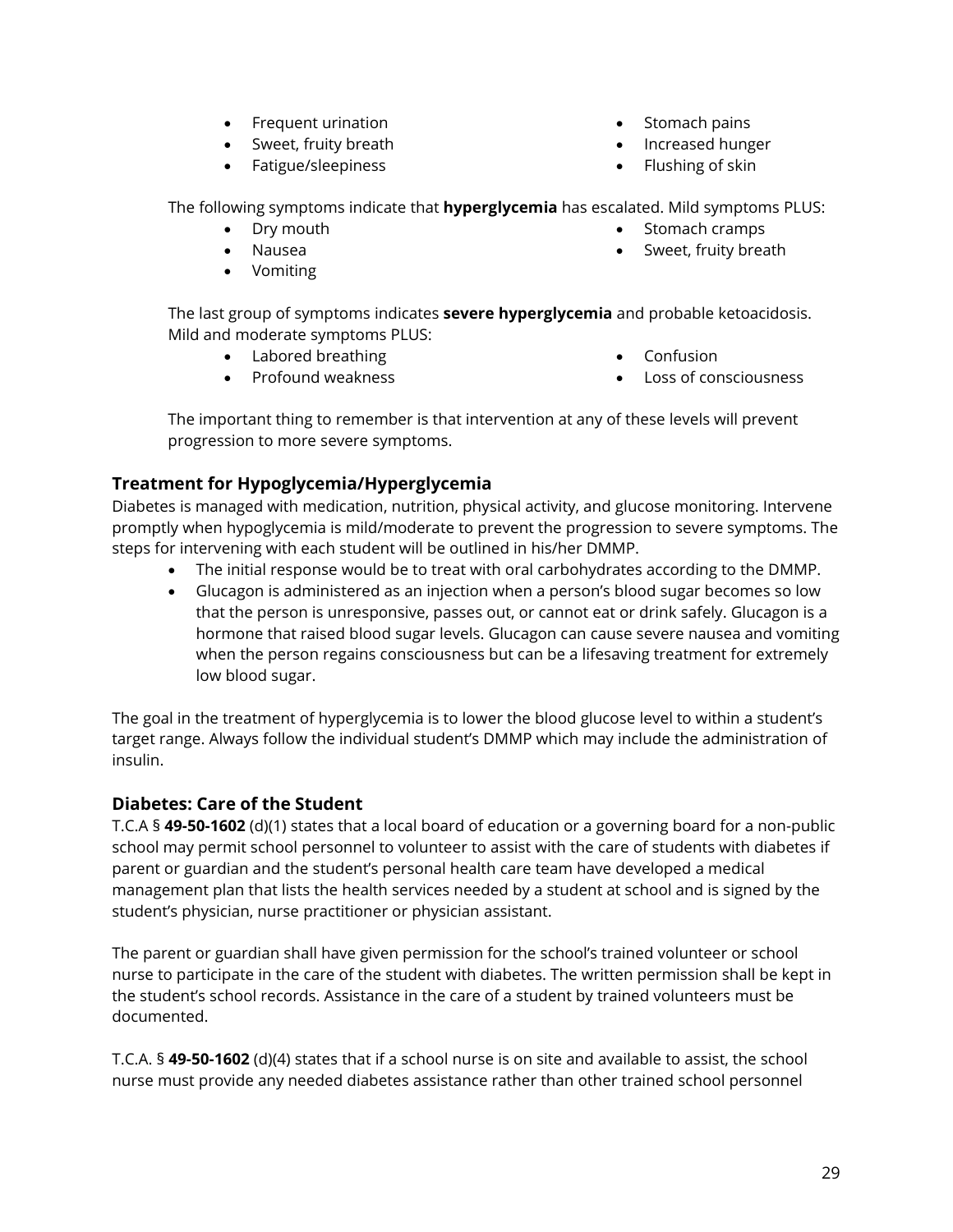volunteering to assist the student. In addition, a school RN has the primary responsibility for maintaining all student health records.

T.C.A. § **49-50-1602** (b) states that school personnel who volunteer under no duress or pressure and who have been properly trained by a registered nurse employed or contracted by the LEA may administer glucagon in emergency situations and may administer daily insulin to a student based on that student's Individual Health Plan (IHP). However, if a public school nurse is available and on site, the nurse shall provide this service to the student.

The Diabetes Medical Management Plan (DMMP) details the specific conditions for all routine and emergency diabetes care tasks, including insulin and glucagon administration. Non-medical school staff can be trained to assist students with these tasks as laid out in the DMMP. However, any and all clinical assessments are made by the student's health care providers in the development of the DMMP; school staff is simply following the plan as prescribed. Once the DMMP has been provided to the school, it is implemented collaboratively by the school diabetes team, which includes the school nurse (RN), student, parent/guardian, and other school personnel.

The need for performance of or assistance with diabetes care tasks will vary from student to student.

# <span id="page-30-0"></span>**Routine Care of the Diabetic Student**

- Many students will be able to handle all or almost all of their routine diabetes care by themselves. They can check their own blood glucose, and they can dose and five their own insulin or medication, keeping it in balance with physical activity and food intake.
- Some students—because of age, developmental level, or inexperience—will need help from school staff, including performing tasks like insulin administration, blood glucose monitoring, or carbohydrate counting.
- The use of insulin pumps and continuous glucose monitors is becoming increasingly common and reduce the need for injections to administer insulin and finger sticks for glucose monitoring. Depending on the type of device used, the student may need to do 0-2 calibrations per 24-hour period.

# <span id="page-30-1"></span>**Emergency Care of the Diabetic Student**

**ALL** students with diabetes will need help in the event of an emergency situation.

# <span id="page-30-2"></span>**Carbohydrate Counting and Nutrition Guidance**

The nutritional needs of a student with diabetes differ slightly from the needs of a student without diabetes. Both should eat a variety of foods to maintain normal growth and development. The major difference is that the timing, amount, and content of the food that the student with diabetes eats are carefully matched to the action of the insulin.

There are two methods of meal planning using carb counting:

- Following a consistent carb intake meal plan
- Adjusting insulin for changing carb intake

Students who follow a consistent carb meal plan aim for a set amount of carb grams at each meal and snack and do not adjust their mealtime insulin for the amount of carb intake. Students who use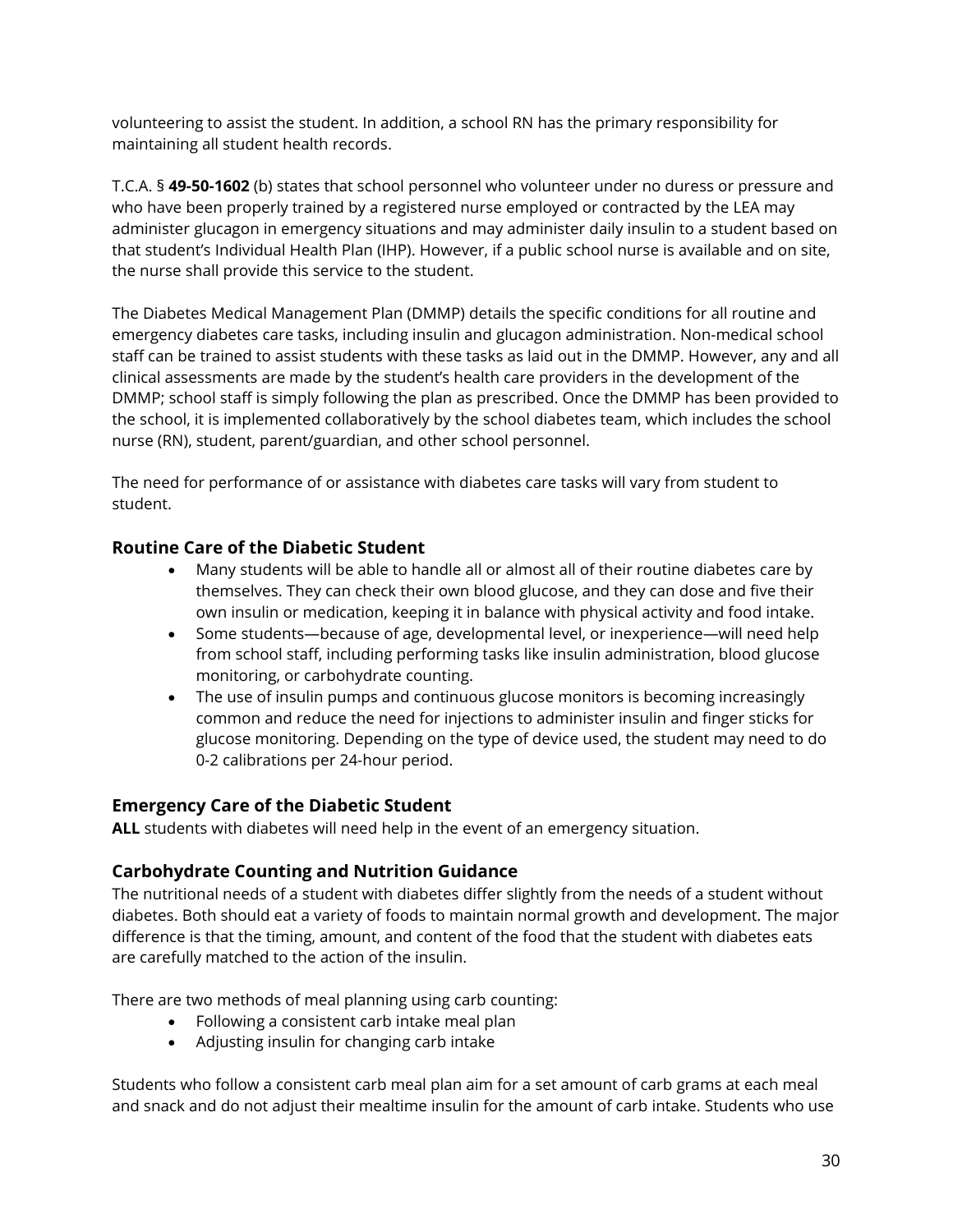multiple daily injections or an insulin pump usually use the adjusting insulin for changing carb intake of meal planning. This method requires adjusting insulin doses to cover the number of carbs consumed using an insulin-to-carb ratio. This information will be provided in the student's DMMP. Carb counting involves calculating the number of grams of carbohydrates or choices of carbohydrates the student eats.

- This information can be obtained from nutrition information on food labels, school nutrition services, parents or at CalorieKing.com, and is used to determine the amount of insulin the student needs to control blood glucose for any given meal or snack.
- The student's meal plan is designed to balance nutritional needs with the insulin regiment and physical activity level.
- The student should eat lunch at approximately the same time each day.
- Snacks may be necessary for a child with diabetes to balance the peak times of insulin action. Many children with diabetes will need to take insulin via pump or injection to match the carbs in snacks, especially if eating extra carbs, such as at a class party.
- For those students who typically eat a snack, a missed or delayed snack could result in hypoglycemia.

# <span id="page-31-0"></span>**Roles and Responsibilities for Management of Diabetes**

Collaboration, cooperation, and planning are key elements in developing and implementing successful diabetes management at school. As is true for children with other chronic diseases, students with diabetes are more likely to succeed in school when students, parents, school nurses, principals, teachers, other school personnel and the student's health care providers (or personal health care team) work together to ensure effective diabetes management.

# <span id="page-31-1"></span>**Students with Diabetes**

To remain active and healthy, the student with diabetes should strive to maintain blood glucose levels within a target range. School health policy and staff will promote and support toward selfsufficiency and independence in following the DMMP designed by his/her health care provider. The student, however, must also assume age-appropriate responsibility. The following responsible actions are recommended:

- Cooperate with school personnel in implementing the diabetes plan of care.
- Wearing a medical alert identification tag while in school is strongly advised.
- Observe all local policies and procedures related to blood and body fluid precautions and sharps disposals.
- Complete the initial and ongoing diabetes education provided by the health care provider.
- Seek adult help immediately when low blood glucose levels are suspected or verified by blood glucose monitoring.
- Record and report all blood glucose monitoring according to the medical plan of care.
- Conform to all nutritional guidelines according to the medical plan of care.
- Demonstrate competence in blood glucose monitoring and insulin administration in the school setting.

# <span id="page-31-2"></span>**Parent/Guardian**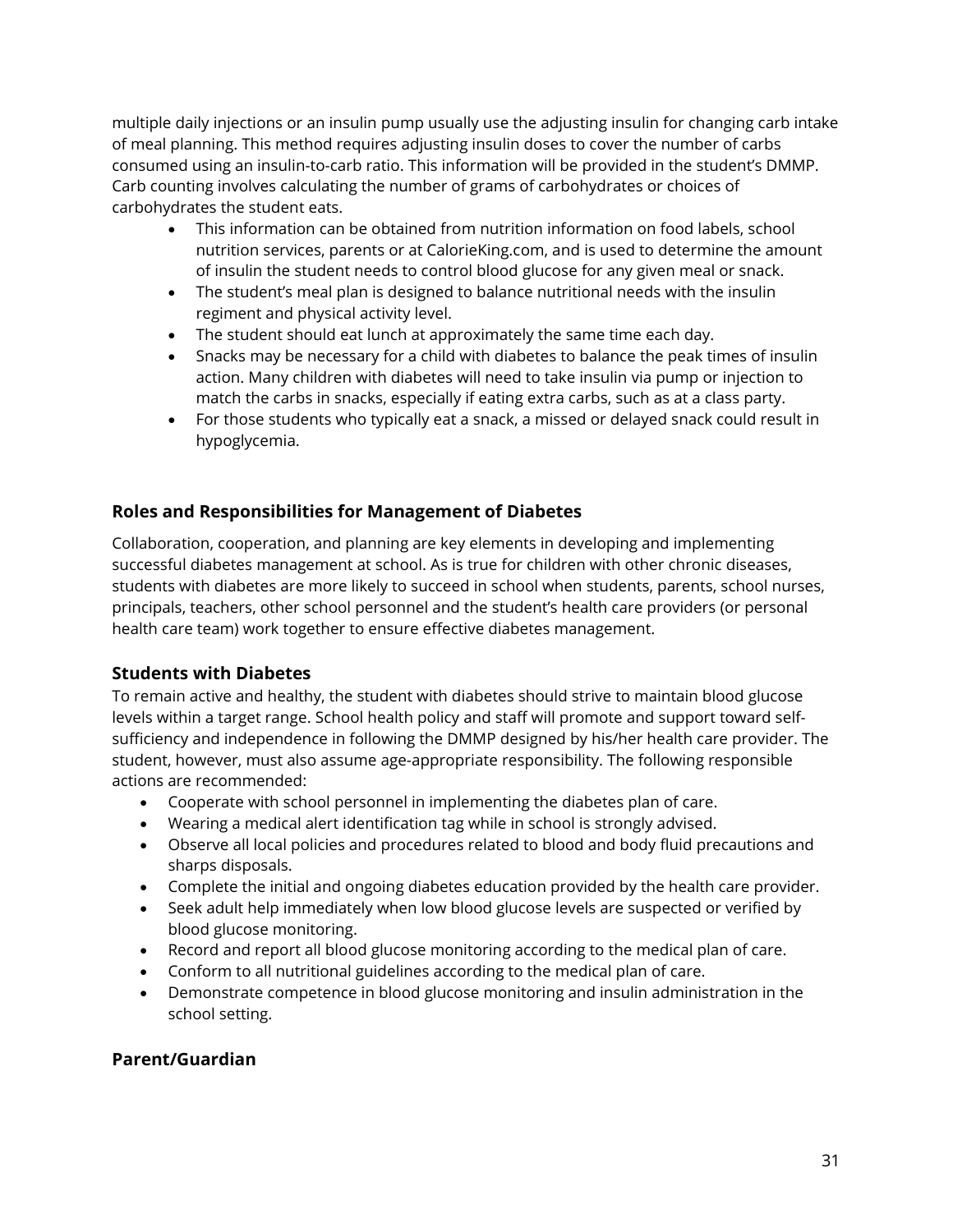- Inform the school as soon as possible when a student is newly diagnosed as having diabetes or when a previously diagnosed student enrolls in a new school so that planning and training of personnel can be arranged quickly. Ideally, parents should work with the school staff prior to their child's admittance to ease the student's transition into the school environment.
- Participate in team meetings and development of the IHP or communicate with individual school personnel who will be in contact with your child.
- Provide the school with emergency contact information (cell phone, work number, etc.) and designate someone to act on your behalf if you are unavailable.
- Provide the school nurse with medication orders from a health care provider, signed consent forms to administer medications, and health information on a need-to-know basis. The school nurse can consult with the diabetes provider without parental permission and the diabetes provider can also contact the school nurse without parental permission.
- Provide the school nurse with any new written medical orders when there are changes in the medical management that must be implemented in the school.
- Provide and transport to the school all medications, equipment, supplies, and carbohydrate snacks associated with the medical management of the student's diabetes.
- Assume responsibility for the maintenance and calibration of all medical equipment.
- Work with healthcare providers, their staff, and the child to promote self-sufficiency in diabetes management.
- Provide the school with updates on the child's diabetes status annually and as needed.
- Communicate with schools regarding necessary accommodations for school field trips or offsite school-sponsored events.
- Providing a medical alert identification tag for your child is strongly advised.

# <span id="page-32-0"></span>**School Nurse (RN)**

- Introduce yourself to the student and orient him/her how to access the nurse.
- At the beginning of the school year, meet with the parent/guardian of the student with diabetes or as soon as possible after diagnosis.
- Obtain and maintain a current knowledge base and update skills and abilities related to the medical management of diabetes in the school-age population.
- Organize and facilitate planning of meetings with the student's parent/guardian and other key school staff to discuss the planning and implementation of the student's IHP.
- Develop an IHP in cooperation with the student, the parent/guardian, the health provider, and other school-based staff.
- Assure that the IHP with the Emergency Care Plans includes the student's name and photo, if available.
- Regularly review and update the IHP whenever there is a change in medical management or the student's response to care.
- Establish and maintain a working relationship with the student's parent/guardian and health care provider and act as a liaison between the student's authorized health care provider and the school.
- If necessary, work with the health care provider and/or parent to re-evaluate the student's competency level to further enhance the student's independence or, if necessary, to require closer supervision until the student's knowledge and skills improve.
- Practice universal precautions and infection control procedures at all student encounters.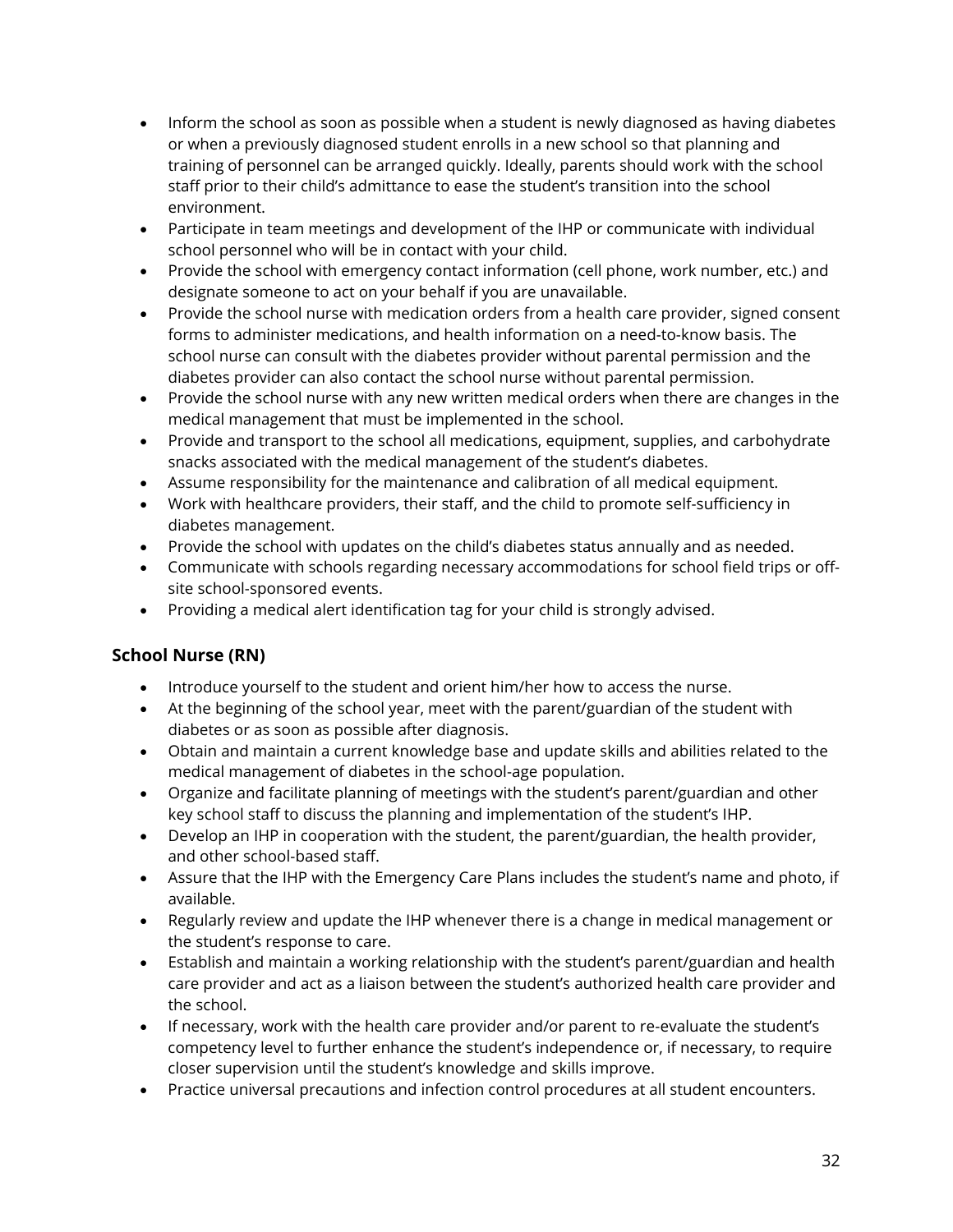- Train school personnel who volunteer and are willing to assist with the care of students with diabetes. The nurse shall be under no duress to qualify any volunteer unless such volunteer is trained and deemed by the nurse to be competent.
- Provide or arrange for student-specific training to all school-based personnel who will have direct contact with the student on how to respond in an emergency.
- Maintain appropriate documentation of the training and care provided and monitor the documentation of services provided by unlicensed assistive personnel.
- Act as a resource to the principal and other school-based personnel, providing or arranging for in-service education appropriate to their level of involvement with the student with diabetes.
- Establish a diabetes resource file of pamphlets, brochures, and other publications for use by school personnel.
- Participate in Individualized Education Planning and Section 504 planning meetings and provide relevant health information.
- Establish a process for ongoing and emergency communication with the parent/guardian (this should include a parental notification procedure to address repairing or replacing equipment, and replenishing supplies and medications), the authorized health care provider, the unlicensed assistive personnel, and the school staff that come into direct contact with the student.
- Request a functioning communication device in the health clinic (example: phone system, intercom or two-way radios).
- Serve as the student's advocate.
- Respect the student's confidentiality and right to privacy.

# <span id="page-33-0"></span>**School Administrator**

- Participate in planning the IHP as a member of the team and support school personnel, the student and parents in its implementation.
- Review emergency response plans to ensure that any food, equipment, or services unique to the needs of students with diabetes are covered by those plans.
- Provide leadership for all school-based personnel to ensure that all health policies related to diabetes management at school are current and implemented.
- Monitor overall compliance with the implementation of the emergency response plan.
- Recommend that communication devices are provided and are in functioning condition in the appropriate location – nurse's clinic, classroom, cafeteria, etc.
- Collaborate with the school nurse in selecting and designating unlicensed assistive personnel to provide the student-specific services required for each student with diabetes in their school.
- Require that training and education of all involved personnel are completed and documented.
- Inform the parent/guardian if any student experiences an emergency incident (hypo/hyperglycemia) at school.
- Communicate in advance with the school nurse when a field trip or off-site schoolsponsored event or class party might require an adjustment in their meal plan or insulin administration.
- Provide adequate time for the school nurse to train school personnel who volunteer.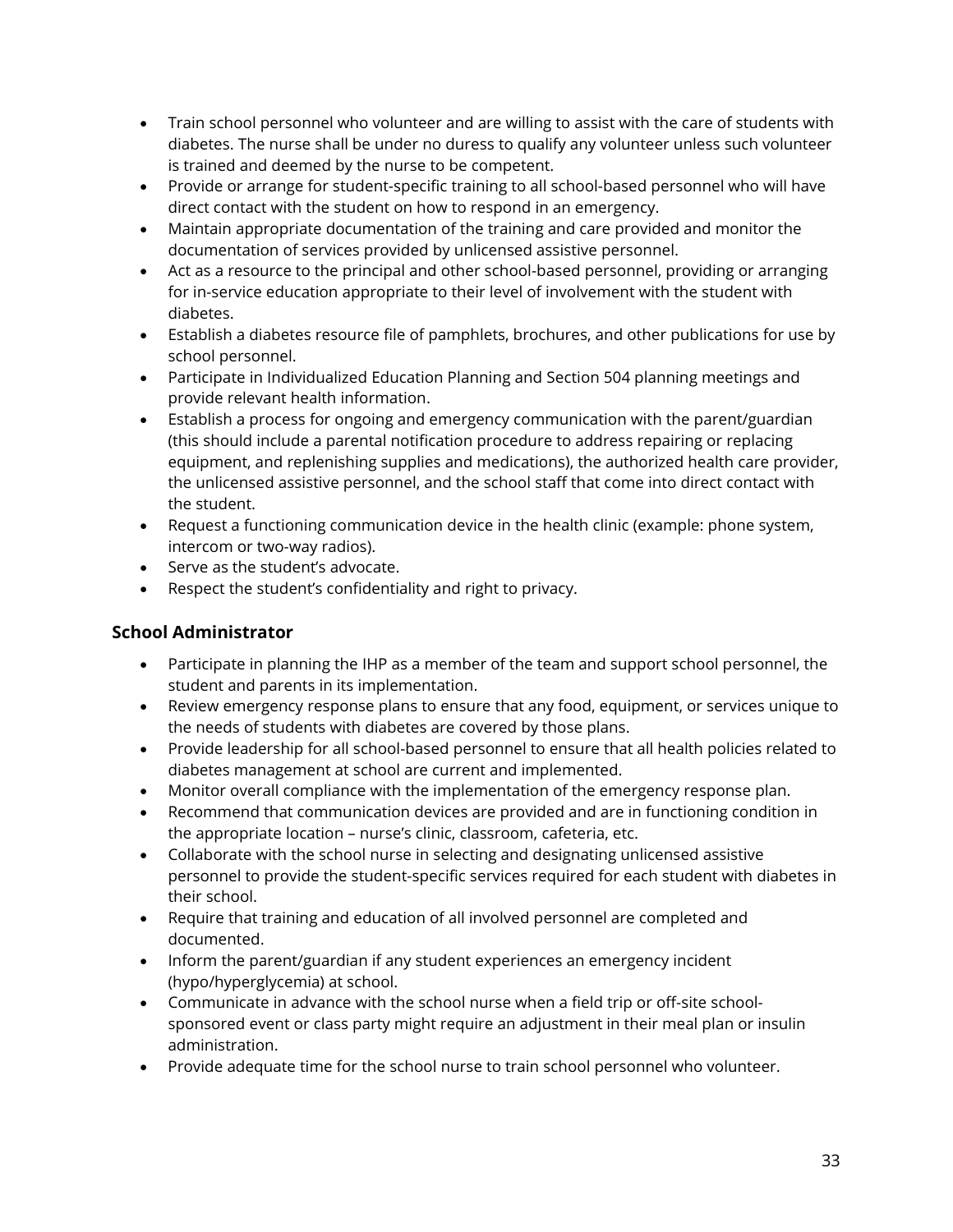# <span id="page-34-0"></span>**Educational Personnel (Teachers, aides, coaches, etc.)**

- Participate in team meetings for the student with diabetes.
- Be aware of which students have diabetes and cooperate with the accommodations listed in the IHP or Section 504 Plan.
- Recognize the signs and symptoms associated with hypoglycemia and hyperglycemia.
- Be sure volunteers, student teachers, aides, specialists, and substitute teachers are informed of the student's diagnosis and necessary safeguards on a need-to-know basis.
- Request that the classroom has a functioning intercom, two-way radios, or other communication device for communication with the school nurse and administrator.
- Work with the school nurse to educate other parents about the presence and needs of the child with diabetes on a need-to-know basis and with parental permission.
- Respect the student's right to confidentiality and privacy.
- Inform parents of any special school events where food will be served.
- Ensure that the student (e.g., engaged in physical or extracurricular activity) has a safe location (if possible) to monitor blood glucose or administer insulin in accordance with the student's IHP. By law, students with diabetes must not be restricted to certain areas to selfmanage.
- Monitor before exercise or strenuous activity and allow for snacks before and after the physical activity if indicated in the student's IHP.
- Communicate and collaborate in advance with the school nurse when a field trip or off-site school-sponsored event or class party might require an adjustment in their meal plan or insulin administration.
- If for safety reasons, medical alert identification needs to be removed during specific activities, the student should be reminded to replace this identification immediately after the activity is completed.
- Notify substitute teachers of students with diabetes and leave a clear plan of care regarding the specials needs of the student.
- Keep the student's Emergency Care Plan readily accessible in the classroom in an organized format for substitute teachers and for use in emergencies.

# <span id="page-34-1"></span>**School Counselor**

While the school counselor and/or social worker may not always have direct contact with the student, they should be aware of the students in their schools who have diabetes and the potential impact of diabetes and its treatment on the student's behavior and performance.

- Communicate with the school nurse as needed in the development of the student's IHP.
- Monitor anxiety, stress levels, and social development of students with diabetes and provide interventions as appropriate.
- Act as a resource to parents and students regarding anxiety, stress and normal development.
- Educate classmates to avoid endangering, isolating, stigmatizing or harassing students with diabetes (with parental and student's permission) per LEA policy (at a minimum annually).

# <span id="page-34-2"></span>**Food Service Manager/Personnel**

Food and nutrition service staff members play an important role in providing nutritional and balanced meals for all students with diabetes.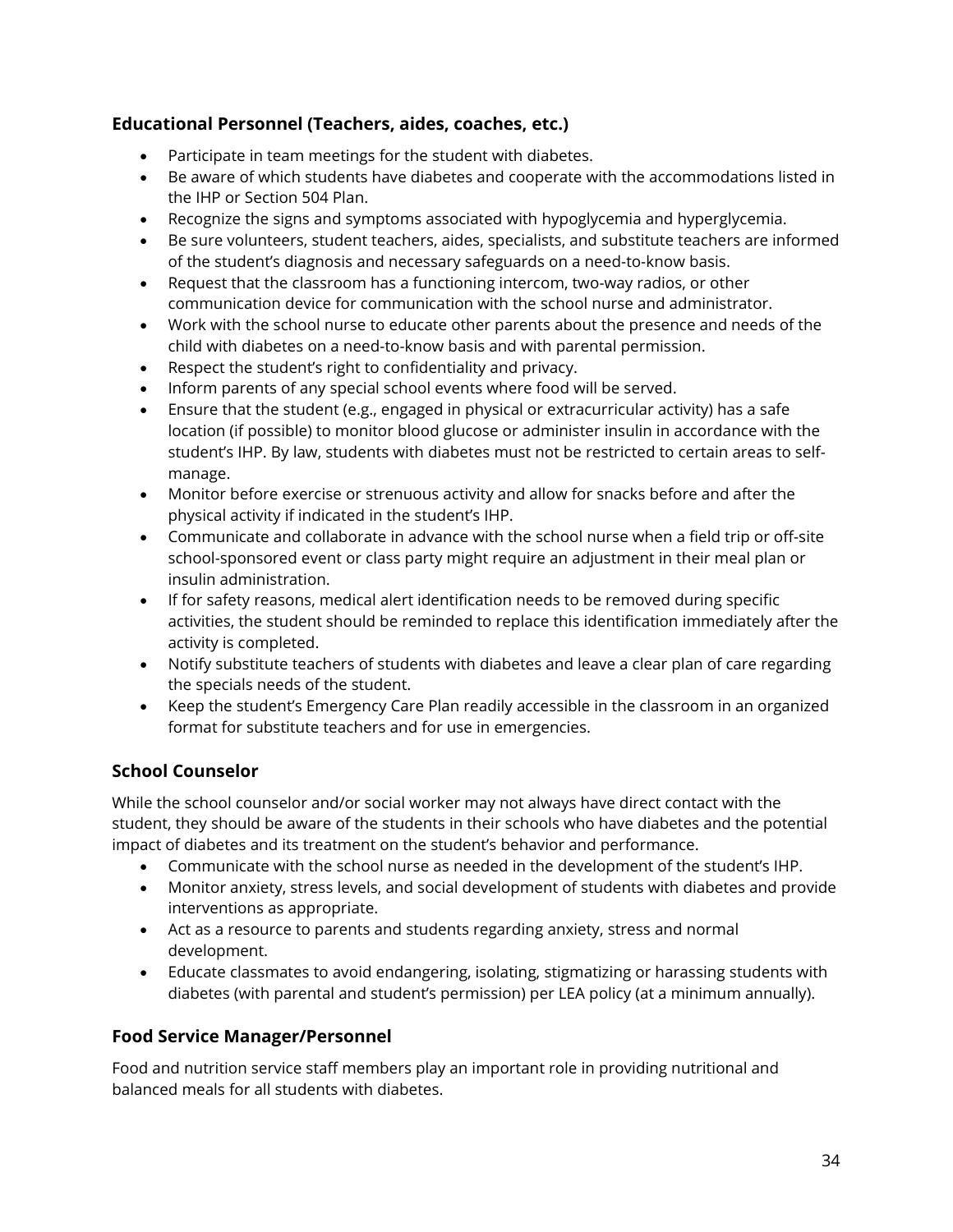- Provide nutritional information including carb counts for all foods/drinks served.
- Keep information about students with diabetes readily available.
- Respect the student's right to confidentiality and privacy.
- Have a functioning communication device to support emergencies.
- Be knowledgeable about the activation of emergency services.
- If a student is suspected to be experiencing a diabetes emergency, activate the school's emergency response team.

# <span id="page-35-0"></span>**School Bus Company**

- Understand that students with diabetes may carry snacks or equipment for emergency response and may need to eat and/or drink during the bus ride.
- Provide functioning communication devices.
- Know local emergency medical services procedures.
- Communicate to the school nurse any concerns regarding the student's actions or behavior regarding diabetes management.
- Respect the student's right confidentiality and privacy.
- Individual LEA's school bus company should consider receiving emergency CPR training.

# <span id="page-35-1"></span>**Volunteer and Trained School Personnel**

- Understand that the student's DMMP, IHP, 504 Plan, IEP, or other education plan.
- Understand the student's Emergency Plan.
- Attend the student's school health team meetings.
- Participate in diabetes management training by the school registered nurse or designated educator.
- Assist with the care of the student, which may include blood glucose monitoring, urine or blood ketone testing, and emergency Glucagon and Insulin administration, as trained.
- Practice universal precautions and infection control procedures.
- Participate in planned evaluations of care.
- Assistance with care must be documented in accordance with these guidelines and according to standards and requirements outlined in school policy.
- Observe and record student health and behavior, noting any changes over time.
- Communicate directly and regularly with the school nurse or the supervising health professional.
- Consult with an appropriate member of the student's school health team when questions arise or the student's health status changes.
- Respect the student's confidentiality and right to privacy.
- Accompany the student on field trips or off-campus school-sponsored sports events and activities, as determined by the 504 Plan, IHP, IEP, or other education plan.
- Provide support and encouragement to the student.
- Help ensure that the student has a supportive learning environment.

### <span id="page-35-2"></span>**Off-Site School Sponsored Event/School Administered Care Programs**

• No student should be excluded from a field trip or extracurricular program or activity due to a diagnosis of diabetes.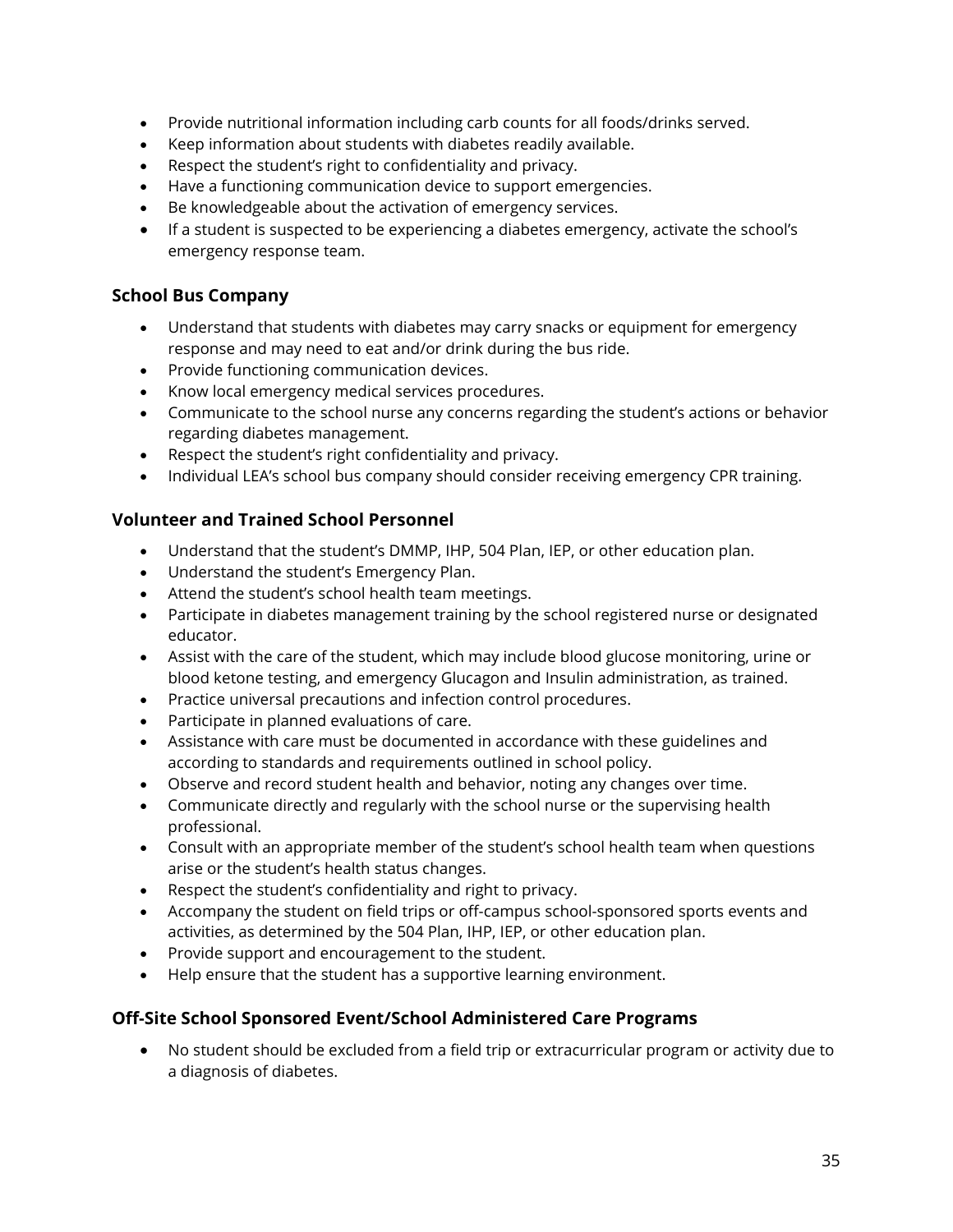- o A school must provide the accommodations and services the student needs to partake in the trip.
- o A school may only exclude a student from a field trip if the student's participation presents an unacceptable risk to the student's health or safety.
- o The parent of the student should be allowed to accompany their child on the school trip in addition to the school chaperone.
- o Unless all parents are required to participate in the field trip, parents of students with disabilities may not be required to participate in the field trip in order to care for the student.
- o The teacher requesting/organizing the field trip will coordinate in advance with the principal, school RN, or designee to meet the student's health care needs.
- o Parent/guardian must provide glucose meter and supplies, appropriate snacks, and a suitable high glucose source (such as glucose tablets, a tube of cake frosting, or other oral solution) for their child's emergency for availability during extracurricular activities.

## **Before A Field Trip Or Extracurricular Activity, the School SHALL:**

- Notify the student's parent(s) in a timely manner in order to prepare for food/snacks/medications.
- Make certain that an emergency communication device is always present. A minimum of two (2) people with cell phones is recommended.
- Maintain records of the names and phone numbers of parent/guardian of the student and the health care provider.
- Be sure that a trained staff person is assigned to stay with the student at all times if the emergency medication has been administered.
- Designate someone to call the student's parents with the name and location of the hospital.
- Verify that the school employee accompanying the student has received specific training in the blood glucose monitoring procedure and insulin administration as documented on the skills checklist by the registered nurse. The school employee must also be trained in the signs/symptoms of high and low blood sugar and follow the student specific emergency care plan. This employee will supervise the carrying of the glucose meter and supplies, snacks, glucose source, a copy of the orders, and emergency information card.
- Be sure that the bus driver has the emergency route to the hospital if the cell phone cannot make the connection to EMS. Only if EMS cannot be reached should the bus driver take the child to the nearest Emergency Room on the bus.

#### **Blood Glucose Monitoring**

- According to the IHP, if the student ordinarily performs his/her own finger stick and testing, he/she will do this while on the field trip if necessary.
- Some students may wear a CGM device and perform 0-3 checks/day for calibrations, depending on the type of device.
- The healthcare provider orders will be followed if high or low blood sugar is found. If after doing so, the student appears disoriented or level of consciousness deteriorates, call 911.

#### **Diabetes Medication Administration**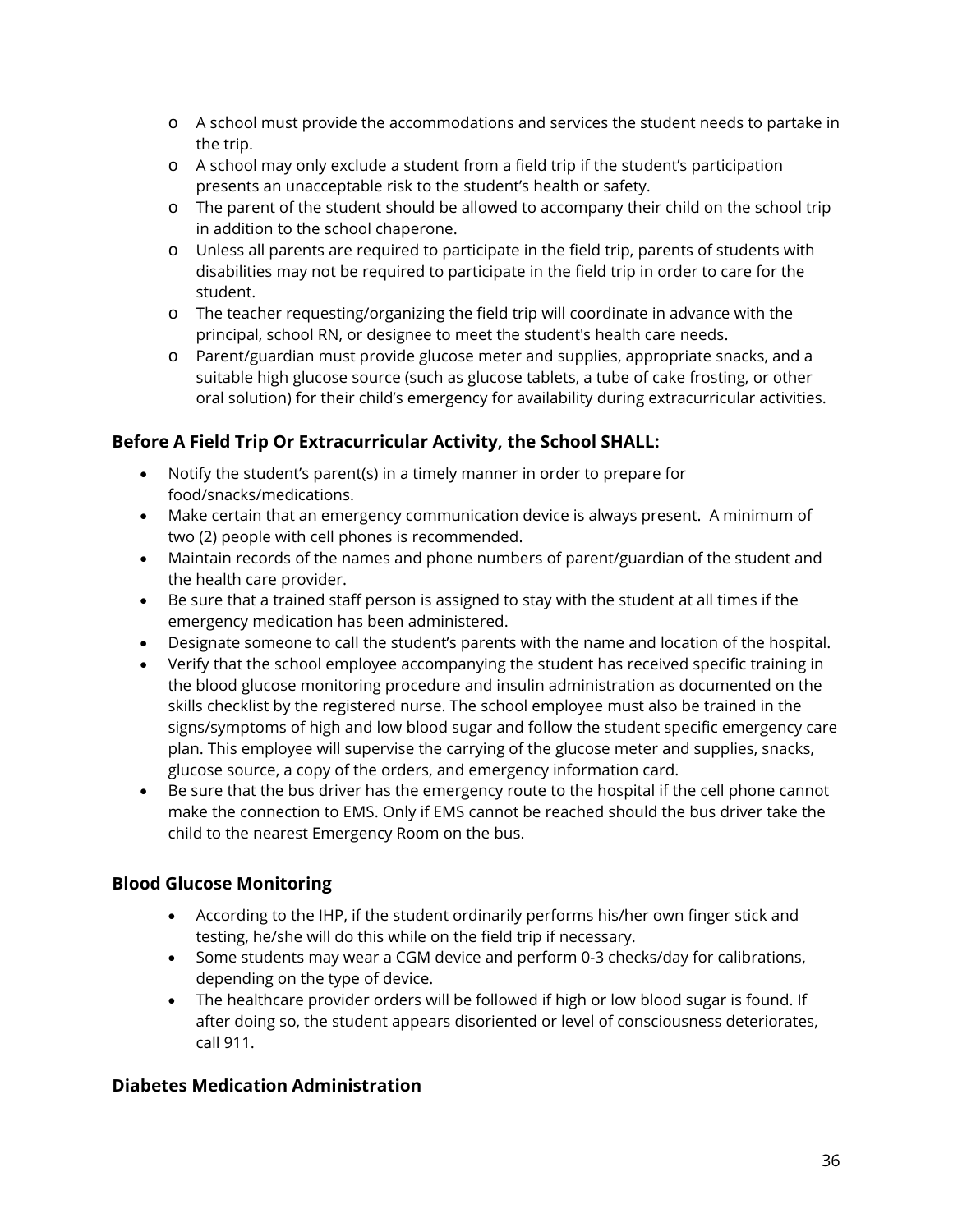T.C.A. § **49-50-1602(b)**: "If an LEA permits, school personnel who volunteer under no duress or pressure and who have been properly trained by a registered nurse employed or contracted by the LEA may administer glucagon in emergency situations … However, if a public school nurse is available and on site, the nurse shall provide this service to the student."

The public school nurse may train any school personnel who volunteer and are willing to assist with the care of students with diabetes but should seek to ensure at least two (2) volunteers are available.

## **Glucagon Administration**

Glucagon is a hormone that causes the liver to release sugar into the blood. It is used to raise the blood sugar when a child is unable to take liquids or food by mouth because of severe sleepiness, unconsciousness or seizure activity. Glucagon is an emergency medication, given by needle and syringe. It should be given immediately in the event of severe hypoglycemia. It is important to remember that the **risk of not giving Glucagon is more life-threatening than giving it under these emergency conditions.**

If Glucagon is part of a child's DMMP or emergency care plan then a health care provider's order and written parental permission needed.

- One Glucagon Emergency Kit supplied by the family is needed.
- Keep Glucagon at room temperature, and inform the appropriate staff of the storage location.
- Check the date of Glucagon kits on a regular basis. Obtain a refill prior to expiration date and dispose of expired medication.
- When possible, practice drawing up Glucagon with a Glucagon demonstration Practice kit or an expired kit.
- Glucagon must be missed per the specified instructions.

If the school nurse is unavailable, trained school personnel who volunteer may administer glucagon to a student with diabetes who may require prompt treatment in order to protect against serious harm or death. No trained school personnel who volunteer shall administer medication unless:

- Such trained personnel annually completes any training required by the school nurse in the administration of medication with injectable equipment used to administer glucagon.
- The school nurse has attested, in writing, that such trained school personnel has completed such training.

The remainder of this page has been intentionally left blank.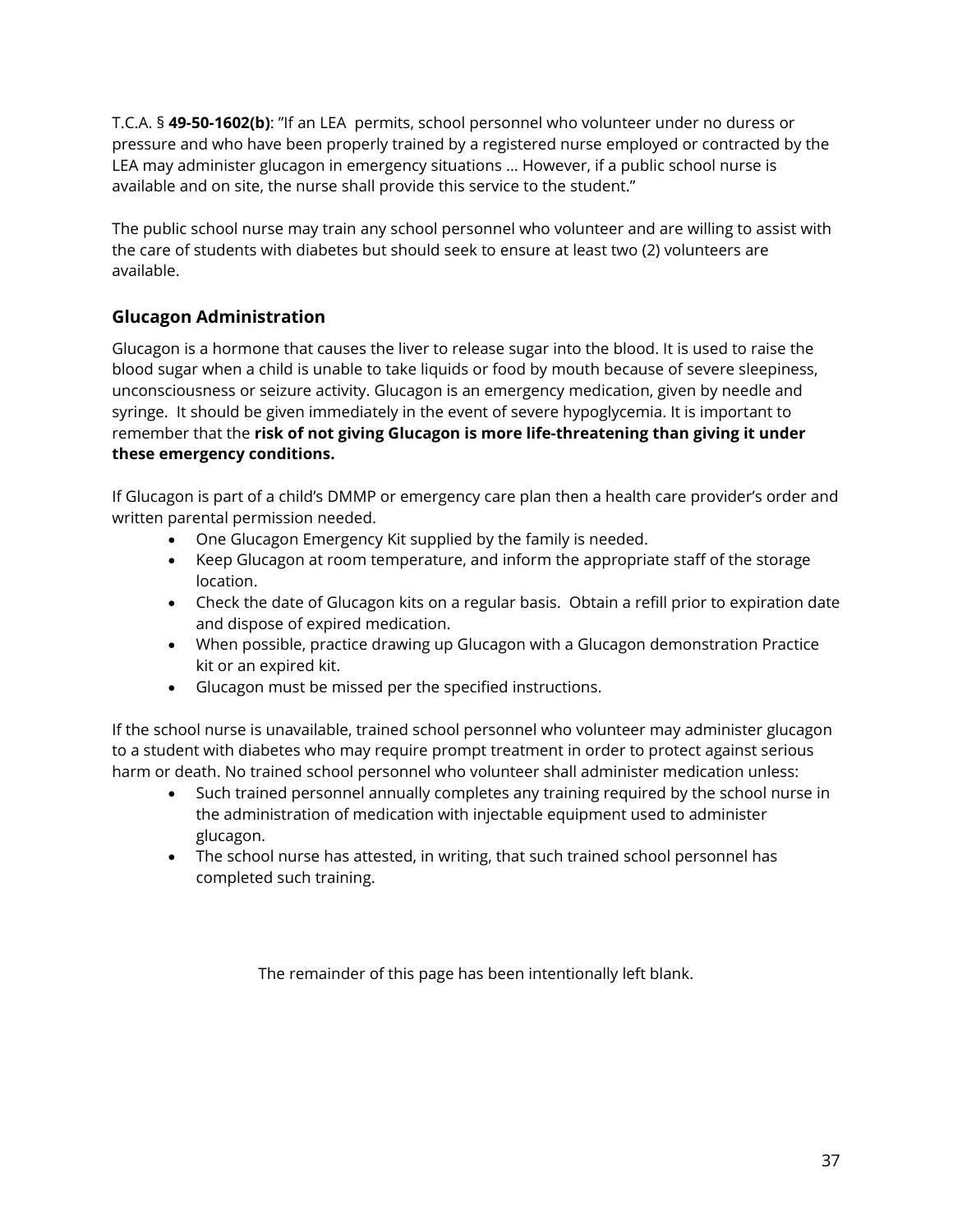#### **Steps for Administering Glucagon**

- 1. Never attempt to give a student suffering from severe hypoglycemia food or drink or put anything in their mouth because this could cause choking.
- 2. Position the student of their side to prevent choking in the event of vomiting, which is a side effect of the Glucagon.
- 3. Have a staff member call for emergency medical assistance (911) and also have them notify the parent/guardian.



1 mg of freeze dried Glucagon (vial)

1 mL of water for reconstitution (syringe)

- 4. Remove the cap from the glass vial containing the powder and wipe with an alcohol swab.
- 5. Remove the needle cover from the syringe (do not remove the plastic clip from the syringe) and insert the needle into the vial through the rubber stopper.
- 6. Inject all of the fluid from the syringe into the vial containing powder.
- 7. Gently roll/swirl to mix until all of the powder is dissolved in the liquid and solution is clear.
- 8. Inspect the vial. Glucagon, when mixed, should be clear and colorless like water. Do not administer if the liquid is discolored.
- 9. Hold the vial upside down in one hand and insert the syringe into the vial.
- 10. For most students, draw all of the solution into the syringe. For use in children weighing <44 pounds, withdraw half of the liquid (to the 0.5 mark on the syringe). Invert syringe and tap gently, then push slightly on the plunger to expel any large air bubble.
- 11. Clean the site with alcohol if possible.
- 12. The best locations to give Glucagon are in the buttocks, thighs or upper arms.
- 13. Inject the Glucagon at a 90-degree angle and push syringe plunger all the way down.
- 14. Remove the needle from the skin and apply light pressure at the site.
- 15. Dispose of the needle and any unused medication in a sharps container.
- 16. Confirm that 911 has been called.
- 17. Give a fast-acting glucose source and a long-acting glucose source (like cheese and crackers) once a student is awake and able to eat safely.
- 18. Stay with the student until EMS arrives. It may take the student 15-20 minutes to regain consciousness.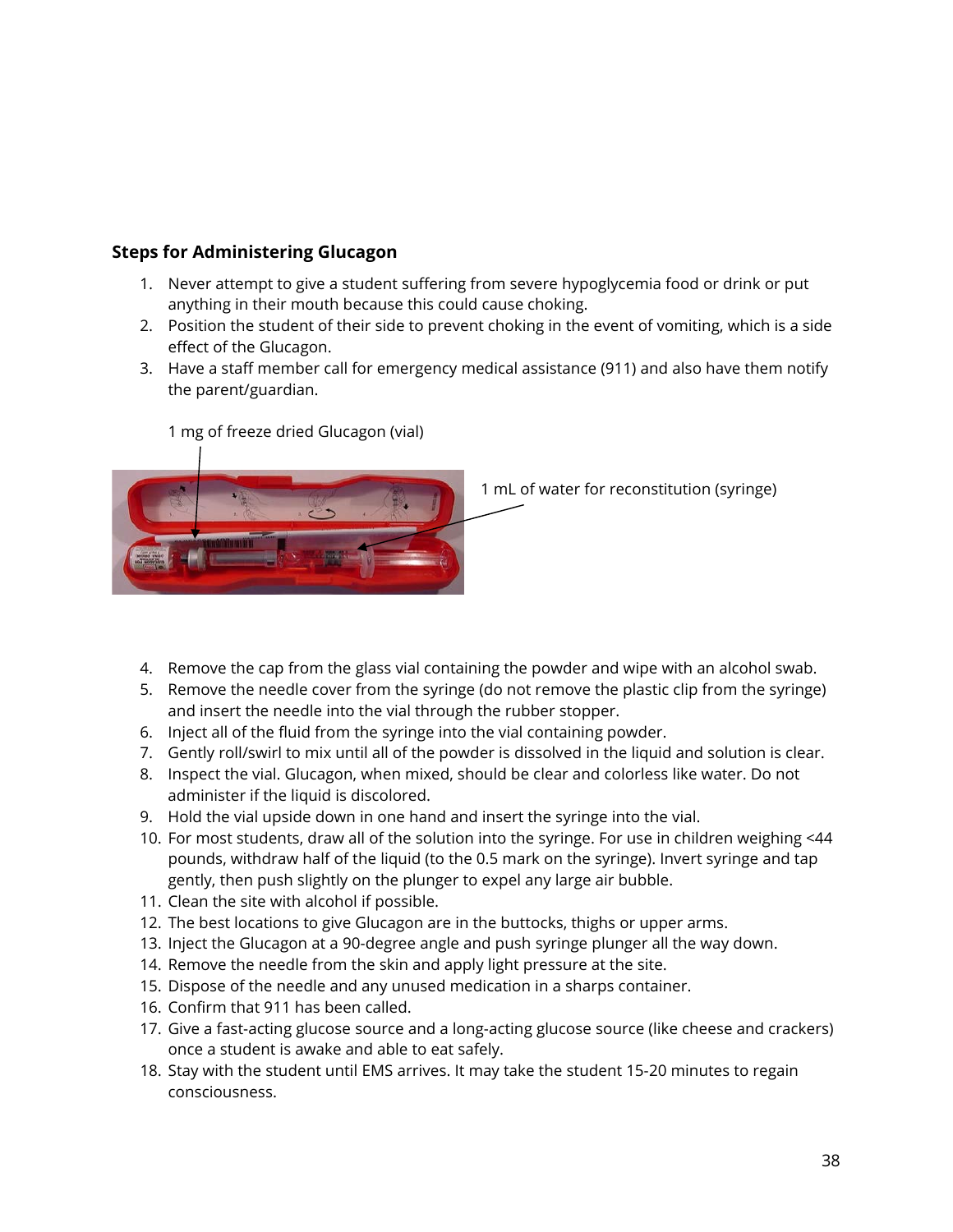#### Don't be surprised if:

- The student doesn't remember being unconscious or is incoherent.
- The student has nausea or vomiting.
- The student's blood glucose becomes very high, BUT do not administer insulin after a severe low blood glucose event.

#### **Administering Daily Insulin**

Insulin is a hormone that can only, at this time, be taken by multiple injections or by an insulin pump. Insulin lowers blood sugar. The various kinds of insulin start and continue to work for differing lengths of time. Most children take a combination of insulin at different times of the day. The types and amount of insulin the student needs must be ordered by the physician or nurse practitioner.

Students with type 1 diabetes and some students with type 2 diabetes require insulin to be given at regular times each day. Some students who need insulin during the school day are able to administer it on their own; others need supervision; and some need someone to administer the insulin for them. The school nurse (RN) should provide this help in accordance with the IHP. School personnel who are responsible for the student's care should be knowledgeable about the student's insulin delivery system and how to respond to an emergency.

The three most common ways to administer insulin are with a syringe, an insulin pen, or an insulin pump. The manufacturers of insulin, insulin syringes, insulin pens, and insulin pumps have websites where school personnel can learn more about these products.

#### **Storing Insulin**

- Review the product storage instructions and check the expiration date.
- Refrigerate unopened vials and insulin pens.
- Be careful not to freeze.
- Once opened, store at room temperature (less than 86 degrees) for 28 days. Discard after this time.

#### **When to Give Insulin:**

- Insulin must be administered as specified in the student's DMMP. The DMMP specifies the orders of the student's health care provider.
- The DMMP should clearly specify insulin dosing procedures.

#### **Dosing Insulin:**

- Some students will use a standing insulin dose (same dose) regardless of blood glucose level or food intake.
- It is very important to give short-acting meal doses at the right time, generally before meals, or as soon as possible.
- Others will have a varied dose, depending upon:
	- o Carb or meal boluses, to cover what is eaten
	- o Correction boluses, to cover high blood glucose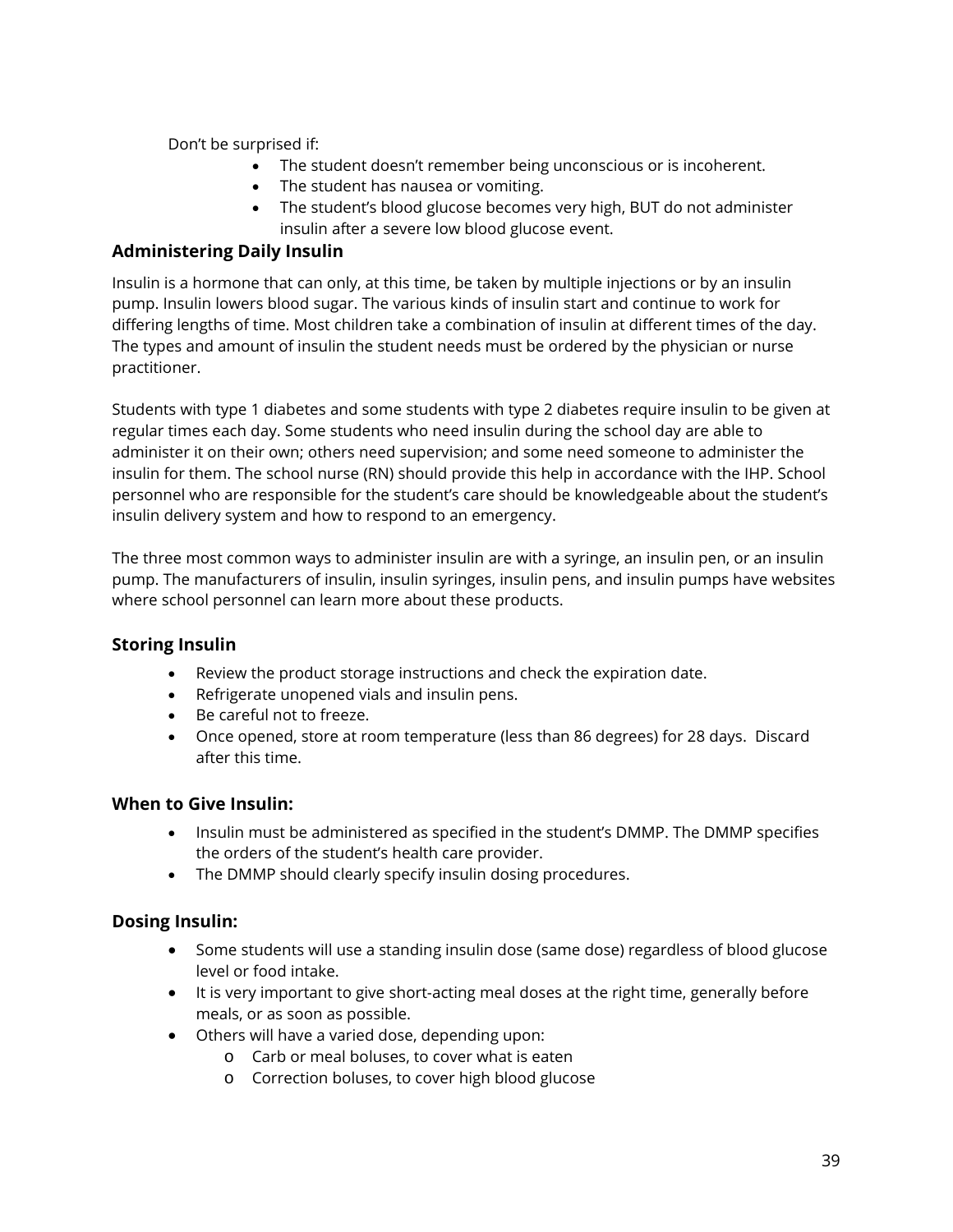#### **Where to Give Insulin:**

- Insulin works best when it is injected into a layer of fat under the skin, above the muscle tissue.
- Rotating sites is important to insulin absorption.
- Common preferred sites are the abdomen, thighs, buttocks, and upper arms.
- The student should help choose the injection site.

#### **After Giving Insulin:**

- A few points to keep in mind after insulin is given, regardless of whether it is by syringe, pen, or pump:
	- o Check the site for leaks (Occasionally injection sites will leak when insulin is administered).
	- o Document on the log sheet.
	- o When correction doses are given to lower blood glucose, a retest should be done, if specified in the DMMP, to determine how well the correction dose worked.
	- o When insulin has been given prior to a meal or snack, it is important that the correct amount of food is eaten soon (beginning within 15 minutes) after the insulin has been taken.

### **Diabetes Training**

### **Training for School Nurses**

T.C.A. § **49-50-1602(d)(3)** states that all school nurses must be educated in diabetes care and have knowledge of the guidelines.

Some health care professionals may have little expertise in diabetes education and/or management but provide support to students with diabetes. Licensed health care professionals employed or contracted by an LEA who will be providing care to a student with diabetes should demonstrate competency for both knowledge and skills on an annual basis.

- Suggested Training Resource for School Nurses
	- o **Helping Administer to the Needs of the Student with Diabetes in School (H.A.N.D.S.)** H.A.N.D.S. is a live continuing education full-day program developed by the National Association of School Nurses (NASN) for school nurses to equip the school nurse with current diabetes knowledge and provide tools and resources to facilitate effective diabetes management for students at the school. It is presented by a School Nurse with a specific interest in diabetes and a Certified Diabetes Educator. For more information, contact NASN.
- Training for School Personnel Who Volunteer
	- o T.C.A. § **49-50-1602(b)** states that school personnel who volunteer under no duress or pressure and who have been properly trained by a registered nurse employed or contracted by the LEA may administer glucagon in emergency situations and may administer daily insulin to a student based on that student's Individual Health Plan (IHP). Training to administer glucagon and insulin shall be repeated annually and competencies shall be documented at least twice a year in the employee's personnel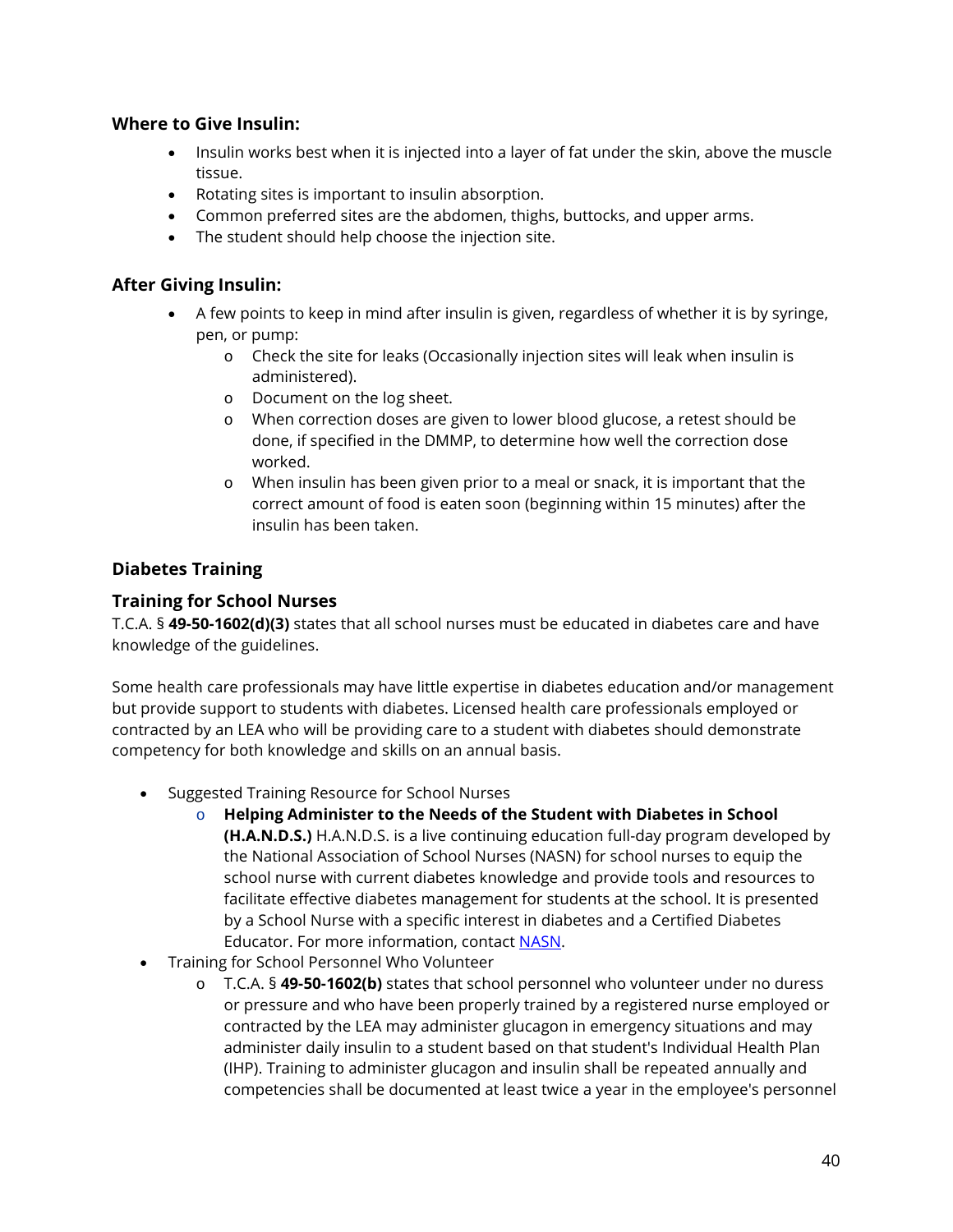file. The provisions of subdivision (a)(3) regarding protection from liability shall apply also to the volunteers who provide services pursuant to this subsection and the registered nurses who provide their training.

- o T.C.A. § **49-50-1602(a)(3)** provides that any person assisting in self-administration of medication or performing health care procedures, including administration of medications under this section, and any local board of education or governing board for a non-public school authorizing the self-administration of medications or the performance of health care procedures shall not be liable in any court of law for injury resulting from the reasonable and prudent assistance in the selfadministration of such medication or the reasonable performance of the health care procedures, including administration of medications, if performed pursuant to the policies and guidelines developed by the Departments of Health and Education and approved by applicable regulatory or governing boards or agencies.
- o T.C.A. § **49-50-1602(d)(3)** states that school personnel, who volunteer under no duress to assist with the care of students with diabetes, must receive training from a school RN. The school RN may use certified diabetes educators and Registered dietitian nutritionists to assist with the training. All training must be renewed on an annual basis and competency must be noted in the personnel file. No school personnel shall be required to volunteer for the training. School personnel may not be reprimanded, subject to any adverse employment action or punished in any manner for refusing to volunteer.
- o T.C.A. § **49-50-1602(d)(5)** states that the following persons shall not be liable in any court of law for injury resulting from reasonable assistance with the care of students with diabetes if performed pursuant to the guidelines developed by the Departments of Health and Education:
	- A. Any school RN who provides the training;
	- B. Any person who is trained and whose competency is indicated in the person's personnel file as required in subdivision (d)(3); and
	- C. Any local board of education or governing board for a non-public school that authorizes school personnel to volunteer to assist with the care of students with diabetes.

School Registered Nurses who provide training to volunteers under this subsection shall not be subject to any disciplinary or otherwise adverse licensing action by the board of nursing for injury resulting from assistance with the care of students with diabetes if performed pursuant to these guidelines.

#### **Suggested Components for Training Curriculum**

Training curriculum and teaching methods for preparing the school personnel who volunteer should include both knowledge and skills components. Both a written test and a skills check should be included, and the learner must demonstrate competency on both in order to be designated as a trained school personnel volunteer.

A copy of the training guidelines, test and skills check results, and a record of staff training must be maintained by the school nurse (RN) or principal.

Content shall include, at a minimum, the following elements so that the learner: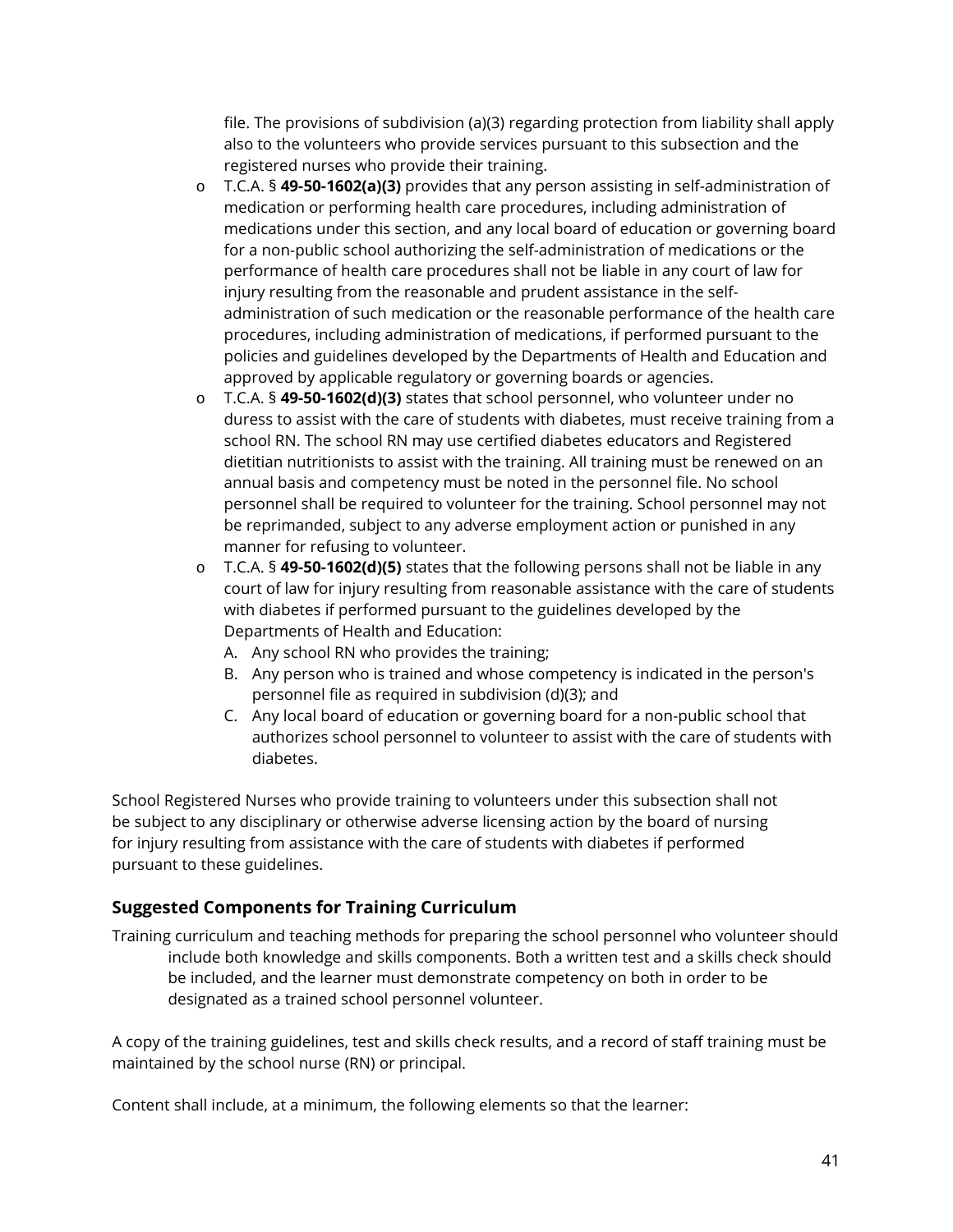- Understands the essential elements of the DMMP, IHP, 504 Plan, IEP, or other education plan.
- Has a general understanding of type 1 and type 2 diabetes.
- Understands the effects of balancing insulin, food, and exercise upon a student's blood glucose levels.
- Recognizes the signs and symptoms of low blood sugar/glucose (hypoglycemia) and high blood sugar/glucose (hyperglycemia) levels.
- Understands and knows how to take or help the student take proper action if the blood sugar/glucose and/or urine ketones are outside the range indicated by the student's diabetes management and treatment plan.
- Performs or assists a student with monitoring of blood sugar/glucose using a continuous glucose monitoring (CGM) system or a glucose monitor provided by the student's family and/or urine testing strips for ketone evaluation and recording the results in the designated record.
- Knows how to safely and properly administer insulin and glucagon according to the student's diabetes management and treatment plan and individual health plan and knows how to record the action in the designated record.
- Knows and recognizes the signs and symptoms and blood sugar/glucose levels that require emergency assistance and knows how to take proper action.
- Knows and understands the nutritional needs of students with diabetes, including but not limited to, the need for regular meals, how snacks are utilized in the daily regimen of children with diabetes, how exercise affects blood sugar/glucose, and how changes in schedules, such as illness, tests, and field trips can affect children's nutritional needs.
- Knows when to call the parent(s), a healthcare professional, and/or 911 for help.

## **Suggested Training Resources for School Personnel**

*Helping the Student with Diabetes Succeed: A Guide for School Personnel*

- prepared by a panel of organizations
- published by the National Diabetes Education Program
- the manual can be accesse[d here](http://ndep.nih.gov/hcp-businesses-and-schools/Schools.aspx) web link:

The comprehensive guide provides a framework for supporting students with diabetes with an optimal team approach. It has copy-ready sample action plans and includes the following topics:

- 1. Diabetes Primer
	- a) Overview of type 1 and type 2 diabetes basics
	- b) Effective diabetes management in schools
	- c) How a school can plan and implement effective diabetes management
	- d) Why diabetes self-management is important
	- e) Why diabetes management training is essential for school personnel
- 2. Responsibilities of School Personnel
	- a) School district administrator
	- b) Principal, school administrator, or designee
	- c) School nurse (registered nurse)
- 3. Trained Diabetes Personnel
	- a) Teachers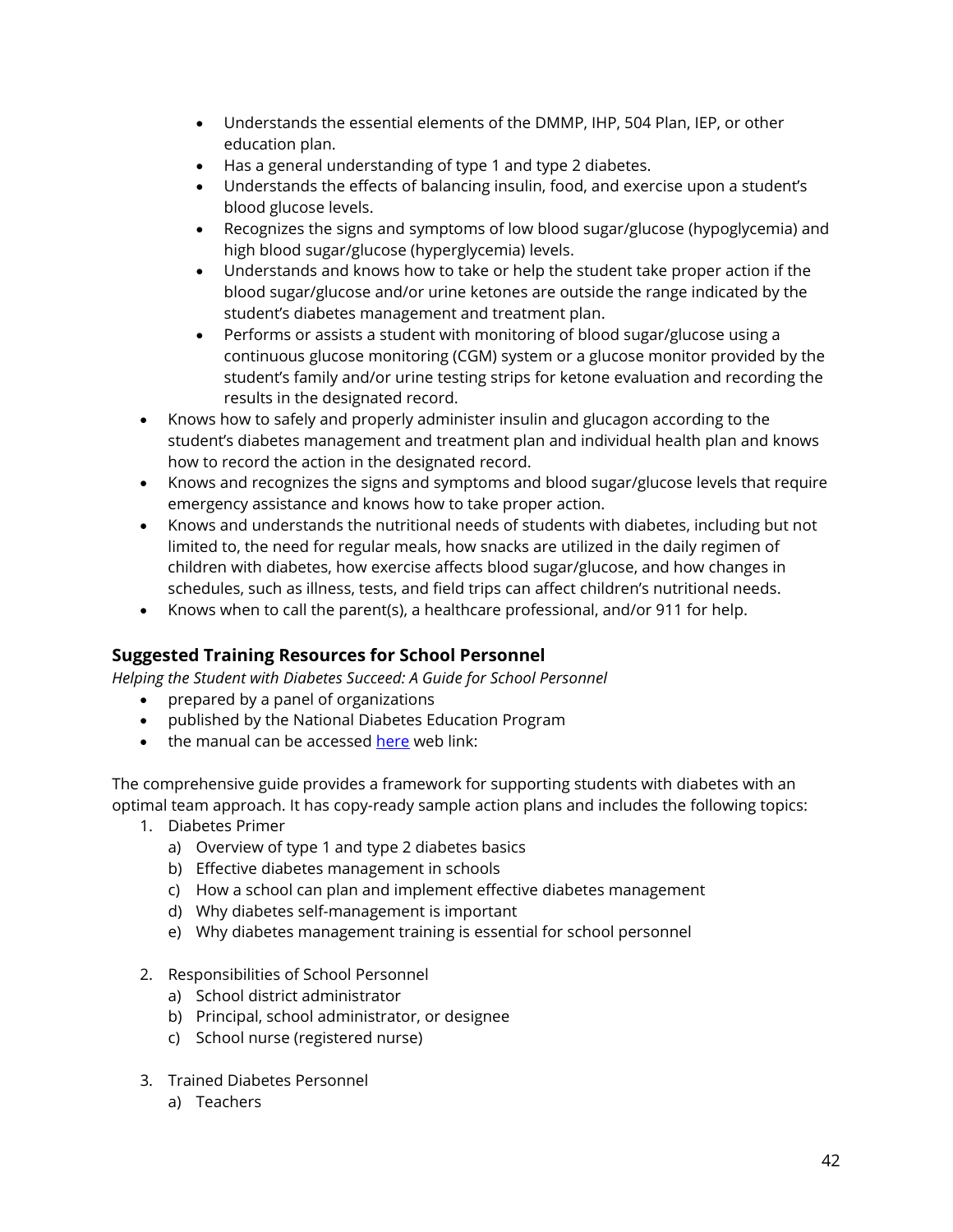- b) Coaches and Physical Education Instructors
- c) Food Service Managers, Lunchroom Staff, or Monitors
- d) Bus Drivers
- e) Guidance Counselors or School Psychologists
- 4. Responsibilities of the Parents and/or Guardians and Student
- 5. Sample DMMPs and Individualized Emergency Plans
- 6. Applicable Federal Laws
	- a) Section 504 of the Rehabilitation Act of 1973
	- b) Americans with Disabilities Act of 1990
	- c) Individuals with Disabilities Education Act (IDEA)

#### **Diabetes Care Tasks at School: What Key Personnel Need To Know**

Two-part training curriculum consisting of 13 PowerPoint slides with corresponding video segments developed by the American Diabetes Association.

- The modules:
	- $\circ$  are intended to be used by a trainer who is a school nurse (RN) or a healthcare professional with expertise in diabetes care in order to train other nurses and staff members about diabetes care tasks at school
	- o are available [here](http://www.diabetes.org/schooltraining)
	- o can be used in conjunction with 'Helping the Student with Diabetes Succeed: A Guide for [School Personnel'](http://www.diabetes.org/living-with-diabetes/parents-and-kids/diabetes-care-at-%20school/school-staff-trainings/diabetes-care-tasks.html)

#### **Suggestions for Obtaining Training Supplies**

Schools may be able to obtain training supplies from the following sources:

- pharmacies
- manufacturers of diabetes products and supplies
- local health departments
- parent donations, especially expired glucagon kits
- physician's office
- hospitals and clinics

#### **Tasks & Skills Checklist**

School nurses (RN) assess skills as part of the initial training as well as during any subsequent training. The school nurse (RN) can use this checklist for initial, annual and periodic reviews during the school year.

Participants should receive hands-on training in the skills listed below and should be able to demonstrate that they can successfully perform the tasks correctly three times:

- Individual Health Plan
- Read and understand each step
- Identify signs of high and low blood sugar/glucose levels
- Describe actions to be taken
- Help a student respond to high and

low sugar/glucose levels

- Know when and who to contact for information or help (parent, student's health care provider, and emergency medical services)
- Testing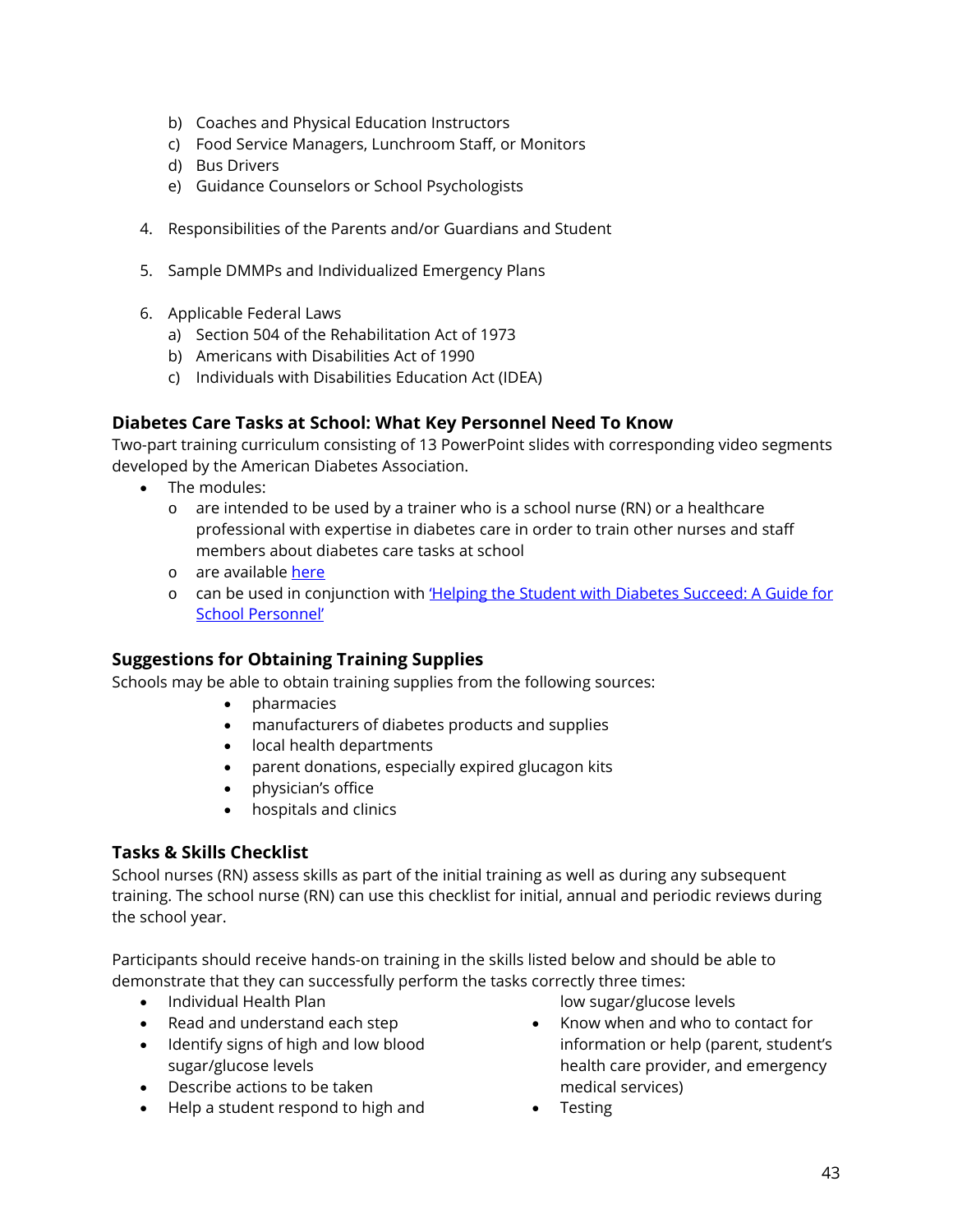- Use a blood glucose monitor(s) furnished by the student(s) or continuous glucose monitoring device
- Calibrate equipment

#### **Insulin Administration**

- Demonstrate aseptic and sterile techniques
- Use insulin syringes, pens, or other delivery devices
- Prepare and calculate accurately the correct dose
- Inject subcutaneous (under the skin) insulin
- Record action (time, dose, site) and any student observation

#### **Insulin Pump**

- Recognize proper attachment
- Know how to disconnect the pump when indicated
- Know how to administer a bolus dose of insulin
- Recognize signs of malfunction and what to do in the event of a problem
- Note: Specific training by a healthcare professional that works with the specific pump and written directions from the manufacturer is warranted. Parent participation in this instruction is RECOMMENDED.

#### **Glucagon Administration**

- Know when to administer glucagon and call for emergency help
- Prepare medication using diluent
- Calculate the proper dose, as ordered by an authorized healthcare professional
- Record action and blood sugar/glucose test results

#### **Universal Precautions**

- Staff and students with diabetes need to adhere to the district or school policy that addresses universal precautions to prevent potential needle stick injuries and potential infection.
- The school or district policy should be consistent with standard Universal Precautions and local waste-disposal laws.
- Local waste disposal laws vary from community to community.

# *Food Allergy and Anaphylaxis*

The following guidelines have been developed to assist public school districts and non-public schools.

Pursuant to T.C.A § **49-50-1602(f)** - effectively preventing and controlling the incidences of lifethreatening food allergies efficiently and managing the health and safety needs of children with lifethreatening allergic conditions. Food is the most common cause of anaphylaxis. However, other causes of anaphylaxis include insect bites, bee stings, natural rubber latex, and/or medications and even in rare instances exercise. Food allergy is a growing food safety and public health concern in the United States because of the increased prevalence. While these guidelines focus primarily on food allergies they may be applied to all sources of anaphylaxis.

- Check blood or urine ketone level
- Record results and know what action is indicated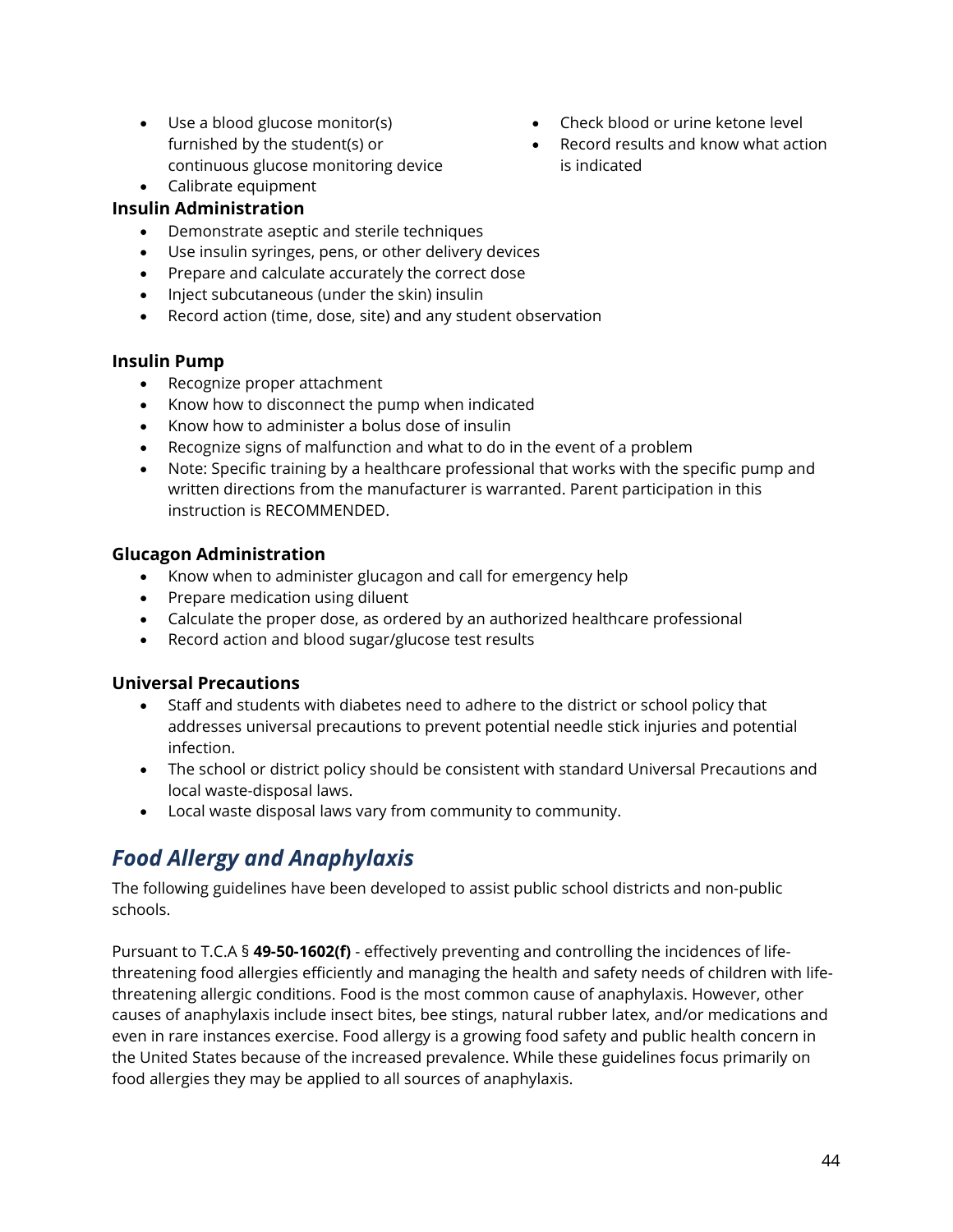School settings are faced with major challenges due to students with one or more food allergies. According to the [Centers for Disease Control and Prevention,](http://www.cdc.gov/HealthyYouth/foodallergies/) an estimated 4% - 6% <sup>[1], [2]</sup> of children in the United States are affected. Even small amounts of allergen in food can cause a reaction in individuals who are sensitive to the specific allergen. Strict avoidance of the food allergen is the only form of prevention of life-threatening food allergy reactions. In some cases, deaths have occurred in schools, resulting from not recognizing symptoms and not responding promptly or effectively. The most common cause of death related to anaphylaxis is due to delayed administration of epinephrine.

## **Emergency Allergy Response Plan and Allergy Action Plan**

Each school district/LEA shall develop a comprehensive program for managing allergies at school. Each school shall have an allergy management team which may include but is not limited to the school nurse, principal, teacher, student, food service director, bus driver, school physician, and counselor.

Implementation of health care procedures, guidelines, and plans that focus on allergy education, awareness, avoidance and immediate treatment of allergic reactions are critical to saving lives. School districts should anticipate the enrollment of students with life-threatening allergies in their schools and hence be prepared to assist these potential individuals when needed.

Each school district/LEA shall develop and implement an Emergency Allergy Response Plan that focuses on prevention and an appropriate response procedure should an unexpected emergency occur. This plan should be in place before the start of the school year and may be administered and adopted into policy and procedures at the district and local education level. Using the state food allergy guidelines plan as a guide, each school district must develop processes to identify all students with food allergies and develop and implement an Individualized Health Plan (IHP) with an Allergy Action Plan for each specific student.

## **Emergency Allergy Response Plan**

The LEA's system-wide policy will outline the requirements of a program to manage students with life-threatening allergies. These more comprehensive and detailed protocols should include measures to reduce exposure to allergens and procedures to treat allergic reactions. The four suggested components include:

- Education and Training All school personnel should have general education on managing life-threatening allergies.
	- o Mandatory training requirements include:
		- **Scheduling and implementation of the training in collaboration with the LEA** administration by the school nurse (RN)
		- Annual training at a minimum
		- Cleaning protocol for classroom and cafeteria (the type of cleaners, frequency, etc.)
		- Guidelines for snacks, parties, lunch substitutions based on USDA guidelines
		- Allergen-free tables in cafeterias and classrooms, if desired. Be careful not to compromise student confidentiality.
		- Students/staff hygiene frequent hand washing
		- **Field trip management**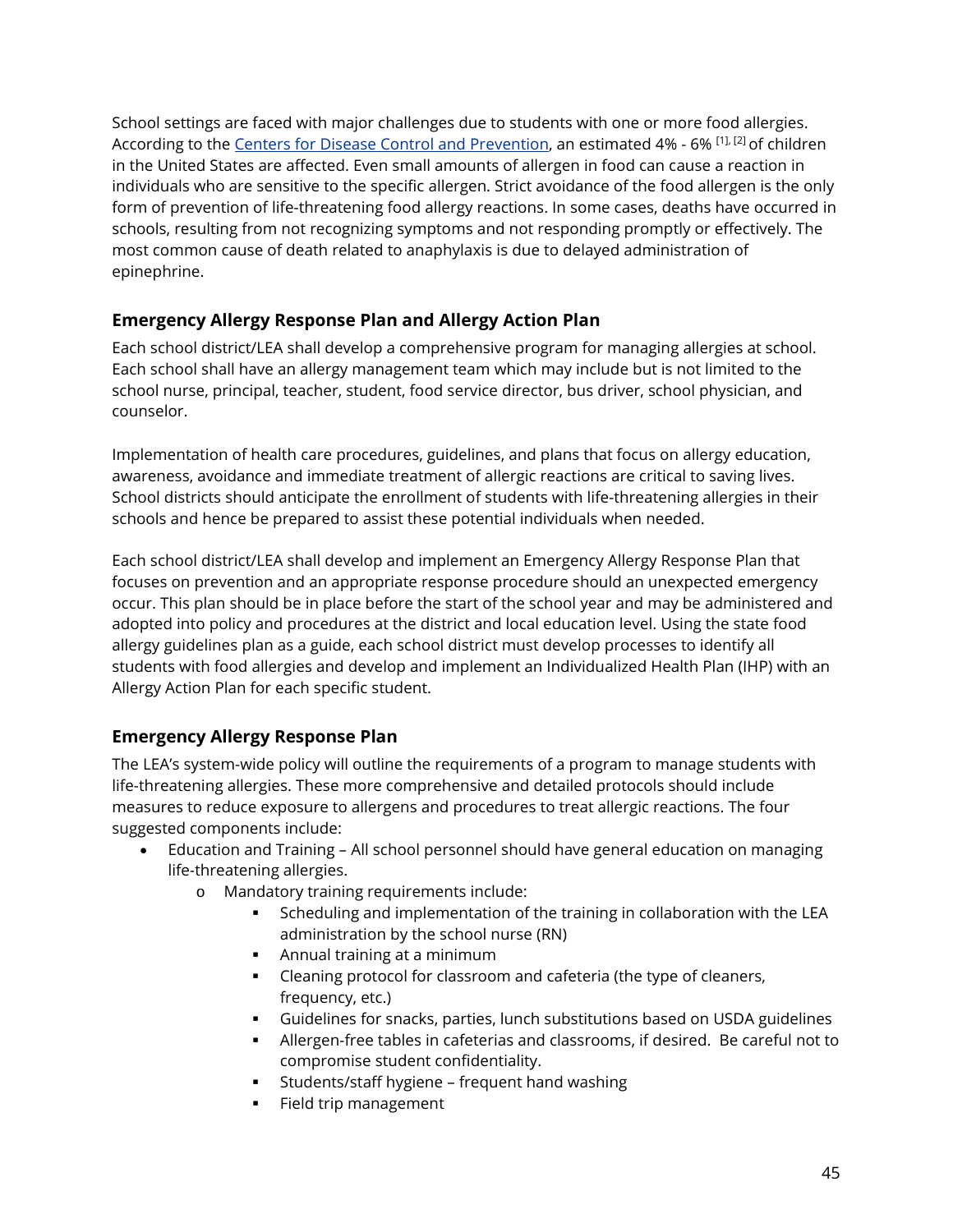- o Bus/transportation management:
	- Storage of epinephrine auto-injectors
	- **Instructions for care and use**
- o Emergency response protocol:
	- **Personnel responsibilities**
	- **Communication procedures**
	- **Emergency drills**
	- Administration/possible repeat administration of epinephrine
	- Demonstration and competency checks on the administration of the epinephrine auto-injectors
- o Training in cardiopulmonary resuscitation (CPR) based on LEA policy and T.C.A.'s § **49-5-414** and § **49-3-359**
- Record keeping/documentation:
	- o Initiation and distribution of the IHP with an Allergy Action Plan by the school nurse (RN). Copies should be in a clearly designated and readily accessible area at all times and updated as changes occur in the student's health status, including a current photo if feasible.
	- o Locations of epinephrine auto-injectors and monitoring of expiration dates
	- o Review of system-wide policies on allergies as needed.
	- o Lists of trained personnel and documentation of competency maintained by a school administrator or designee.
	- o Policies regarding student self-administration of epinephrine, with competency to be evaluated by the school nurse (RN) twice annually.
	- o Identification of students with medical diagnosis or chronic health issues who are at risk for allergies by review of health information by the school nurse (RN).
- Development and reviews of the Allergy Action Plan:
	- o The Individualized Health Care Plan (IHP) with the Allergy Action Plan should be based on information provided by the parent, licensed medical provider and the school nurse (RN).
		- The primary goal of the Allergy Action Plan is to provide direction to the school nurse (RN), school personnel, and EMS responders that enable them to react promptly with specific procedures for the particular student.
		- It is important to revise an IHP as needed based on student's ability to selfadminister epinephrine auto-injectors and the health care provider's statement on their competency.
			- $\triangleright$  Students should have a minimal bi-annual nursing assessment of competency and proficiency.
- Protocols for classrooms and cafeterias that include strategies to reduce exposure to allergens:
	- o Plan for activating EMS and notifying the school nurse, the parent and school administrators.
	- o Functioning communication devices are recommended for personnel use whether on the school campus, field trips, bus routes, or extracurricular events. Examples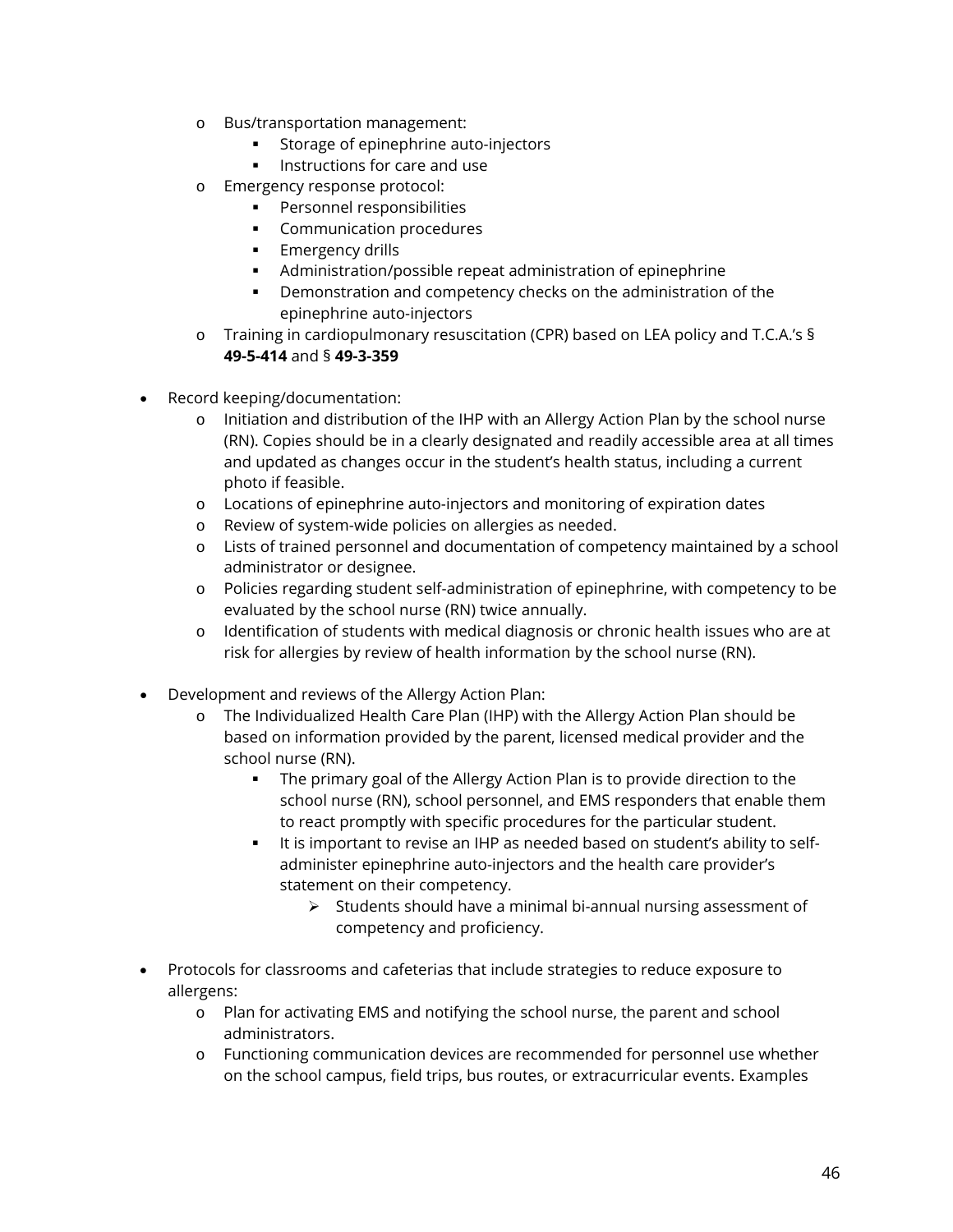include but are not limited to intercom systems, telephones, cell phones, and twoway radios.

- o Emergency drills implement a periodic anaphylaxis drill similar to a fire drill.
- o Communication devices should be tested with emergency drills per LEA policy and malfunctions corrected immediately.
- $\circ$  Collaboration should occur with local emergency response teams to assure that they will respond to a 911 call with epinephrine. Do not assume that all ambulance services carry it.
- o Include in the Allergy Action Plan steps to notify the school nurse and parent immediately of an anaphylactic reaction.
- $\circ$  Develop a School Crisis Plan in the event of a fatal reaction, plan to deal with the death of a student. There should be counseling for classmates and parents.
- o The school nurse should maintain open communication with all members of the allergy management team(s), particularly the parent and the health care provider.
- Special challenges to consider on an individual basis when creating protocols:
	- o Religious or ethnic influences
	- o Vending machine options
	- o Home economics/culinary classes/biology labs
	- o Provision for safe art supplies
	- o Outdoor events beyond cell phone coverage area
	- o Emergency crisis plan in the event of a fatal anaphylactic reaction that results in the death of a student; identify crisis team members
	- o Celiac disease, Food Protein Induced Enterocolitis Syndrome (FPIES) and eosinophilic esophagitis could be mistaken as allergic reactions to food. It should be clearly stated in the IHP of the child with this diagnosis that epinephrine is not the appropriate treatment.
- Evaluation of the Emergency Allergy Response Plan:
	- o A written narrative should document each emergency exposure to allergens. The school nurse and the allergy management team should evaluate the cause of the exposure, effectiveness of personal responses and suggestions for improvements.
	- o Conduct post exposure review to examine any problems with the IHP. Then update annually and as needed.
	- o There should be a minimum of one annual review of system-wide policies on allergy management. Review and update of the Individual Allergy Action Plan will be conducted as needed.
	- o Complete incident reports of anaphylaxis based on LEA policy.

## **Allergy Action Plan**

All students with identified life-threatening allergies should have an Allergy Action Plan with the student's Individual Health Care Plan (IHP). The RN-level school nurse will develop, review, and update the plan as needed. The Allergy Action Plan should include the following information:

- Name of the student and photos (if a picture is available)
- The specific offending allergens or generic ingredients that could be identified on labels
- Warning signs of an allergic reaction
- Health care providers and/or allergy specialists with name and phone numbers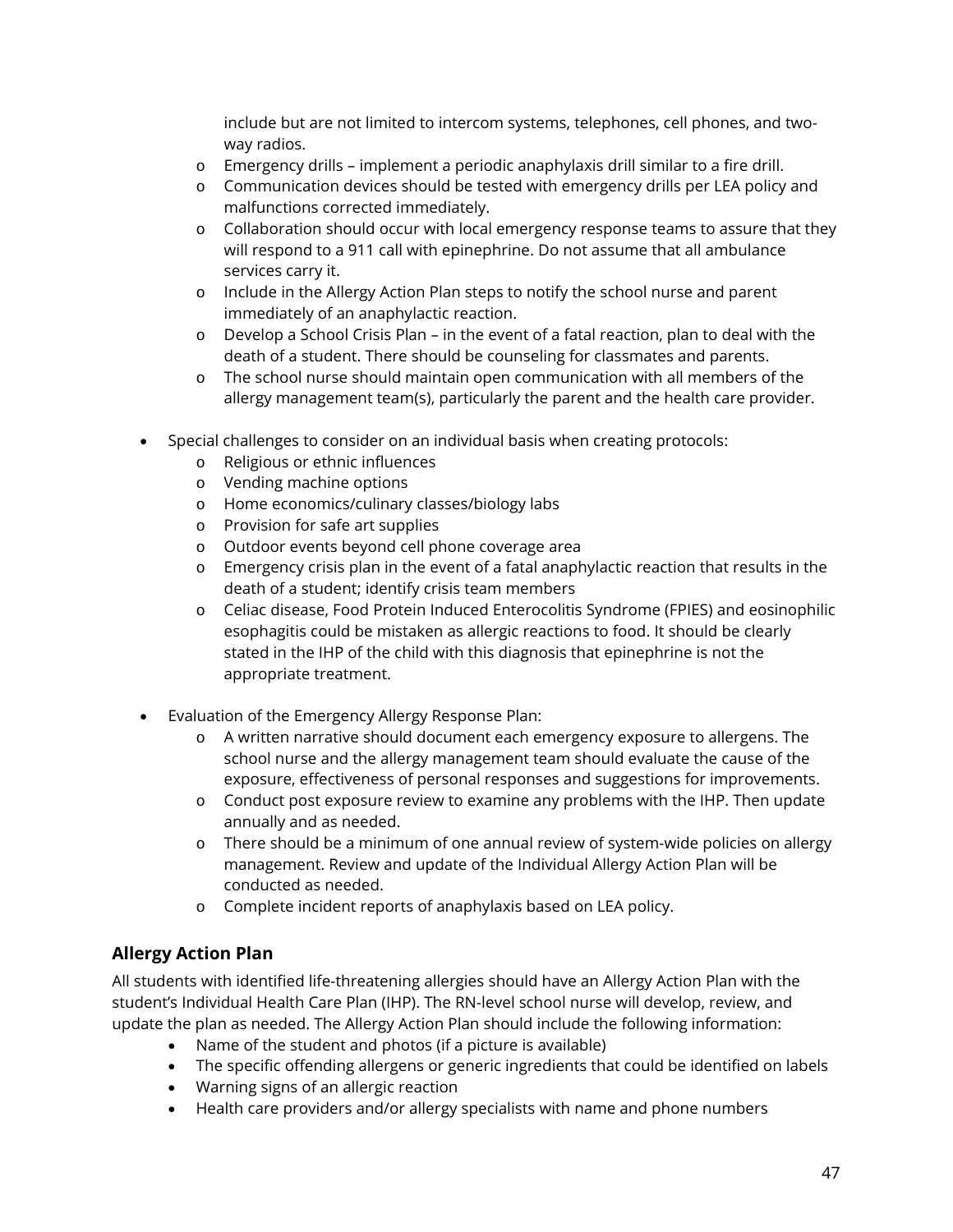- Emergency response procedures designating who administers the epinephrine based on the location of the exposure
- Where epinephrine auto-injectors and backup auto-injectors will be stored

Once formalized, the Allergy Action Plan will contain a summary of the nursing assessment describing the student's competency to carry and administer his or her own epinephrine autoinjectors. A copy of the Allergy Action Plan will accompany the student to the emergency room. Revise the action plan as needed based on student's ability to self-administer epinephrine autoinjectors and the health care provider's statement on their competency.

## **Food Allergy and Anaphylaxis Description**

Food allergy is a distorted response by the immune system to one or more foods that the body identifies as harmful and toxic to the body. Once the ingested food is identified as toxic by the immune system, the immune system produces specific antibodies to that specific food or foods. The immune system response can produce a series of chemical triggers as part of the allergic reaction due to the allergic substance and in some instances can affect the respiratory system, cardiovascular system, skin, and the gastrointestinal tract. Symptoms of the allergic reaction to food may appear in one or several body systems. The signs and symptoms may range from mild to severe and may be life-threatening in some cases, depending on the individual level of dose response and mode of exposure.

Presently there is no cure for food allergy and avoidance is the only method to prevent an allergic reaction. Individuals, particularly children, may have life-threatening allergies to one or many groups of food. Including fish, fruits, vegetables, and meats. Listed below are most of the commonly known foods to cause allergic reaction in some individuals:

- 1. Peanuts
- 2. Tree nuts (walnuts, cashews, pecans, hazelnuts, almonds, coconuts, pistachios, pine nuts, and brazil nuts)
- 3. Cow's milk
- 4. Eggs
- 5. Fish
- 6. Shellfish
- 7. Soy
- 8. Wheat

These eight foods are responsible for most food reactions but there are other foods that can cause a serious allergic reaction. Nuts generally cause the most severe allergic reactions, and it is estimated that in the United States approximately 90% of fatal and near-fatal reactions are due to these foods: **peanuts, tree nuts, fish, and shellfish**. In some cases, individuals may have fatal reactions resulting in death if there are no rapid medical interventions.

#### **Signs and Symptoms**

Individuals can have an allergic reaction to tactile (touch) exposure or inhalation exposure. It is exceedingly rare for exposure to an allergen via tactile or inhalation to result in severe or lifethreatening reactions unless the individual has also ingested the allergen. Exposure by mouth, nose, or eyes is considered to be ingestion and, depending on the dose response of the specific individual, may cause anaphylaxis and trigger an allergic reaction. The level of sensitivity to allergens, types of symptoms, and the severity of symptoms are dependent on the individual and can range from mild to severe, including the potentially life-threatening condition known as **anaphylaxis**.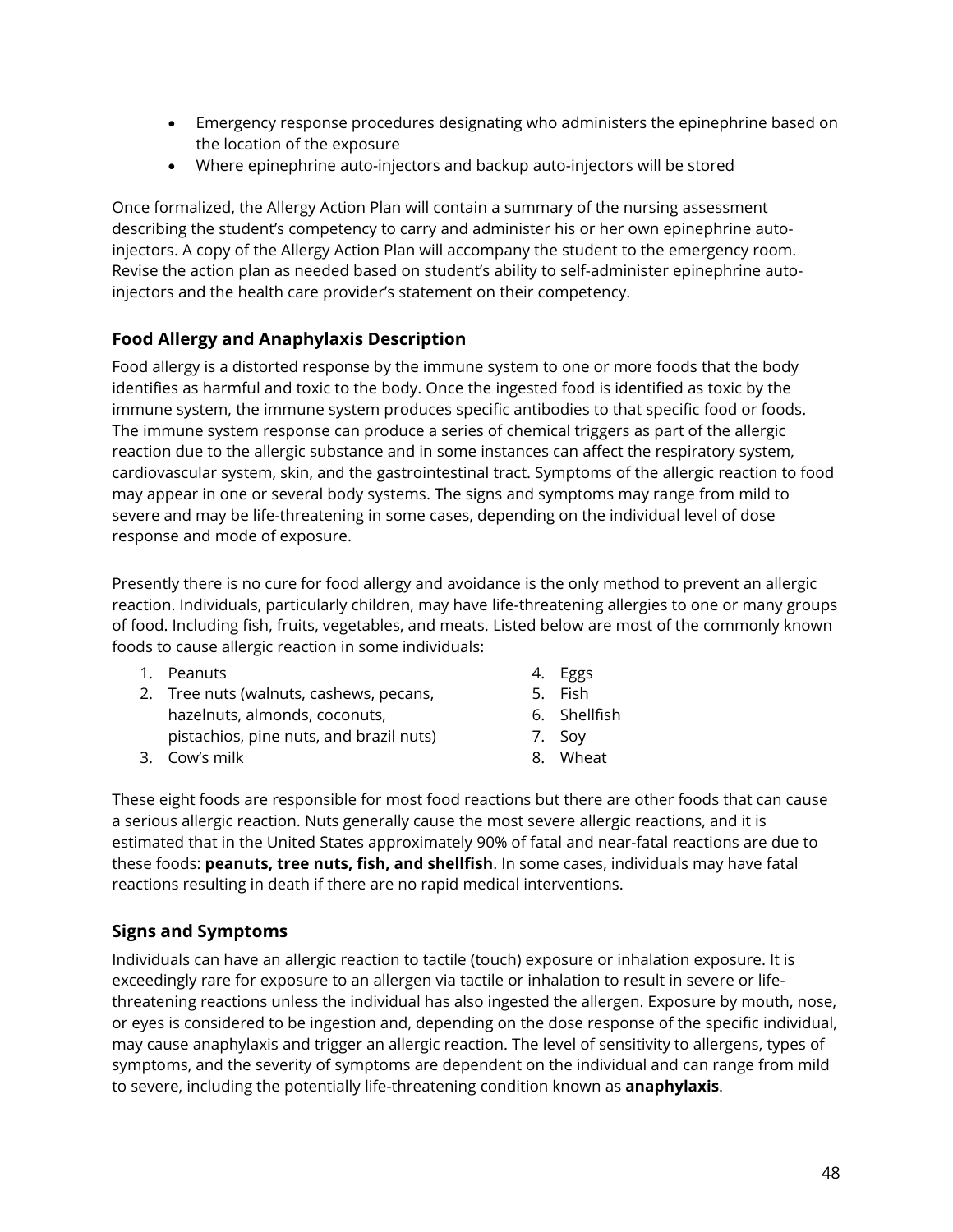**Mild symptoms** may include one or more of the following:

- Hives reddish, swollen, itchy areas on the skin
- Eczema a persistent dry, itchy rash
- Redness of the skin or around the eyes
- Itchy mouth or ear canal
- Nausea or vomiting
- Diarrhea
- Stomach pain
- Nasal congestion or a runny nose
- **Sneezing**
- Slight, dry cough
- Odd taste in the mouth

Anaphylaxis is a severe allergic reaction with rapid onset and may cause death. Symptoms occur rapidly after exposure to a likely allergen (minutes to hours) and may include one or more of the following:

- Nausea, vomiting, and diarrhea
- Abdominal pain and cramping
- Skin redness
- Watery eyes
- Throat tightness/closure
- Slurred speech
- Wheezing, abnormal high pitched breathing, difficulty breathing
- **Anxiety**
- Confusion
- Cough
- Fainting, dizziness, or lightheadedness
- Hives, itching
- Nasal congestion
- Palpitations or tachycardia

Symptoms of an allergic reaction to an insect sting, latex, or medication can appear the same as lifethreatening food allergies. Treatment of these serious allergic reactions should be the same, and the use of anaphylaxis management should be encouraged even if there are no signed medical provider statements specific to the individual at risk. It is imperative that the emergency medical system (EMS) is activated (dial 911) immediately and stock epinephrine be administered if available.

#### **Treatment**

No treatment exists to prevent reactions to food allergies or anaphylaxis. Strict avoidance of the food allergen is the only way to prevent a reaction. However, avoidance is not always easy or possible, and staff in schools must be prepared to deal with allergic reactions, including anaphylaxis. Early and quick recognition and treatment of allergic reactions that may lead to anaphylaxis can prevent serious health problems or death.

- Mild to moderate symptoms (e.g., itching, sneezing, hives, and rashes) are often treated with antihistamines and oral or topical steroids.
- For students at risk of experiencing a severe reaction (anaphylaxis), epinephrine is prescribed. Epinephrine, also called adrenaline, is naturally produced by the body. When given by injection, it rapidly improves breathing, increases heart rate, and reduces swelling of the face, lips, and throat. Epinephrine is the only medication that can reverse the symptoms of anaphylaxis. It is available in an auto-injector (Auvi-Q™, EpiPen® or Adrenaclick®).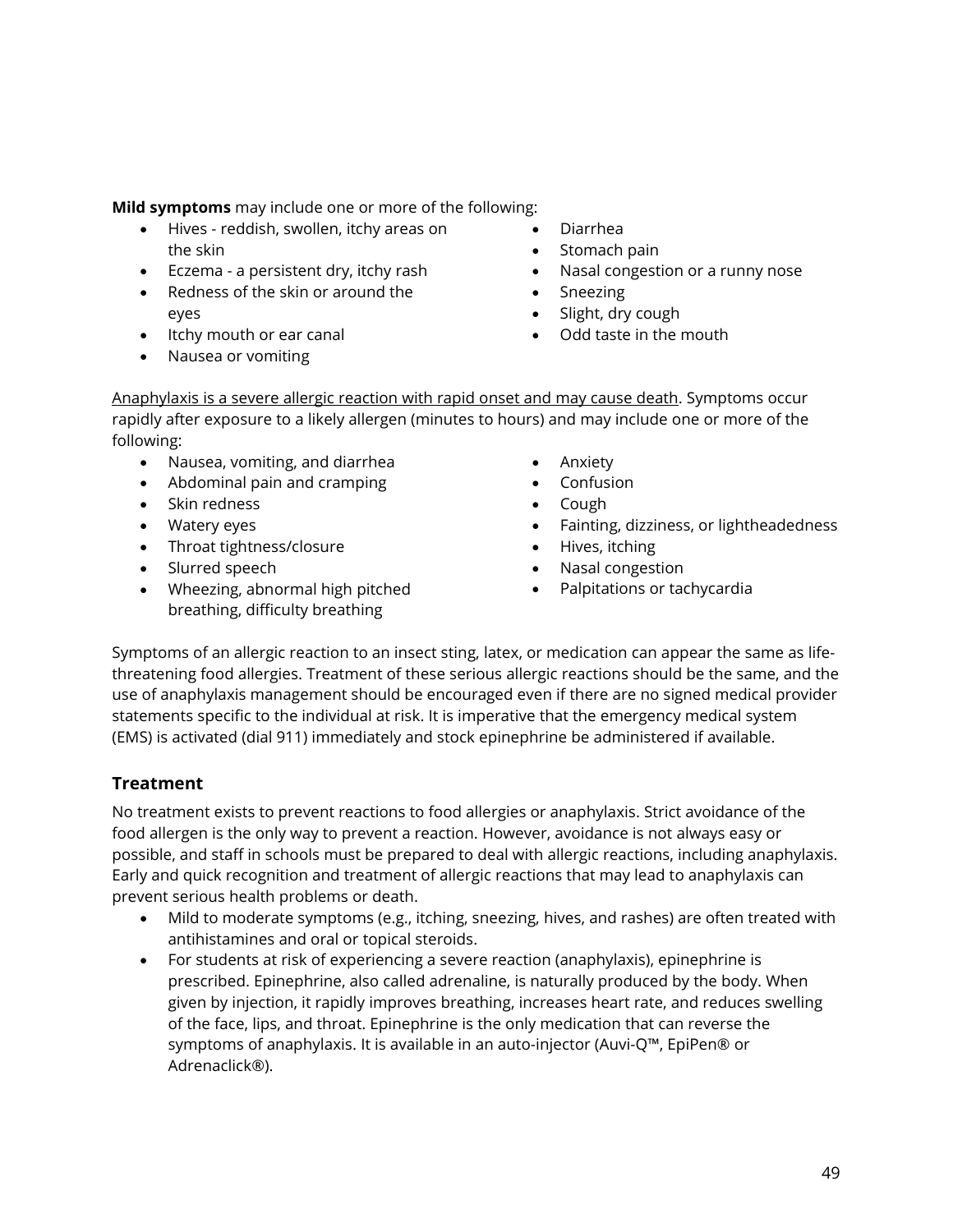## **Food Allergy and Anaphylaxis: Care of Student**

Each student with a diagnosis of a life-threatening allergy should have an Individual Health Care Plan (IHP) in place with an Allergy Action Plan. It should include the student photo if available, specific offending allergen of reaction and names of the trained staff responsible for administering epinephrine based on the order from the doctor for that specific student.

## **Roles and Responsibilities for Management of Food Allergies**

An effective Individual Health Care Plan (IHP) will include an Allergy Action Plan and requires the cooperation of designated school personnel who are knowledgeable and trained regarding the management of students with life-threatening food allergies. Staff who may be present in the event of an anaphylactic reaction should be prepared for their responsibilities prior to the emergency. The food allergy management team should include, but is not limited to, the student, school nurse (RN), parents, administrators, teachers, counselors, food service directors and personnel, bus/transportation staff, coaches and/or extracurricular advisors. The school nurse (RN) shall meet with the team annually as a group, but he or she may also meet separately with staff members to ensure their competency in emergency response procedures, Responsibilities are shared among all partners to assist the child in food avoidance when there are known allergies.

## **Student with Life-Threatening Allergies**

- Learn to recognize symptoms and take them seriously in the early stages
- Take as much responsibility for avoiding allergens as possible, based on developmental level, including participation in planning the Allergy Action Plan.
- Learn to read food labels
- Wearing a medical alert identification tag while in school is strongly advised
- Trading or sharing food is prohibited
- Wash hands before and after eating
- Promptly inform all adult if he/she suspects exposure to an allergen
- Develop trusting friendships with peers and ask them for help if needed
- Report teasing or harassment immediately
- Carry own epinephrine auto-injectors and demonstrate competency if age appropriate
- If permitted by school authorities and parents, carry a cell phone for emergency use only (middle and high school students)
	- o Cell phones should not take the place of notifying school personnel

## **Parent/Guardian**

- Inform the school nurse and administrators of your child's allergies prior to the opening of school or as soon as possible after diagnosis. Explain what he or she is allergic to, triggers, warning signs of allergic reaction and emotional responses of your child.
- Participate in team meetings and development of the IHP and communicate with individual school personnel who will be in contact with your child.
- Provide the school with emergency contact information (cell phone number, work number, etc.) and designate someone to act on your behalf if you are unavailable.
- Provide a list of foods and ingredients that the child should avoid, as recommended by their health care provider or observed by the parent.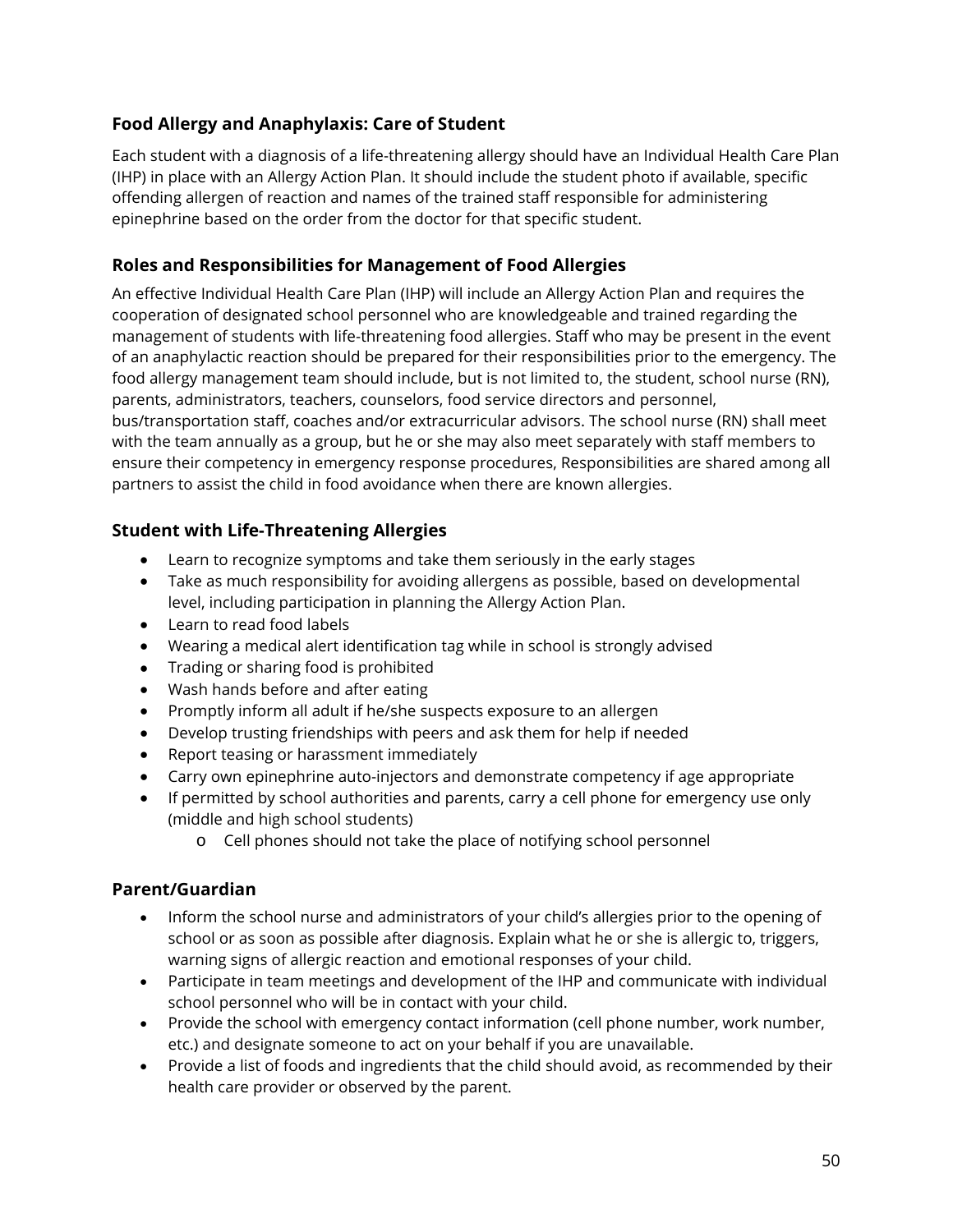- Provide the school nurse with medication orders from a health care provider, permission to consult with the provider, and signed consent forms to administer medications and share health information on a need-to-know basis.
- Provide the school with up-to-date epinephrine auto-injectors (two auto-injectors are recommended) to be stored in secure unlocked locations according to school policy. It is not the school's responsibility to furnish epinephrine auto-injectors for students.
- Communicate with schools regarding necessary accommodations for school field trips or offsite school-sponsored events.
- Provide the school with updates on the child's allergy status annually and as needed.
- Providing a medical alert identification tag for your child is strongly advised.
- Advocate for your child regarding the seriousness of allergies and encourage your child to take more responsibility as he/she grows older.

#### **School Nurse - RN**

- Introduce yourself to the student and orient him/her how to access the nurse and allergy medication if applicable.
- At the beginning of the school year, meet with the parent of the student with life-threatening allergies or as soon as possible after diagnosis.
- Obtain and maintain a current knowledge base and update skills and abilities related to the medical management of food allergies in the school-age population.
- Arrange and convene a food allergy management team meeting to plan and review IHP with special attention to the Allergy Action Plan; encourage parental participation.
- Assure that the IHP with the Allergy Action Plan includes the student's name, photo if available, allergens, and symptoms of allergic reaction, risk reduction procedures, emergency responses, and required signatures. Monitor that it is filed in the cafeteria and classroom.
- Regularly review and update the IHP whenever there is a change in medical management or the student's response to care.
- Establish and maintain a working relationship with the student's parent/guardians and health care provider and act as a liaison between the student's authorized health care provider and the school.
- Document attempts to collaborate with parents who have not participated in the development of the IHP or fail to supply Epinephrine auto-injectors (letters or phone calls – consequences of lack of cooperation per LEA policy).
- Familiarize assigned school personnel with the Allergy Action Plan on a need-to-know basis.
- Coordinate or conduct in-service training and education for appropriate staff per LEA policy.
- Implement a periodic anaphylaxis drill with the assistance of the school administrator based on LEA policy.
- Make sure there is a contingency plan for a substitute school nurse.
- File location of epinephrine auto-injectors in the main office, health clinic, food service area and with all assigned teachers. Check expiration dates and stock up supply per LEA policy.
- Request a functioning communication device in the health clinic (e.g., phone system, intercom, or two-way radios).
- Serve as the student's advocate.
- Respect the student's confidentiality and right to privacy.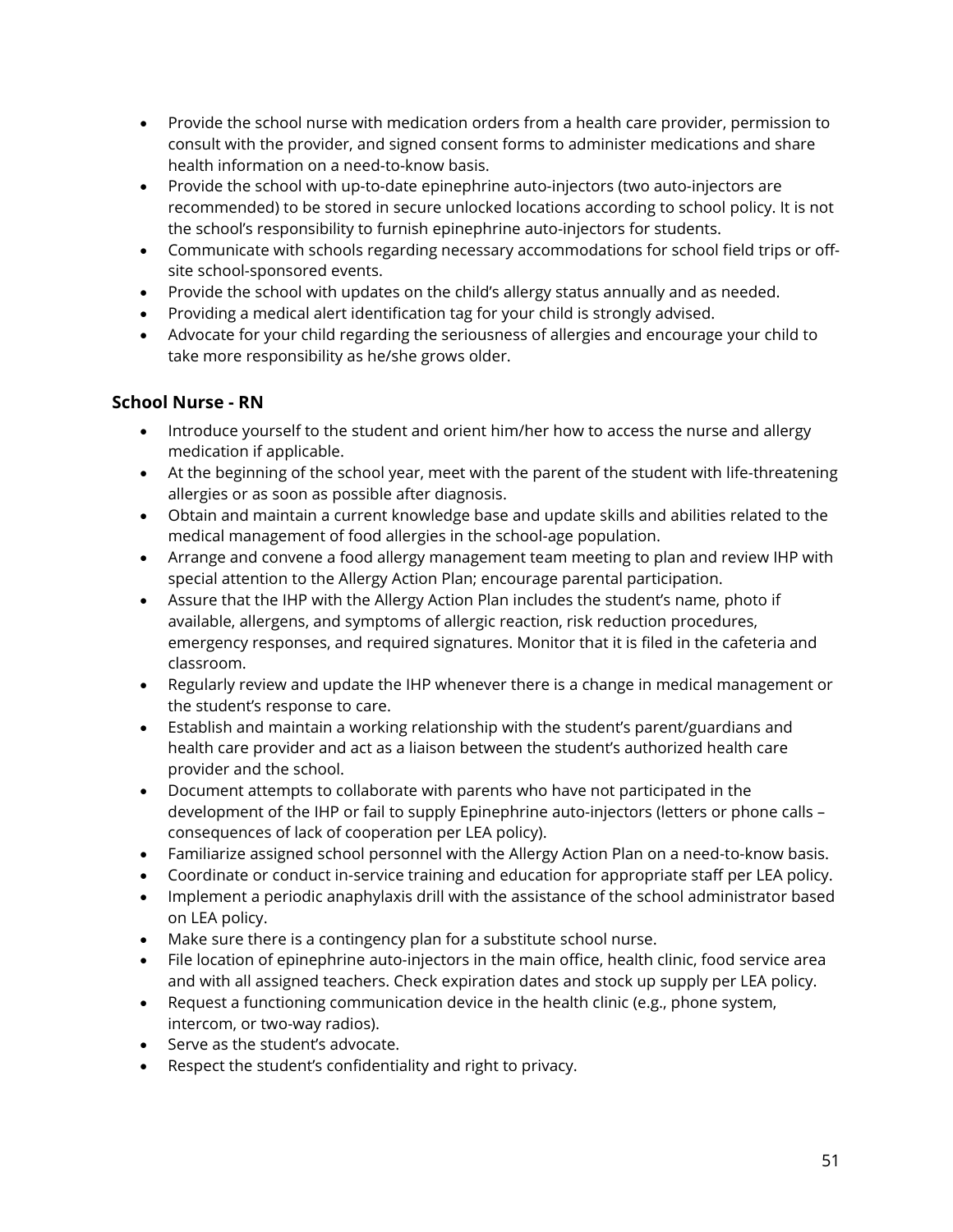## **School Administrator**

- Participate in planning the IHP with an attached Allergy Action Plan as a member of the allergy management team, and support school personnel, the student and parents in its implementation.
- Include in the school's emergency response plan a written plan outlining emergency procedures for managing life-threatening allergic reactions.
- Include district health professional in the development and reviews of health policies and emergency protocols for the LEAs.
- Monitor overall compliance with the implementation of the Allergy Action Plan.
- Recommend that communication devices are provided and are in functioning condition in the appropriate locations – nurse's clinic, classroom, cafeteria, etc.
- If the school system chooses to have epinephrine on hand for students having a lifethreatening or anaphylactic reaction for the first time or when the student's personal autoinjector is not available, pursuant to T.C.A. § **49-50-1602**, the school must develop a protocol for administration of epinephrine.
- Require the completion and documentation of training and education of all involved personnel as set forth in T.C.A. § **49-50-1602(f)**.
- Inform parent/guardian if their student experiences an allergic reaction at school.
- Monitor strategies to reduce the risk of exposure.
- Communicate in advance with the school nurse when a field trip or off-site schoolsponsored event or class party might require additional planning.
- Provide adequate time for the school nurse to train school personnel who volunteer.

## **Educational Personnel (Teachers, Aides, Coaches, Etc.)**

- Participate in team meetings for the student with life-threatening allergies.
- Be aware of the signs and symptoms of an allergic reaction and follow planned procedures outlined in the Emergency Response Plan.
- Be sure that volunteers, student teachers, aides, specialists and substitute teachers are informed of the student's food allergies and necessary safeguards on a need-to-know basis.
- Request that the classroom has a functioning intercom, two-way radios, or other communication device for communication with the school nurse and administrator.
- Work with the school nurse to educate other parents about the presence and needs of the child with life-threatening allergies on a need-to-know basis and with parental permission. Enlist their help in keeping certain foods out of the classroom.
- Respects the student's right to confidentiality.
- Participate in the planning for student's re-entry to school after an anaphylactic reaction, when possible.
- Inform parents of any special school events where food will be served.
- A student with suspected allergic reaction should **never** be sent to the nurse's clinic, office, or anywhere in the school building alone.
- Request a teacher's aide or assistant based on the student's IHP.
- Establish procedures in the classroom to endure that the student with life-threatening food allergies eats only what he or she brings from home or is provided by the school following the IHP.
- Prohibit students from sharing or trading snacks.
- Allow time for proper hand washing before and after eating and/or using food products.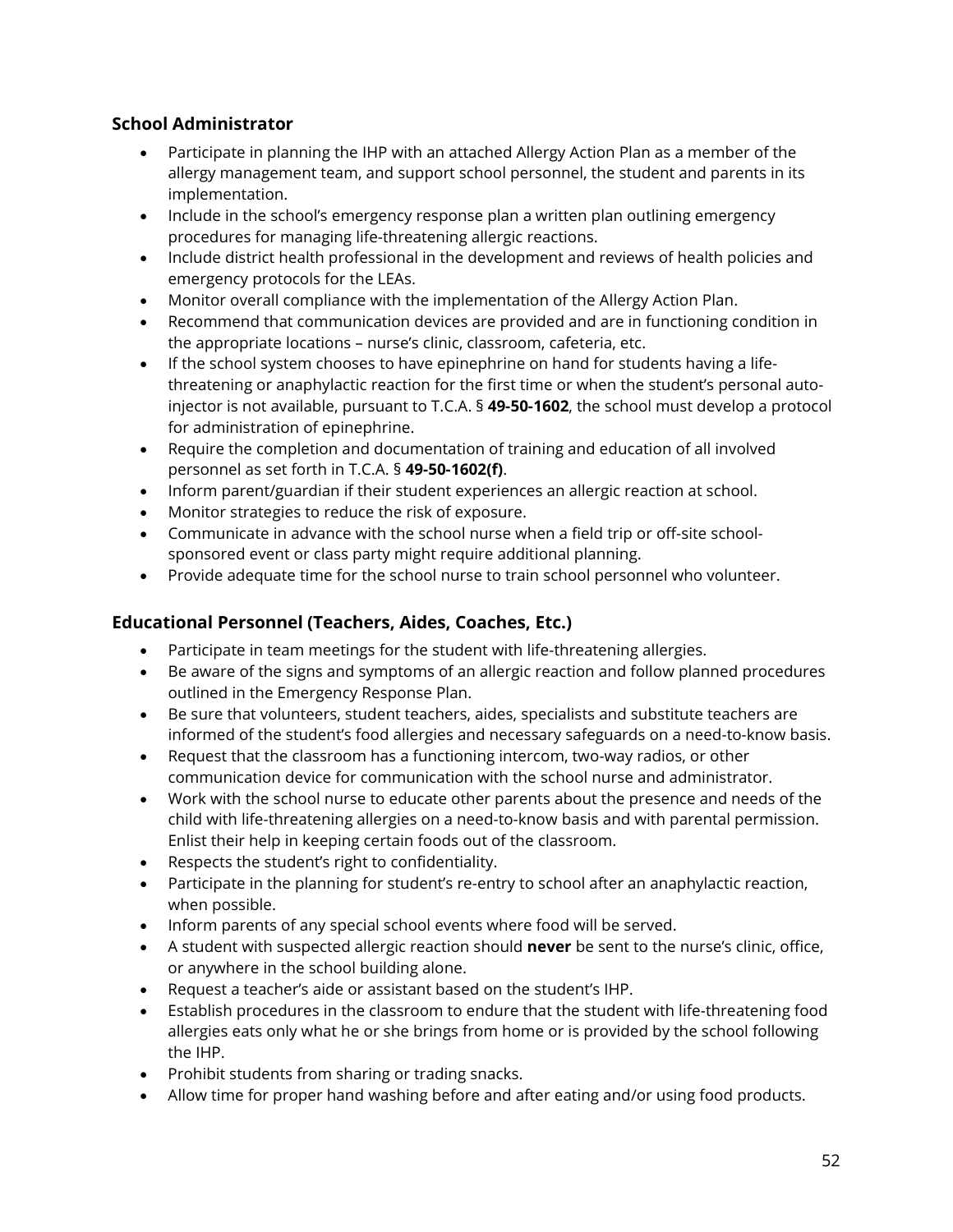- Consider students' allergies when offering incentives and rewards as well as classroom crafting activities.
- Communicate and collaborate in advance with the school nurse about a field trip, off-site school-sponsored event or class party.
- If, for safety reasons, medical alert identification needs to be removed during specific activities, the student should be reminded to replace this identification immediately after the activity is completed.
- Notify substitute teachers of students with allergies and leave a clear plan of care regarding the special needs of the student.
- Keep the student's Allergy Action Plan readily accessible in the classroom in an organized format for substitute teachers and for use in emergency situations.

### **School Counselor**

- While the school counselor and/or social worker may not always have direct contact with the student, they should be aware of the students in their schools who have a food allergy and the potential impact it may have on the student's behavior and performance.
- Communicate with the school nurse as needed in the development of the student's IHP and Allergy Action Plan.
- Monitor anxiety, stress levels, and social development of students with life-threatening allergies and provide interventions as appropriate.
- Act as a resource to parents and students regarding anxiety, stress, and normal development.
- Educate classmates (with parent/guardian and student's permission) to avoid endangering, isolating, stigmatizing or harassing students with food allergies per LEA policy (at a minimum of annually).

#### **Food Service Manager/Personnel**

- Set up policies for the cafeteria regarding students with a food allergy.
- Communicate as needed with the school nurse regarding the development of the food Allergy Action Plan.
- File the student's Allergy Action Plan with the consent of parent/guardians.
- Review the legal protections for a student with special health care needs.
- Read all food labels and re-check routinely for potential food allergens.
	- o This includes new products as well as items that have a long shelf life.
- Train all food service staff (including monitors) and their substitutes to read product food labels and recognize food allergens.
	- o Re-train annually.
- Maintain contact information for manufacturers of food products consumer hotline.
- Review and follow sound food handling practices to avoid cross-contact with potential food allergens.
- Create specific areas that will be allergen safe, if feasible.
- Enforce strict sanitation with staff using commercial cleaning solutions on tabletops to avoid cross-contact.
- After receiving a doctor's order, make appropriate substitutions or modifications for meals served to students with food allergies; consult with the district food service director as needed.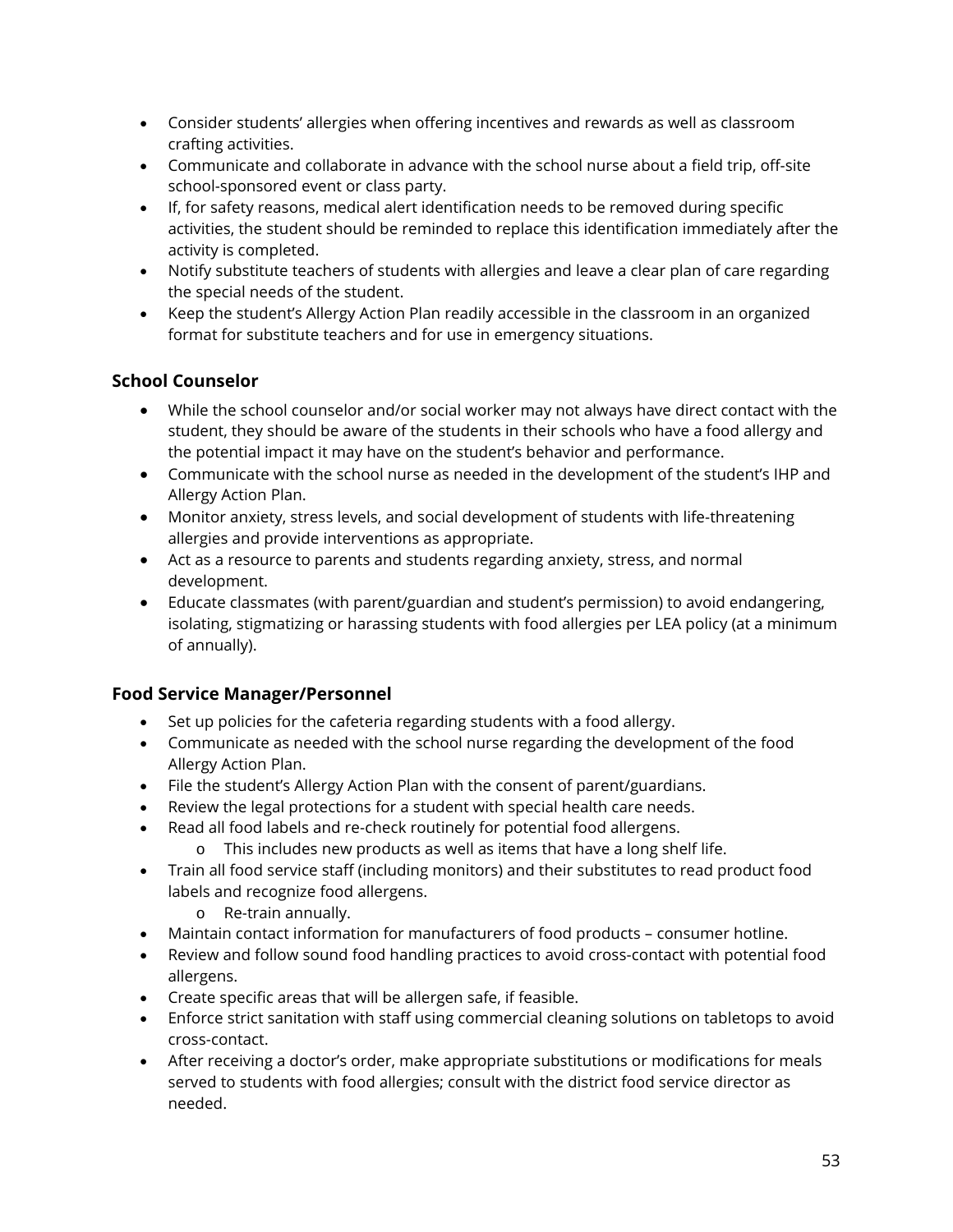- Plan ahead to have safe meals for field trips.
- Recommend that food service personnel wear non-latex gloves.
- Provide advance copies of the menu to parents/guardians when feasible.
- Have a functioning communication device to support emergencies.

#### **School Bus Company**

- Provide functioning communication devices.
- Know local emergency medical services procedures.
- Recommend that there be no consumption of food on school buses unless medically necessary such as students with diabetes.
- Respect the student's right to confidentiality and privacy.
- Individual LEA's school bus company should consider receiving training on emergency allergy response epinephrine administration and CPR training.

#### **Off-site School Sponsored Event/School Administered Care Programs**

- An epinephrine auto-injector must be with the child on all field trips, both long and short trips.
- No student should be excluded from a field trip or any extracurricular program or activity due to the risk of allergen exposure.
- A school must provide the accommodations and services the student needs to partake in the trip.
- A school may only exclude a student from a field trip of the student's participation presents an unacceptable risk to the student's health or safety.
- The parent/guardian of the student should be allowed to accompany their child on the school trip in addition to the school chaperone.
- Unless all parents are required to participate in the field trip, parents/guardians of students with disabilities may not be required to participate in the field trip in order to care for the student.
- As a matter of safe practice, the school may reasonably require that parents supply an extra set of emergency medication (epinephrine auto-injector for availability during extracurricular activities.

#### **Before a field trip or extracurricular activity, the school shall:**

- Notify the student's parent/guardian in a timely manner in order to prepare for food/snacks/medications.
- Prohibit sharing or trading food.
- Make certain that an emergency communication device is always present. Minimum of two (2) people with cell phones is recommended.
- Clearly identify who is responsible for keeping the epinephrine auto-injector, first aid kit and other medication along with a copy of the student Allergy Action Plan.
- Have the school nurse assess if it is appropriate for the student to carry his/her own epinephrine auto-injector.
- It is recommended that students and staff use hand wipes before and after eating.
- Maintain records of the names and phone numbers of parent/guardian of the student, the health care provider, and the allergist.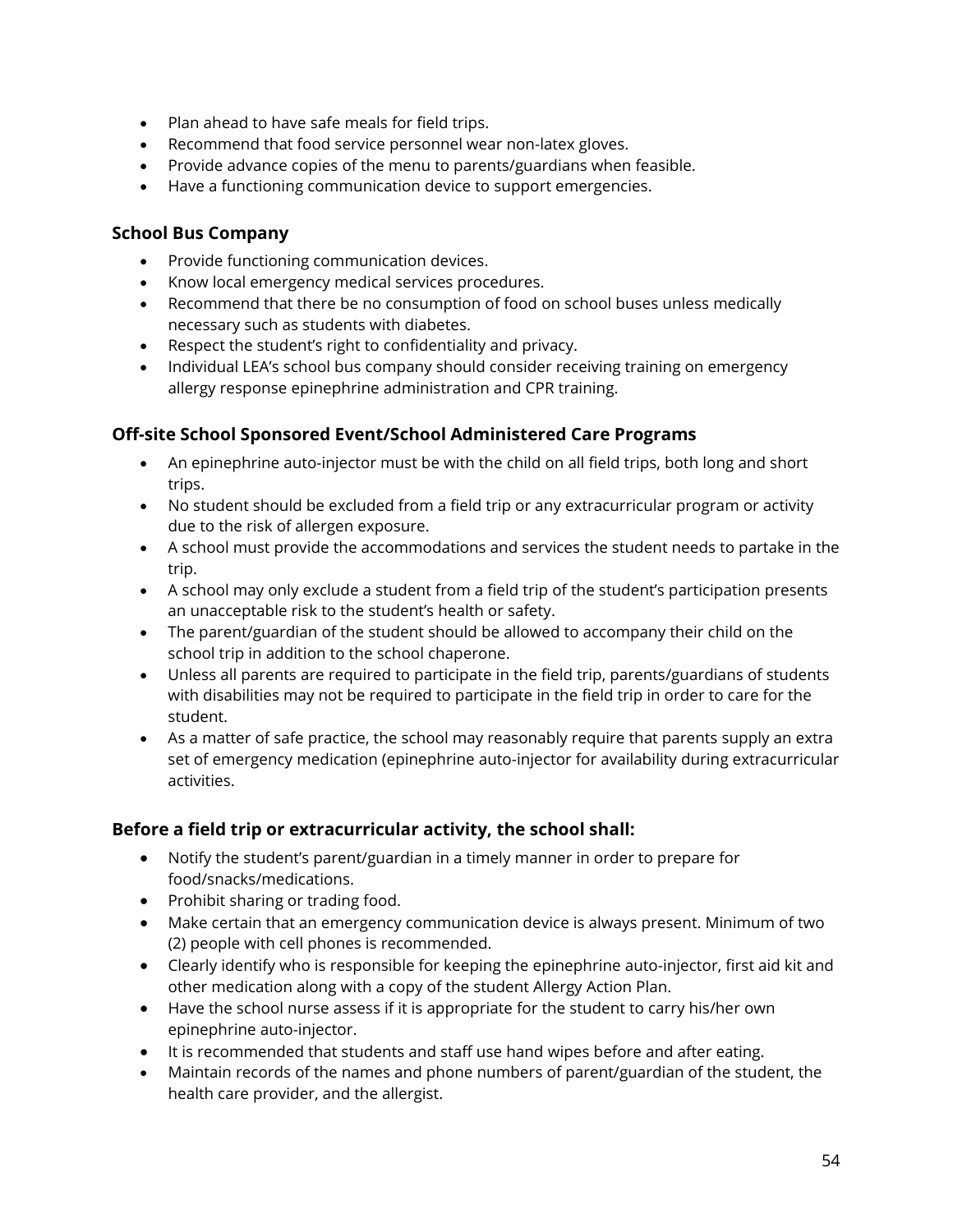- Be sure that a trained staff person is assigned to stay with the student at all times if the emergency medication has been administered.
- Immediately call an ambulance to transport the student to the nearest hospital when an epinephrine auto-injector is given.
- Designate someone to call the student's parents with the name and location of the hospital.
- Communicate in advance with the school nurse (RN) when a field trip or off-site school sponsored event is planned.
- Train staff in proper separation, storage, and distribution of the children's snacks/lunches.
- Be sure that the bus driver has the emergency route to the hospital if the cell phone cannot make the connection to EMS. Only if EMS cannot be reached should the bus driver take the child to the nearest Emergency Room on the bus.

### **Food Allergy and Anaphylaxis Medication Administration**

#### T.C.A. § **49-50-1602 (e)** states:

- 1. A student with anaphylaxis is entitled to possess and self-administer prescription anaphylaxis medication while on school property or at a school-related event or activity if:
	- A. The prescription for anaphylaxis medication has been prescribed for that student as indicated by the prescription label on the medication bottle.
	- B. The self-administration is done in compliance with the prescription or written instructions from the student's physician or other licensed health care provider; and
	- C. A parent of the student provides to the school:
		- i. A written authorization, signed by the parent, for the student to selfadminister prescription anaphylaxis medication while on school property or at a school-related event or activity;
		- ii. A written statement, signed by the parent, in which the parent releases the school district and its employees and agents from liability for an injury arising from the student's self-administration of prescription anaphylaxis medication while on school property or at a school-related event or activity, except in cases of wanton or willful misconduct; and
		- iii. A written statement from the student's physician or other licensed health care provider, signed by the physician or provider, that:
			- a) Supports a diagnosis of anaphylaxis;
			- b) Identifies any food or other substances to which the student is allergic;
			- c) Describes any prior history of anaphylaxis, if appropriate;
			- d) Lists any medication prescribed for the child for the treatment of anaphylaxis;
			- e) Details emergency treatment procedures in the event of a reaction;
			- f) Assesses the student's readiness for self-administration of prescription medication; and
			- g) Provides a list of substitute meals that may be offered by school food service personnel.
- 2. The physician's statement must be kept on file in the office of the school nurse of the school that the student attends or, if there is not a school nurse, in the office of the principal of the school that the student attends.
- 3. If a student uses the medication in a manner other than prescribed, the student may be subject to disciplinary action under the school codes.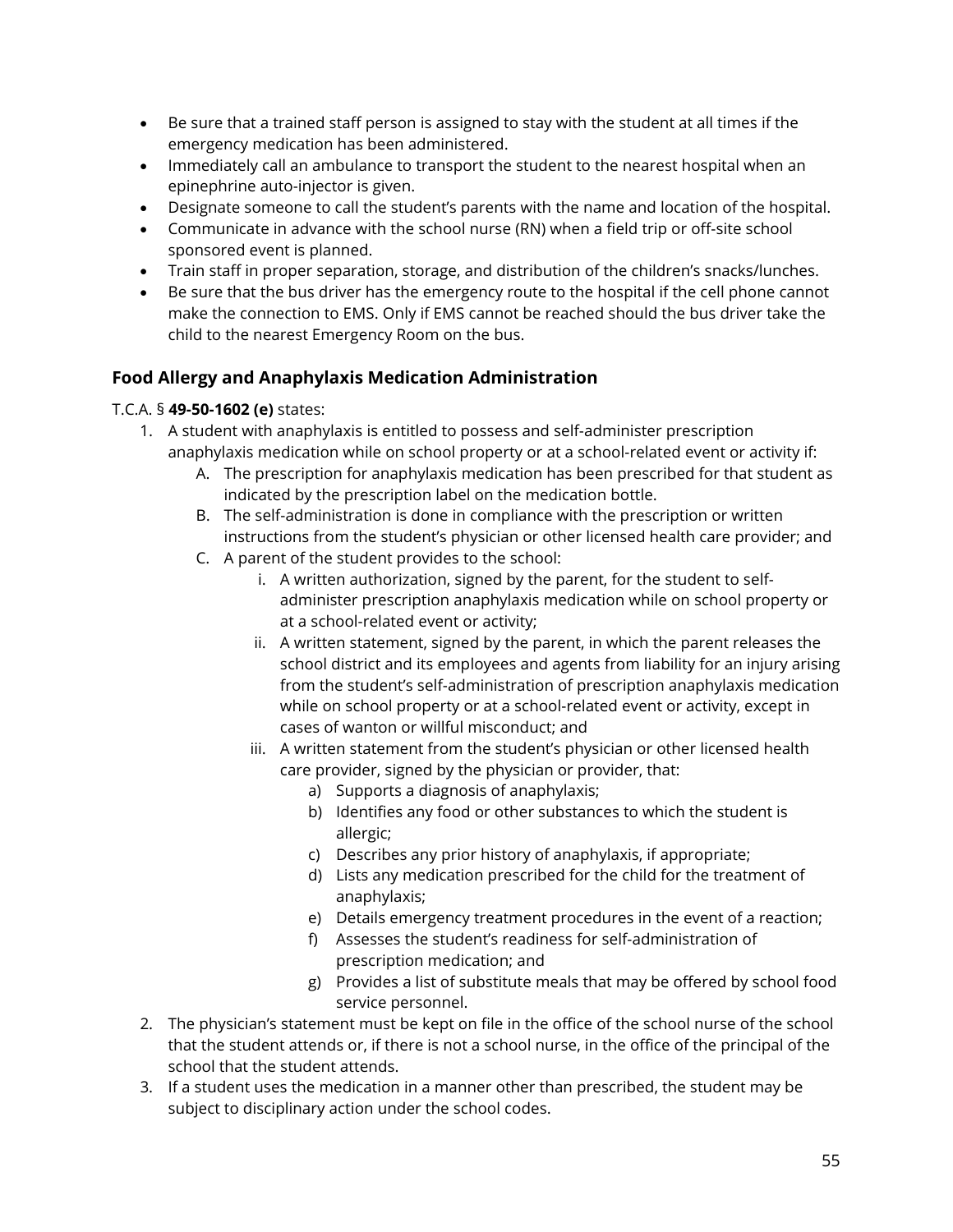#### **Recommendations for School Districts**

- The school district will share pertinent health information with school staff who have a legitimate educational interest in the student.
- A current and updated list of all students who are carrying their own epinephrine should be placed in the nurse's office.
- Provide information about students with life-threatening allergies and their photos (if consent is given by parent) to all staff on a need-to-know basis (including bus drivers).
- The school system shall maintain and make available a list of those school personnel authorized and trained to administer epinephrine by auto-injector. List of all trained personnel should be filed centrally and immediately available in an emergency.
- Develop a policy on student carrying his or her own epinephrine auto-injector.
- Administration of epinephrine should also be documented in the student's IHP.
- LEA shall develop a policy for carrying and disposal of the sharps.
- Periodically check medications for expiration dates and arrange for them to be updated.
- Review the Allergy Action Plan as described in the IHP, or if a student does not have an IHP, consider initiating one for first-time reaction.

T.C.A. § **49-50-1602(f)(3):** states that it is the general assembly's intent that schools, both public and non-public, be prepared to treat allergic reaction in the event a student's personal epinephrine autoinjector is not available or the student is having a reaction for the first time. Each school in an LEA and each non-public school is authorized to maintain at the school in at least two (2) unlocked, secure locations, including, but not limited to, the school office and the school cafeteria, epinephrine auto-injectors so that epinephrine may be administered to any student believed to be having a lifethreatening allergic or anaphylactic reaction. A physician may prescribe epinephrine auto-injectors in the name of an LEA or non-public school to be maintained for use in schools when necessary. When a student does not have an epinephrine auto-injector or a prescription for an epinephrine auto-injector on file, the school nurse or other trained school personnel may utilize the school supply to respond to an anaphylactic reaction, under a standing protocol from a physician licensed to practice medicine in all its branches.

If applicable, at the beginning of the school year, the school should inform parents of its election to maintain epinephrine auto-injectors for use in emergencies. The district's standing protocol is to be followed in those circumstances.

If a student is injured or harmed due to the administration of epinephrine:

- The physician will not be held responsible for the injury unless the physician issued the prescription or standing protocol with intentional disregard for safety.
- The school nurse or other trained school personnel will not be held responsible for the injury unless the school nurse or school employee administered the epinephrine injection with an intentional disregard for safety.

The remainder of this page has intentionally been left blank.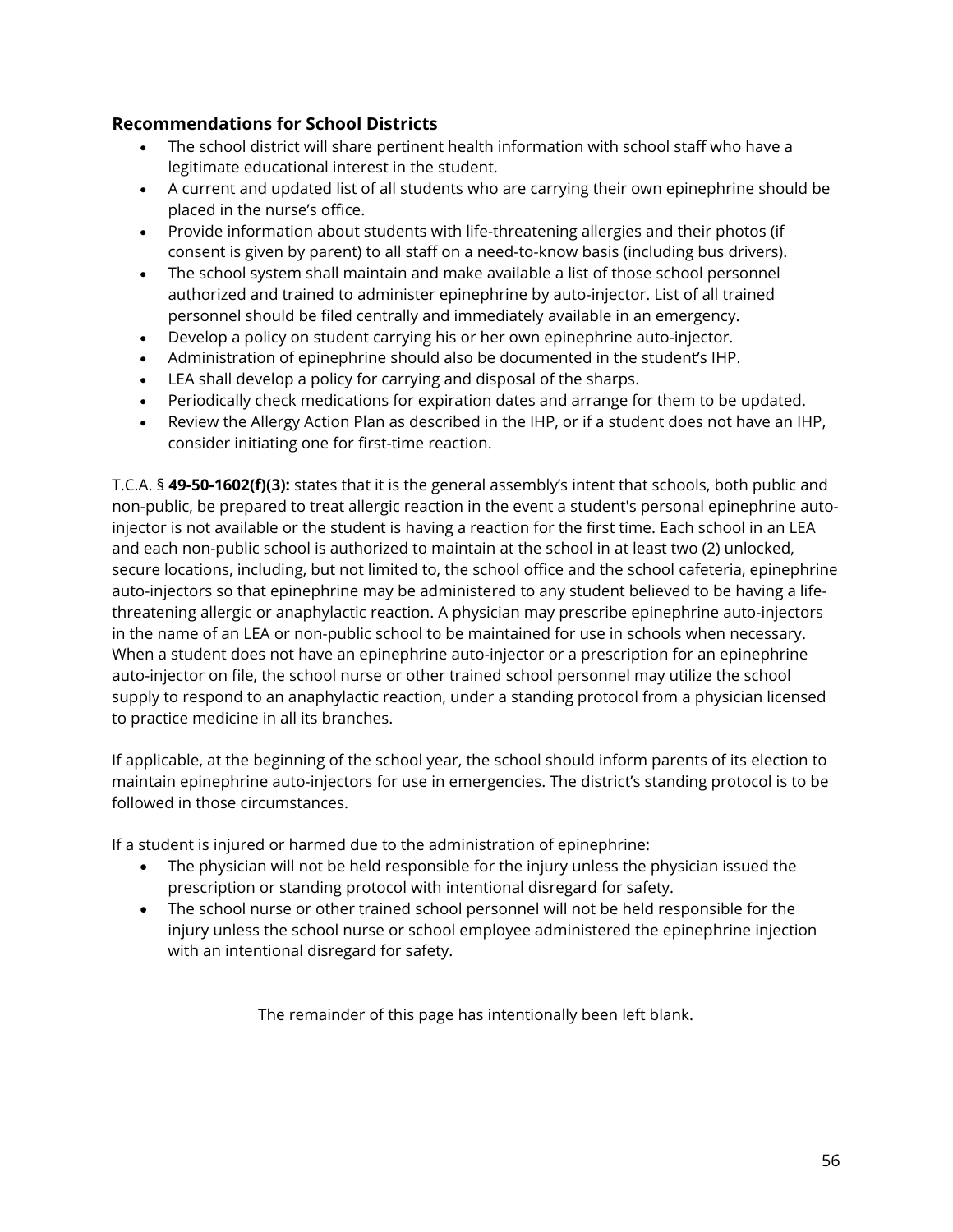## **Epinephrine Auto-Injector Administration**

For students at risk of experiencing a severe reaction (anaphylaxis), epinephrine is prescribed. Epinephrine, also called adrenaline, is naturally produced by the body. When given by injection, it rapidly improves breathing, increases heart rate, and reduces swelling of the face, lips, and throat. Epinephrine is the only medication that can reverse the symptoms of anaphylaxis. However, it must be administered promptly during anaphylaxis to be most effective. Delayed use of epinephrine during an anaphylactic reaction has been associated with deaths. It is available in an auto-injector (Auvi-Q™, EpiPen®, and Adrenaclick®).

- Timely Accessibility:
	- o Epinephrine by auto-injector should be readily accessible and secure at all times during school hours. It may be carried by the student if appropriate.
	- o To promote rapid life-saving steps, emergency medication should be in accessible and "unlocked, secure locations" that can be properly supervised by a nurse or other authorized and trained staff member. Key staff members, such as the teacher, principal, and cafeteria staff, should know where the auto-injector is stored even if they are not trained to administer it.
	- o All staff trained in the use of epinephrine should know exactly where it is located.
	- o Identification of the place where the epinephrine is to be stored is selected after considering where students may be most at risk of anaphylaxis and where the school can provide ready and secure access. The epinephrine may be stored at more than one location. The location of the auto-injector and the backup should be written in the student's health care plan.
- Instruction and Care:
	- o Should only be injected into the anterolateral aspect of the thigh (outer thigh). **Do not inject into the buttock.**
	- o Do not expose the epinephrine auto-injector to direct sunlight.
	- o Store the epinephrine auto-injector in its original packaging.
	- o Keep the epinephrine auto-injector at room temperature (do not refrigerate).
	- o Do not store in a vehicle during hot weather or extreme cold.
- - o Make sure the solution is clear and colorless. If it is brown or has a precipitate, replace with a new unit.
	- o Give your used epinephrine auto-injector to a healthcare worker for proper disposal. Do not throw away in a regular trash can. **(Dispose of it per your LEA policy.)**
	- o Accidental injection of epinephrine into the hands or feet may result in a loss of blood flow to the affected area. **If this occurs, immediately go to the nearest emergency room for treatment**.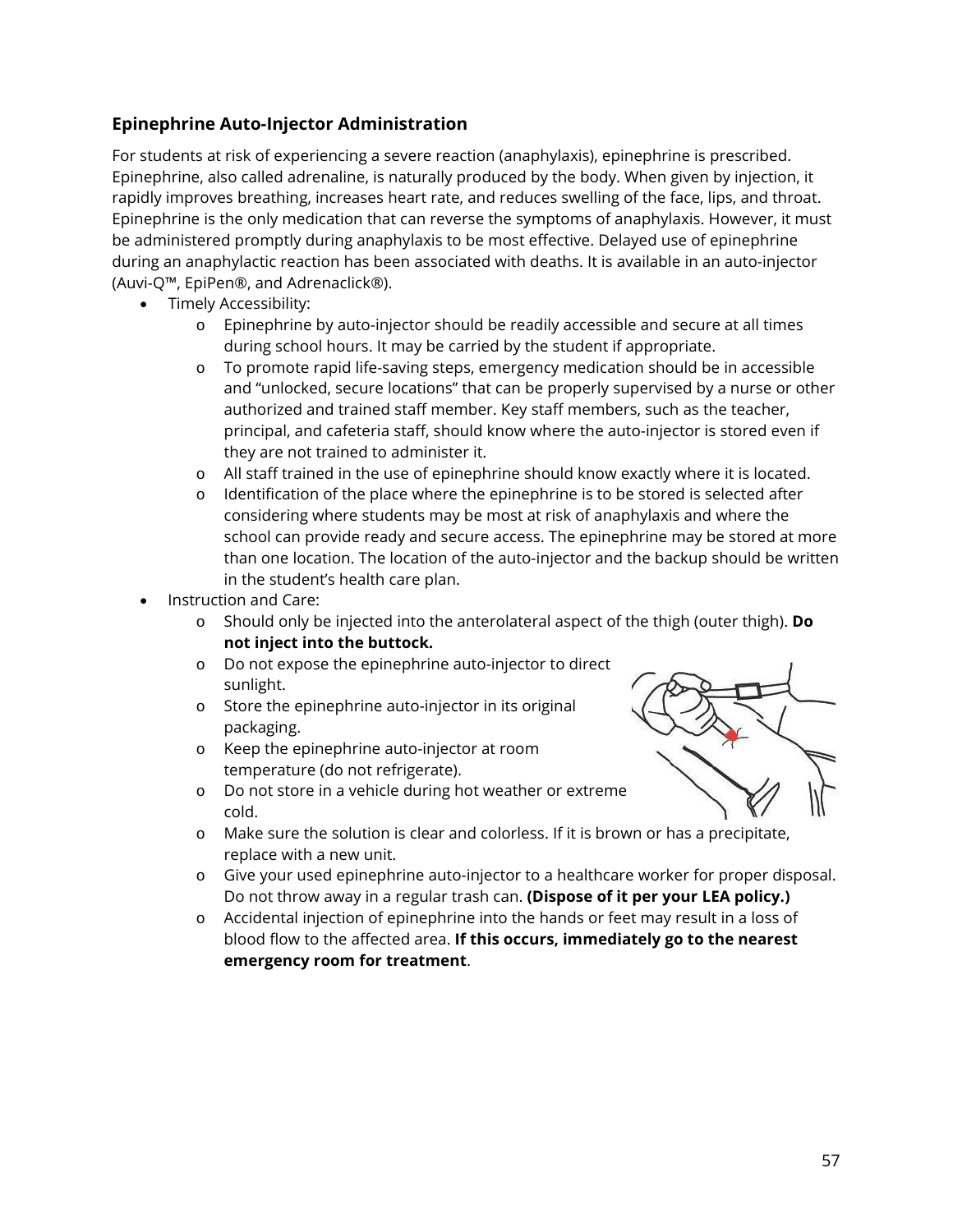## **Available Epinephrine Auto-Injectors**

There are a number of epinephrine auto-injectors that have been approved by the FDA and are available, with a prescription. The devices operate in different ways, so it is important to be properly trained to use the device. Below is a list of the devices currently on the market, links to important information about each product, and training videos on how to use them.

## **Auki-Q™**

It has a retractable needle system and a red safety guard located at the same end as the needle. Activation of the device by removing the outer case initiates an audio voice recording that provides step-by-step instructions and a five-second countdown during the injection.

Click [here](https://www.auvi-q.com/) for detailed information about Auvi-Q.





**EpiPen EpiPen A** disposable, pre-filled automatic injection device used to treat life-threatening, allergic emergencies including anaphylaxis. EpiPen contains a single dose of epinephrine.

> For additional information about EpiPens, click [here.](https://www.epipen.com/en/)



#### **Adrenaclick®**

An automatic injection device designed for selfadministration delivering one dose of epinephrine. The press and hold technique: press hard, hold in the middle of the outer side of the thigh (upper leg) for 10 seconds - is designed to deliver the full dose of epinephrine.

For additional information about Adrenaclick, click [here.](http://adrenaclick.com/)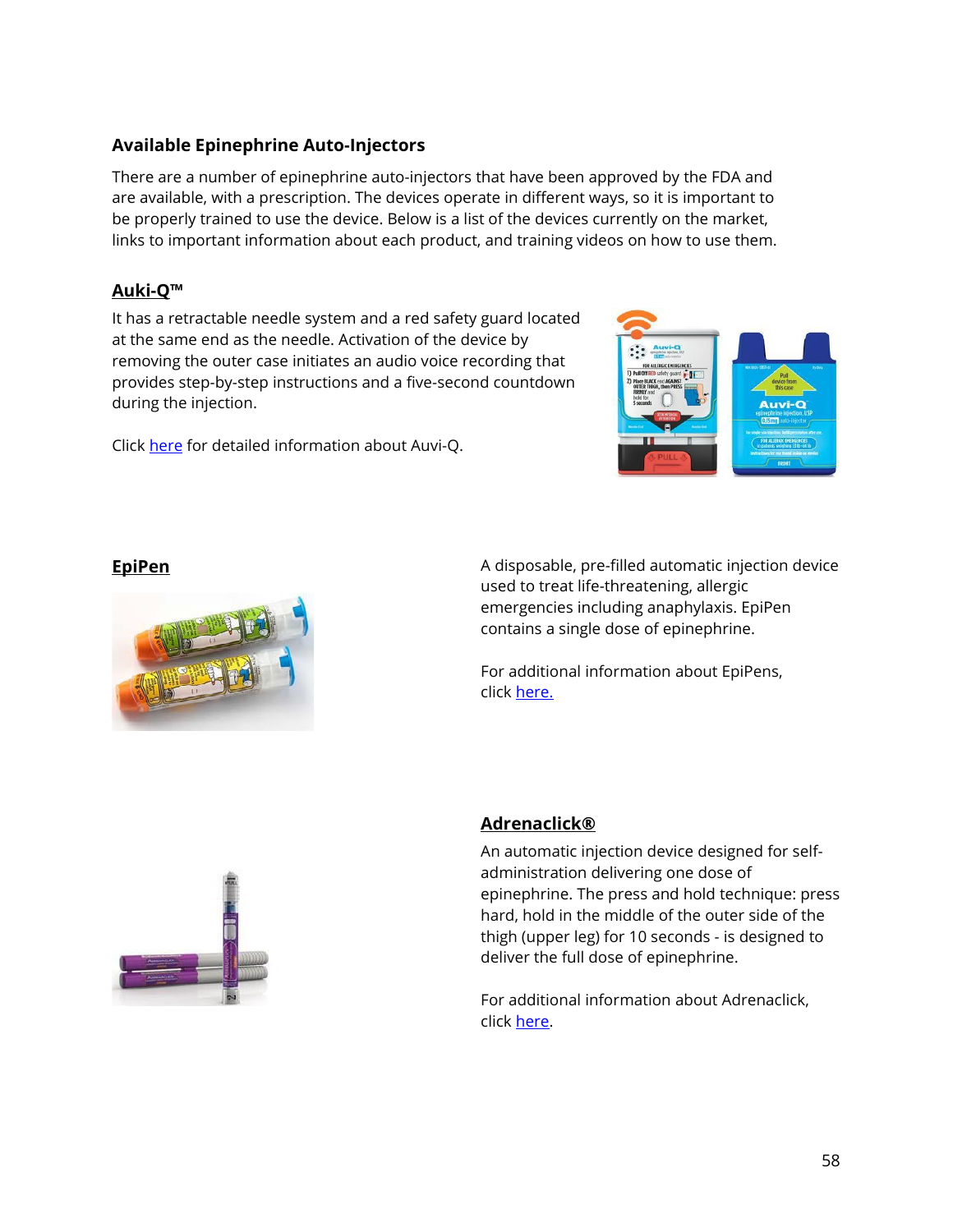#### **When giving Epinephrine:**

- **It is very important when giving epinephrine that the emergency medical system (911) be called and the student transported to the nearest hospital emergency room.** Even if the symptoms appear to be resolved, the effect of the injection begins to wear off after 10 to 20 minutes or sooner. Remember to call immediately for further evaluation and treatment. If symptoms recur, use the second epinephrine auto-injector in the twin pack. This may be used as soon as 5 minutes after the first injection.
- In the event an allergic reaction occurs where there is no known allergic history (first-time reaction), the staff should call the school nurse and activate the School Emergency Allergy Response Plan. The emergency medical service should be called immediately (911).

### **Food Allergy and Anaphylaxis Training**

T.C.A. § **49-50-1602(f)(1)** states that guidelines should include education and training for school personnel on the management of students with life-threatening food allergies, including training related to the administration of medication with a cartridge injector.

Some health care professionals may have little expertise in anaphylaxis education and/or management but provide support to students with allergies. Licensed health care professionals employed or contracted by an LEA who will be providing care to a student with known allergies should demonstrate competency for both knowledge and skills on an annual basis.

### **Suggested Strategy**

A strategy for training provided by the National Association of school nurses (NASN) is to offer different levels of training. For example:

- Level 1: General training for all school personnel. This training would be required of all school personnel who need to understand the basics in food allergy education, who will be interacting with students with food allergies, and who may be called to assist others in responding to food allergyrelated emergencies.
- Level 2: In-depth training for personnel with frequent contact with a student with food allergies. This training would be required for classroom teachers, physical education teachers, coaches, bus drivers, and food service personnel. Level 2 content should include level 1 strategies.
- Level 3: Specialized training for individuals responsible for the daily medical management of students with food allergies. This training should be required for the school nurse, district nurse, school physician, and health advocate or health consultant. Level 3 content should include level 1 and 2 strategies.

#### **Suggested Components for Training Curriculum:**

- Provide an overview of food allergies.
- Review signs and symptoms of food allergy and anaphylaxis.
- Explain medications for food allergy and anaphylaxis.
- Discuss best practices for preventing exposure to food allergens.
- Review policies on bullying of and discrimination against students with food allergies.
- Delineate communication process during medical emergencies including who to contact for help in an emergency.
- Provide FERPA privacy and confidentiality and legal rights of students with food allergies.
- Provide guidance for the staff team accountable for the student specific Food Allergy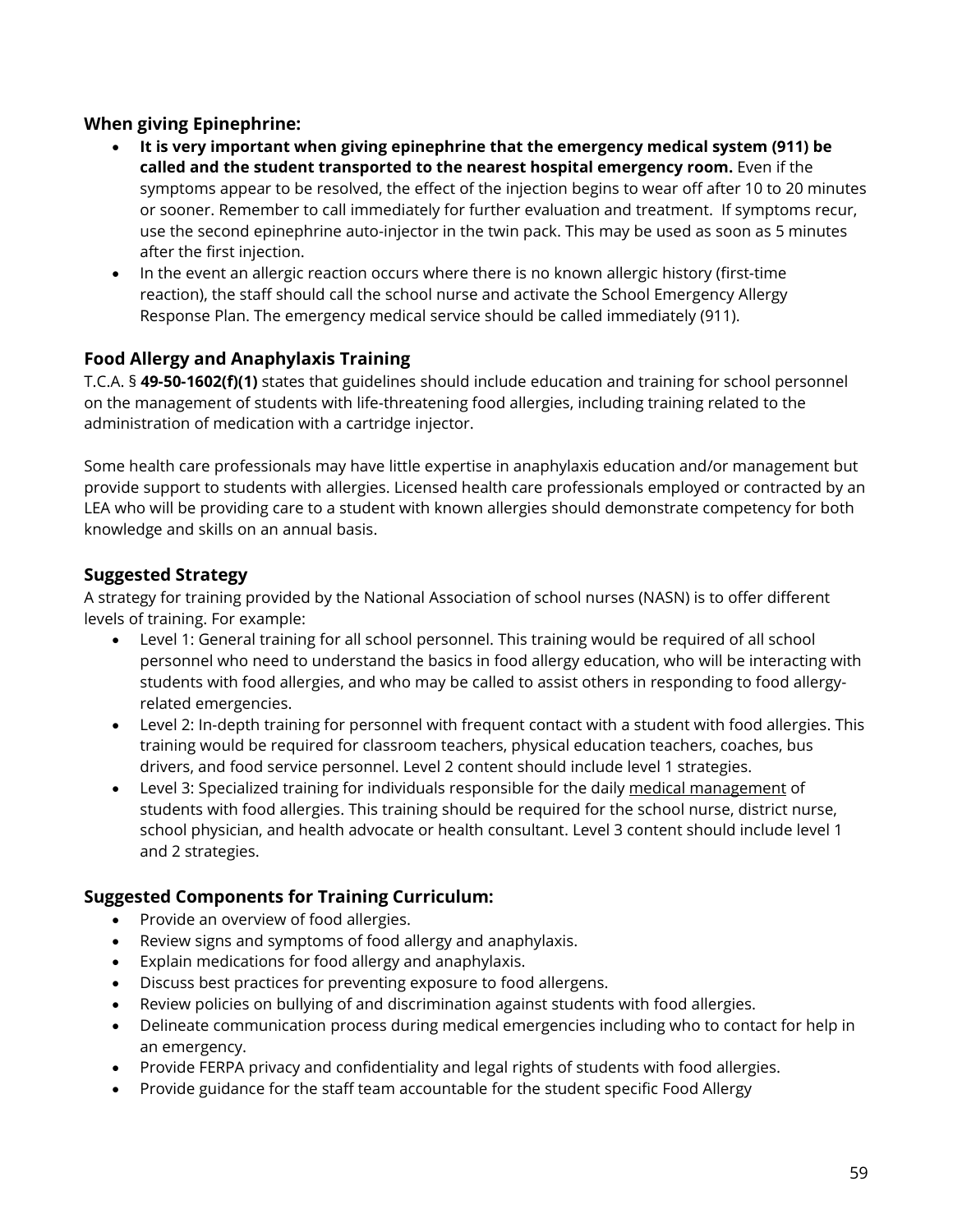Action/Emergency Care Plan.

- Review preventing exposure to allergens.
- Discuss school-wide staff response to allergen exposure or symptoms of anaphylaxis.
- Train and evaluate staff detection of symptoms of anaphylaxis.
- Train, practice, and evaluate staff administration of epinephrine auto-injector.
- Train, practice, and evaluate staff in activating emergency care plan in case of a food allergy emergency.
- Document training and evaluation of training.
- Periodically provide training updates as needed.
- Provide background on the importance of partnering with parents.
- Discuss the need to investigate local emergency medical services carrying epinephrine.
- Describe the team approach for preventing exposures and responding to emergencies, including identifying the school personnel team needed to support the food allergic student.
- Educate regarding legal issues related to students with food allergies.
- Reinforce the need for ongoing evaluation and documentation of emergency response and staff competence in responding to food allergy emergencies, including debriefing following an exposure or epinephrine administration.

#### **Suggested Training Resources:**

**1. [Get Trained](https://www.nasn.org/nasn/programs/skills-training/gettrained) ©** is a program intended to be used as a tool and resource for scripted training of unlicensed school staff to administer epinephrine via an auto-injector during an anaphylactic emergency. The program recommendations and content are based on best practices. Each school nurse must exercise independent professional judgment when practicing and conducting training. Because nurse practice acts differ from state to state, each school nurse must ensure before presenting the training that it is consistent with applicable state laws and regulations, including those governing delegations, as well as applicable school district policies and procedure.

#### **2. NASN Food Allergy and Anaphylaxis Tool Kit**

*The Centers for Disease Control has worked with NASN, the Food Allergy & Anaphylaxis Network and the National School Boards Association to develop comprehensive guidance and resources for food allergy and anaphylaxis management in the school setting.* To access NASN's Food Allergy and Anaphylaxis tool kit, click [here.](http://www.nasn.org/ToolsResources/FoodAllergyandAnaphylaxis)

- Clinical Conversations for the school nurse Food Allergy Management in the School Setting. The Clinical Conversation Guide for Food Allergy Management in the School Setting provides the school nursing professional with access to recently published articles in the school health literature to provide a framework for leading a meeting with other school nurses or school health staff, a professional development workshop or an interactive nursing conference presentation based on prepared discussion questions. [Access the Guide.](https://www.nasn.org/ToolsResources/FoodAllergyandAnaphylaxis/ClinicalConversationsfortheSchoolNurse)
- Saving Lives at School: Anaphylaxis and Epinephrine Initiate meaningful conversations with students and parents on topics related to anaphylaxis and epinephrine using NASN's Connections Cards with school nurse Handbook[. Learn more.](https://www.nasn.org/ToolsResources/FoodAllergyandAnaphylaxis/SavingLivesatSchoolAnaphylaxisandEpinephrine)

#### **3. Safe@School® CD-ROM**

This component of the School Food Allergy program is available for purchase separately and provides resources for school nurses or administrators to conduct in-service training about food allergies and anaphylaxis.

Making a presentation about food allergies in schools will be simplified with the use of this CD,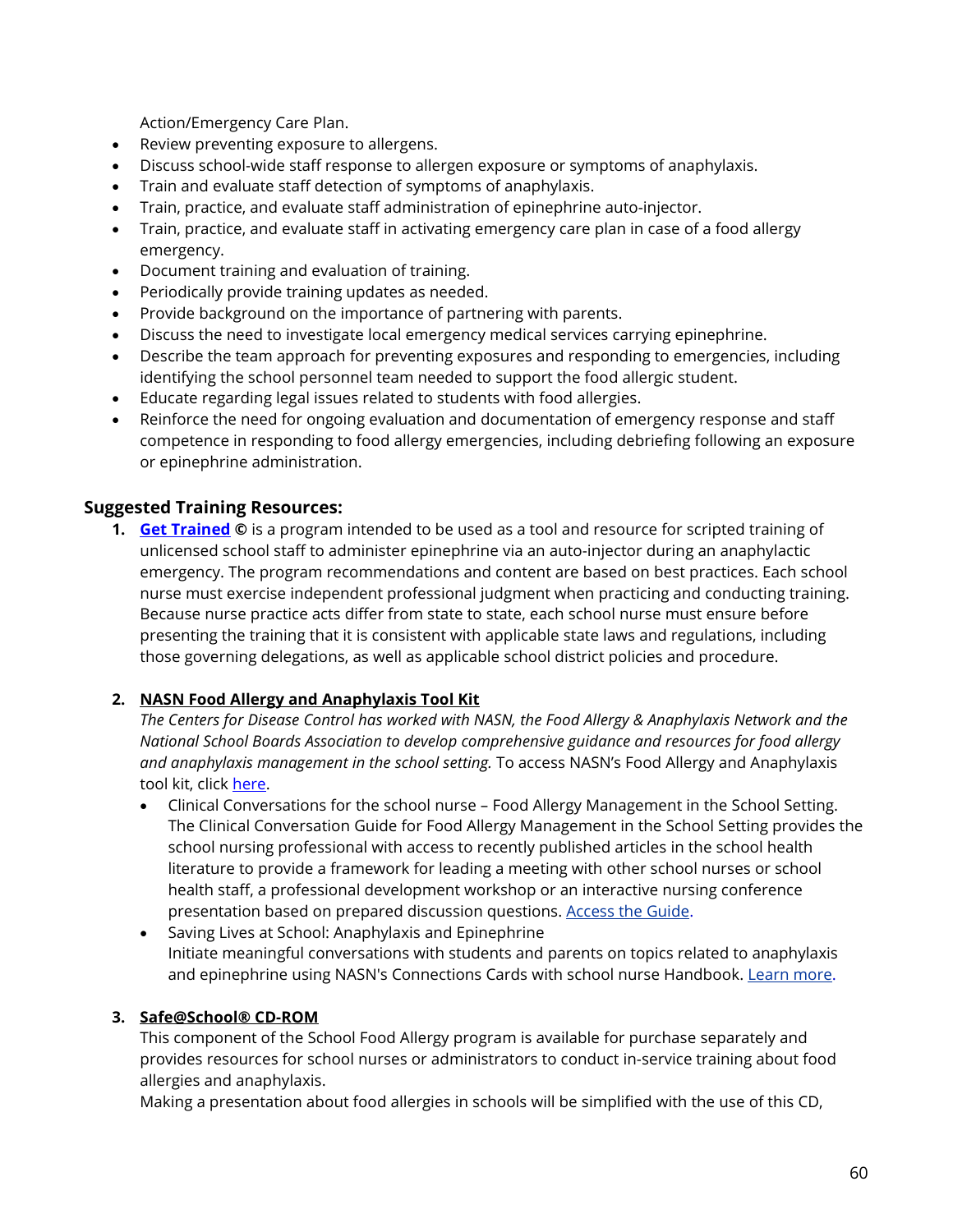which also provides talking points for presenters. To learn more about the School Food Allergy program, click [here.](http://store.foodallergy.org/ProductDetails.asp?ProductCode=SAS)

#### **4. How to C.A.R.E. for Students with Food Allergies: What Educators Should Know**

This is an online course designed to help teachers, administrators, and other school personnel prevent and manage potentially life-threatening allergic reactions. Based on the latest scientific research and expert consensus, the online course enables school personnel the flexibility to complete the program anytime and anywhere that has an Internet connection. It includes step-bystep guides, teaches the use of an epinephrine auto-injector with confidence, and provides a certificate of completion. An enhanced version with site license enables Health and Safety Officers to monitor compliance and track progress. To learn more about the online course for educators, click [here.](https://www.allergyready.com/product/)

#### **5. Food Allergy Management & Education (FAME)**

FAME is designed to provide schools with the components of a comprehensive school-based food allergy program to promote best practices, offer resources and materials to area schools and families on creating a safe, nurturing educational environment for children with food allergies and increase awareness that children with asthma and food allergies have an increased risk of anaphylaxis which is a rapid, severe allergic reaction. It can cause difficulty breathing, swelling, dizziness, and even death. To learn more about FAME, click [here.](http://www.stlouischildrens.org/health-resources/advocacy-outreach/food-allergy-management-and-education)

The remainder of this page has intentionally been left blank.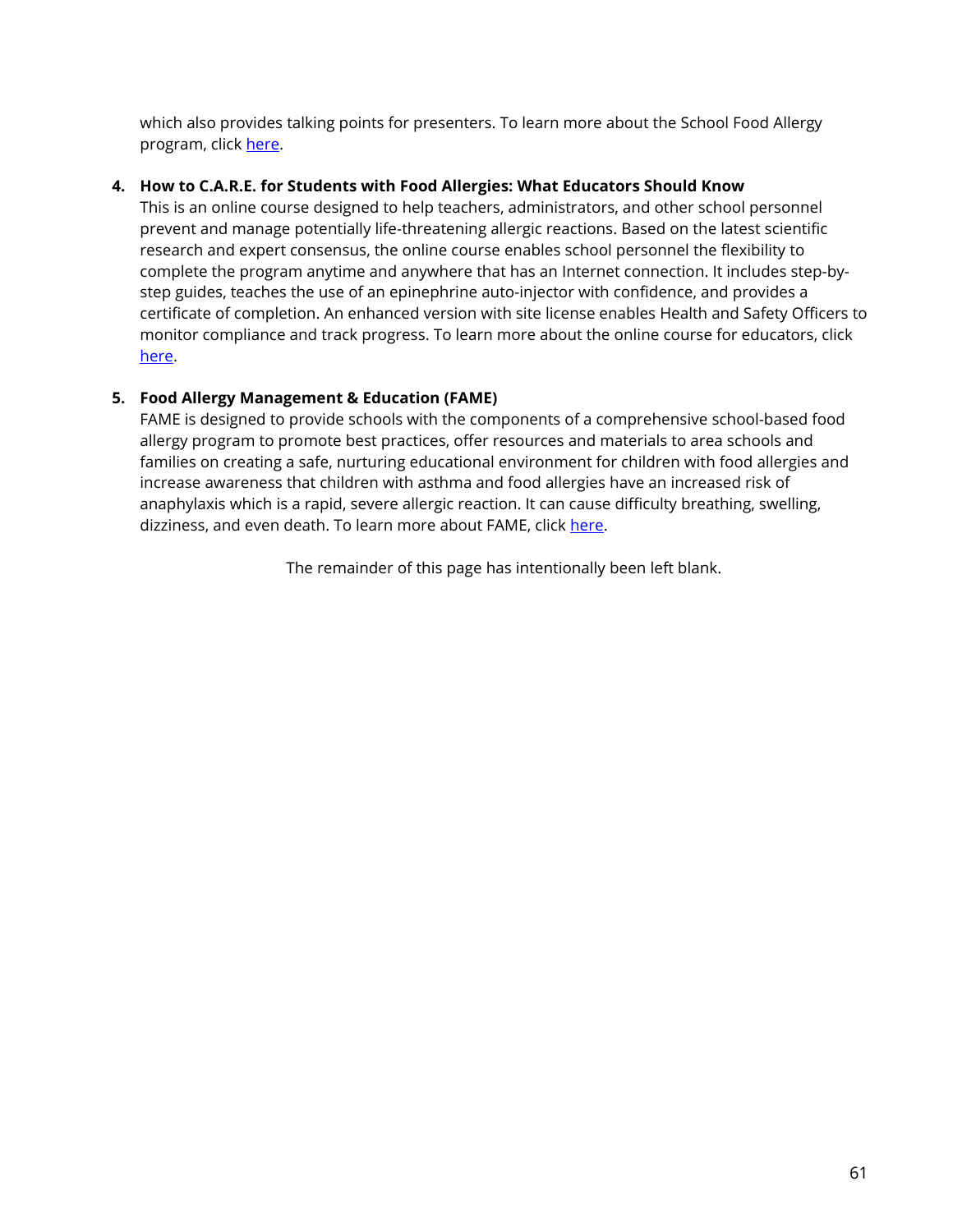# *Seizure*

T.C.A § **49-50-1602(g)(1)** states that public and non-public school personnel who volunteer under no duress or pressure and who have been properly trained by a registered nurse employed or contracted by the LEA or governing board for a non-public school may administer abortive anti-seizure medications, including diazepam rectal gel, to a student in an emergency situation based on that student's IHP; however, if a school nurse is available, on site, and able to reach the student within the time limit for administration specified in the IHP, then the nurse shall provide this service to the student.

According to the [National Epilepsy Foundation](http://www.epilepsy.com/) [\(](http://www.epilepsy.com/)www.epilepsy.com) about 300,000 American children under the age of 15 have epilepsy and 200,000 new cases of epilepsy are diagnosed each year. Often the cause for seizures is not apparent. Due to such a high incidence of seizure activity, most schools will have one or more students who may need care for a seizure problem at school. An LEA shall not assign a student with epilepsy or other seizure disorder to a school other than the school for which the student is zoned or would otherwise regularly attend because the student has a seizure disorder.

With the availability of an effective medication which may rapidly stop a seizure, it is important that provisions are made to provide this medication when a nurse is not available at school. Therefore, the purpose of T.C.A. § **49-50-1602** is to allow school districts to develop and implement an Emergency Seizure Response Plan that includes training school staff in the recognition of seizure activity and the administration of abortive anti-seizure medication in the school setting.

Using this document as a guide, each school district must develop processes to identify students with seizure conditions that would require diazepam rectal gel. It is important to note that not all students with seizure disorders have seizures that are aborted with diazepam rectal gel. There are some epilepsy patients that use different emergency anti-seizure medications. While these guidelines specifically address using diazepam rectal gel, they could also be used to develop an Emergency Seizure Response Plan for other antiseizure medications.

Trained volunteer school personnel administering emergency anti-seizure medications under subsection **49- 50-1602(g)(6)**, any registered nurse who provides training to administer such medications and any local board of education or governing board for a non-public school authorizing the same shall not be liable in any court of law for injury resulting from the reasonable and prudent assistance in the administration of such medications, if performed pursuant to the policies and guidelines developed by the Departments of Education and Health and approved by applicable regulatory or governing boards or agencies.

Once a child with a seizure disorder is identified and parents express the desire to have diazepam rectal gel available at school, pursuant to T.C.A. § **49-50-1602 (g)(2)**, a registered nurse employed or contracted by the LEA shall be responsible for developing, updating and maintaining an Individualized Health Care Plan (IHP) for each student outlining the response plan for that individual child.

The following information is essential in the development of an IHP for a student diagnosed with epilepsy/seizure disorder:

- All medical diagnoses that may impact medication administration
- Known allergies to food or medication
- Specific seizure history
- Specific type(s) of seizure(s)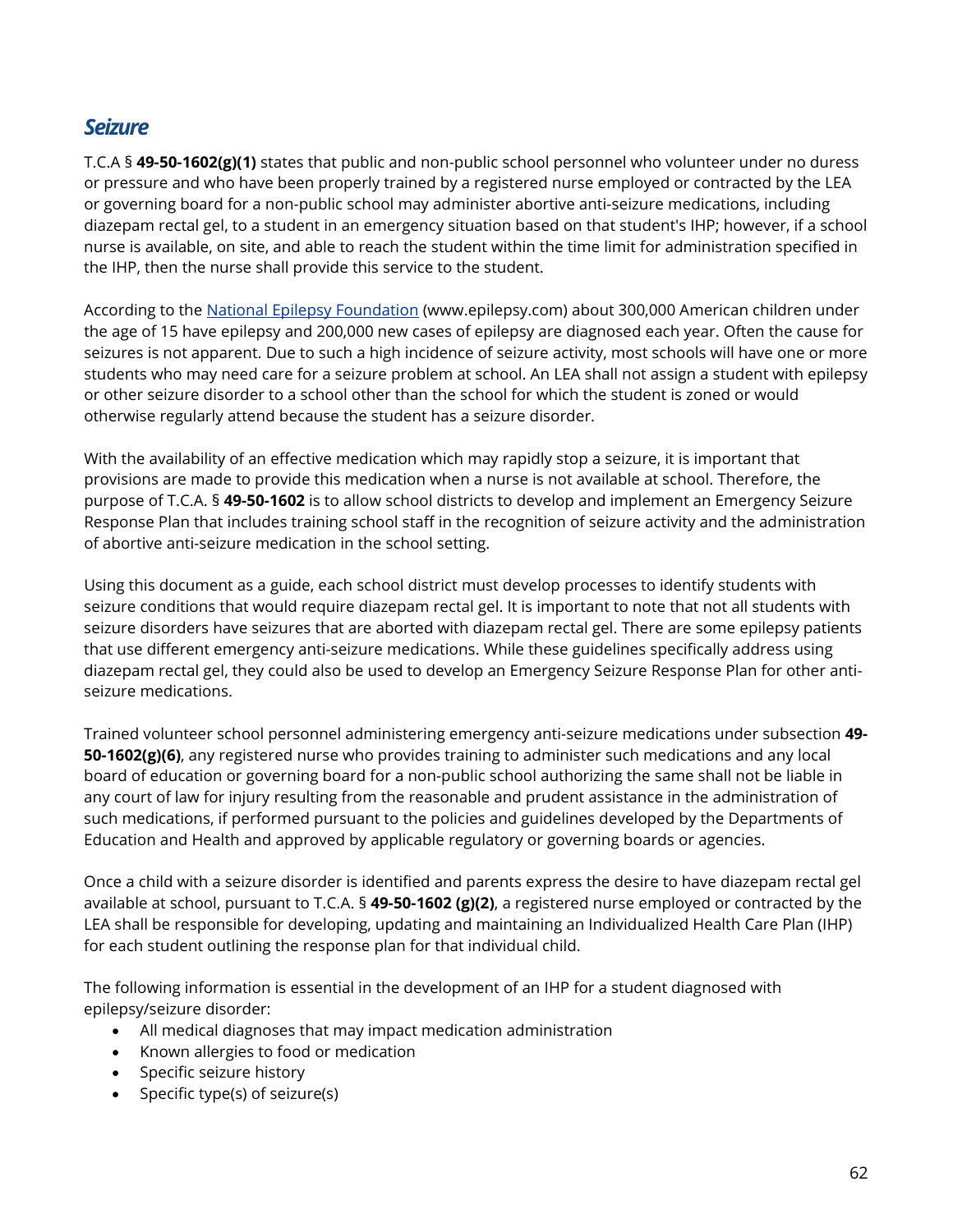- Information on the student's response to any previous administration of emergency anti-seizure medication
- The frequency of seizure activity
- Description of usual type of seizure activity
- The usual duration of seizure activity
- Description of usual post-seizure activity and plan
- Medications, especially the ones that may potentiate emergency anti-seizure
- Previous medication history
- Requirements for reporting administration of emergency anti-seizure medication, prescription medication or over-the-counter medicines that are administered when the student is not present at school. Such notification shall be given after administration of medication, before or at the beginning of the next school day in which the student is in attendance.

#### **Emergency Seizure Response Plan**

Convulsive seizures in a child who has epilepsy may not be a medical emergency as most seizures are selflimited. However, the following situations require immediate medical attention:

- A child has a seizure and there is no known history of epilepsy. Some other medical problem might be causing the seizure, and emergency treatment of that problem might be required.
- Consciousness and/or baseline level of responsiveness does not return within 10 minutes after the seizure ends.
- A second seizure begins shortly after the first one without regaining consciousness in between the seizures.
- The seizure shows no sign of ending after 5 minutes.

If a child hits his/her head with force, either during the seizure or just before it began, and if one or more of the following signs is noted, call for immediate medical attention:

- Difficulty in arousing
- Altered responsiveness and/or confusion from the child's baseline cognitive level
- Vomiting
- Complaints of difficulty with vision
- Persistent headache after a short rest period
- Unconsciousness with failure to respond
- Unequal size of pupils
- If a seizure occurs in water

#### **During Seizure Activity**

#### • **Stay with the child!**

- If falling or generalized jerking occurs:
	- o Place child on the floor
	- o Gently support head to side position and monitor breathing and pulse
	- o Do **NOT** restrain the child
	- o Do **NOT** try to place anything in child's mouth or between child's teeth, including your finger
	- o Protect the child by moving items away that may cause injury e.g., desks, chairs
	- o Loosen clothing at neck and waist; remove eyeglasses, if applicable
	- o Have another classroom adult remove/direct students from the area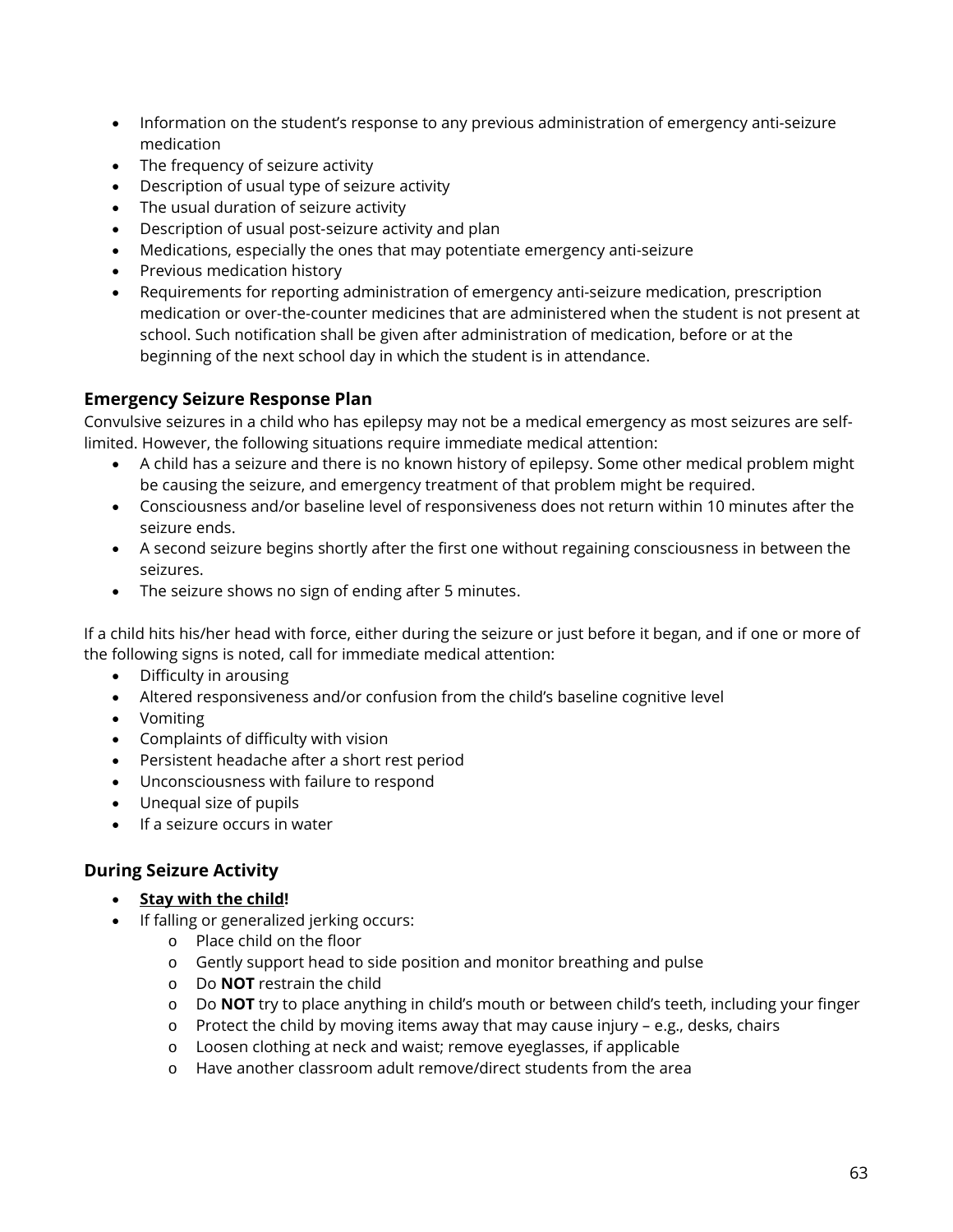- Use a watch to **TIME THE SEIZURE.** Observe the pattern of the seizure and be prepared to describe it.
- **CALL 911 if:**
	- o The absence of breathing and/or pulse (start CPR)
	- o Seizure of 5 minutes or greater duration follow specific time restrictions on provider order
	- o Two or more consecutive (without a period of baseline consciousness between) seizures which total 5 minutes or greater
	- o No previous history of seizure activity
	- o Continued unusually pale or bluish skin/lips or noisy breathing after the seizure has stopped which could indicate respiratory distress or respiratory depression
	- o Emergency anti-seizure medication is administered or is needed

### **After Seizure Activity**

- 1. Reorient and reassure the child
	- a. Allow/assist the child with changing into clean clothing if necessary
	- b. Allow the child to sleep, as desired, after the seizure
	- c. Allow the child to eat, as desired, once fully alert and oriented
- 2. A child recovering from a generalized convulsive seizure may manifest abnormal behavior such as incoherent speech, extreme restlessness, and confusion that may last from five minutes to hours.
- 3. Inform parent/guardian immediately of seizure by telephone if:
	- a. The seizure is different from the usual type/frequency that has not occurred at school in the past month.
	- b. The seizure meets criteria for 911 emergency call.
	- c. The child has not returned to "normal self" after 30/60 minutes.
	- d. Parent/Guardian request in writing to be notified of seizure activity.
- 4. It is the parent/guardian's responsibility to determine follow-up care with a health care provider for symptoms.

## **Seizure Description**

A seizure happens when the electrical system of the brain malfunctions. Normally the brain sends small electrical impulses from nerve cell to nerve cell to communicate and process information that controls our day to day bodily functions and activities. The best way to explain what seizures are is to imagine abnormal electrical impulses firing rapidly in one or more parts of the brain. These rapidly firing impulses disrupt the normal electrical operations of the brain and result in altered levels of consciousness, altered sensations, and possibly unusual muscle contractions causing parts of the body to stiffen and convulse.

If only part of the brain is affected, it may cloud awareness, block normal communication, and produce a variety of undirected, uncontrolled, unorganized movements. Most seizures last only a minute or two, although confusion afterward may last longer. An epilepsy syndrome is defined by a collection of similar factors, such as the type of seizure, when they developed in life, and response to treatment.

Under certain conditions, such as a reaction to medication or during pregnancy, anyone can have a seizure. Seizures are also common when a child has a rapidly rising fever (febrile seizures) or when a student with diabetes has severely low blood sugar. The majority of seizures are self-limited and resolve within a few minutes. When convulsive seizures continue for over five minutes, they are considered a medical emergency and require treatment to stop them.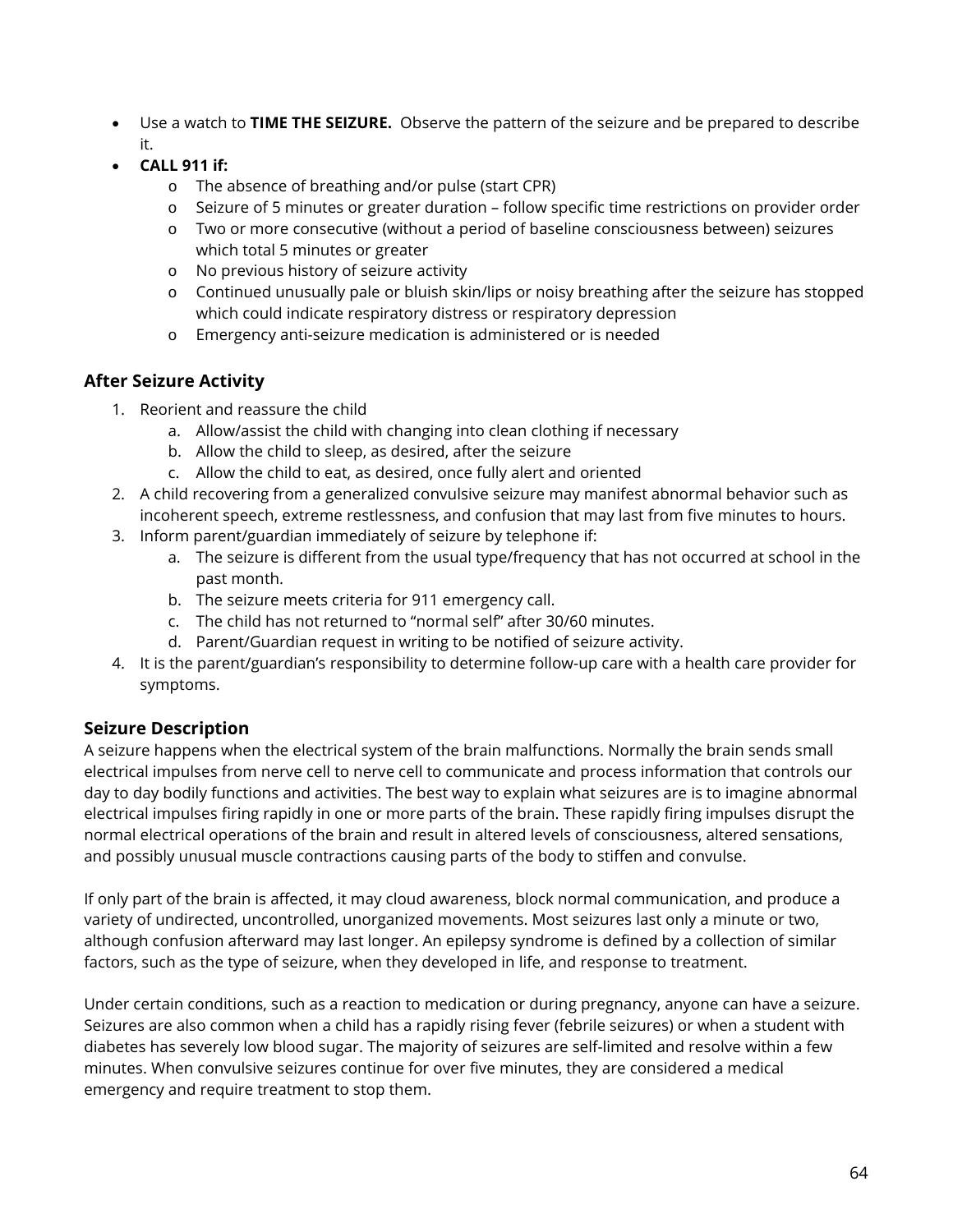## **Types of Seizures**

There are many different kinds of seizures, and they do not cause the same symptoms and behaviors. People may experience just one type or more than one. The kind of seizure a person has depends on which part and how much of the brain is affected by the electrical disturbance that produces seizures. Experts divide seizures into generalized seizures (absence, atonic, tonic-clonic, myoclonic) and focal seizures (with or without loss of awareness).

What most people think of when they think of a seizure is what is known as a generalized tonic-clonic seizure. These used to be called grand mal seizures but are now classified by the symptoms present during the seizure. Generalized tonic-clonic type seizures are characterized by unresponsive sudden stiffening of the entire body followed by arrhythmic contraction and relaxation of certain muscle groups causing the body to jerk. At the other end of the seizure spectrum are absence seizures, formally called petit mal seizures. When someone has an absence seizure the person might appear as if they are staring off into space or like they temporarily "zoned out" for a few seconds.

#### **Classification of Epileptic Seizures**

- 1. Primary Generalized Seizures
	- A. Absence seizures (formerly called petit mal):
		- a. Typical brief episodes of staring, blinking, being unaware of surroundings; usually last less than 10 seconds but may last up to 20 seconds.
		- b. Atypical staring spells lasting between 5 to 30 seconds, eye blinking or slight jerking movement of the lips may occur; partial reduction in responsiveness.
	- B. Myoclonic: Brief jerks of a muscle or group of muscles; usually involving the neck, shoulders, and upper arms.
	- C. Atonic: Sudden loss of muscle strength, eyelids may droop, the head may nod, objects may be dropped, or the child may fall to the ground; these usually last less than 15 seconds, and injury is common, so the child typically needs to wear a helmet.
	- D. Clonic: Rhythmic jerking movements of the arms and legs, may be generalized
	- E. Tonic: Sudden stiffening movements of the body, arms, or legs involving both sides of the body; usually last less than 20 seconds.
	- F. Tonic-Clonic (formerly called grand mal): Convulsive seizures; body briefly stiffens followed by a jerking motion of the arms and legs; loss of consciousness and falls frequently occur, excessive saliva production may be present, possible loss of bowel and bladder control; usually last a couple of minutes; the child is often tired or confused after the seizure and may want to go to sleep.

#### 2. Partial Seizures

- A. Simple partial (focal seizures)
	- a. With motor symptoms jerking and stiffening
	- b. With somatosensory symptoms touch, smell, hearing, taste, and sight
	- c. With autonomic symptoms heart rate change, internal sensations such as abdominal discomfort which may rise to the throat, nausea, vomiting, borborygmi (sounds of gas moving in the intestines), belching, flatulence
	- d. With psychic symptoms consciousness not impaired; dreamy state
- B. Complex Partial Seizures
	- a. Consciousness impaired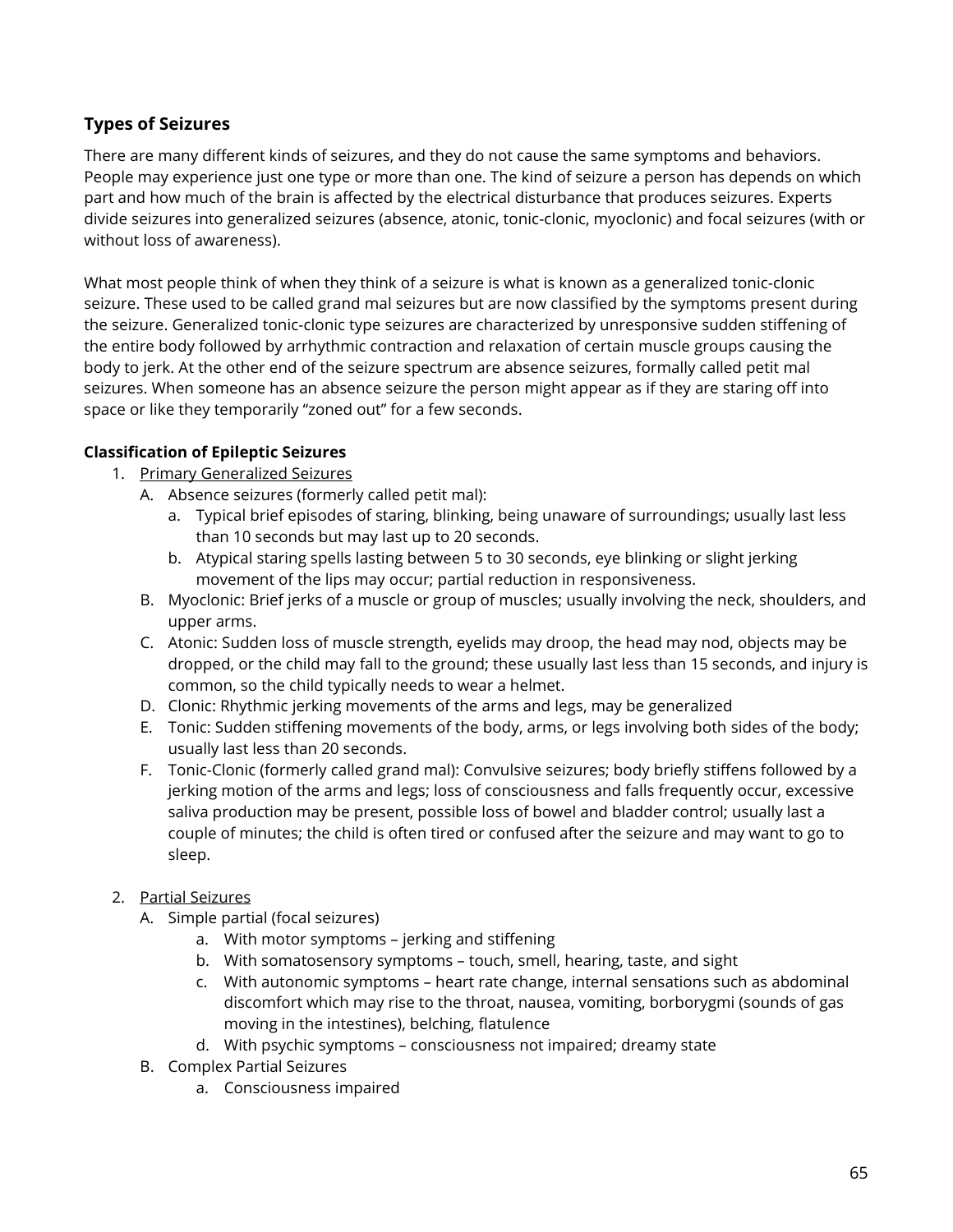- b. Movements of the mouth and face (e.g., lip smacking, chewing, and swallowing movements)
- c. Movements of the hands and arms (e.g., fumbling, picking, and tapping movements)
- d. Vocalizations (e.g., grunts or repetition of words or phrases)
- 3. Seizure Clustering
	- a. Repetitive or serial seizures
	- b. Clustering implies that the occurrence of one seizure may influence the probability of a subsequent seizure. The health care provider will give specific details.

## **Epilepsy**

Some people have a condition known as epilepsy in which they have multiple recurrent seizures. The cause for epilepsy is not always known but usually, someone with epilepsy will undergo an evaluation to try and determine the cause for their seizures. Although the symptoms of a seizure may affect any part of the body, the electrical events that produce the symptoms occur in the brain. The location of that event, the extent of its reach with the tissue of the brain, and how long it lasts all have profound effects. Once they are determined to have epilepsy, treatment is usually initiated with medication, diet, special devices, or even surgery to treat the problem.

Classifying epilepsy by seizure type alone leaves out other important information about the patient and the episodes themselves. Classifying into syndromes takes a number of characteristics into account, including the type of seizure; typical EEG recordings; clinical features such as behavior during the seizure; the expected course of the disorder; precipitating features; expected response to treatment; and genetic factors.

## **Causes of Epilepsy**

A child's brain contains billions of nerve cells. They communicate with each other through tiny electrical charges that fire on and off in a coordinated fashion. When some or all of these cells suddenly begin to fire in a disorganized manner, a wave of electrical energy sweeps through the brain, causing a seizure.

Seizures are symptoms of abnormal brain function. With the exception of very young children and the elderly, the cause of the abnormal brain function is usually not identifiable. In about seven out of ten people with epilepsy, no cause can be found. Among the rest, the cause may be any one of a number of things that can make a difference in the way the brain works. Head injuries or lack of oxygen during birth may damage the delicate electrical system in the brain. Other causes include brain tumors, genetic conditions (such as tuberous sclerosis), lead poisoning, problems in development of the brain before birth, and infections like meningitis or encephalitis.

Seizures interfere with the child's normal brain functions. They produce sudden changes in consciousness, movement, or sensation. Some people use the term "seizure disorder" instead of "epilepsy" to describe this condition. Both mean the same thing - an underlying tendency to experience seizures. Having a single seizure does not mean a child has epilepsy. Epilepsy is the name for seizures that happen more than once without a known treatable cause, such as fever or low blood sugar. While epilepsy can begin at any time, many cases start in early childhood. One reason is that immature brains are more susceptible to seizures from any cause. Pinpointing the cause of epilepsy is difficult at any age. In many cases, there is no known cause and they are labeled as having idiopathic epilepsy. "Idiopathic" is a Latin word meaning "of unknown cause."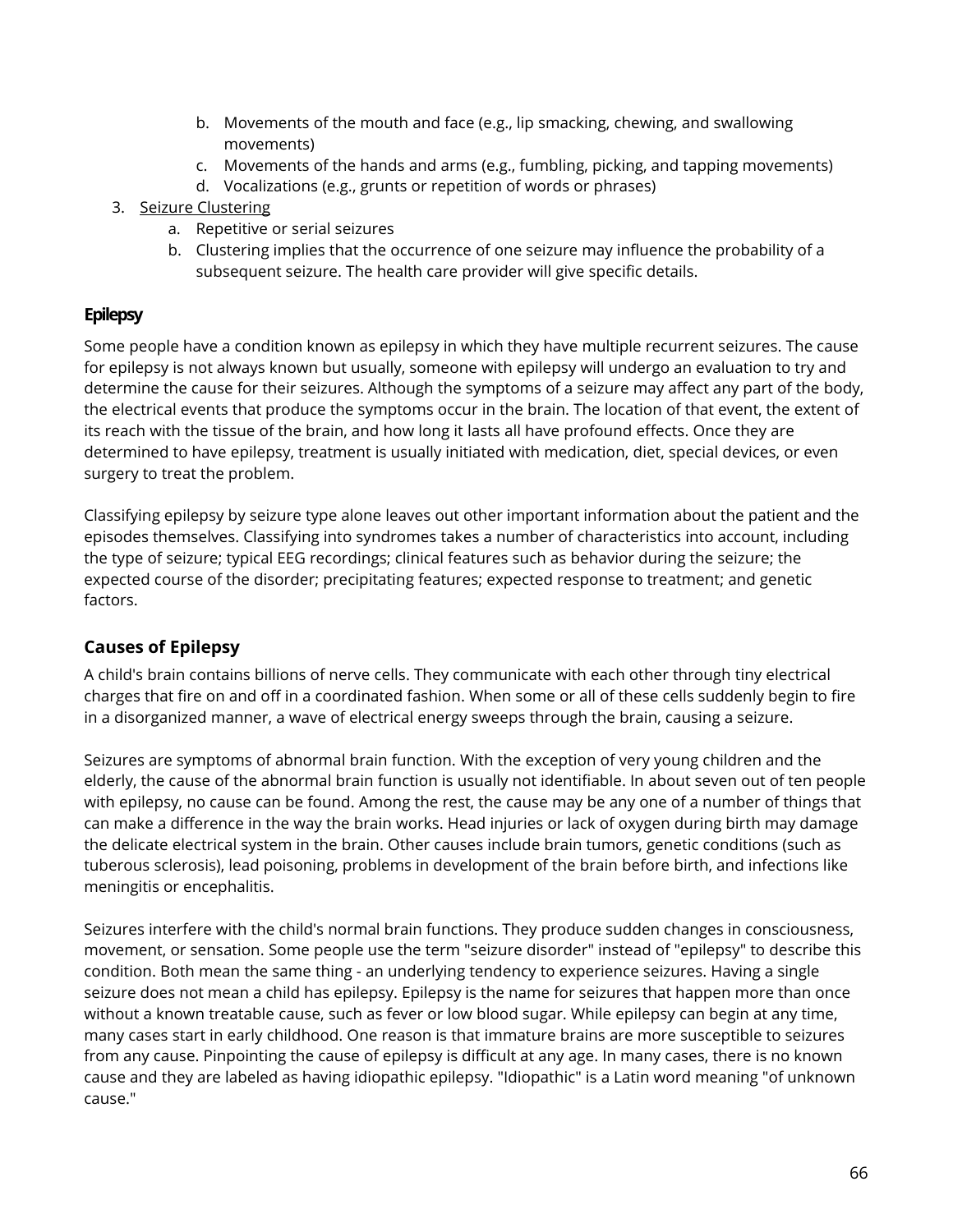#### **Genetic Factors**

Epilepsy is a common disorder, and frequently within an extended family, more than one person may have seizures. In most cases, a specific pattern of inheritance of epilepsy within the family cannot be determined. However, there does appear to be a slightly increased risk of epilepsy in close relatives of individuals with seizures compared to the risk in the general population. Sometimes there is a family history of seizures, including febrile (fever-caused) seizures, epilepsy, or seizures in childhood that later went into remission. Absence and juvenile myoclonic epilepsy are two types of epilepsy that tend to run in families and are thought to have a genetic basis. Research is ongoing to find the genetic roots of some forms of epilepsy or the inherited conditions that have seizures as a primary symptom.

#### **Seizure Triggers**

Some people who have epilepsy have no special seizure triggers, while others are able to recognize things in their lives that do affect their seizures. Keep in mind, however, that just because two events happen around the same time does not mean that one is the cause of the other. Generally, the most frequent cause of an unexpected seizure is the failure to take anti-seizure medication as prescribed. Other factors include fever/illness, ingested substances, hormone fluctuations, stress, altered sleep patterns, and photosensitivity.

Photosensitive epilepsy is more common in children and adolescents, especially those with generalized epilepsy, in particular, juvenile myoclonic epilepsy. It becomes less frequent with age, with relatively few cases in the mid-twenties. Many people are unaware that they are sensitive to flickering lights or to certain kinds of patterns until they have a seizure. They may never go on to develop epilepsy, which is characterized by recurrent spontaneous seizures, though a seizure may be triggered by certain photic conditions. Many individuals who are disturbed by light exposure experience symptoms such as headache, nausea, and dizziness and do not have seizures.

To help minimize the risk of photosensitive epilepsy with computer monitors:

- Use a flicker-free monitor (LCD display or flat screen)
- Use a monitor glare guard
- Wear non-glare glasses to reduce glare from the screen
- Take frequent breaks from tasks involving the computer

#### **Treatment of Seizures**

There are several possible treatment methods to use to control epilepsy including medication, surgery, a special ketogenic diet, or an implanted magnet that can stimulate the vagus nerve when activated. Of these treatments, drug therapy is by far the most commonly used and is usually the first to be tried. A number of medications are currently used in the treatment of epilepsy. These medications control different types of seizures. People who have more than one type of seizure may have to take more than one kind of medication, although physicians try to control seizures with one drug if possible. A seizure preventing drug (also known as an antiepileptic or anticonvulsant drug) will not work properly until it reaches a certain level in the body, and that level has to be maintained. The goal is to keep the blood level high enough to prevent seizures, but not so high that it causes excessive sleepiness or other unpleasant side effects.

However, even with therapeutic levels of anti-seizure medication, sometimes a seizure can still occur. When this happens additional medication is needed to stop the seizure. One such medication that is now commonly used is diazepam (commonly known as Valium™). A special formulation of diazepam has been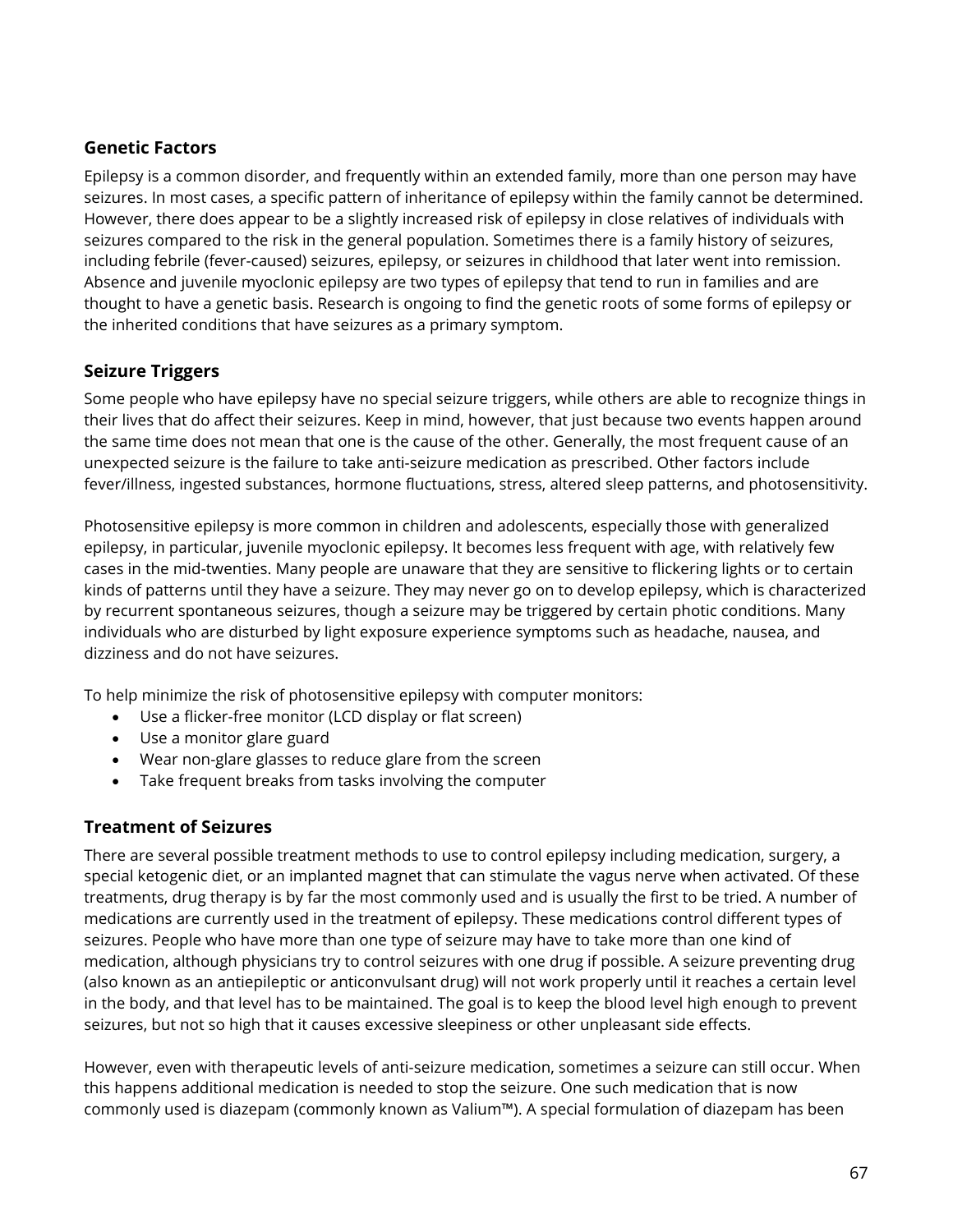developed that can be administered to an unconscious person during a seizure. This special formulation is administered rectally as a gel and is known by the trade name Diastat®.

Diazepam rectal gel works to stop seizure activity by acting on brain cell interactions that inhibit the seizure discharges. It is rapidly absorbed from the lining of the rectum and quickly achieves therapeutic levels in the blood. It can be used in both children and adults.

#### **Seizure: Care of Student**

The immediate first aid for seizures will be outlined in the IHP/safety plan developed for each child with seizures. Since not all children with seizures have an order for anti-seizure medication at school, it is very important that school staff understand what first aid response is necessary as well as the appropriate after seizure care. Below are the first aid steps to follow for seizures. This information is also included in the seizure safety plan with additional space to customize the plan for each student with a seizure diagnosis.

#### **Roles and Responsibilities for Management of Seizures**

Any member of the school staff could be present while a student is having a seizure. The school nurse (RN) should provide training, including the emergency response plan, to all school personnel about the nature of epilepsy and seizure disorder, how to recognize them, and what to do in the event that one occurs. When the only symptoms of a seizure disorder are frequent episodes of blank staring and unresponsiveness, the teacher is often the first adult to notice them. All staff should understand that they should call the school nurse as soon as possible in order to evaluate the student after the seizure has subsided and to determine if any further medical attention is needed. When teachers, students, and school personnel better understand epilepsy, schools are more equipped to provide the best possible environment for students with seizures.

#### **Student with Epilepsy/Seizure Disorders**

- Learn to recognize symptoms and take them seriously in the early stages.
- Take as much responsibility for avoiding triggers as possible, based on developmental level.
- If age appropriate, participation in the development of the seizure health plan.
- Promptly inform an adult if he/she is aware of an impending seizure.
- Notify school staff when he/she is not feeling well.
- Develop trusting friendships with peers and ask them for help if needed.
- Report teasing or harassment immediately.
- Wearing a medical alert identification tag while in school is strongly advised.
- Be aware of and follow any restrictions such as swimming/use of playground equipment.

#### **Parent/Guardian**

- Inform the school nurse and administrators of your child's medical condition prior to the opening of school or as soon as possible after diagnosis.
- Participate in team meetings and development of the IHP or communicate with individual school personnel who will be in contact with your child.
- Provide the school with emergency contact information (cell phone, work number, beeper) and designate someone to act on your behalf if you are unavailable.
- Provide a written authorization to administer the medication at school with the district's release of liability pursuant to T.C.A. § **49-50-1602**.
- Deliver the medication to the school in an original package with the dosage locked in by the dispensing pharmacy with a prescription label affixed with a valid expiration date. While the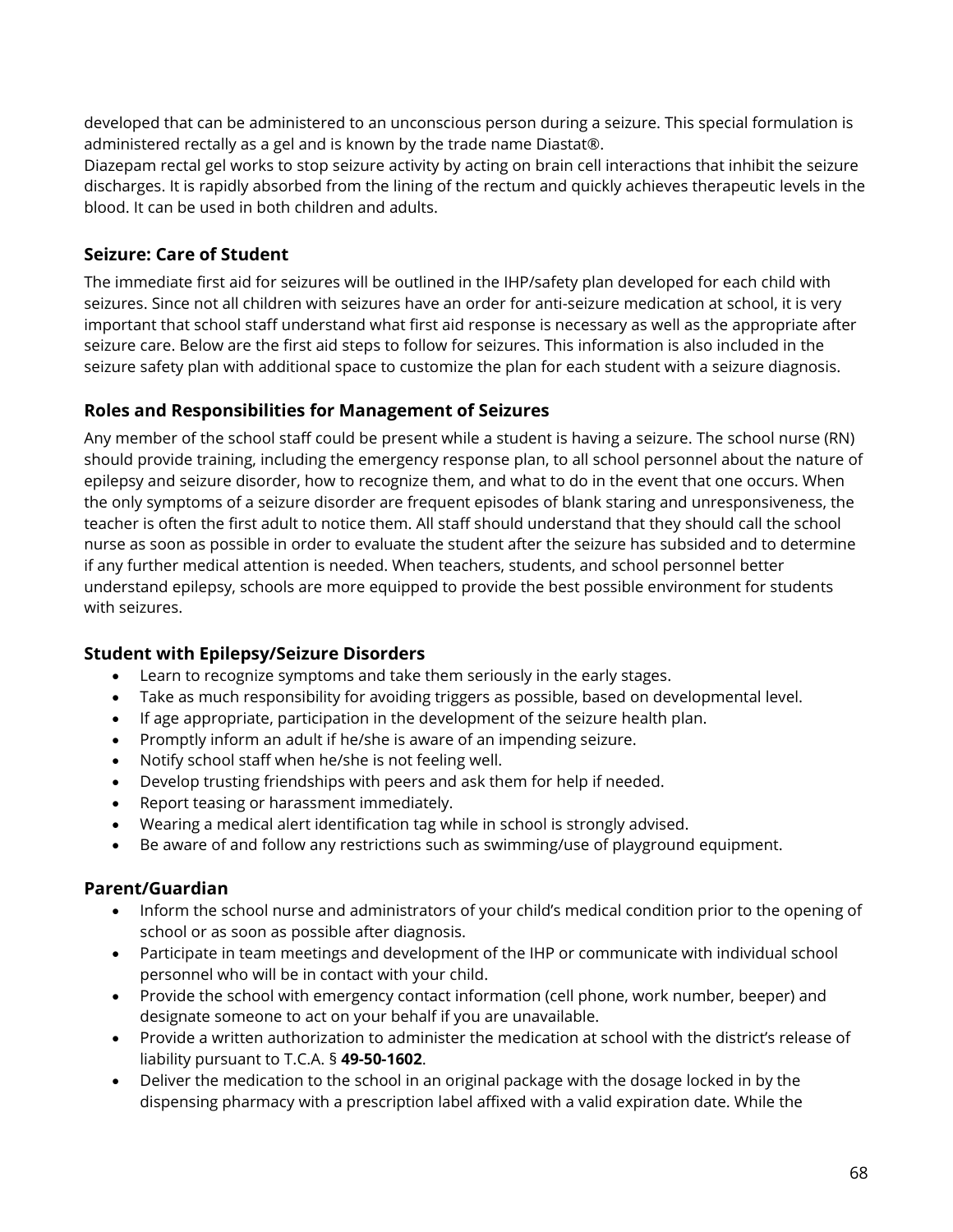parent/guardian is present, the nurse will check to ascertain that the medication is ready to use per the manufacturer's recommendation (i.e., green ready seal is visible for Diastat®); otherwise, the parent/guardian should return medication to the pharmacy for correction.

- Provide and transport to the school all medications, equipment (i.e., protective headgear) and supplies.
- Replace expired medication prior to the expiration date. If not replaced by parent or guardian, then 911 will be called in the event of a seizure based on criteria for use of the emergency anti-seizure medication.
- Understand that the medication order is good for the entire school year unless rescinded in writing.
- Notify the school administrator or school nurse if emergency anti-seizure medication or any new prescription or over-the-counter medication is given outside of school hours by the next school day.
- Provide the school with updates on the child's medical status annually and as needed.
- Providing medical alert identification tag for your child is strongly advised.
- Communicate with schools regarding necessary accommodations for parent participation on school field trips or off-site school-sponsored events.
- When 911 is called for treatment of seizures, it is at the parent or guardian's expense.

#### **School Nurse (RN)**

- Introduce yourself to the student and orient him/her how to access the nurse.
- At the beginning of the school year, meet with the parent of the student with a seizure disorder or as soon as possible after diagnosis.
- Obtain and maintain a current knowledge base and update skills and abilities related to the medical management of seizures.
- Organize and facilitate planning meetings with the student's parent/guardian and other key school staff to discuss the planning and implementation of the student's IHP.
- Develop an IHP in cooperation with the student, the parents/guardians, the health care provider, and other school-based staff.
- Regularly review and update the IHP whenever there is a change in medical management or the student's response to care.
- Establish and maintain a working relationship with the student's parent/guardians and health care provider and act as a liaison between the student's authorized health care provider and the school.
- Coordinate or conduct child-specific training to all school-based personnel who will have direct contact with the student on how to respond in an emergency per LEA policy.
- Make sure there is a contingency plan for substitute school nurse (RN).
- Describe the established method of communication for the student/nurse/volunteer/witness to facilitate a rapid response in the event of a seizure.
- Require notification of the administration of emergency anti-seizure medication or over the counter non-prescription medication outside of school hours with instructions to return to the school nurse or school administrator the next school day that student attends.
- Check to verify that the correct dose of medication is ready to use per the manufacturer's recommendation (i.e., green ready seal is visible for Diastat®); otherwise, the parent/guardian should return medication to the pharmacy for correction.
- Identify the location of the medication in the school.
- Identify any specific storage and handling required for the medication.
- Determine the plan for anti-seizure medication that is transported daily to and from school.
- Indicate the specific time frame for the administration of emergency anti-seizure medication intervention.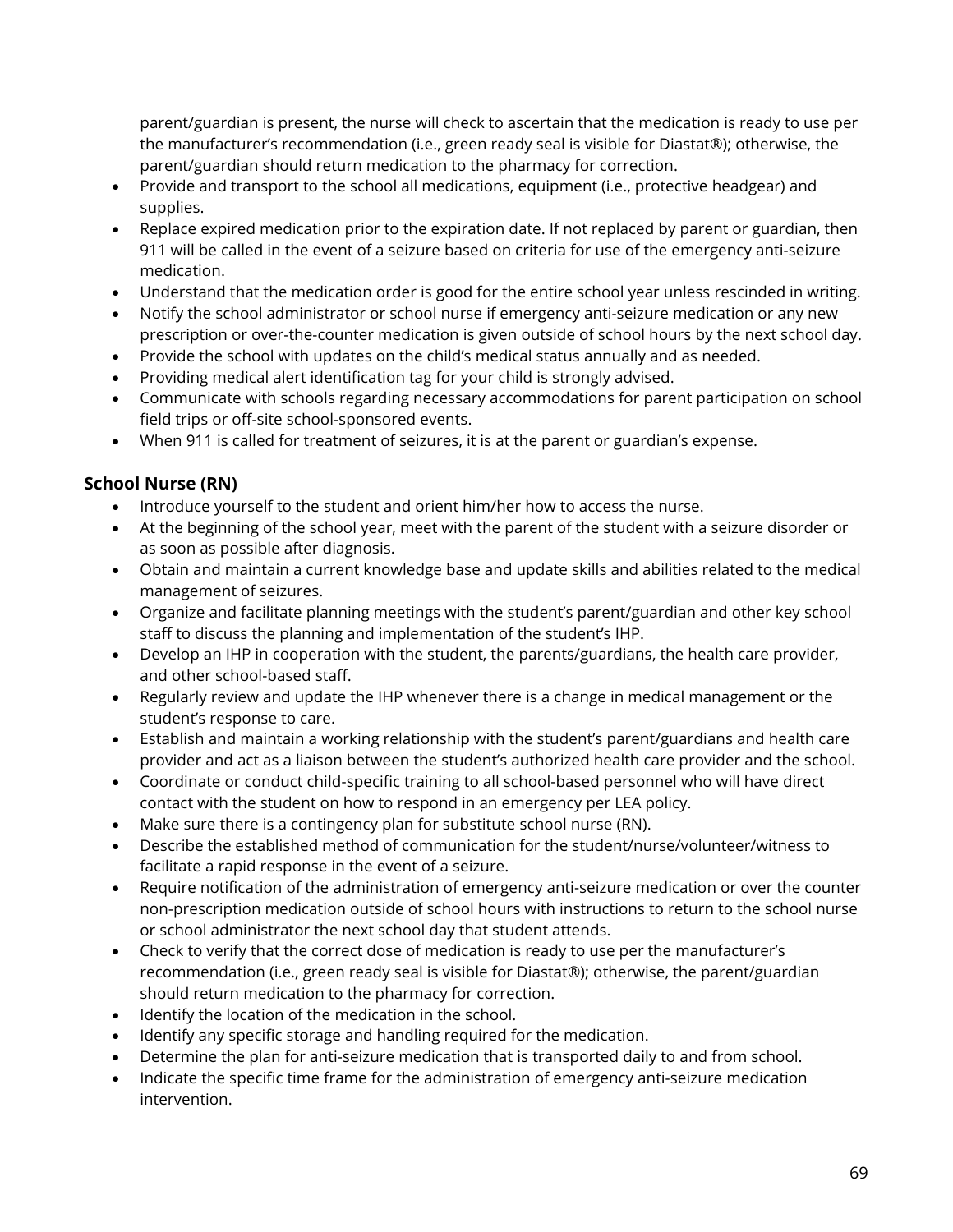- School administrator/school nurse shall check monthly, and document, the expiration dates for each anti-seizure emergency medication in possession of the school.
- At least one (1) month prior to the expiration date of each medication, the school nurse or administrator shall inform the student's parent or guardian of the expiration date and the need for replacement medication.
- Request a functioning communication device in the health clinic (e.g., phone system, intercom, or two-way radios).
- Serve as the student's advocate.
- Respect the student's confidentiality and right to privacy.

#### **School Administrator**

- Participate in planning the IHP as a member of the management team, and support school personnel, the student and parents in its implementation.
- Include in the school's emergency response plan a written plan outlining emergency procedures for managing seizures.
- Include district health professional in the development and reviews of health policies and emergency protocols for the LEAs.
- Monitor overall compliance with the implementation of the Emergency Response Plan.
- Recommend that communication devices are provided and are in functioning condition in the appropriate location (nurse's clinic, classroom, cafeteria etc.).
- Require that training and education of all involved personnel are completed and documented.
- Inform the parent/guardian if any student experiences a seizure at school.
- School administrator/school nurse shall check monthly, and document, the expiration dates for each anti-seizure emergency medication in possession of the school.
- At least one (1) month prior to the expiration date of each medication, the school nurse or administrator shall inform the student's parent or guardian of the expiration date and the need for replacement medication.
- Communicate in advance with the school nurse to review field trip plans and emergency care.
- Provide adequate time for the school nurse to train school personnel who volunteer.

## **Educational Personnel (Teachers, Aides, Coaches Etc.)**

- Participate in team meetings for the student with epilepsy/seizure disorders.
- Be aware of signs and symptoms of a seizure and to follow the planned procedure during and after a seizure as described in the Emergency Response Plan.
- Be sure volunteers, student teachers, aides, specialists and substitute teachers are informed of the student's diagnosis and necessary safeguards on a need-to-know basis.
- Request that the classroom has a functioning intercom, two-way radios, or other communication device for communication with the school nurse and administrator.
- Work with the school nurse to educate other parents about the presence and needs of the child with epilepsy/seizure disorders on a need to know basis and with parent's permission.
- Respect the student's right to confidentiality and privacy.
- Participate in the planning for student's re-entry to school after a seizure has occurred, when possible.
- Communicate and collaborate in advance with the school nurse to review field trip plans and emergency care.
- If for safety reasons, medical alert identification needs to be removed during specific activities, the student should be reminded to replace this identification immediately after the activity is completed.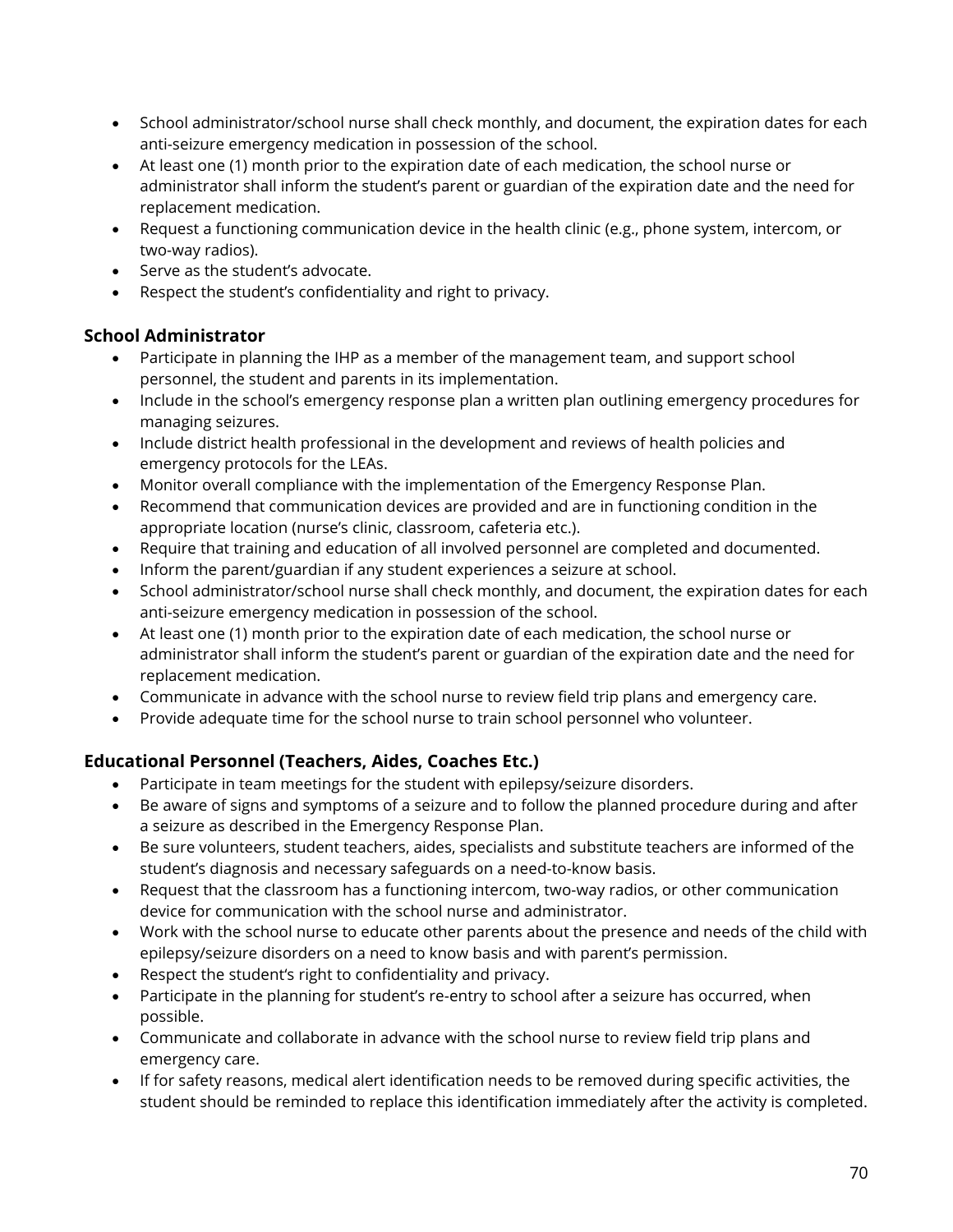- Notify substitute teachers of students with epilepsy/seizure disorders and leave a clear plan of care regarding the special needs of the student.
- Keep the student's Emergency Response Plan for Seizures readily accessible in the classroom in an organized format for substitute teachers and for use in emergencies.

#### **School Counselor**

- While the school counselor and/or social worker may not always have direct contact with the student, they should be aware of the students in their schools who have a seizure disorder and the potential impact it may have on the student's behavior and performance.
- Communicate with the school nurse (RN) as needed in the development of the student's IHP.
- Monitor anxiety, stress levels, and social development of students with seizure disorders and provide interventions as appropriate.
- Act as a resource to parents and students regarding anxiety, stress and normal development.
- Educate classmates to avoid endangering, isolating, stigmatizing, or harassing students with epilepsy/seizure disorders (with parental and student's permission) per LEA policy (at a minimum annually).
- When an episode of automatic behavior or a convulsion occurs in the classroom, the whole class is affected. Provide interventions as appropriate.

#### **Food Service Manager/Personnel**

- Be aware of special dietary requirements (e.g., ketogenic diet).
- Be able to identify the signs and symptoms of student distress.
- Should be knowledgeable about the activation of emergency services.
- Have a functioning communication device to support emergencies.

## **School Bus Company**

- Provide functioning communication devices.
- Know local emergency medical services procedures.
- Respect the student's right to confidentiality and privacy.
- Individual LEA's school bus company should consider receiving CPR training.

## **Off-site School Sponsored Event/School Administered Care Programs**

- No student should be excluded from a field trip or any extracurricular program or activity due to seizure disorders. Instead, a school must provide the accommodations and services the student needs to partake in the trip. A school may only exclude from a field trip if the student's participation presents an unacceptable risk to the student's health or safety. The parent of the student should be allowed to accompany their child on the school trip in addition to the school chaperone. Unless all parents are required to participate in the field trip, parent of students with disabilities may not be required to participate in the field trip in order to care for the student are not required to attend the trip.
- The teacher requesting/organizing the field trip will coordinate with the principal, school nurse or designee to meet the student's health care needs.
- As a matter of safe practice, the school may reasonably require that parents supply an extra set of emergency anti-seizure medication for availability during extracurricular activities.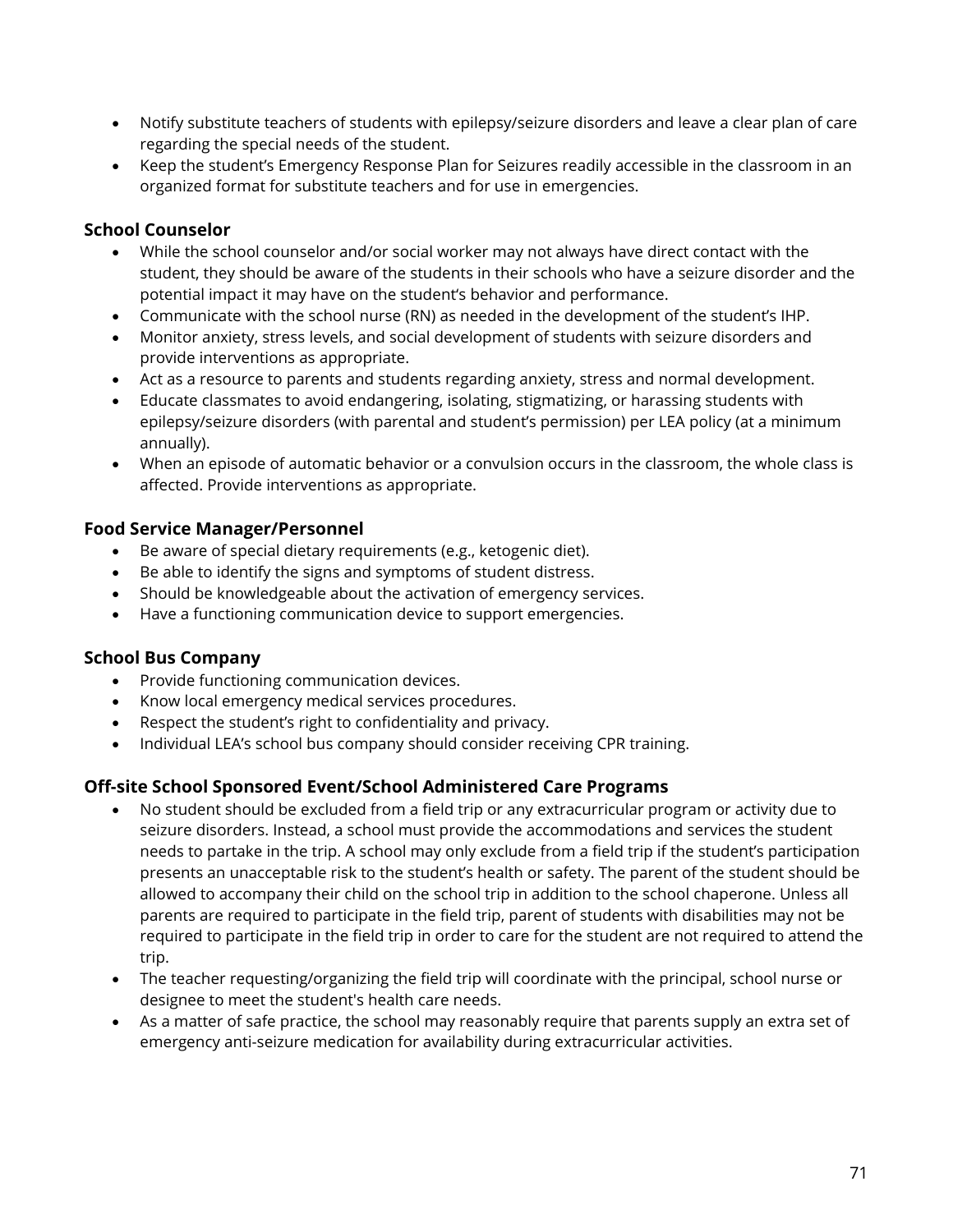# **Before a field trip or extracurricular activity, the school shall:**

- Notify the parent(s) of the student with epilepsy/seizure disorders in a timely manner in order to prepare for medications.
- Plan activities that take into account students with epilepsy/seizure disorders who are participating.
- Train participating school staff in emergency responses relative to student's needs to include administration of student's emergency medications.
- Make certain that an emergency communication device is always present. Minimum of two (2) people with cell phones is recommended.
- Maintain records of the names and phone numbers of parent/guardian of the student and the health care provider.
- Designate someone to call the student's parents with the name and location of the hospital.
- Be sure that the bus driver has the emergency route to the hospital if the cell phone cannot make the connection to EMS. Only if EMS cannot be reached should the bus driver take the child to the nearest Emergency Room on the bus.

# **Seizure Medication Administration**

T.C.A. § **49-6-1602 (g)** addresses the administration of anti-seizure medications in school settings in emergency situations. This statute establishes procedures for all LEAs and the governing boards of nonpublic schools that choose to allow volunteer school personnel to administer anti-seizure medication.

- School personnel in both public and non-public schools who volunteer under no duress or pressure and who have been properly trained by a registered nurse employed or contracted by the LEA or governing board for a non-public school may administer emergency anti-seizure medications, including diazepam gel, to a student in an emergency situation based on that student's Individualized Health Plan (IHP).
- At least one (1) school employee is to serve as a witness on any occasion a volunteer administers emergency anti-seizure medication during an emergency situation, unless a witness is not available within the time limit for administration specified in the IHP.
- Training shall be conducted as soon as volunteer staff has been determined, and shall be repeated annually thereafter. In addition, competencies to administer emergency anti-seizure medications shall be documented in the personnel file of all volunteer school personnel.
- All volunteers trained to administer emergency anti-seizure medications shall also be trained in cardiopulmonary resuscitation (CPR) consistent with guidelines of the American Heart Association prior to anti-seizure medication training.
- When a trained volunteer determines the administration of diazepam gel is necessary, school officials shall immediately summon local emergency medical services to the school to provide necessary monitoring or transport to safeguard the health and condition of the student.
- Trained volunteer school personnel administering anti-seizure medications, any registered nurse who provides training to administer such medications and any local board of education or governing board for a non-public school authorizing the same shall not be liable in any court of law for injury resulting from the reasonable and prudent assistance in the administration of such medications, if performed pursuant to the policies and guidelines developed by the Departments of Health and Education and approved by applicable regulatory or governing boards or agencies.

Prior to the administration of any emergency anti-seizure medication by a volunteer or a school nurse, it is essential that the proper documentation is in place and the appropriate forms are correctly completed and authorized. Each LEA currently has proprietary medication administration forms that are used in their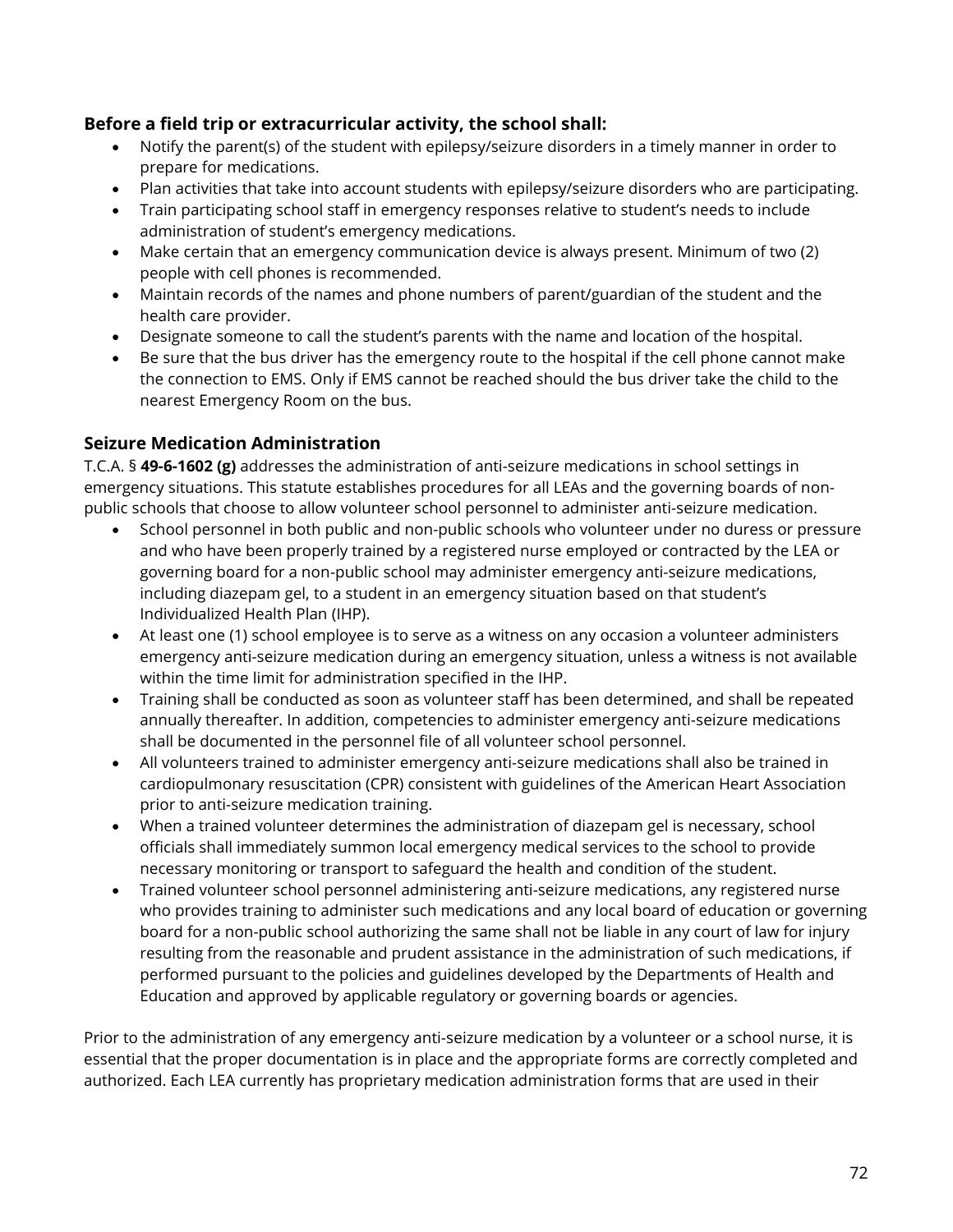district for the authorization of medication at school. These forms can still be used by school districts as their written authorization to administer anti-seizure medication including diazepam rectal gel.

The student's parent or guardian shall provide:

- A written authorization to administer the medication at school.
- A written statement from the student's health care practitioner that includes the following information:
	- o the student's name
	- o name and purpose of the medication
	- o prescribed dosage
	- o route of administration
	- o the frequency that the medication may be administered
	- o detailed circumstances under which the medication may be administered
	- o a list of other medications the student is taking, with emphasis on any medication that could increase or change the effects of diazepam

The written authorization to administer emergency anti-seizure medication shall be kept on file in the office of the school nurse or school administrator. Unless subsequently rescinded in writing, such authorization shall be effective for the entirety of the school year in which it is granted. New authorization **must** be obtained each school year.

The completed medication administration form must be supplied to the school by the child's parent or guardian along with the medication prescribed. The prescribed medication must be in the original package with the dosage locked in by the dispensing pharmacy with a prescription label affixed with a valid expiration date.

A student's parent or guardian, who has given the student's school written authorization to administer emergency anti-seizure medication, shall, in accordance with the student's IHP, notify the school administrator or school nurse if emergency anti-seizure medication or prescription or over-the-counter medicines are administered to the student at a time at which the student is not present at school.

# **Diazepam Gel Administration**

Diazepam is a benzodiazepine class medication (Valium™) used to stop prolonged seizures. In the rectal gel preparation, it is more convenient to administer to patients who cannot swallow during or after seizures. It is supplied in a syringe-like container and has a small plastic applicator tip that is inserted just inside the rectum. The dose is predetermined by the child's age and weight and is delivered in preset dosages.

The most common side effect of diazepam is sedation. This sedation is more likely to occur at higher dosages or if the medication has previously been given within the past eight hours. **Therefore it is critical for school personnel to know about same day use of diazepam prior to school. Diazepam rectal gel is not to be used more than 5 times a month and/or more than once in 5 days.** It is also important for school personnel to be informed by the health care provider of any interactions between diazepam rectal gel and other medication the student may be taking that could possibly potentiate the sedative effect. The dosage will be predetermined by the child's health care provider and that specific dose will be loaded into the delivery container (i.e., Diastat® AcuDial™) and locked by the pharmacy. It is not necessary for school personnel to calculate the dose to be administered at school.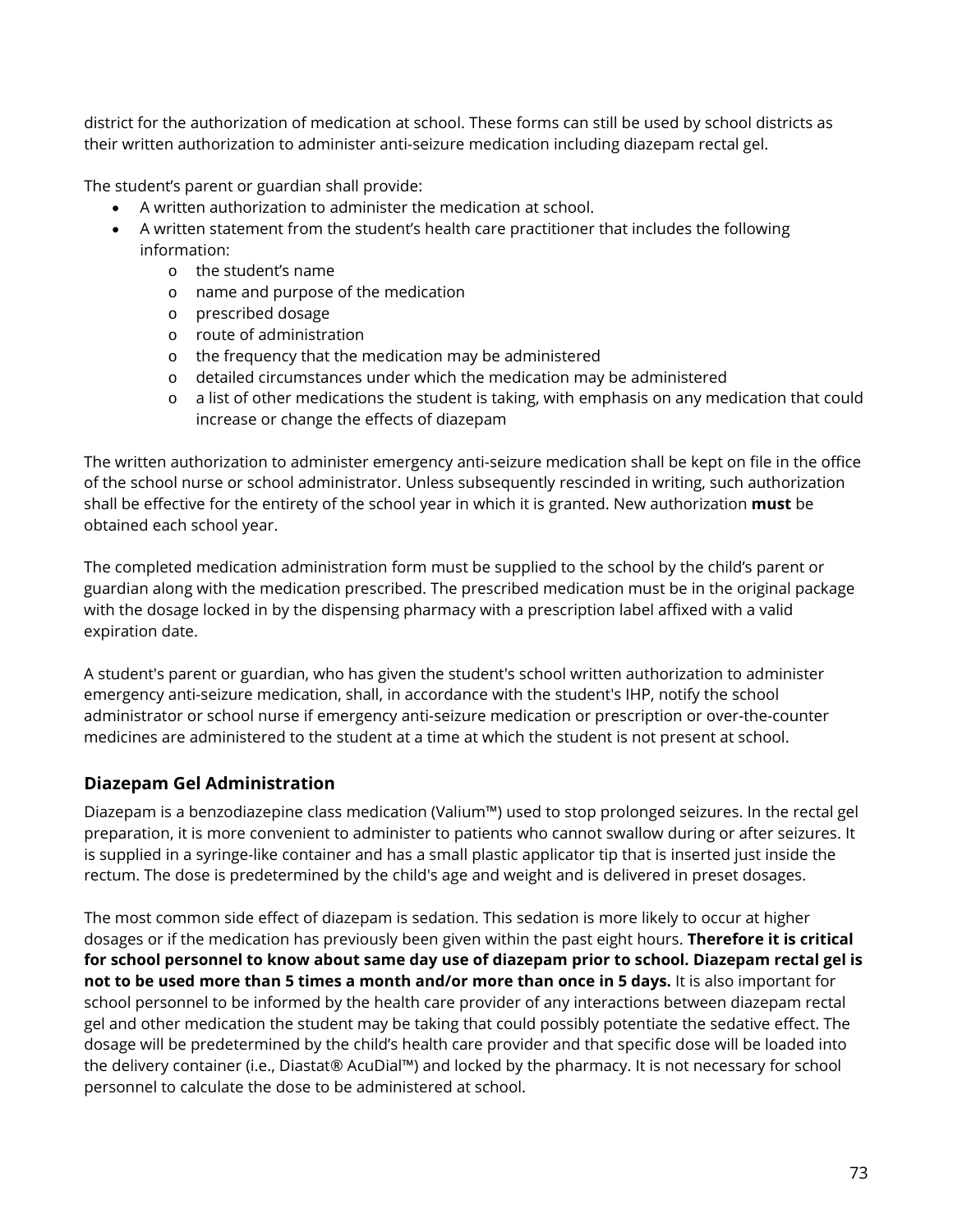# **Prior to Administration:**

Ensure that the following is in place prior to the procedure being performed in school:

- Medication Authorization form completed by the health care provider and signed by a parent
	- o Must include indications/contraindications and follow-up plan
- Individualized Health Plan (IHP), 504 Plan, Emergency Care Plan (ECP), or Individualized Education Plan (IEP)
- Rectal diazepam medication should be stored in a secure and readily accessible place at school.
	- o A separate dose of the medication can be kept at the school at all times to avoid the possibility of leaving the medication at home when the device is transported back and forth each day. If this is not possible, other plans for storage and transport of medication will be outlined in the child's IHP and/or ECP.
- Volunteer(s) trained to administer rectal diazepam must have current certification in CPR.
- Instructions and health care provider's orders for rectal diazepam administration will be in the IHP and/or ECP in a predetermined location along with supplies necessary for administration and communication with EMS/parent.
- Knowledge by the nurse and/or properly trained volunteer on what type of seizure activity this medication is to be administered for and how many minutes into the seizure it is to be given, as described by the health care provider.
- Document the expiration date and ensure that protective cap with the seal pin intact
- Rectal diazepam orders must include the following information:
	- o Duration and type of seizure activity before rectal diazepam is administered. Volunteers must be trained by a registered nurse on exact conditions when to treat with rectal diazepam per health care provider's order.
	- o Any contraindications to the rectal diazepam (e.g., fever, respiratory infections, etc.).
	- o Exact dose of the drug.
- School nurse, or the volunteer in lieu of nurse, must verify the dosage received matches the healthcare provider's order and document this on the Medication Log.
- **Always call 911 and communicate the following:**
	- o Time of seizure onset
	- o Description of seizure activity
	- o Time seizure ended
	- o Time rectal diazepam dosage given
	- o Who administered rectal diazepam

# **Steps for Administering Diazepam Rectal Gel:**

- 1. Put student on their side where they can't fall
- 2. Get the medication
- 3. Get Syringe. Note: seal pin is attached to the cap
- 4. Push up with thumb and pull to remove the cap from the syringe. Be sure seal pin is removed with the cap
- 5. Lubricate rectal tip with lubricating jelly
- 6. Turn the person on their side facing you and remove clothing
- 7. Bend upper leg forward to expose rectum
- 8. Separate buttocks to expose rectum
- 9. Gently insert syringe tip into the rectum. Note: The rim should be snug against rectal opening.
- 10. Slowly count out loud to three while gently pushing plunger in until it stops
- 11. Slowly count out loud to three before removing syringe from rectum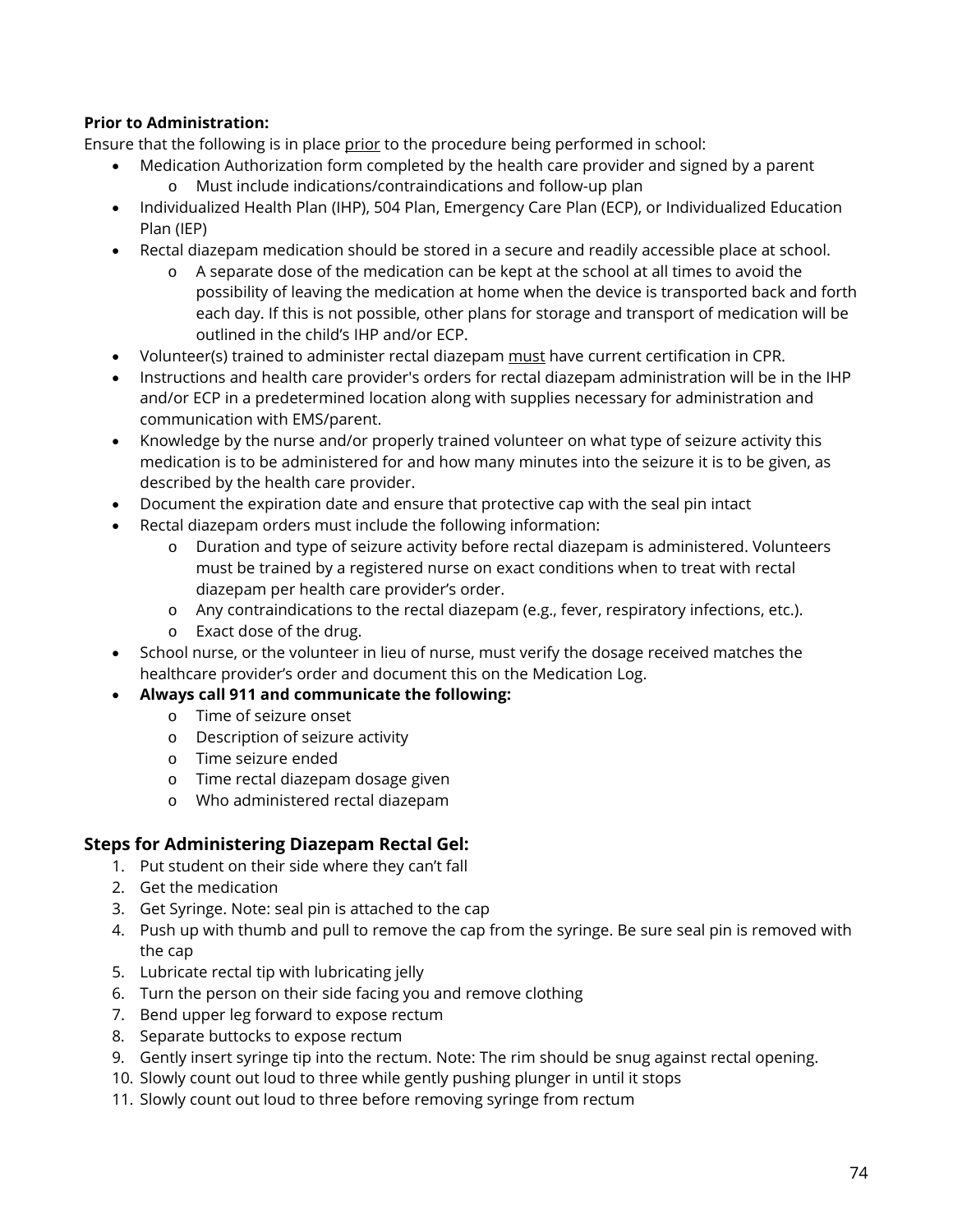- 12. Slowly count out loud to three while holding buttocks together to prevent leakage
- 13. Keep person on the side facing you, note time given, and continue to observe

# **Seizure Training**

T.C.A. § **49-50-1602(g)(4)** provides that once a public or private school has determined to allow volunteer staff to administer anti-seizure medication in an emergency situation, the training referenced in subdivision (g)(3) shall be conducted as soon as possible, and shall be repeated annually thereafter. In addition, competencies to administer anti-seizure medications shall be documented in the personnel file of all volunteer school personnel. All volunteers trained to administer anti-seizure medications shall also be trained in cardiopulmonary resuscitation (CPR).

Some health care professionals may have little expertise in seizure education and/or management but provide support to a student with a seizure disorder. Licensed health care professionals employed or contracted by an LEA who will be providing care to a student with a seizure disorder should demonstrate competency for both knowledge and skills on an annual basis.

The curriculum for training includes:

- 1. General education about seizures and epilepsy
- 2. The recognition of prolonged seizure activity requiring intervention
- 3. Immediate first aid techniques including cardiopulmonary resuscitation (CPR) for the management of seizures
- 4. Protocol and proper technique for the administration of emergency anti-seizure medication
- 5. Appropriate post-seizure aftercare

# **If an LEA chooses to allow school personnel volunteers to be trained to administer emergency antiseizure medication in an emergency situation:**

- School personnel who volunteer under no duress will be trained in the administration of an emergency anti-seizure medication.
- Cardiopulmonary resuscitation (CPR), consistent with guidelines of the American Heart Association, will be taught to any school personnel volunteer prior to receiving emergency anti-seizure medication training. The minimum training should be equivalent to the American Heart Association's Family and Friends curriculum.
- If the school nurse (RN) or school personnel volunteer is not available or is unable to administer emergency anti-seizure medication, 911 will be called, in accordance with the Individualized Health Plan (IHP) and/or the Emergency Care Plan (ECP).
- School administrator/school nurse (RN) will conduct a monthly check of each anti-seizure medication in possession of the school and notify the parent/guardian one (1) month prior to the medication expiration date.
- The LEA will maintain CPR training and emergency anti-seizure medication training documentation in the school personnel volunteer's personnel file.
- Upon administration of emergency anti-seizure medication, the school officials will call 911.
- LEA shall not assign a student to a school other than the one to which the student is zoned or would otherwise regularly attend because the student has a seizure disorder.

# **School Nurse Training Responsibilities**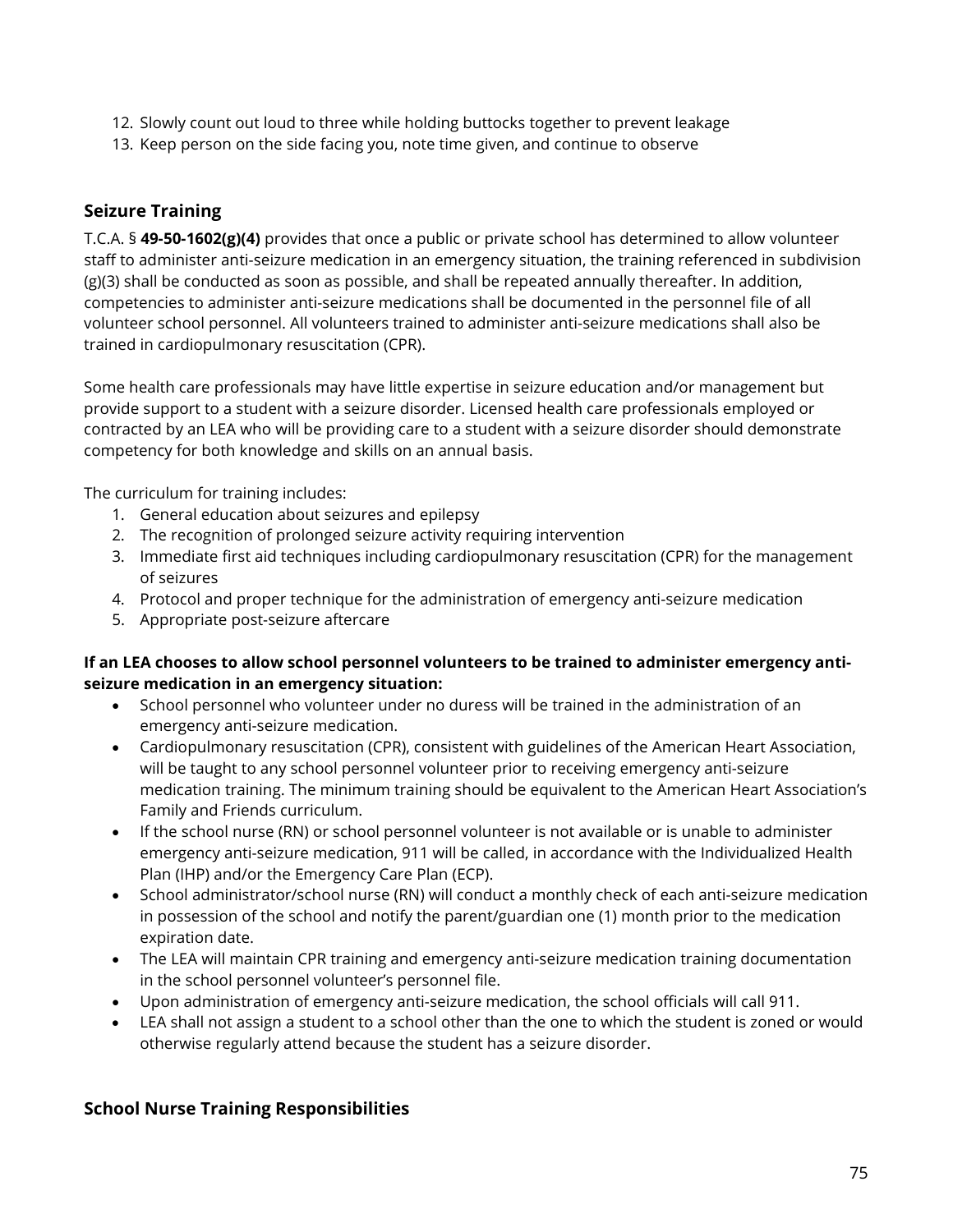Conduct an assessment and document the volunteer's competency in understanding seizures, the medication, method of administration and all tasks required to carry out the specific guidelines for administration of emergency anti-seizure medication.

- Determine the competency of the volunteer to administer the emergency anti-seizure medication.
- Verify that the CPR status of the volunteer is current and consistent with guidelines of the American Heart Association prior to anti-seizure emergency medication training, and place certification of training in the personnel or other appropriate school file.
- Provide volunteer school personnel training in the recognition of seizures and especially prolonged seizure activity that may require rapid administration of emergency anti-seizure medication in the school setting.

# **Suggested Components for Training Curriculum**

- The participant(s) will demonstrate and/or verbalize the following competencies:
	- o Know which authorization forms are required to be completed for students with conditions requiring the emergency administration of emergency anti-seizure medication (including diazepam rectal gel) in accordance with school district policy and requirements.
	- o Have a basic understanding of seizures and the different types and characteristics of each type of seizure.
	- o Develop an understanding of how to manage seizures during the school day based upon health care provider's seizure authorization, including immediate first aid for seizures and techniques for CPR.
	- o Know the five rights (5 R's) of medication administration.
	- o Read medication label and know how to correctly follow directions on the medication label.
	- o Know what the proper storage of prescription medication.
	- o Know how to appropriately administer diazepam rectal gel.
	- o Know the steps to follow after administering diazepam rectal gel.
	- o Know when to call EMS (911).
	- o Know how to dispose of unused emergency anti-seizure medication/delivery device.
- Both a written test and a skills check should be included, and the learner must demonstrate competency on both.

# **Training Resources from the Epilepsy Foundation**

# For the School Nurse:

Managing Students with Seizures is a continuing education training program designed to provide the school nurse with information, strategies and resources that will enable him/her to better manage the student with seizures by supporting positive treatment outcomes, maximizing educational and developmental opportunities, and ensuring a safe and supportive environment. The Managing Students with Seizures: A [Training for School Nurses](http://www.epilepsy.com/node/2000921) program is divided into three modules to assist the school nurse in learning to effectively manage seizures in a school environment.

# For School Personnel:

Seizure Training for School Personnel was developed in response to the need for a consistent educational tool to help promote a positive social and educational environment for students living with seizures and epilepsy. The program provides teachers and other school personnel with information needed to recognize seizures, respond with appropriate first aid, and understand the impact seizures have on students. It is for elementary, middle, and secondary school staff, including teachers, administrators, cafeteria workers, security guards, custodians, or anyone else that will come in contact with students.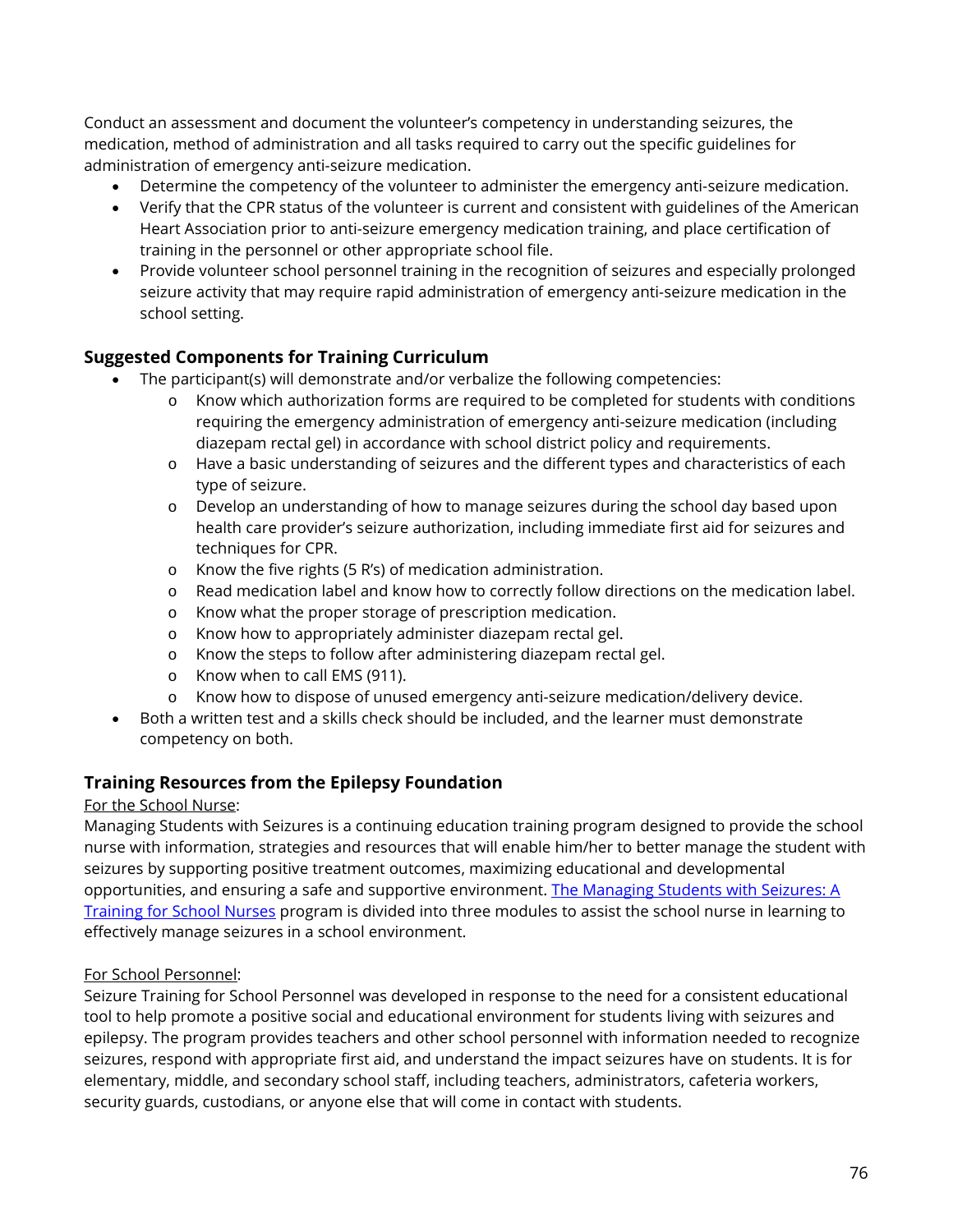The Epilepsy Foundation provides a [kit](http://www.epilepsy.com/get-help/services-and-support/training-programs/seizure-%20training-school-personnel) with a CD-ROM which includes a facilitator's guide, PowerPoint slides, information on continuing education units, and a DVD called Seizures in Schools: Understanding and Assisting Students with Epilepsy. You can also take the training online or call 1-800-332-1000 for more information.

For pictorial instructions regarding administering Diastat, click [here.](http://www.tsbvi.edu/images/documents/Health_Center/child_diastat_instructions.pdf)

The remainder of this page has been intentionally left blank.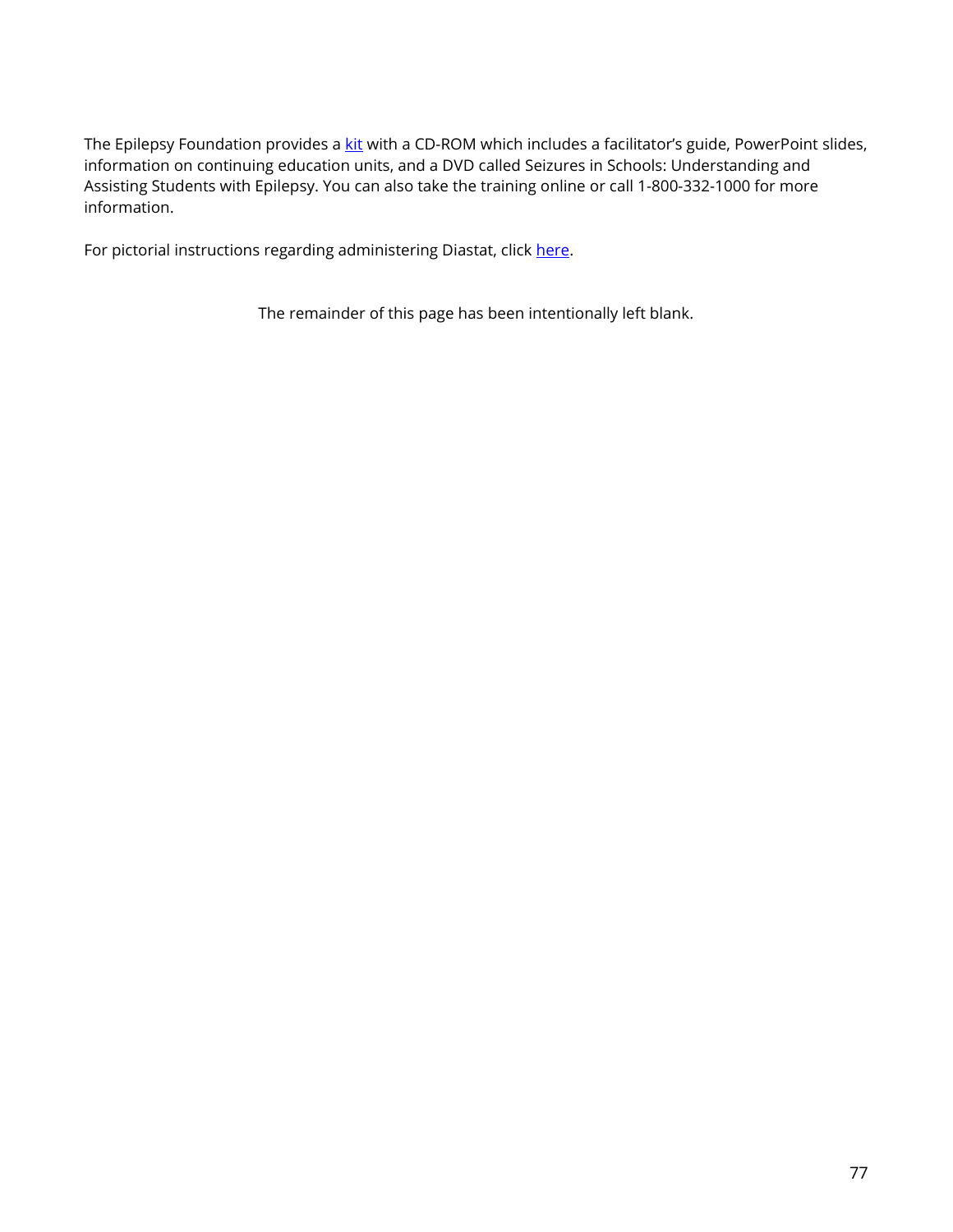# *Frequently Asked Questions*

**Health Care in a School Setting**

General Questions

### *1. Is every public school system (LEA) required to provide a school nurse (registered nurse)?*

Yes. T.C.A. § **49-50-1602** requires certain health care procedures, including the administration of medications during the school day or at related events, to be performed by appropriately licensed health care professionals. With regard to public school systems, T.C.A. § **49-3- 359 (c)(1)** states "There is included in the Tennessee Basic Education Program (BEP) an amount of money sufficient to fund one (1) full-time, public school nurse position for each three thousand (3,000) students or one (1) full-time position for each LEA, whichever is greater. An LEA may use such funds to directly employ a public school nurse or to contract with the Tennessee public school nurse program, created by T.C.A. § **68-1- 1201** (a), for provision of school health services; provided, that after the BEP is fully funded, an LEA must use such funds to directly employ or contract for a public school nurse as provided for in this subsection or must advise the department of education that the LEA has affirmatively determined not to do so, in which case the LEA shall notify the department of the election against providing such service and the alternative arrangement which the LEA has made to meet the health needs of its students."

#### *2. Where can I find sample Individual/Emergency Health Care Plans?*

You can find many sample health care plans on the Coordinated School Health website. Click [here](https://www.tn.gov/content/dam/tn/education/csh/Chronic_Health_Conditions_Toolkit.pdf) to access the Chronic Health Conditions Toolkit.

# *3. Who supervises the Licensed Practical Nurse (LPN) in a school setting?*

The LPN works under the supervision of an RN, physician, or dentist and can perform health care procedures appropriate to the LPN's level of education and experience.

# *4. Has a job description been developed for school nurses?*

No. Job descriptions are the responsibility of local school systems. However, samples are available through the Tennessee Departments of Health and Education, the Tennessee Nurses Association, and the National Association of School Nurses.

#### **5.** *Does the implementation of T.C.A. § 49-50-1602 constitute a Coordinated School Health Program?*

No. The eight nationally recognized components of Coordinated School Health Programs are: comprehensive health education, nutrition services, physical education, health services, healthy school environment, family/community involvement, counseling/psychological/social services, and health promotion for staff. T.C.A. § **49-1-1002** establishes guidelines and standards for Coordinated School Health Programs in Tennessee that are available through the State Departments of Education and Health.

# *6. Do health department employees have the authority to speak with or meet with K-12 students on school grounds in the course of a health investigation?*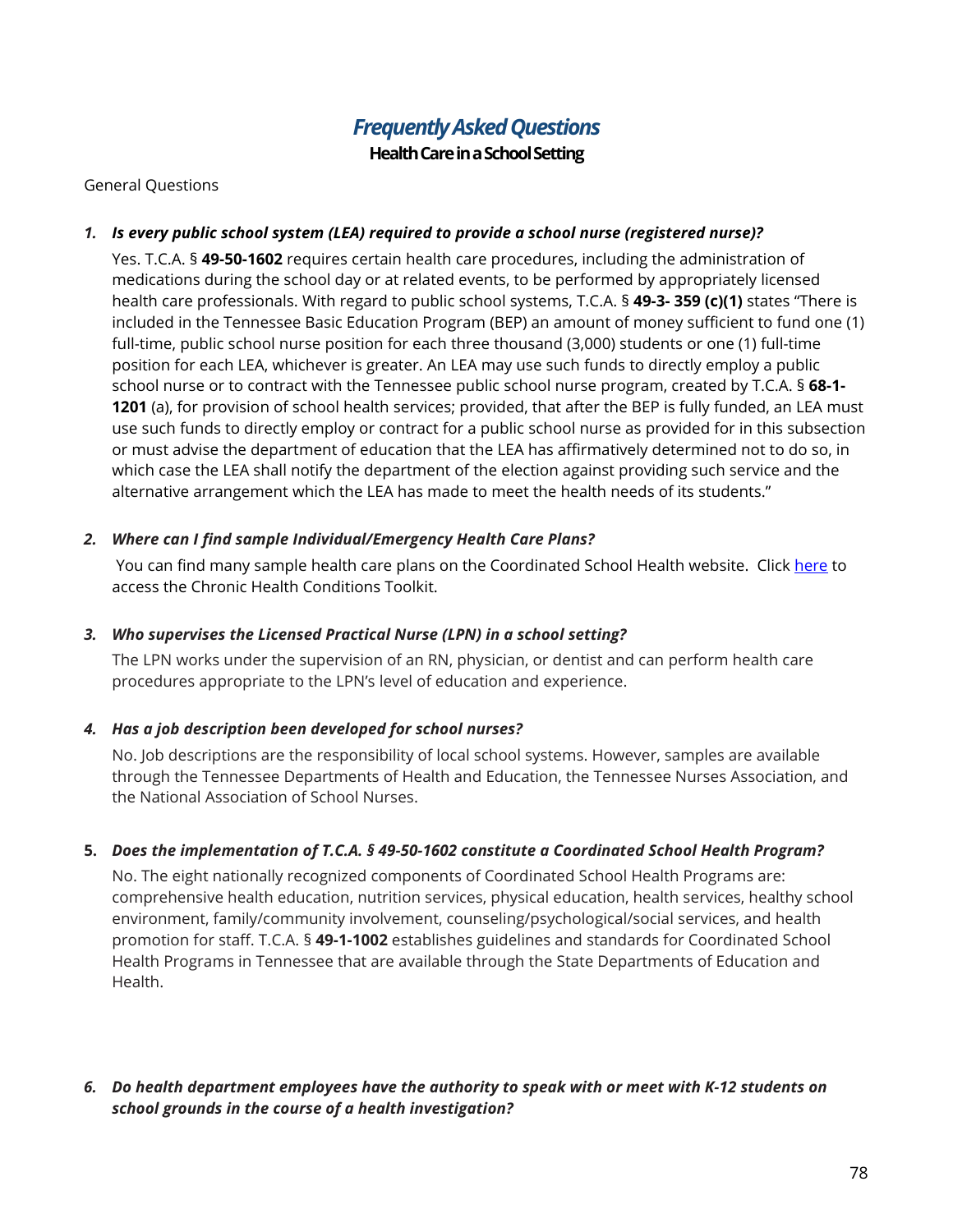Yes. The Tennessee Department of Health has the authority to conduct investigations regarding the cause and spread of disease. In cases in which a minor is located at school, the Health Department employee may call the school and conduct a brief interview by phone, visit the school and speak with the student in person, or leave a message with the school asking the student to call.

#### Health Care Procedure Questions

#### *7. Does the law regarding health care procedures apply to private schools?*

Yes. The procedures are performed by nurses per the Tennessee Nurse Practice Act, therefore, practicing nurses are required to follow the same procedures and laws.

#### *8. Who is authorized to perform health care procedures in the schools?*

Most health care procedures will be performed by registered nurses or licensed practical nurses. However, under certain circumstances, other appropriately licensed professionals (e.g., physical therapists) may perform health care procedures within the scope of their practice.

#### *9. Can a parent designate school personnel to perform health care procedures on their child?*

No, school personnel cannot perform health care procedures. School personnel can volunteer to be trained to administer daily insulin or to administer glucagon, narcan, diazepam, epinephrine autoinjectors, and adrenal insufficiency medications in an emergency situation based on the student's IHP and/or ECP. Once trained, they may assist the registered nurse in carrying out specific tasks that do not require independent, specialized nursing knowledge, skill, or judgment including assessment and evaluation of student health outcomes and health counseling or teaching. (Examples of appropriate tasks include assistance with vision and hearing screenings and assist with self-administration of medication.)

#### *10. Is it permissible for a parent to come to school to perform a health care procedure?*

Yes, school districts may allow a parent to come to school to perform a health care procedure on his or her child. However, a parent cannot be required to come to school to perform the child's procedure.

#### *11. Can a child perform a self-catheterization?*

Yes, but the TN should assess the child at least bi-annually to assess problems, techniques and health status. The TN should also develop an IHP for the student.

#### *12. Can an LPN perform a tube feeding?*

Yes, under a protocol established by an RN and the student's IHP.

#### *13. Can a teacher wipe off a trach tube?*

Yes, with instruction and in accordance with the student's IHP, the teacher can wipe off excessive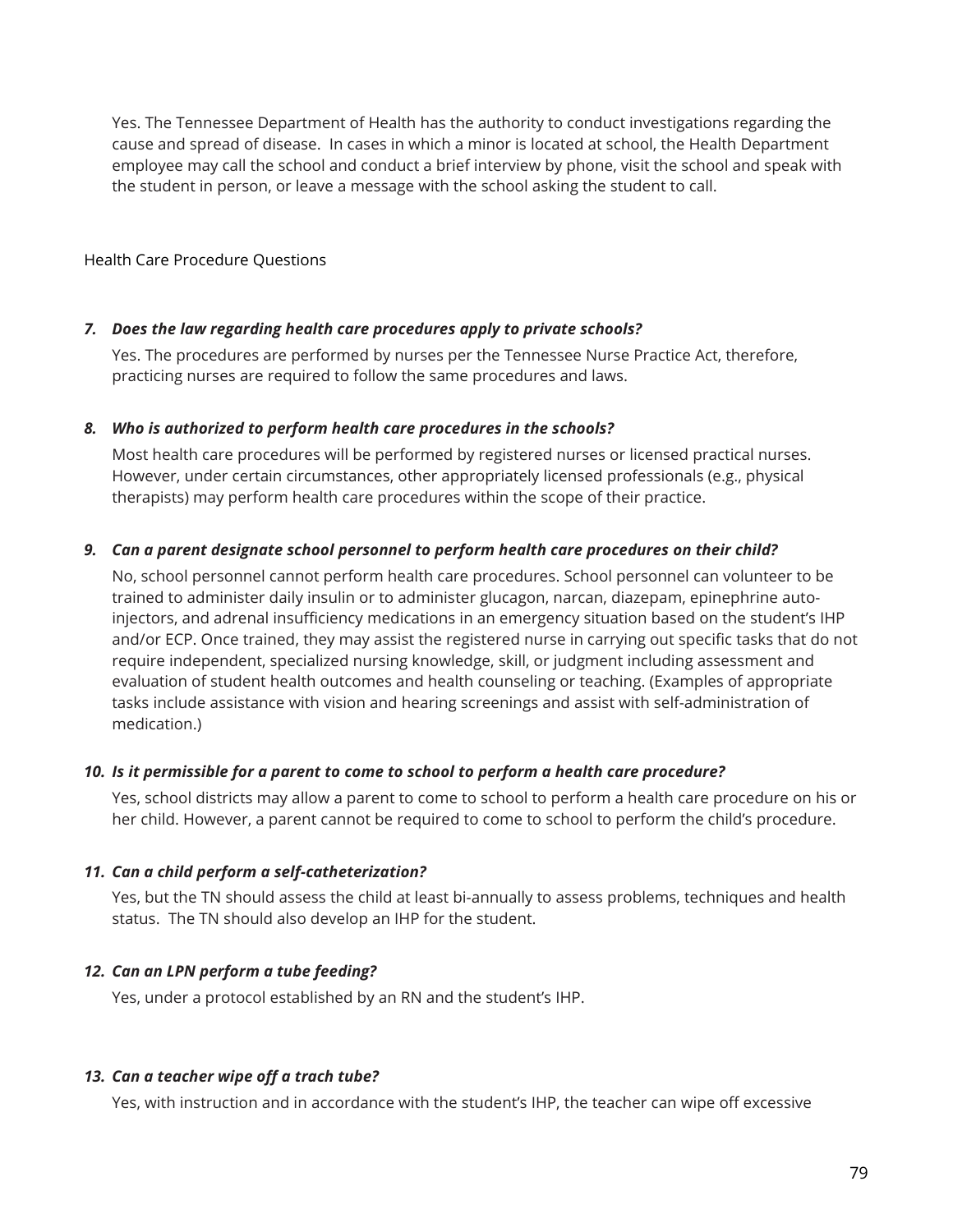secretions around the trach or the student's mouth provided they wash their hands before and after.

#### *14. Does the school need a nurse at school if there is a student with a trach tube?*

Yes, a nurse should be available in the school.

*15. Are schools and school systems required to make reasonable accommodations for students who require health care procedures during off site events such as field trips?*

Yes, if those accommodations are needed in order to provide the student with equal opportunity for participation.

#### *16. Does a school board have to approve a policy regarding health care procedures?*

Yes, T.C.A. § **49-50-1602** specifies that health care procedures must be performed in accordance with policies and rules of local boards of education.

# *17. Is CPR a health care procedure?*

No, but T.C.A. § **49-5-414** recommends that each public school have at least one, or preferably more, individuals trained in CPR. T.C.A. § **49-3-359** requires each school nurse employed by an LEA to maintain current CPR certification consistent with guidelines of the American Heart Association.

# *18. Is the handling of body fluids a health care procedure?*

No, but Universal Precautions are governed by required local school board policy as mandated by the State Board of Education and OSHA Bloodborne Pathogens Regulations.

# Medication Questions

# *19. How do you determine if a child is competent to self-administer medications?*

A student is competent if he or she possesses the cognitive ability for self-administration of his/her own medications or medical procedures, regardless of physical capabilities. If the student can identify his or her medication and the reason that the medication is used, the student is competent to self-administer the authorized and/or prescribed medication with assistance. The decision should be made by appropriate health care professionals.

# *20. Is training required for persons assisting with self-administration of medication?*

Yes. To be consistent and to assure safe care of students, it is required that all school personnel assisting with self-administration of medications have a basic training and annual updates from the registered nurse related to assistance and documentation of medications. Training records should be kept in the personnel file. It is recommended back-up personnel be trained at each school site.

In addition, training must be provided for school personnel who volunteer to administer emergency medications glucagon, diazepam, naloxone, epinephrine auto-injectors, and steroids to treat an adrenal insufficiency crisis.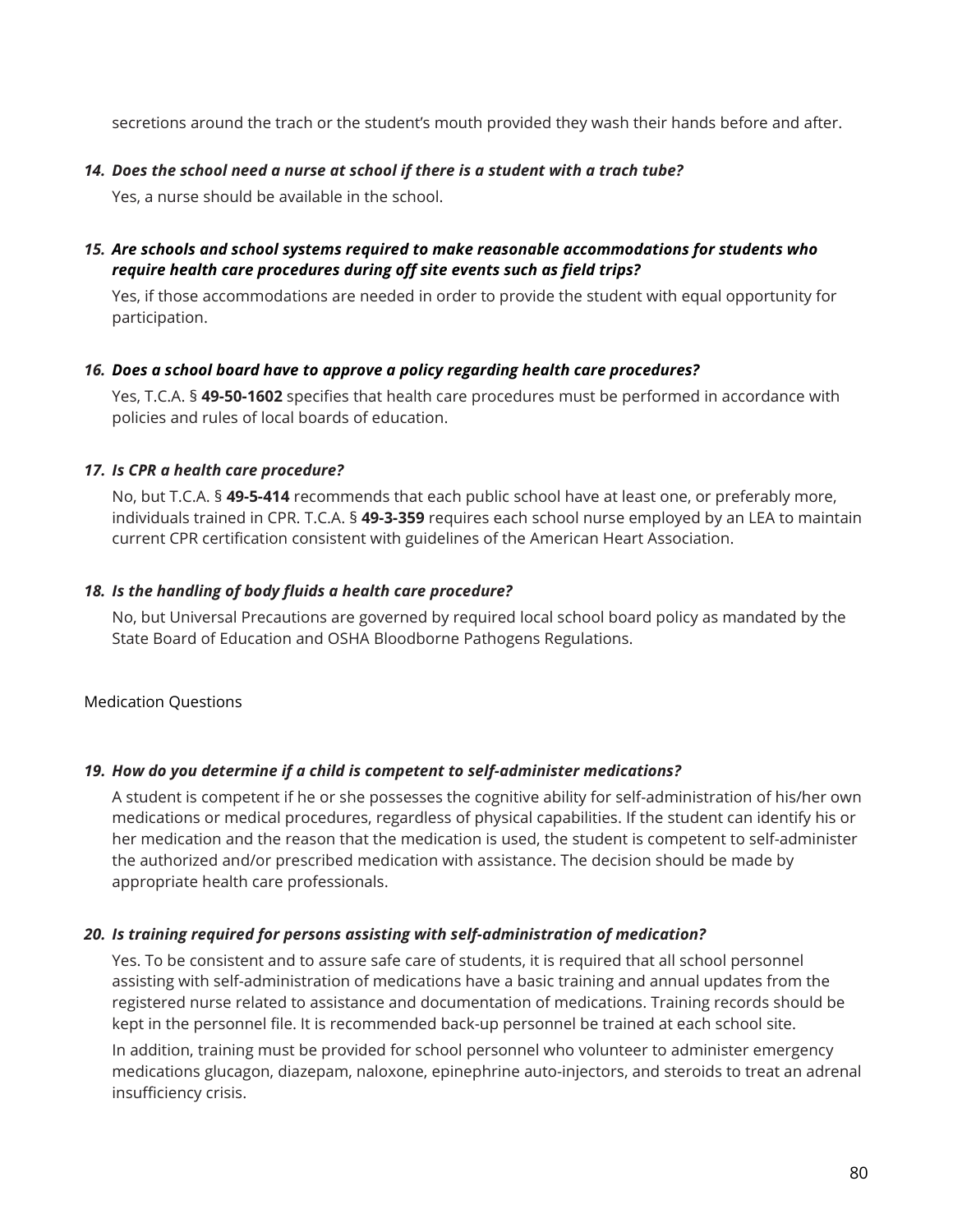#### *21. Can a secretary administer medications?*

No, but a secretary could assist a child in the self-administration of his/her medication if designated and trained, and the guidelines for self-administration are followed.

# **22.** *Can a volunteer who is a nurse assist with administration of medication or perform a health care procedure in school?*

No. They are volunteers and not employed or under contract by the school system.

# *23. Can a nurse employed by the school system in another capacity (for example, health education teacher) perform health care procedures for students or assist students in the self-administration of medication?*

No, they cannot do procedures because they would be practicing outside of their job description. These nurses could assist students with self-administration of medications if they have been properly trained as volunteer medication administrators or administer emergency medications if they have been properly trained.

# *24. Why do complementary and alternative medications (CAMs) require a prescriber's order when other over-the-counter medications do not?*

These medications typically do not contain appropriate dosing information such as dose amount and schedule for children and youth. There are also possible unknown drug interactions and adverse effects that may occur with some CAMs.

Diabetes Questions

# *25. Can a child who has diabetes perform their own glucose monitoring?*

Yes. If not done by the child, it must be performed by an RN or LPN or the child may perform the procedure assisted by volunteer school personnel trained according to the guidelines.

# *26. Who can administer glucagon in a school setting?*

In the absence of the school nurse, any staff member that has volunteered and has been properly trained may administer glucagon to a specific student with diabetes. In the case of an emergency, trained personnel should only administer glucagon according to their district's developed standard protocol.

#### *27. Who can administer insulin in a school setting?*

In the absence of the school nurse, trained school personnel that volunteer and who have been properly trained may administer insulin to a specific student based on that student's Individual Health Plan (IHP). Trained personnel should only administer insulin according to the district's developed standard protocol.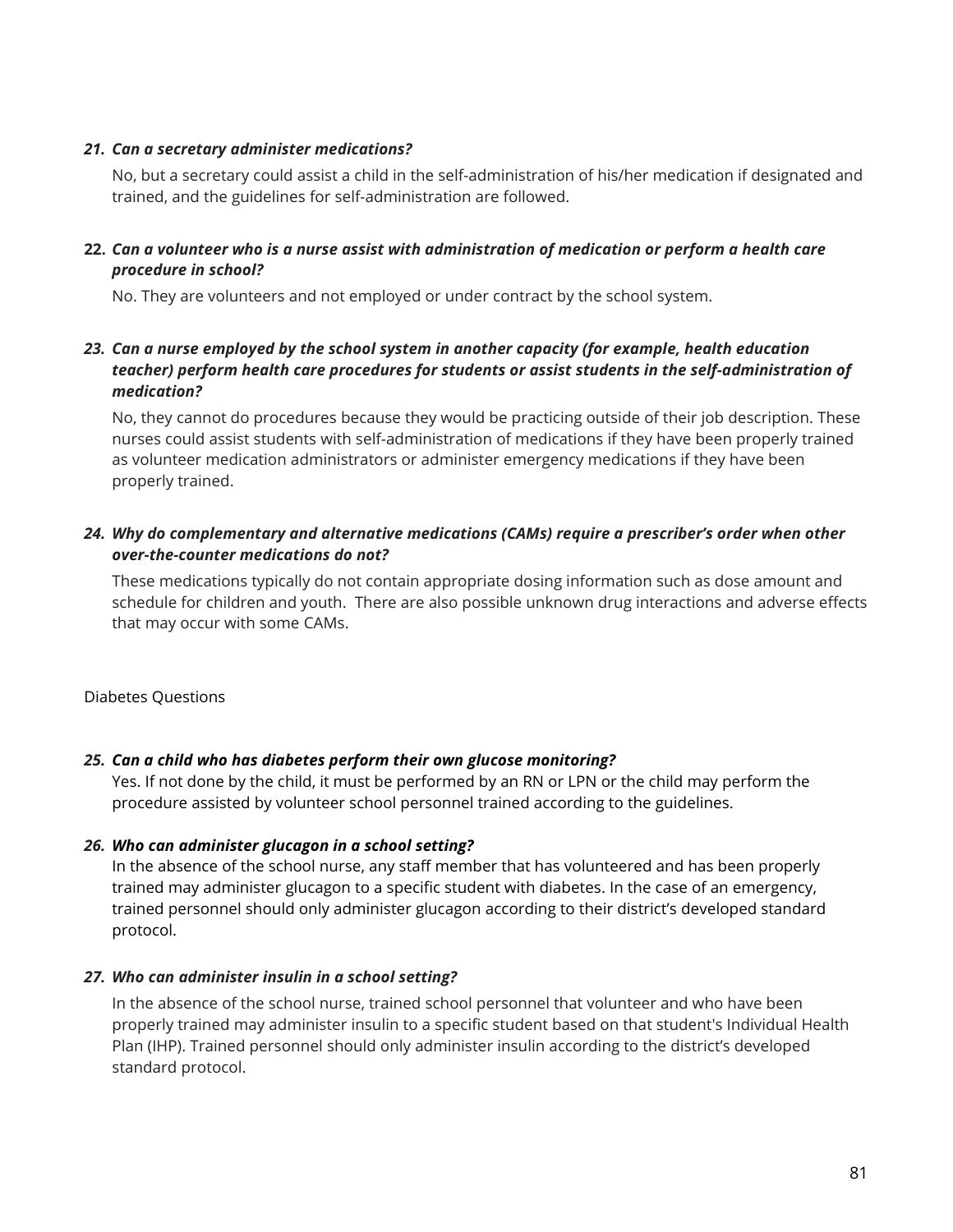#### *28. Who conducts diabetes training?*

An LEA should provide training under the direction of a school's registered nurse. Training should include prevention and management of diabetes.

Allergy and Anaphylaxis Questions

# *29. Can a teacher or other school personnel administer epinephrine if a child has a life-threatening allergic reaction?*

Yes, if epinephrine is available, the school nurse is not immediately available, and if personnel have volunteered and been appropriately trained.

# *30. What is a food allergy?*

An abnormal response to a food, triggered by the body's immune system. Once the immune system decides that a particular food is harmful, it creates specific antibodies against it. Allergic reaction to food may cause serious illness and in some cases death.

# *31. What is food intolerance?*

When the body has difficulty digesting the food but the immune system is not affected. The symptoms can look and feel like a food allergy. Lactose intolerance is one example of food intolerance. A person with lactose intolerance lacks an enzyme that is needed to digest milk sugar when the person eats milk products. Symptoms such as gas, bloating, and abdominal pain may occur.

# *32. What is anaphylaxis?*

A severe allergic reaction that is rapid in onset and may cause death. Criteria are met when two or more of the following occur rapidly after exposure to a likely allergen (minutes to hours):

- Involvement of skin-mucosal tissue
- Respiratory compromise
- Reduced BP or associated symptoms (collapse, syncope, incontinence)
- Persistent GI symptoms (cramping abdominal pain, vomiting) Anaphylaxis may be fatal, in particular if not treated promptly with epinephrine.

# *33. What are some of the causes of anaphylaxis?*

- Foods milk, eggs, fish, seafood, shellfish, food additives, yeast, gluten, peanuts, peanut oil, peanut products, soy, wheat, tree nuts (walnuts, cashews, pecans, hazelnuts, almonds).
- Medication antibiotics (penicillin), seizure medication, muscle relaxants, aspirin. Latex elastic waistbands, kitchen gloves, balloons, other household items.
- Exercise rare Insect Stings
- However, individuals can be allergic to any food and some children may be allergic to more than one food. Some anaphylactic reactions have no known cause.

# *34. Who has an anaphylaxis event/reaction?*

Anyone can experience an anaphylactic reaction, not just those with known allergies.

# *35. How can I prevent anaphylaxis?*

Strict avoidance of substances and situations known to trigger severe allergic reactions in an individual. Read labels of all foods, and if a label contains unfamiliar terms, do not offer or permit consumption of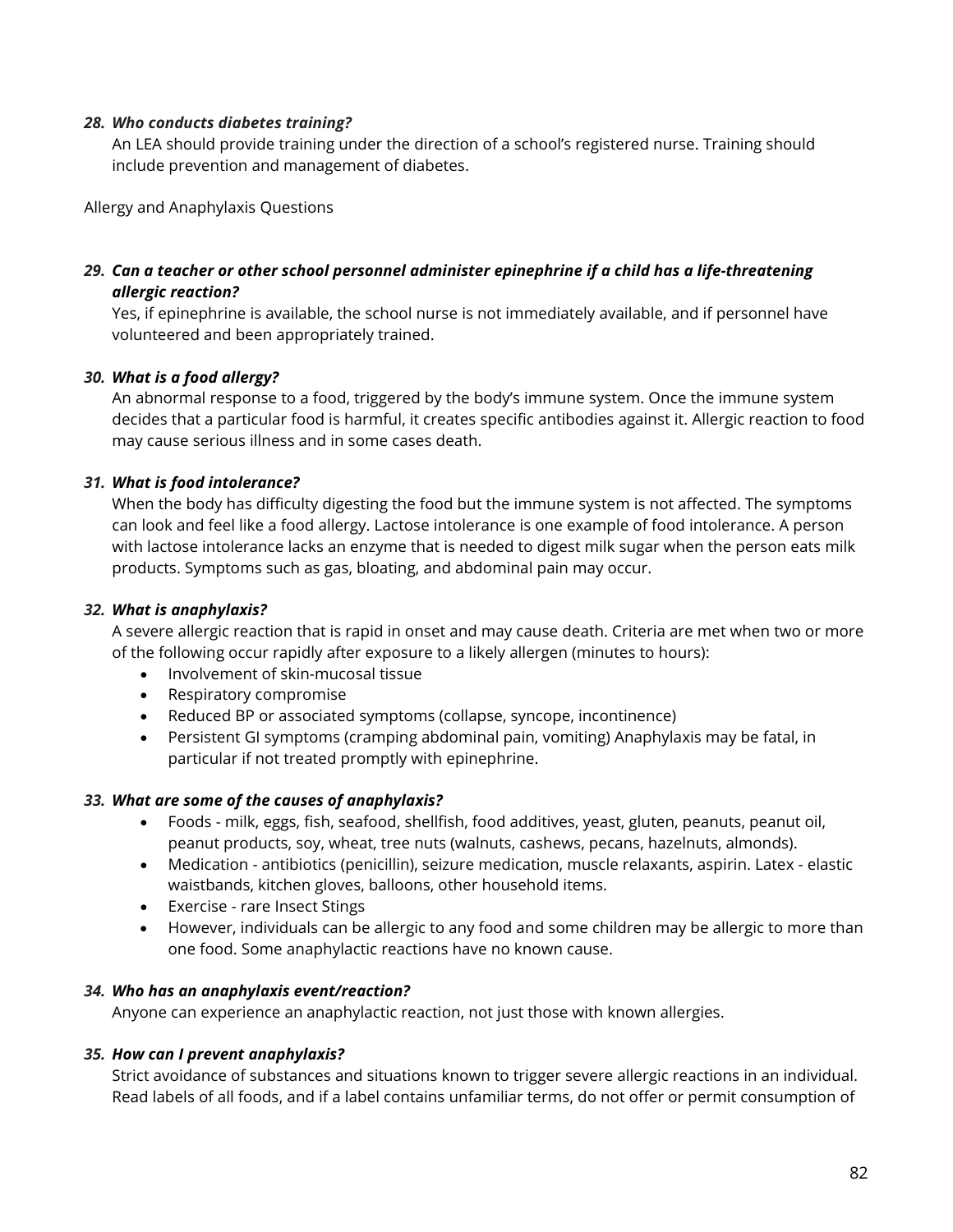the food to a student with known allergens. However, it is challenging to avoid all allergens completely all the time, and accidental ingestions occur approximately every 3-5 years on average.

### *36. What is the difference between EpiPen and EpiPen Jr.?*

Epi-Pen containing 0.3 mg single dose of epinephrine is prescribed for individuals weighing 66 pounds or more. EpiPen Jr. contains 0.15 mg single dose of epinephrine and is for individuals weighing between 33 and 66 pounds. Sometimes a single dose of epinephrine is not enough to reverse the symptom of anaphylaxis, so the doctor may prescribe more than one auto-injector and this practice is consistent with updated guidelines.

#### *37. What are some of the common signs and symptoms of anaphylaxis?*

These symptoms may include one or more of the following:

- Difficulty breathing
- Itching (of any body part)
- Coughing
- Difficulty swallowing
- Flushed or pale skin
- Hives

# • Shortness of breath

Red, watery eyes

- Swelling of lips, tongue, and throat
- Wheezing
- Vomiting, dizziness, faintness

#### *38. How do I respond to anaphylaxis?*

Giving epinephrine by auto-injector immediately. No matter what the cause is, whether it is food, latex, insect sting, or exercise-induced, epinephrine is the first medication that should be used in the emergency management of anaphylaxis. It is the only medication that has been proven to be lifesaving in the treatment of anaphylaxis. As a second line therapy, antihistamines should be used in conjunction with epinephrine. Antihistamines should never be used alone. If in doubt it is better to give the epinephrine and seek medical care. Fatalities occur when epinephrine is withheld.

#### *39. Who can administer an epinephrine auto-injector in a school setting?*

In the absence of the school nurse, trained school personnel that have volunteered and have been properly trained may administer epinephrine. In the case of an emergency, trained personnel should only administer epinephrine auto-injectors according to the district's developed standard protocol.

#### *40. Who conducts the trainings for epinephrine auto-injector administration?*

An LEA should provide training under the direction of a school registered nurse. Training should include prevention, recognition and management of an anaphylactic reaction.

# *41. How often should I be trained?*

Recommended minimum of once a year for all personnel that has been trained, including nurses. It is also recommended that there be a minimum of three to five staff members trained at a school to ensure adequate provision for emergency situations, and additional staff for every 100 students.

#### *42. Is a photo needed with a student's Allergy Action Plan?*

No, but it is recommended if available, with the parents'/guardians' consent.

#### *43. How does epinephrine work?*

It is the treatment of choice for allergic emergencies because it quickly constricts blood vessels, relaxes smooth muscles in the lungs to improve breathing, stimulates the heartbeat, and works to reverse hives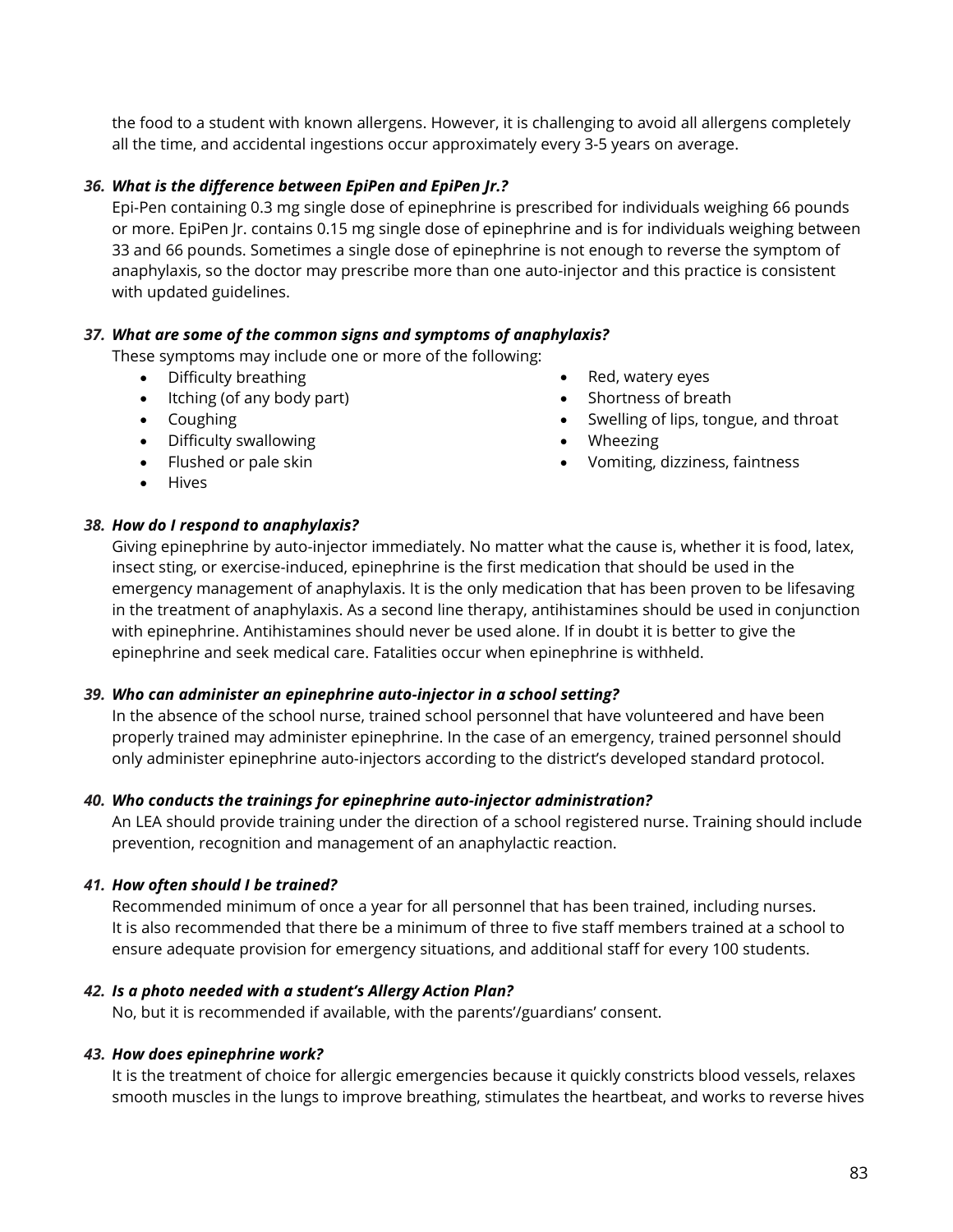and swelling around the face and lips.

### *44. Which foods are children commonly allergic to?*

Eggs, milk, and peanuts. Some of the most common food allergies in adults are shellfish, shrimp, crayfish, lobster, crab, peanuts, fish, and tree nuts. Adults usually keep their allergies for a lifetime, but children sometimes outgrow them. However, both children and adults could be allergic to items on both lists.

# *45. What happens when a child goes on a field trip? Are schools and school systems required to make accommodations for field trips?*

Allergy Action Plan requires that the teacher notify parents, cafeteria staff and school nurse in advance of upcoming trips, providing time to plan for meals and snacks. The child should be assigned to an adult who is trained in epinephrine auto-injector administration. An adult should remain with the child at all times during transport and throughout the trip. A parent can volunteer to chaperone but their attendance should never be required (unless the attendance of all parents is required). A copy of the child's Allergy Action Plan goes with the child along with all emergency information and contact numbers.

Seizure Questions

#### *46. Can anyone have epilepsy?*

Virtually everyone can have a seizure under the right circumstances. Each of us has a brain seizure threshold which makes us more or less resistant to seizures. Seizures can have many causes, including brain injury, poisoning, head trauma, genetic disorders, or stroke; and these factors are not restricted to any age group, sex, or race, and neither is epilepsy.

#### *47. Do seizures cause brain damage?*

Single brief seizures do not cause brain damage. Although generalized tonic-clonic (grand mal) seizures lasting longer than 30 minutes may injure the brain, there is no evidence that shorter seizures, lasting less than 30 minutes, cause permanent injury to the brain.

#### *48. Can fevers cause seizures in children?*

In children under the age of 5 years, fevers may cause a generalized seizure, causing great alarm. These are called febrile seizures and usually involve convulsions of the entire body (generalized tonic-clonic activity) and last less than 15 minutes, but they may also involve one side of the body and have a longer duration. Febrile seizures may run in families.

#### *49. Who should be trained to administer diazepam in a life-threatening situation?*

In the absence of the school nurse, school personnel that volunteer and has been properly trained may administer diazepam. In the case of an emergency, trained personnel should only administer diazepam according to the district's developed standard protocol.

#### *50. Who conducts the emergency medication training for seizures?*

An LEA should provide training under the direction of a school registered nurse. Training should include prevention of known triggers, seizure management and seizure first aid.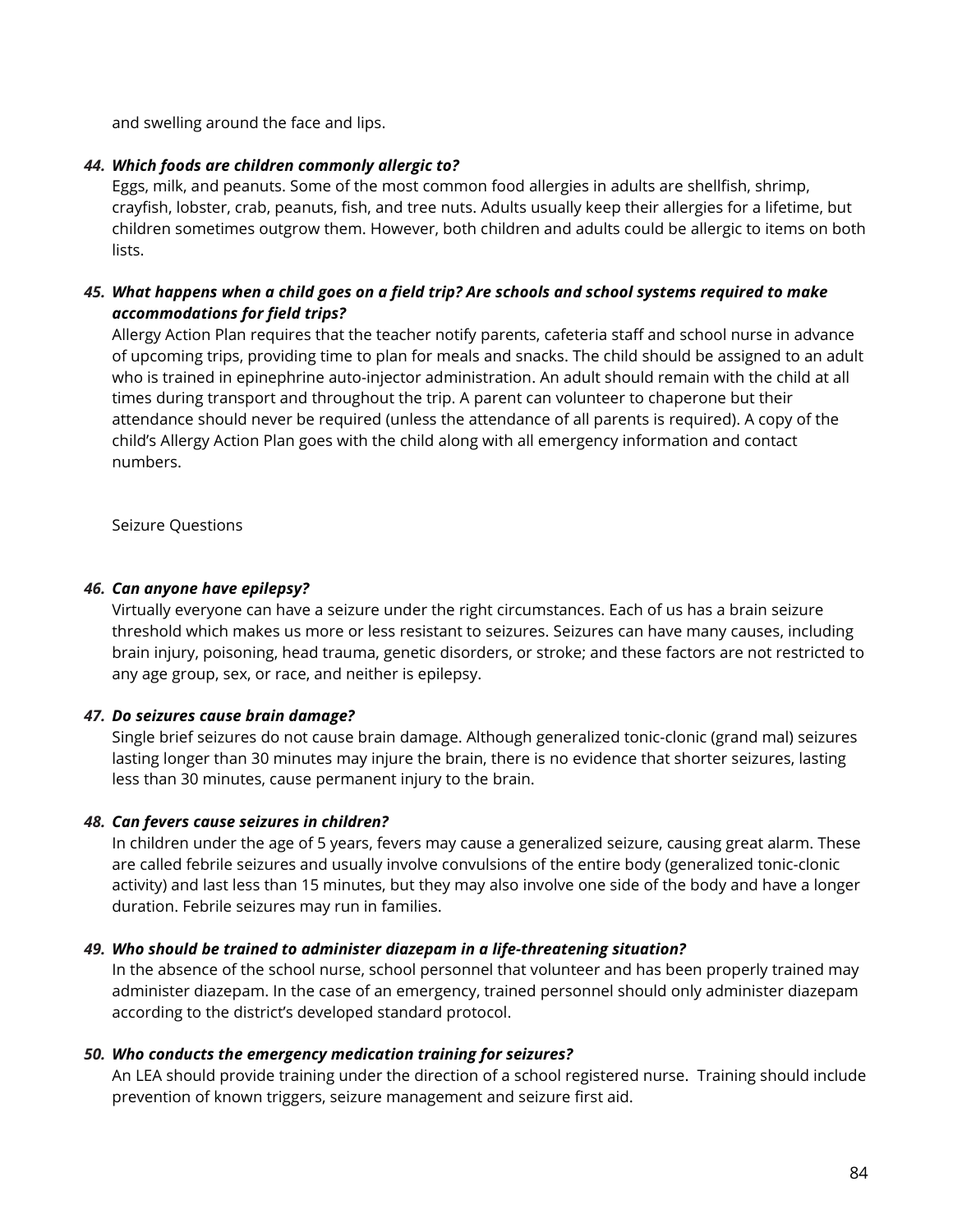#### Adrenal Insufficiency Questions

*51. Is my district required to have policies and procedures regarding administration of medication for adrenal insufficiency/crisis?* 

Yes, T.C.A. § **49-5-414** states that each district must adopt policies and procedures that provide for the administration of medications that treat adrenal insufficiency.

- *52. Is my district required to train staff to administer medication for the treatment of adrenal crisis?*  Yes, if the district has been informed by a parent or guardian that a student in the district has adrenal insufficiency.
- *53. If no one is available to administer the emergency medication to a known adrenal insufficiency student believed to be in crisis, do I call 911 as alternate care?*

While you should call (or instruct someone else to call) 911 when there is a student believed to be experiencing an adrenal crisis, there should ALWAYS be a staff member available that has been trained to administer the medication when needed.

#### *54. What is adrenal insufficiency?*

Adrenal insufficiency is an endocrine, or hormonal, disorder that occurs when the adrenal glands do not produce enough of certain hormones. The adrenal glands are located just above the kidneys.

#### *55. What is adrenal crisis?*

Adrenal crisis is a medical state marked by severe pain, low blood pressure and loss of consciousness that if left untreated can lead to death.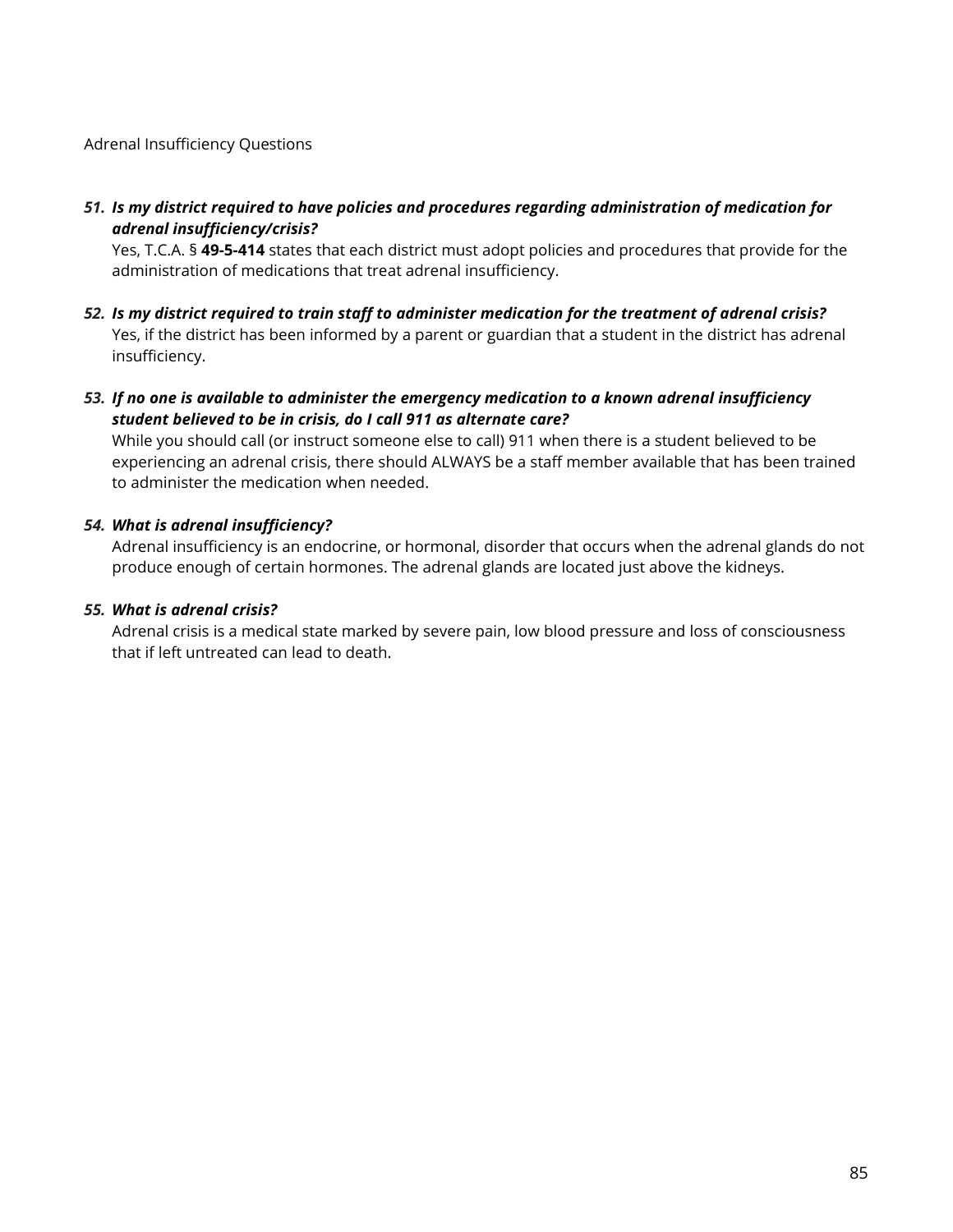# *Definitions*

*Accountability:* As used in this document, being responsible and answerable for actions or inactions of self or others.

*Advanced Practice Registered Nurse (APRN):* A registered nurse who holds a master's degree or higher in nursing specialty and national certification as a Nurse Practitioner, Nurse Anesthetist, Nurse Midwife, or Clinical Nurse Specialist. An Advanced Practice Registered Nurse who holds a certificate of fitness to prescribe may diagnose and prescribe treatments, diagnostics, and medications. An APRN who prescribes is required to have a collaborating physician pursuant to T.C.A. § **63-7-123**.

*Ancillary Personnel:* Ancillary personnel must complete appropriate training provided by appropriate health care professionals (RN, MD, DO, dentist) and must have continued supervision by appropriately licensed health care professionals (RN, MD, DO, dentist).

*Allergen:* A food or other substance that triggers an allergic reaction in individuals who are sensitive to it. Allergens can cause allergic reactions when they are swallowed, touched, or even inhaled. Sometimes even a tiny trace of an allergen such as a dusting of a peanut on a cake can trigger anaphylaxis.

*Allergic Reaction:* An immune-mediated response to an otherwise harmless substance.

*Allergist/Immunologist:* A physician trained in the science of immunology.

*Allergy Action Plan:* A written emergency care plan for students who have a life-threatening food allergy. An Allergy Action Plan provides specific directions about what to do in a medical emergency such as an accidental exposure to the allergen. The Emergency Care Plan is developed based on the IHP (Individual Health Care Plan).

*Anaphylaxis:* A severe allergic reaction that is rapid in onset and may cause death if not treated quickly with epinephrine.

*Antihistamine:* A medication used to block the effects of histamine, a chemical that is released during an allergic reaction. Antihistamines are available by prescription and over the counter.

*Assisted Administration:* Assisting a student in the self-ingestion, application, injection, or inhalation of medication according to directions of the legal prescriber, or monitoring the self-administration of medication.

*Authorized Medication:* Prescription or non-prescription drugs for which the parent or guardian has submitted a written request for administration.

*Blood Glucose Monitoring:* Blood glucose is essential for the body to function. Blood sugar testing may be ordered to check the blood sugar level. Low blood glucose can become life-threatening and needs appropriate treatment.

*CAM:* Complementary and alternative medicine. Examples may include herbal and dietary supplements.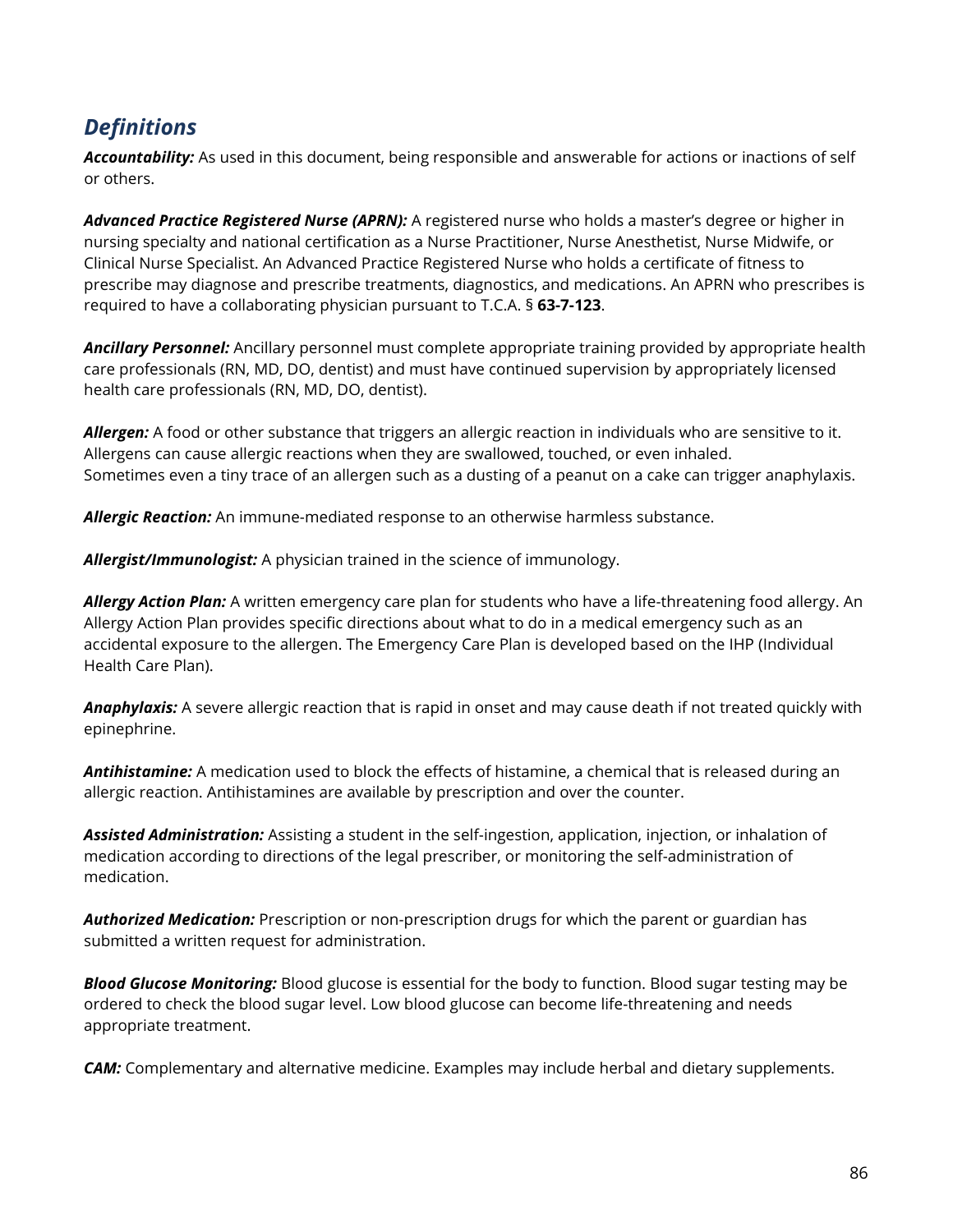*Catheterization (Urinary):* A flexible, thin tube is inserted into the bladder in order to drain the urine in situations where bladder control is impaired.

*Celiac Disease (Gluten Intolerance):* A genetic disorder characterized by an inappropriate immune response to dietary proteins found in wheat, rye, and barley. This response leads to inflammation in the intestines and the resulting damage to the intestinal walls which decreases their ability to absorb nutrients. The body begins to develop symptoms of malnutrition and osteoporosis as a common consequence. The only treatment is lifelong adherence to a gluten-free diet. Symptoms include abdominal pain, bleeding tendencies, bone and joint pain, diarrhea, oral ulcerations, fatty stools with a foul odor, fatigue, and growth and developmental delays.

*Certified Nursing Assistant (CNA):* CNAs are not licensed health care professionals. Although they may assist students in some areas, they do not satisfy legal requirements for licensed health care professionals.

*Competent:* A student who possesses the cognitive ability for self-administration of his/her own medications or medical procedures, regardless of physical capabilities.

*Diabetes Medical Management Plan (DMMP):* Completed by the student's parents/guardian and personal health care team and can be used as the basis for developing education plans and nursing care plans for students with diabetes. The Diabetes Medical Management Plan should be included in the student's IHP.

*Delegation: (Nursing):* The transfer to a competent individual of the authority to perform a selected nursing activity in a selected situation, with the nurse retaining accountability for the delegation. Nursing delegation is governed by the nurse practice act and rules and regulations of the state board of nursing.

*Emergency:* A serious situation that arises suddenly and threatens the life, limb, or welfare of one or more persons; a crisis. An emergency creates a type of implied consent when the individual is unable to consent to treatment that is immediately necessary.

*Emergency Plan (Emergency Care Plan or Emergency Action Plan):* Plan developed based on the IHP, and is written in clear action steps and provided to the school staff to assist them in responding to a health crisis.

*Epinephrine (Adrenaline):* The drug of choice in the emergency treatment of acute anaphylaxis. Action: It relaxes bronchial smooth muscle by stimulating alpha and beta receptors in the sympathetic nervous system. It must be administered as soon as anaphylaxis is suspected. For this reason, an allergic patient often carries their own epinephrine auto-injectors.

*Epinephrine Auto-Injector:* A prescription device pre-filled with a medication called epinephrine to treat lifethreatening allergic reactions.

*Food Intolerance:* When the body has difficulty digesting food and the immune system is not affected. Signs and symptoms may occur within minutes or hours after eating the food and includes headaches, abdominal pain, also a rash. Unlike the case of food allergies where only a tiny amount of the food is needed to trigger a reaction, with intolerance the person may be able to eat small quantities of the food without any problems, (e.g., lactose intolerance with milk).

*Gastrointestinal (GI) Tract:* The system of the body that includes the stomach and intestines.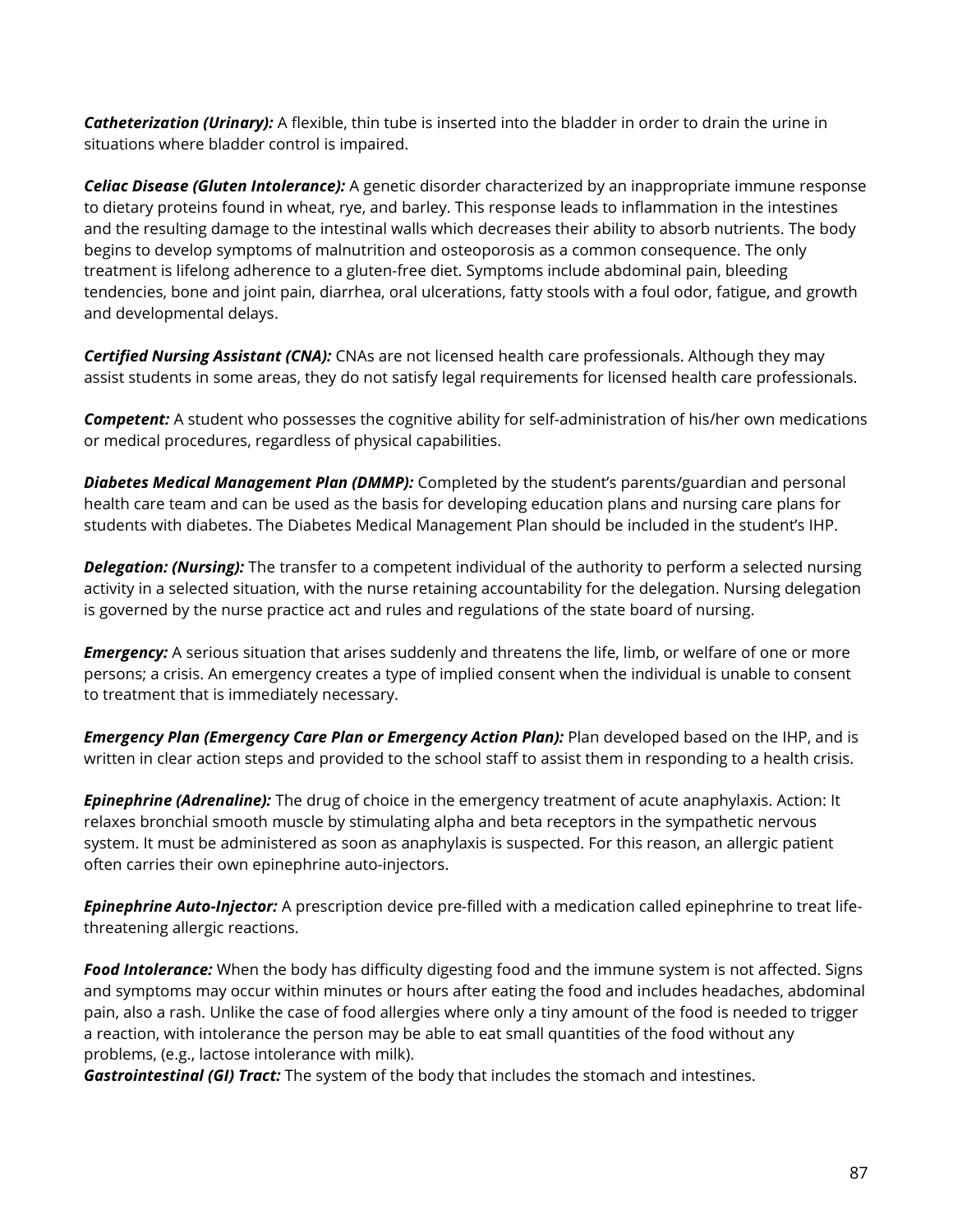Gastrostomy: A surgical opening through the surface of the abdomen into the stomach. A flexible tube (Gtube) or "T" shaped device (G-button) is inserted into the surgical opening to provide nutrition, hydration, or medication. This method is used to bypass the usual route of feeding by mouth when there is an obstruction in the esophagus and swallowing is impaired, and/or the student is at risk for choking or is unable to take in enough food by mouth to obtain adequate nutrition.

**Glucagon:** A polypeptide hormone identical to human glucagon that increases blood glucose by stimulating the liver to release glucose and amino acid (alanine) from the muscles. Glucagon can be administered by injection in the case of a person with diabetes having a hypoglycemic emergency.

*Health Assessment:* The systematic collection and analysis of information or data about an individual's health situation to determine the individual's general state of health, patterns of functioning, and the need for health services, counseling, and education; a licensed function of physicians and nurses. Health assessments of students by school nurses include data collection, data analysis, and the identification of relevant nursing diagnoses in order to plan interventions and accommodations, make appropriate referrals and collaborate with others (e.g., with families, educators, and health care providers) to promote students' health and learning).

*Health Care Procedure:* Related to T.C.A. § **49-6-1602**, defined as any clinical activity or task performed by competent licensed health *care professionals within the scope of practice for the profession.*

*Health Care Professional:* An individual with specialized educational preparation, knowledge, and skill who is licensed under state statute to provide specific health care services to clients (e.g., nurse, physician, occupational and physical therapist, speech-language pathologist, clinical psychologist, and social worker).

*Health Care Provider:* A doctor of medicine or osteopathy, podiatrist, dentist, chiropractor, clinical psychologist, optometrist, nurse practitioner, nurse-midwife, or a clinical social worker who is authorized to practice by the State and performing within the scope of their practice as defined by State law. *IEP*: An Individualized Education Program is a written statement developed and implemented through a collaborative process for a child with a disability, as defined by the Individuals with Disabilities Education Act.

*Immune System:* A complex network of specialized cell tissues and organs that defend the body against attacks by disease-causing microbes.

*Individual Health Plan (IHP):* A health care plan developed by a registered nurse for children with acute or chronic health issues. Parents and other health care providers involved with the child participate in the development/approval of the plan. The IHP should be developed using the 5 sequential steps of the nursing process: assessment, diagnosis, plan, implement, evaluate.

*Invasive:* Requiring the entry of a needle, catheter, or other instrument into a part of the body, especially in a diagnostic procedure, like a biopsy.

*Lactose Intolerance:* A reaction to milk that does not involve the immune system. Lactose intolerant people lack an enzyme that is needed to digest milk sugar. When milk products are eaten, symptoms such as gas, bloating, and abdominal pain may occur. Lactose intolerance is more common in adults than in young children.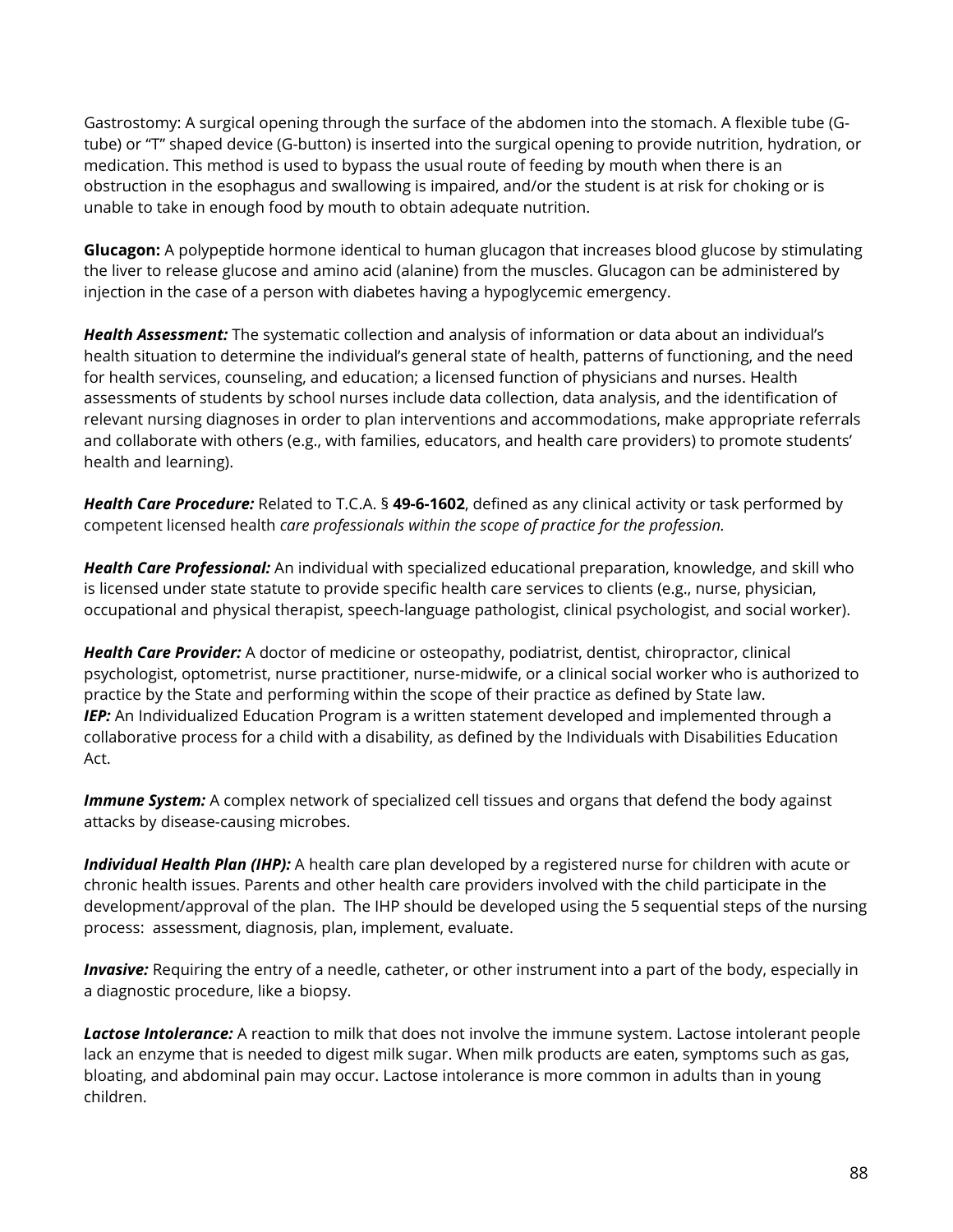*Ketogenic Diet:* The ketogenic diet is a special high-fat, low-carbohydrate diet that helps to control seizures in some people with epilepsy. It is prescribed by a physician and carefully monitored by a dietitian.

*LEA:* Local educational agency, which includes county, city, and special school districts and the state special schools and achievement schools.

**Licensure:** Permission by a competent government agency. In Tennessee, the agency is a Health Related Board, such as the Board of Nursing.

*Licensed Practical Nurse (LPN):* A nurse trained in basic nursing techniques and direct patient care who assists and practices under the direction or supervision of the registered nurse per the "Tennessee Nurse Practice Act." The educational background of an LPN is generally one year of training in a hospital-based program or technology center program. An LPN works under the direction of an RN in providing health services in the school. The LPN must receive periodic, on-site supervision by an appropriately licensed health care provider (RN, MD, DO, and dentist).

*Licensed Prescriber:* As used in this document, refers to physicians, a medical doctor (M.D.) and doctor of osteopathy (D.O.), dentists, podiatrists, physician assistants and advanced practice nurses legally authorized to prescribe medications.

*Licensed Prescriber's Orders (for school use):* Statements written by a student's licensed health care provider which direct the medical care at school. The orders are valid for one school year unless changed or time limited by the prescriber. The order gives school systems permission to carry out a procedure in the school setting.

*Long-term Medication:* Medication utilized for the treatment of chronic illness and includes both daily and PRN (as needed) medication.

*LTA:* Life-Threatening Allergy.

*MAR:* Medication Administration Record.

*Medical Management Plan:* Completed by the student's parents/guardian and personal health care team and can be used as the basis for developing education plans and nursing care plans for students with conditions such as diabetes, asthma, allergies, seizures, etc. The Medical Management Plan should be included in the student's IHP.

*Medication:* Any substance that when taken into a living organism, may modify one or more of its functions; any medicine or preparation for internal or external use of humans, intended to be used for the cure, mitigation, or prevention of diseases or abnormalities of humans.

*Non-prescription Medication:* Medications which may be obtained over the counter without a prescription from a licensed healthcare provider.

*Nurse Practice Act:* A statute enacted by the legislature of a state and the Administrative Rules and Regulations that delineates the legal scope of the practice of nursing within the geographical boundaries of the jurisdiction.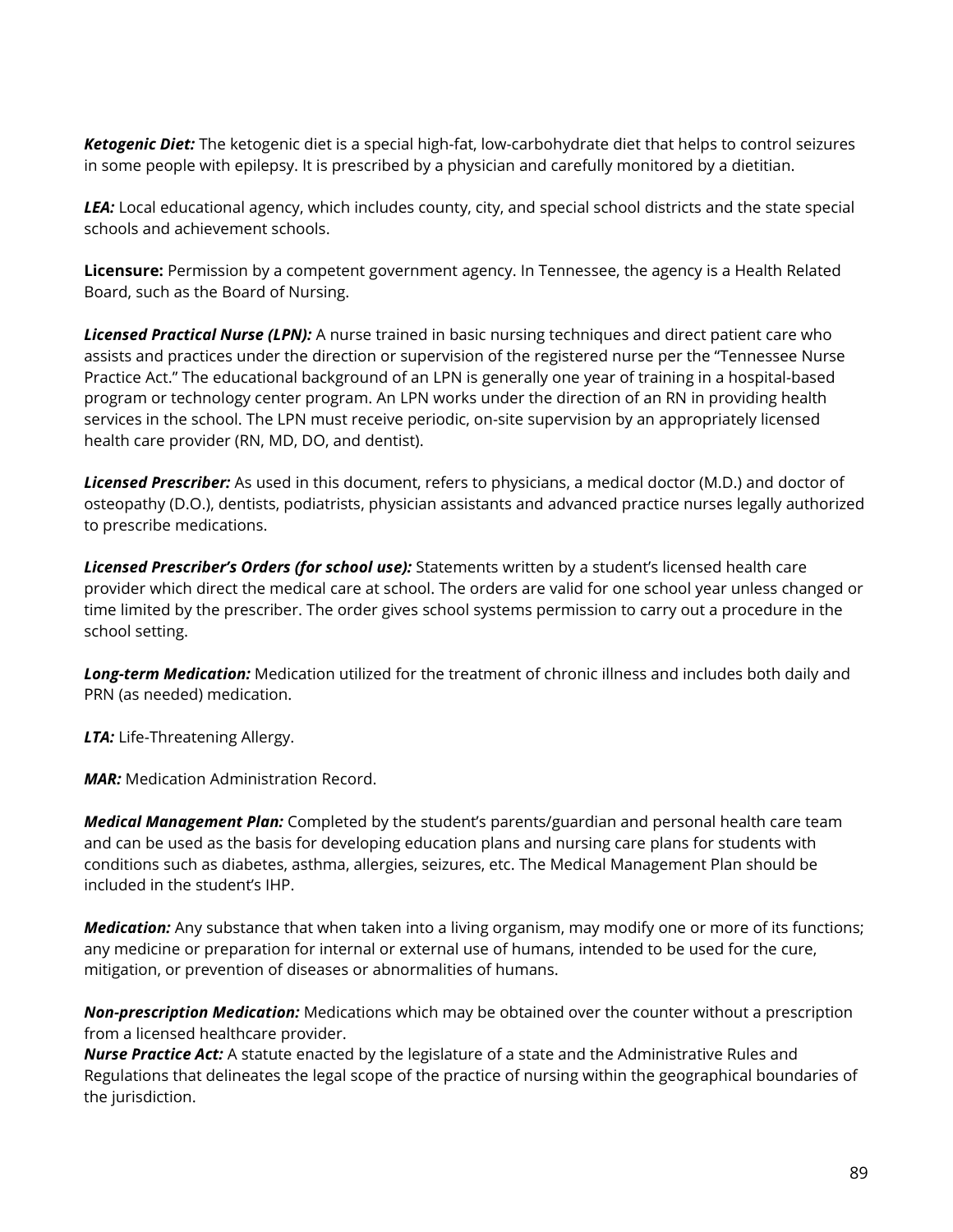*Nursing Assessment:* This is the first step in the nursing process where important subjective and objective information is collected, organized, analyzed, and measured against usual outcomes. Occupational Therapist: A person licensed by the state of Tennessee to practice occupational therapy. [T.C.A. § **63-13-103(9)**]

*Parental Consent:* Written consent from a parent/guardian that is required before a student can be administered medication or be a recipient of health care procedure in the school setting, outside of emergency situations.

*Physical Therapist:* A person licensed in the state of Tennessee to practice physical therapy. [T.C.A. § **63- 13- 103(14)**]

*Prescription Medications:* Medications requiring a written order for dispensing, signed by a licensed prescriber.

*Protocol:* A written outline of direction relative to standards of practice for a health condition or health care procedure.

*Qualified:* Ability to competently demonstrate the use of equipment and performance of procedures necessary to provide health care services that are specialized. The level of competence for a registered nurse is established by professional standards of nursing practice and agency guidelines.

*Registered Nurse (RN):* A nurse licensed to practice in Tennessee who has successfully passed the national licensure examination for registered nurses after completing a Board of Nursing approved program leading to an associate, bachelor, or master's degree in nursing or a 3-year diploma hospital-based program. The RN is the primary professional who will coordinate health services in the school setting.

*School Nurse:* A professionally educated registered nurse whose role it is to strengthen and facilitate the educational process by improving and protecting the health status of the students.

*Scope of Practice:* The legal boundaries of a profession as set out in Tennessee Code Annotated and rules promulgated by the regulatory boards.

*Self-Administration:* The ingestion, application, injection, or inhalation of his/her own medication by a student in school OR in the case of a physically challenged student, student directed administration by a designated individual.

*Standards of Care:* A recognized standard of professional health care practice in a community.

*Standardized Procedures:* The minimum safe standards of practice utilized in basic and specialized health care procedures.

*Student's School Records:* A compilation of health, attendance, disciplinary and scholarship information that accompanies the student through his/her school career. It should also contain the student's birth certificate and a copy of the guardian's driver's license for proper identification. Some student school records may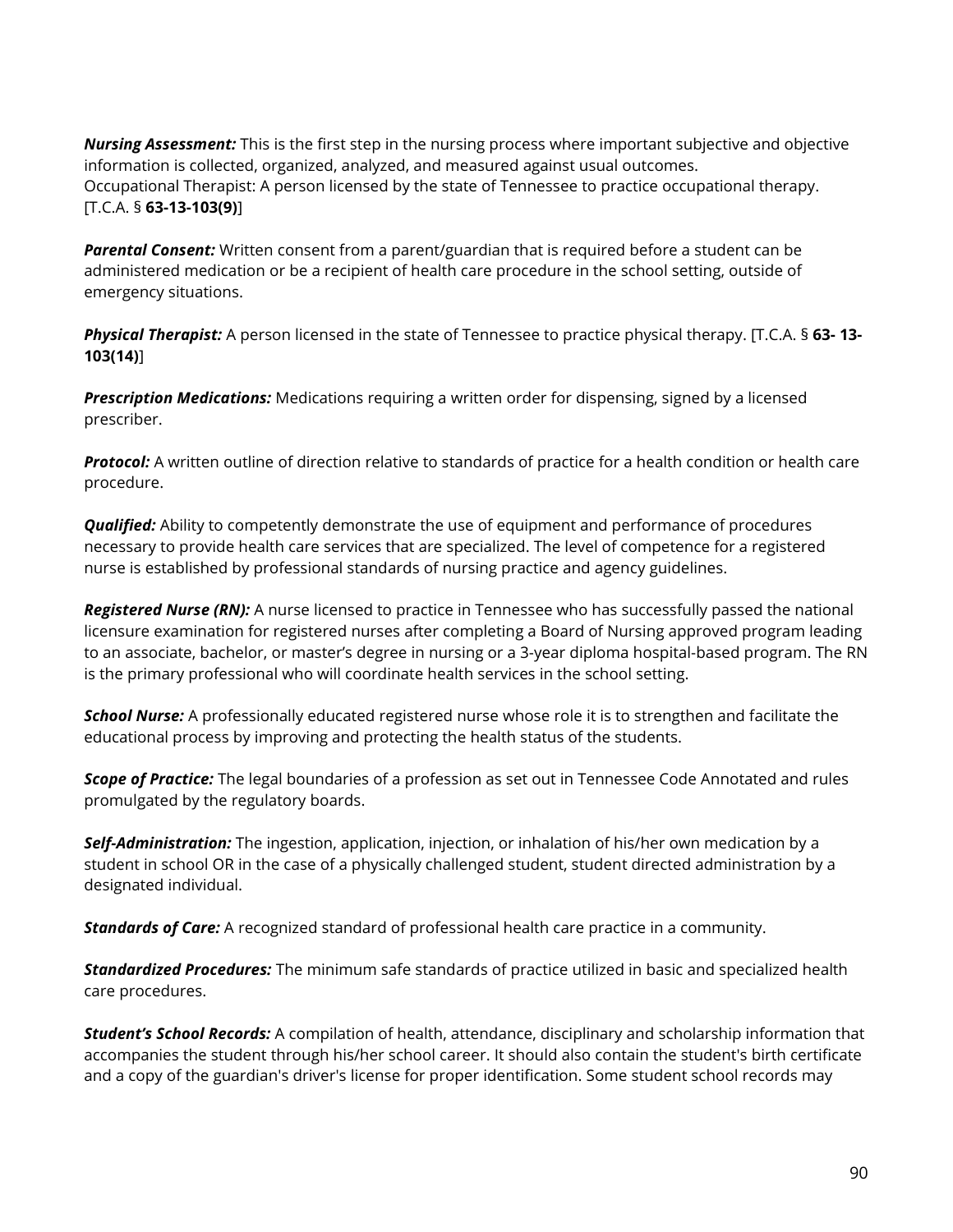contain parental custody documentation. All student records shall be remitted in accordance with the Family Education Rights and Privacy Act.

*Tracheostomy:* A surgical opening into the trachea (windpipe) in the neck to allow the passage of air into the lungs.

*Universal Precautions:* General barrier techniques designed to reduce exposure of personnel to body fluids containing the human immunodeficiency virus or other blood-borne pathogens. Schools systems must provide annual training to all staff members.

*Unlicensed Assistive Personnel (UAP):* A school volunteer who is trained to function in an assistive role to the registered nurse in the provision of student-related activities or responsibilities. This person is not licensed or governed by a Health Regulatory Board. Unlicensed assistive personnel may only assist students in the self-administration of medications or standby to assist students to do their health care procedure based on the assessment and direction of the registered nurse.

# *Additional Resources[1](#page-91-0)*

#### **School Health:**

[Centers for Disease Control and Prevention:](https://www.cdc.gov/healthyschools/index.htm) Healthy School Index [American Academy of Pediatrics: Role of the School Nurse in Providing School Health Services](https://pediatrics.aappublications.org/content/137/6/e20160852) [National Association of School Nurses:](https://www.nasn.org/home) Home Page [Tennessee Nurses Association:](https://www.tnaonline.org/) Home Page [Tennessee Association of School Nurses:](http://tnschoolnurses.com/) Home Page

# **Health Care Procedures:**

[WISHeS Project](https://www.wpha.org/page/Resourcesprojects) Resources

# **Asthma:**

[American Lung Association:](https://www.lung.org/lung-health-and-diseases/lung-disease-lookup/asthma/) Asthma [Centers for Disease Control and Prevention: Asthma Resource](https://www.cdc.gov/asthma/default.htm) [Asthma and Allergy Foundation of America: Asthma in Schools](https://www.aafa.org/asthma-in-schools/) [American Lung Association: Asthma Policy for Schools](https://www.lung.org/lung-health-and-diseases/lung-disease-lookup/asthma/asthma-education-advocacy/national-asthma-public-policy-agenda/asthma-policy-for-schools.html)

# **Diabetes:**

 $\overline{a}$ 

[Centers for Disease Control and Prevention:](https://www.cdc.gov/healthyschools/npao/diabetes.htm) Diabetes in Schools [Centers for Disease Control and Prevention:](https://www.cdc.gov/diabetes/library/index.html) National Diabetes Statistics Report, 2017 [American Diabetes Association: Diabetes Care Tasks at School: What Key Personnel Need to Know](http://www.diabetes.org/living-with-diabetes/parents-and-kids/diabetes-care-at-school/school-staff-trainings/diabetes-care-tasks.html) [American Diabetes Association: Safe at School Campaign](http://www.diabetes.org/living-with-diabetes/parents-and-kids/diabetes-care-at-school/) [National Institute of Diabetes and Digestive and Kidney Diseases: National Diabetes Education Program](https://www.niddk.nih.gov/health-information/communication-programs/ndep) [American Academy of Pediatrics: Study of Teens and Prediabetes or Diabetes](https://www.aap.org/en-us/about-the-aap/aap-press-room/Pages/Study-Finds-23-Percent-of-Teens-Have-Prediabetes-or-Diabetes.aspx)

<span id="page-91-0"></span> $1$  Reference to any resource, organization, activity, product, or service does not constitute or imply endorsement by the Tennessee Department of Education.